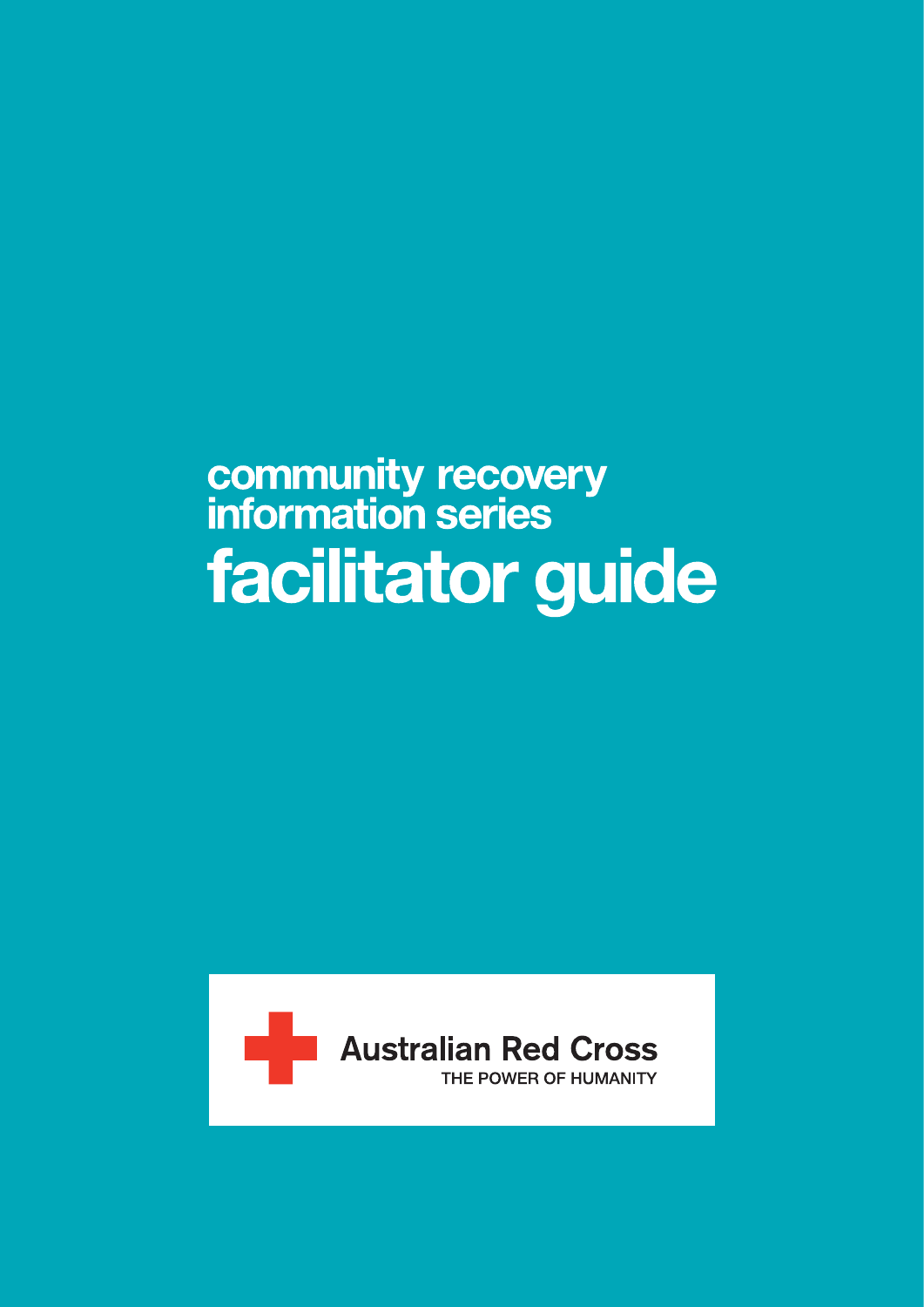First edition published by Australian Red Cross 2012

The Red Cross Community Recovery Information Series Facilitator Guide comprises of modular based information sessions aimed at those affected by, or those working in communities, affected by emergencies.

Within this resource, the term 'emergency' is used and can apply to any form of emergency incident or disaster. Where the term 'disaster' is used, this is interchangeable to 'emergency' and connotations of one term over the other should not be made.

The information contained in this resource is designed to assist those working in a post emergency recovery situation. It necessarily contains information of a general nature that may not be appropriate in all situations. All rights reserved. No part of this publication may be reproduced, stored in a retrieval system, or transmitted in any form, or by any means, electronic, mechanical, photocopying, recording or otherwise without the prior written consent of the publisher.

#### © Australian Red Cross 2012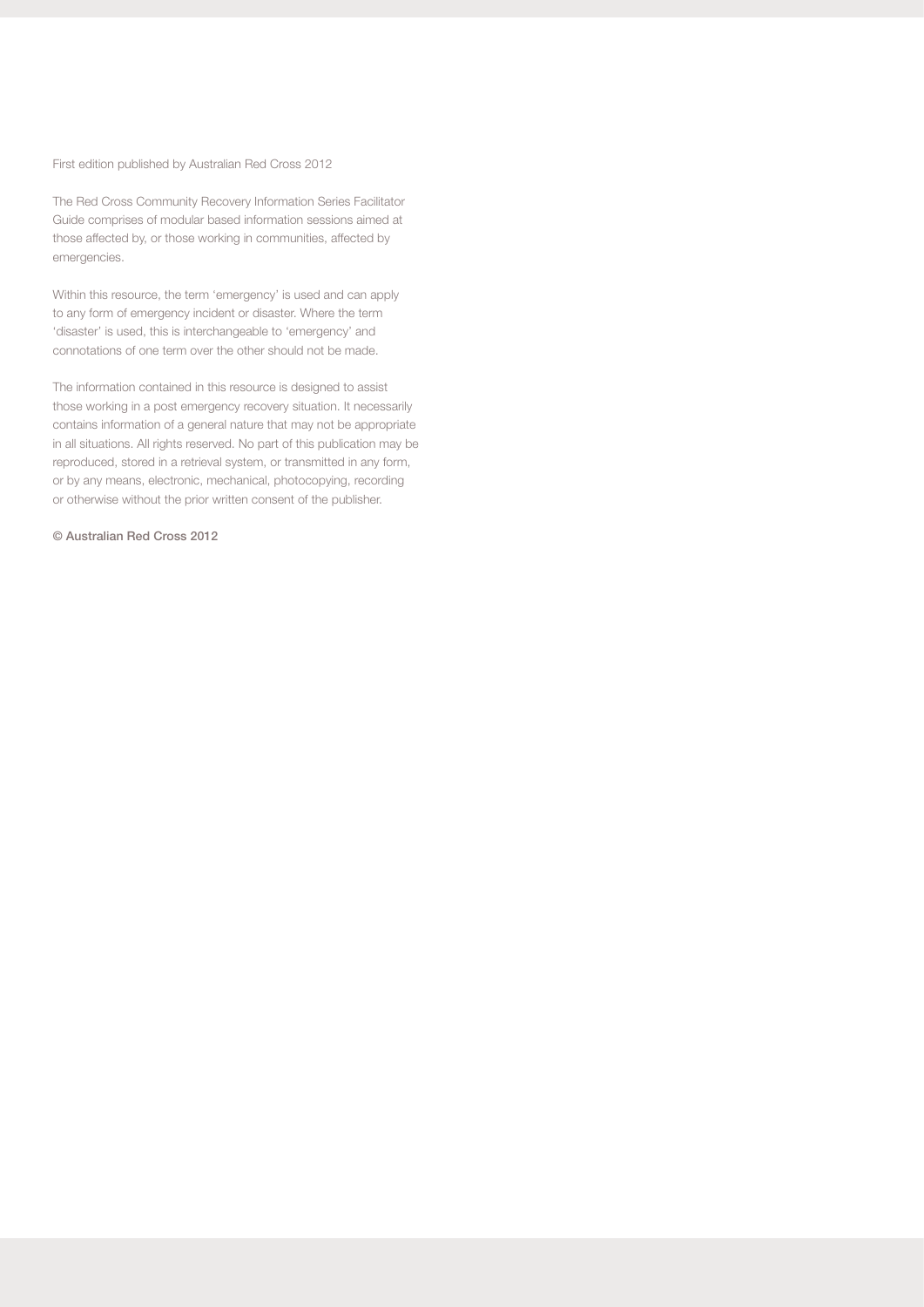# **table of contents**

| introduction                              | 5              |
|-------------------------------------------|----------------|
| planning                                  | $\overline{7}$ |
| module one<br>recovery basics             | 27             |
| module two<br>self care                   | 53             |
| module three<br>communicating in recovery | 81             |
|                                           |                |
| module four<br>harnessing goodwill        | 95             |
| appendix                                  | 119            |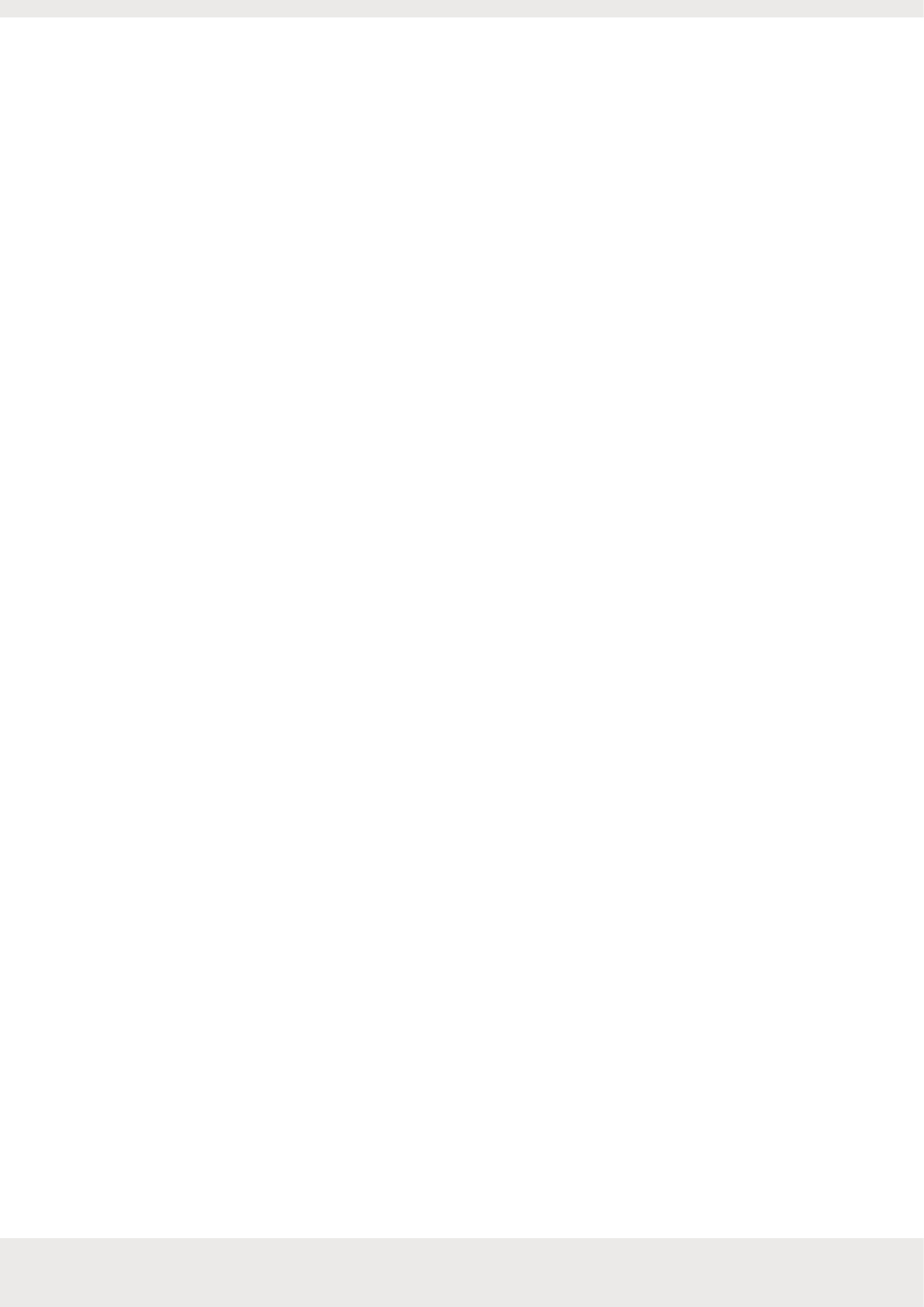### <span id="page-4-0"></span>**introduction**

Recovery from an emergency is most effective when communities and individuals are engaged in the recovery process from the outset<sup>1</sup>. Community based support and activities provide a valuable form of assistance to individuals directly and indirectly affected. The focus of such activity is usually problem-sharing, brainstorming for solutions or for more effective ways of coping including traditional ways of coping, planning, generation of mutual emotional and practical support, and sometimes promotion of community-level initiatives<sup>2</sup>.

Community leaders are often expected by community members and government agencies to take a leadership role or display initiative in the recovery process with little knowledge of the context in which they are operating, processes at work or resources at their disposal. A simplistic view of recovery as achieving "reconstruction" or "rebuilding" and the replacement of losses, is often presented by government, media, and community members as what is required in order to 'be recovered'. Rather, communities are largely self organising entities with many interacting elements and these interactions are disrupted by the disaster and often need assistance with restoration<sup>3</sup>. This notion goes beyond simply reconstructing damaged infrastructure and the replacement of lost goods.

In addition, people emerge as leaders and doers within streets, neighbourhoods, organisations, and communities, often with useful skills, and energy to help. These skills need to be harnessed for good effect to enable sustainable longer term recovery, as well as to make sure that no harm is done in trying to effect recovery. However, as the recovery process is generally a new experience for disaster affected communities, there is a need for information to be made available to communities to support them to lead their own recovery.

There are a lack of educational avenues for people relating to the recovery process. Currently courses in community recovery are provided by the Australian Emergency Management Institute, though they are generally aimed at practitioners. These are limited in number and may not be immediately accessible to community leaders in the aftermath of an emergency. Some health promotion organisations also provide education in community recovery aimed at adult community and business leaders. These sessions aim to give participants the skills to provide basic psychological support to community members. Tools to assist the recovery process to date have been limited in their scope, quantity and are not always easily accessible.

The Community Recovery Information Series and this supporting Facilitator Guide have been created to fill this gap and complement existing education packages in the provision of recovery information to affected communities.

1 CDSMAC, 2007, National Principles for Recovery

3 Alesch, D, Arendt, L and Holly J, 2009, Managing for Long Term Recovery in the aftermath of Disaster, Public Entity Risk Institute, Fairfax, VA

<sup>2</sup> Mark van Ommeren, Shekhar Saxena, & Benedetto Saraceno, 2005, Mental and social health during and after acute emergencies: emerging consensus? Bulletin of the World Health Organization 2005;83:71-76.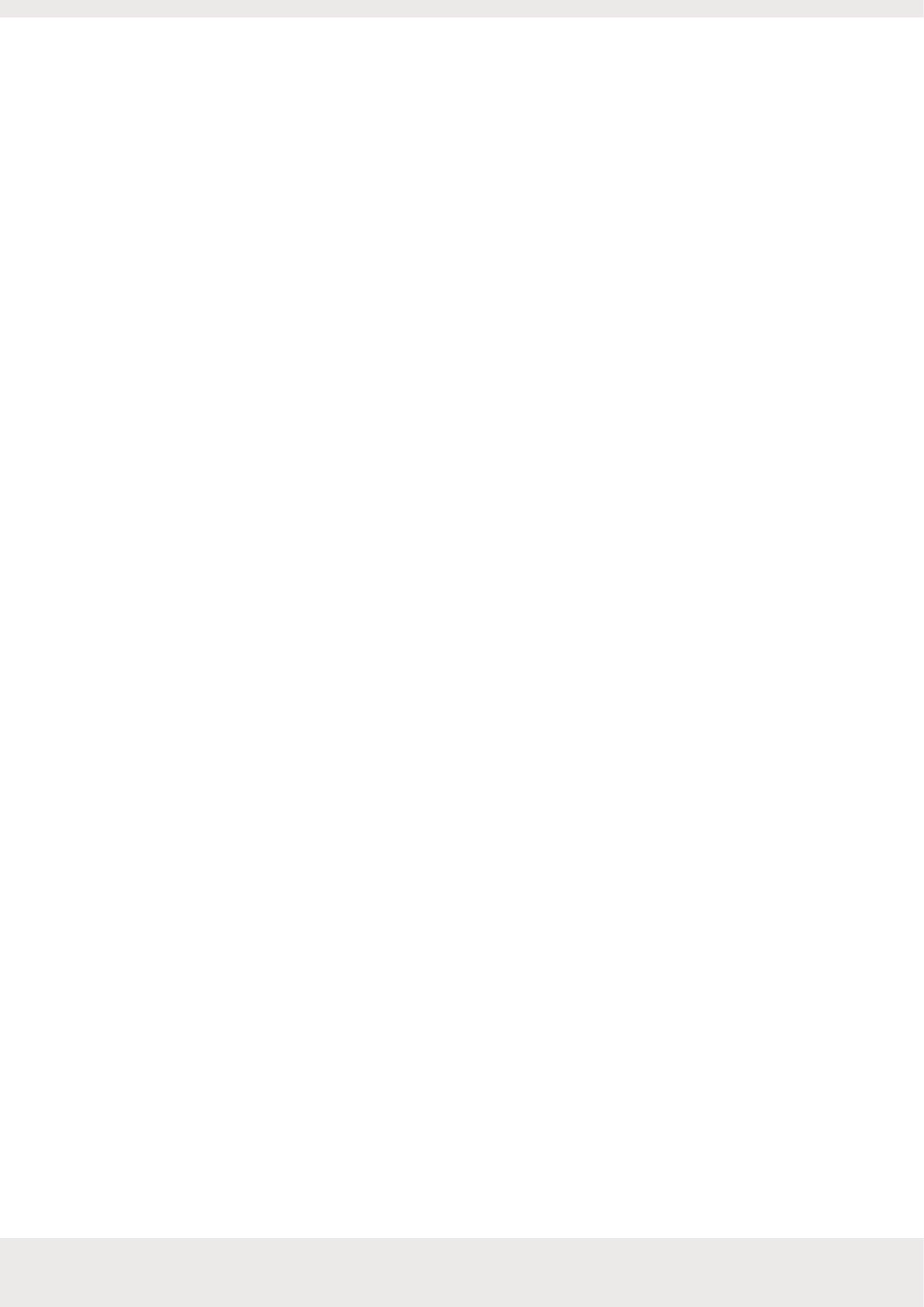<span id="page-6-0"></span>

## planning

| Planning a Community                |    |
|-------------------------------------|----|
| Recovery Information Session        | 7  |
| How to use the Facilitator Guide    | 8  |
| How to use the Planning Tools       | 10 |
| <b>Planning Tools</b>               | 11 |
| Pre Session Planning Questionnaire  | 13 |
| Session Planning Decision Tree      | 15 |
| <b>Session Planning Checklist</b>   | 17 |
| <b>Session Planning Template</b>    | 19 |
| <b>Logistics Planning Checklist</b> | 21 |
| Additional Planning Information     | 23 |
| <b>Adult Learning Processes</b>     | 23 |
| Icebreakers                         | 26 |
|                                     |    |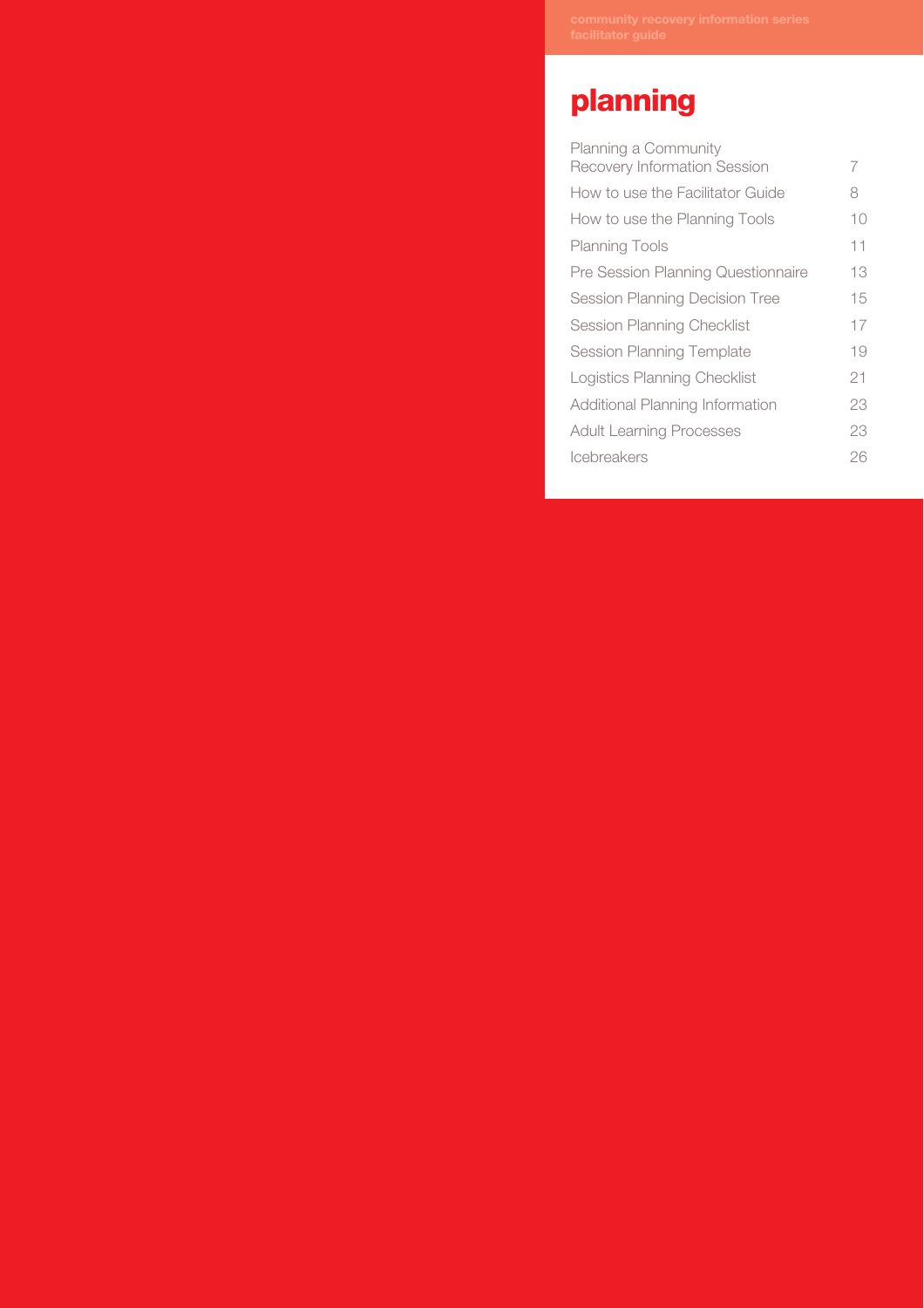### <span id="page-7-0"></span>**What you need to know before you start planning a session**

- ` You don't need to do the whole Series
- ` You don't need to run a full module if all the content is not relevant to the participants
- ` You need to know your audience
- ` Each module has been designed to be flexible, you can tailor your session to suit you and the needs of the participants in your session
- $\blacktriangleright$  To help you plan the session you may like to speak to a key representative from the group
- $\blacktriangleright$  When contacted by interested groups discuss the content to determine which module is relevant
- ` The Planning Tools will help you when you are planning a Community Recovery Information Session

### **Who can you run a Community Recovery Information Session for?**

- **Anyone interested in recovery**
- ` Communities affected by emergencies
- **E** Recovery workers
- **Local business owners**
- **Community leaders**
- **Local community groups**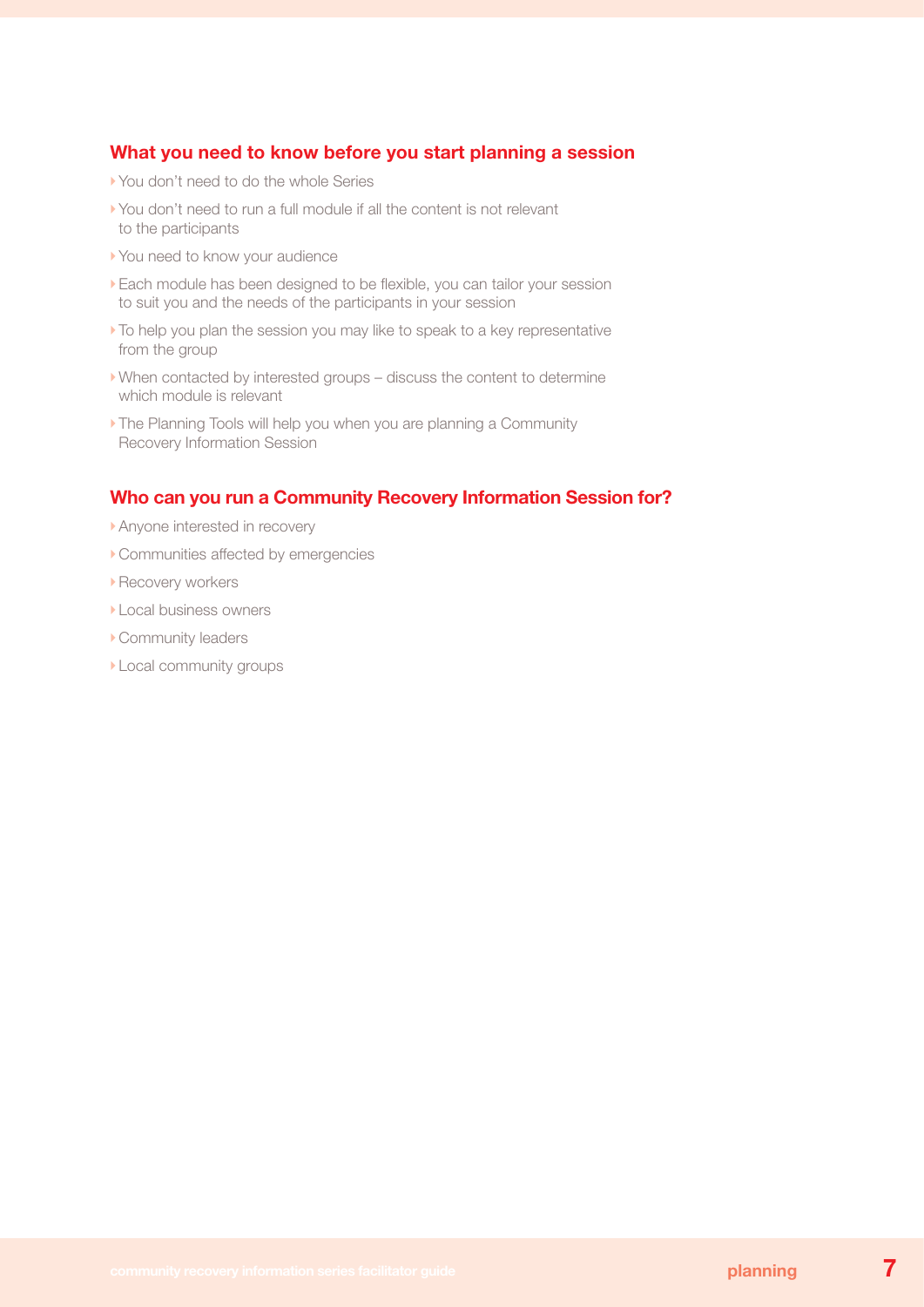### **how to use the facilitator guide**

The Community Recovery Information Series comprises of modular based information sessions. Each module is structured to ensure that the information presented can be tailored to meet the needs of different audiences.

Facilitators may choose one or more modules to run with a group. Or, facilitators may select elements of different modules to tailor a session to meet the interests of a particular group. The guide provides background information to support the facilitator with developing content knowledge for each module. The modules have been designed so that they can be run in a variety of settings with minimal resources. Each module includes suggestions on how to present the resources for different audiences. For example, a session for agency staff or other professionals may require more theoretical content and printed versions of graphs and tables with appropriate references. However, for a group of people affected by an emergency simply drawing a version of the same graph may be sufficient and much simpler. It is likely that this would make it easier for people to absorb the information.

The facilitator guide is structured as follows:



### **Module Structure**

Each module includes the following:

- ` Aim
- **Introduction**
- **Learning Objectives**
- ` Suggested schedule
- **Key Messages**
- ` Background Reading
- **Eurther Reading**

#### WARNING

 An emergency can impact a person's ability to take in information, think about it and remember it.

Therefore it is important to keep information simple, use clear language, provide information in different formats and repeat the information frequently.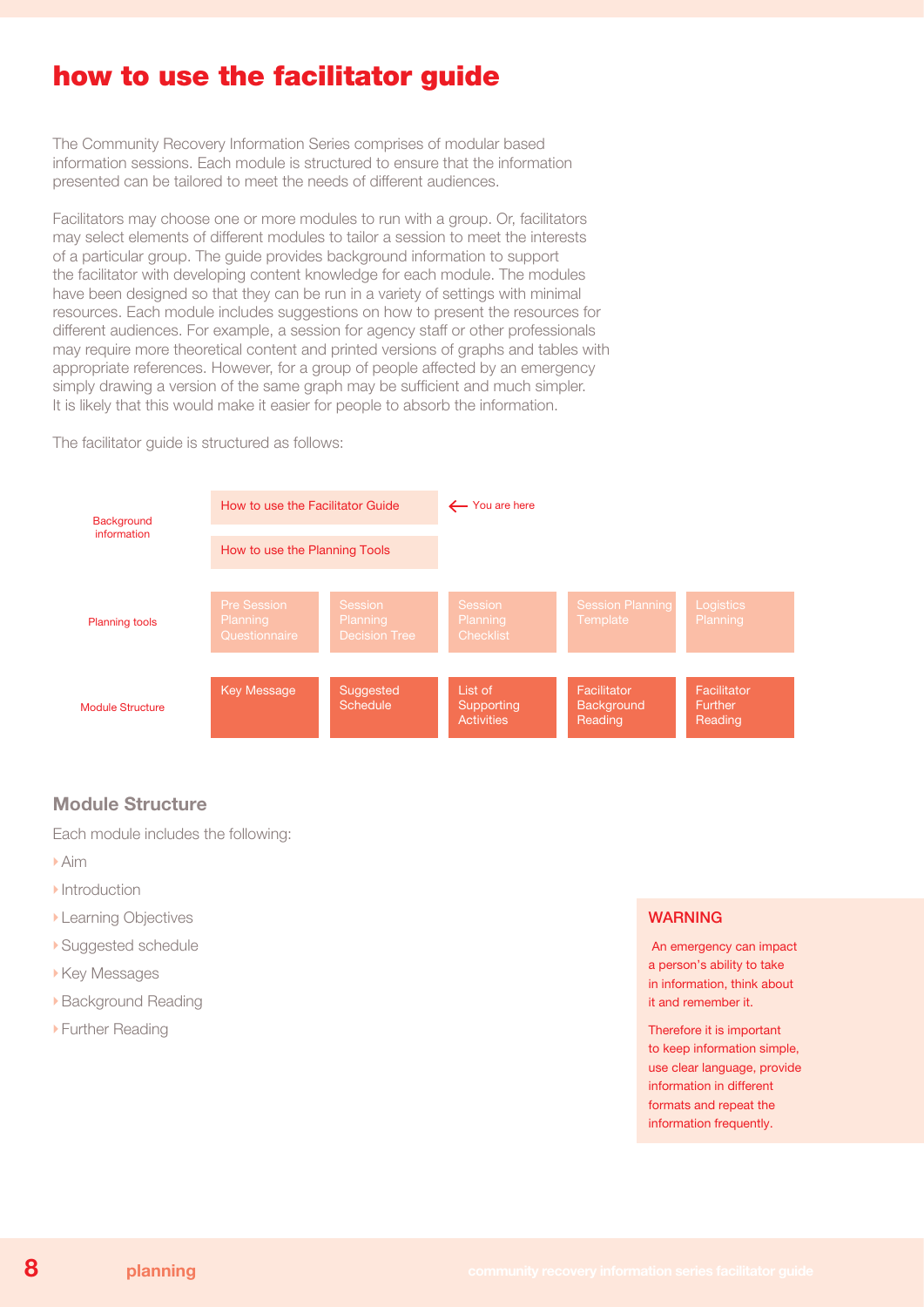### **Aim**

The Aim outlines the overall goal that the provision of the information in the module is contributing to.

### **Introduction**

The Introduction provides an overview of the information that is included in the module and a short rationale to why this information is important to deliver to participants.

### **Learning Objectives**

The Learning Objectives outline what people may learn or gain insight into by participating in the session. Each Learning objective is linked with its relevant Topic Area under the Suggested Schedules (see below).

### **Key messages**

Under each module is a 'Key Messages' section. This section outlines the most important points in the module. These have been identified so that each module can remain flexible to the needs of the group. As a facilitator, try not to get too concerned if the session does not completely follow the sequence of the Suggested Schedule or your session plan. It may be more important to follow the group's line of discussion. Having pre-identified key messages will help you pass on the essential information to participants.

### **Suggested Schedule**

The order in which the workshop should run is at the discretion of the facilitator. It is suggested that the workshop follow the schedule provided in each module. However, should the group have a particular area of interest or would like to spend more time on a particular area the schedule does not need to be strictly adhered to. You can use the pre-identified Key Messages to guide discussion instead.

We suggest, where possible, discussing the components with a key representative of the group before running the session. This will help ensure the needs and expectations of participants are met.

### **List of Activities**

The List of Activities contains suggested activities you can run in your session to facilitate participants' understanding of the content (see Learning Processes section for more information on Adult Learning). Each activity is linked to a topic area in the Suggested Schedule. Some modules have more than one activity for a topic area, you can choose whichever activity you feel is most appropriate for your group.

### **Background Reading**

Each module has a Background Reading section. It is suggested that as the facilitator you have an understanding of the Background Reading as it will help you to place the key points in context and provide more information should you need to expand on any of the points in your session.

### **Further Reading**

The Further Reading section includes a list of the sources of the information in each module. As a facilitator if you feel that you need to expand your knowledge of a particular area the Further Reading section is a good start.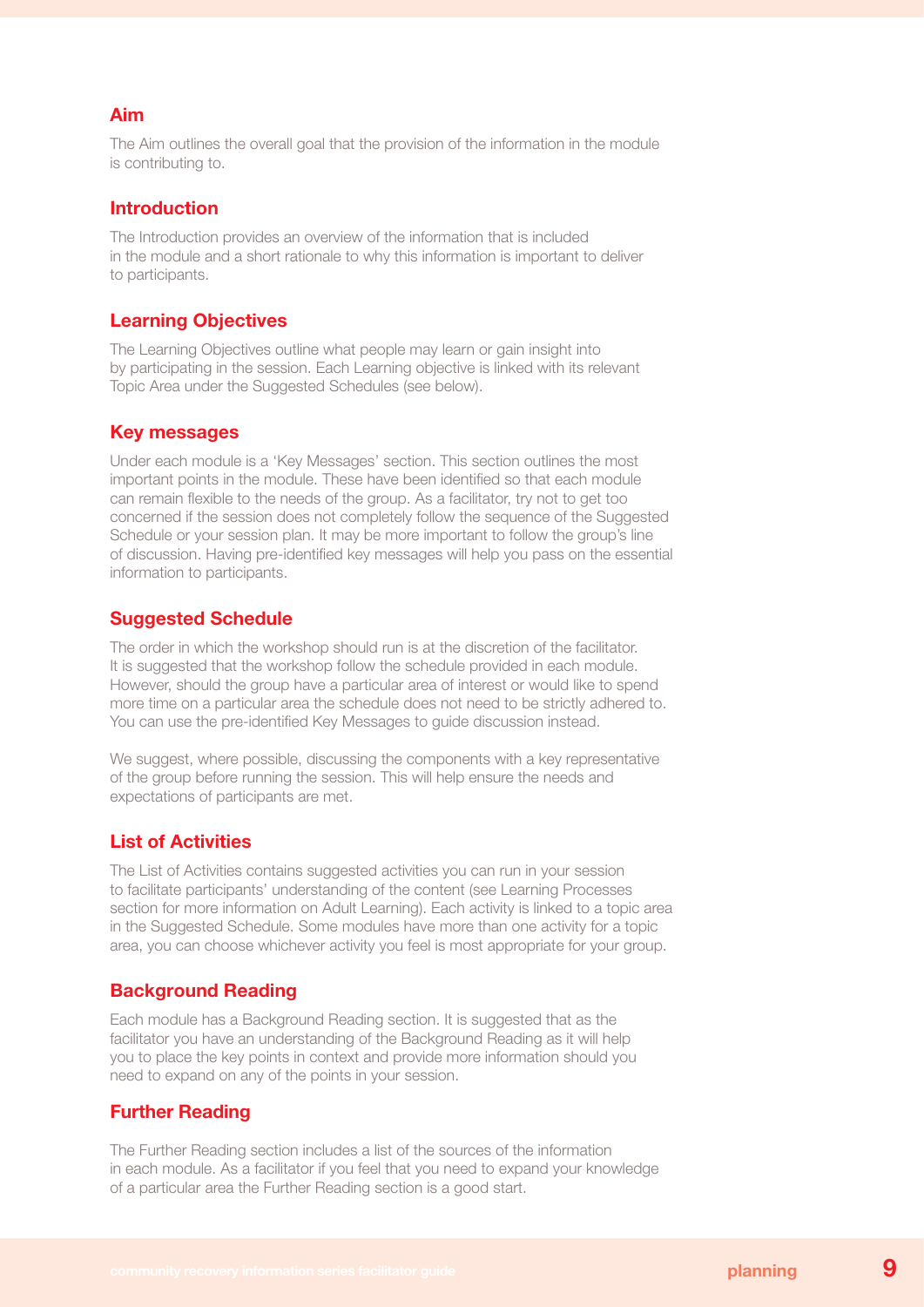### **how to use the planning tools**

The Facilitator Guide has a number of planning tools that can assist you in ensuring the Community Recovery Information Session you run is relevant for your target audience.

The following diagram depicts the sequence in which you can use the planning tools while planning a Community Recovery Information Session.

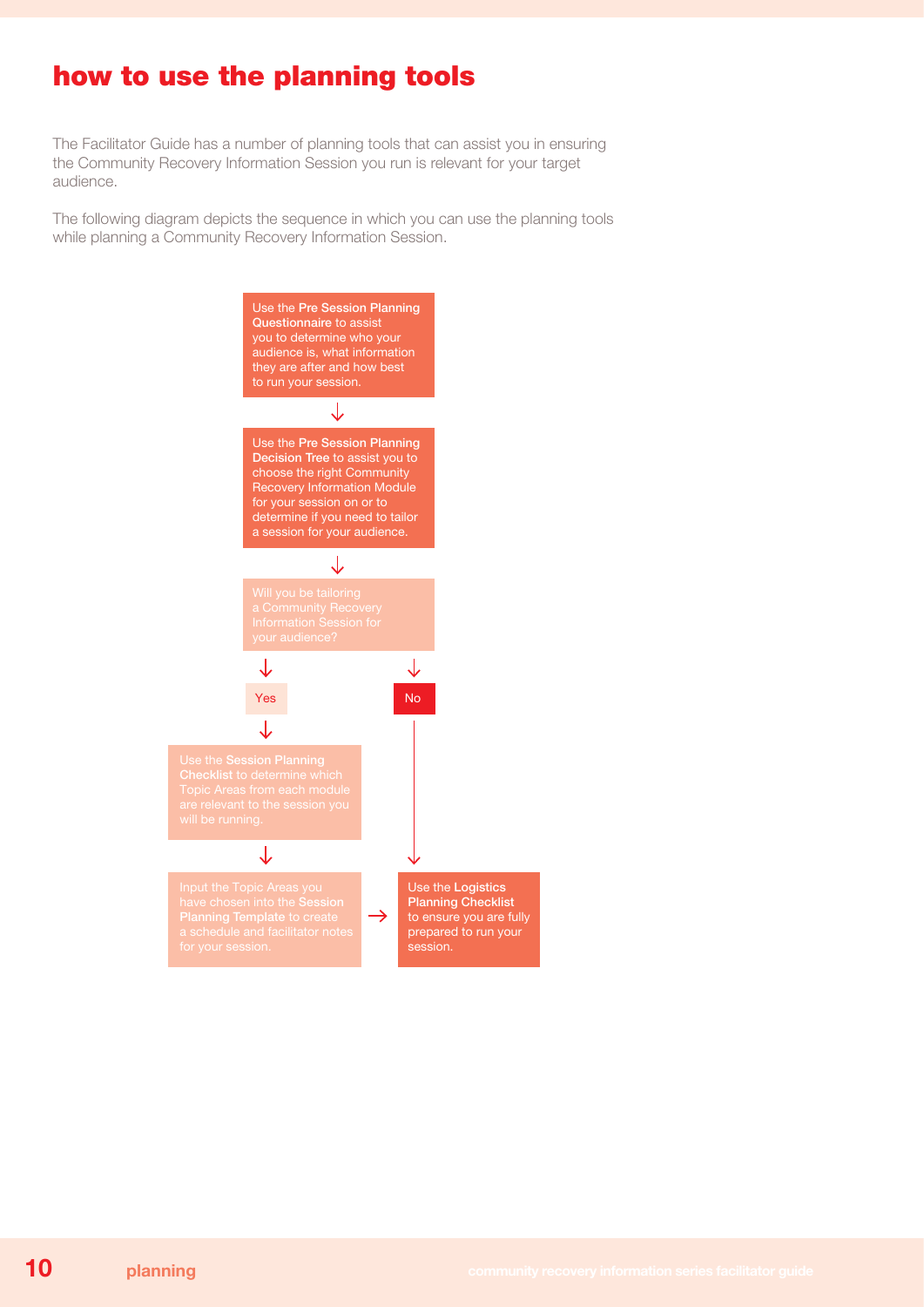### **planning tools**

Each module has a Suggested Schedule. The Suggested Schedule is designed to assist facilitators in 'picking and choosing' the elements of the module that are appropriate for your audience. You can use the Session Planning Template to put together your tailored session. Or if the suggested schedule in the module is appropriate, you can use it for your session.

### **Pre Session Planning Questionnaire**

The Pre Session Planning Questionnaire will help you to understand your audience and to identify areas that may impact on the information you deliver and how you deliver this information.

### **Session Planning Decision Tree**

The Session Planning Decision Tree will help you to determine which modules are relevant to the group you will be running a session for. It will also help guide you through the different planning tools that are available to help you plan a Community Recovery Information Session.

### **Session Planning Checklist**

If one of the Suggested Schedules in the modules is not appropriate for your group you can use the Session Planning Checklist to help you determine which topic areas are most relevant for your group. The checklist will help you identify the key areas you will cover in your session. The checklist feeds into the Session Planning Template.

### **Session Planning Template**

The Session Planning Template has been developed to assist you in adapting a module to suit the needs of your audience. After you have determined which topic areas you would like to run in your session you can input these into the Session Planning Template.

You may need to spend some time thinking about the flow of the session before finalising your Session Plan.

### **Logistics Planning Checklist**

This checklist can be used as a guide to ensure that your session runs smoothly on the day.

#### IMPORTANT NOTE

It is important that you feel comfortable running the session, if you don't, think about someone you could co-facilitate with or who you could observe first before facilitating a session yourself.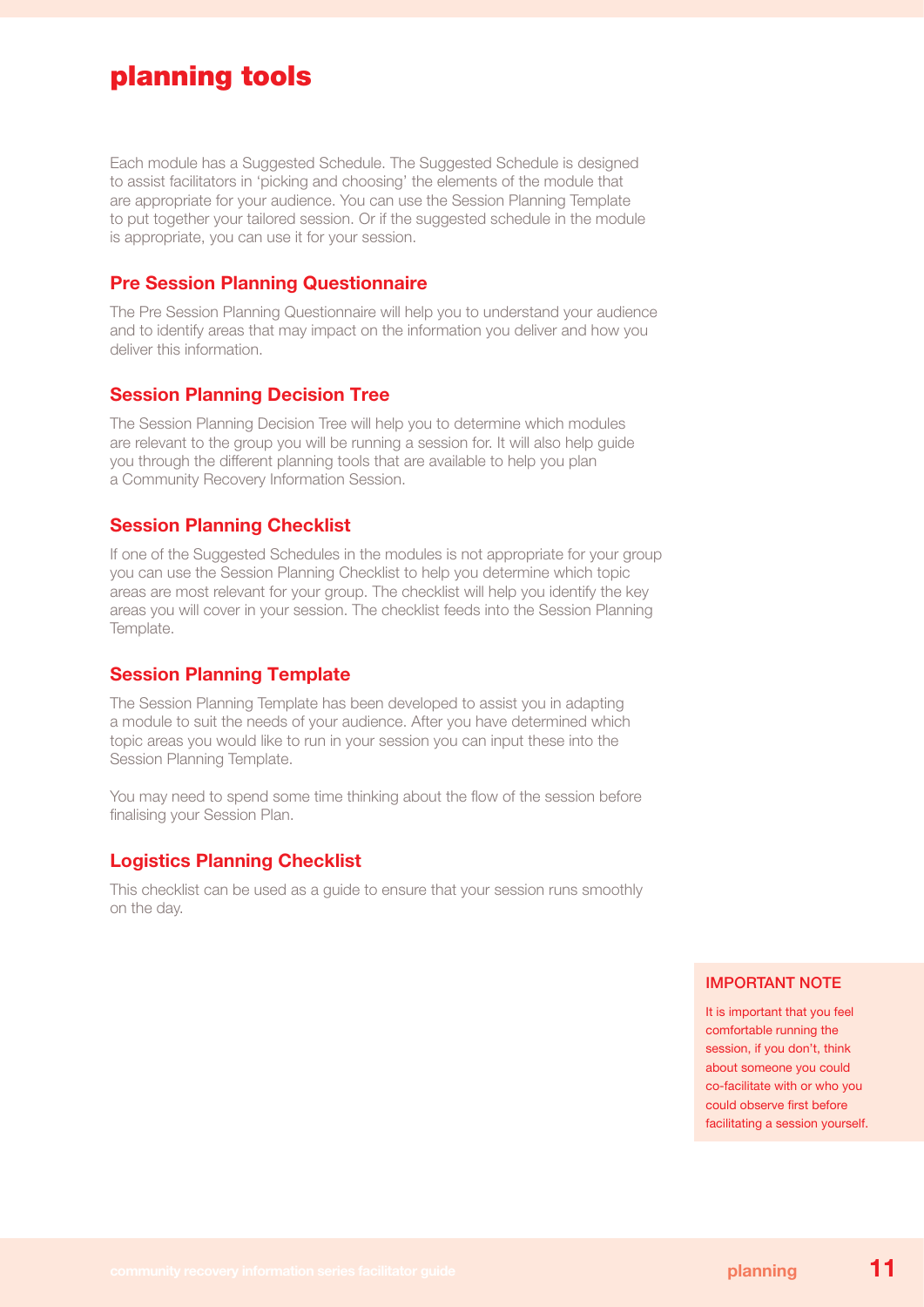### **planning community recovery information series facilitator guide**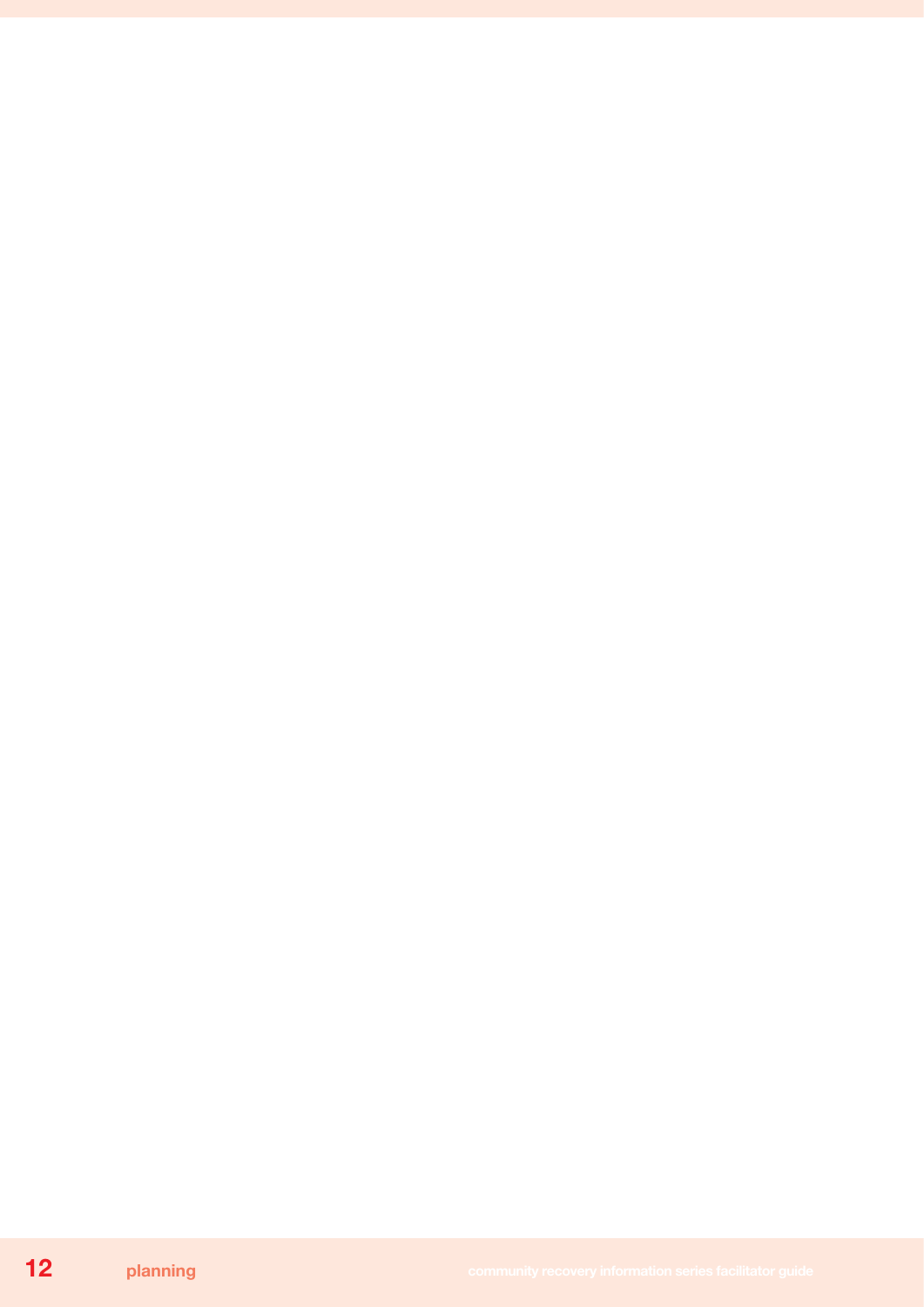### **pre session planning questionnaire**

This template will help you to understand your audience, to identify areas that may impact on the information you deliver and how you deliver this information.

| Before you start planning, ask yourself the following                   | <b>Things to consider</b>                                                                                                                                                                |
|-------------------------------------------------------------------------|------------------------------------------------------------------------------------------------------------------------------------------------------------------------------------------|
| Who is your audience?                                                   | What sort of information is relevant to this audience?<br>What is the best way to present the information<br>to this audience?<br>Are they a group already?                              |
| Do they know each other?                                                | Will they be comfortable sharing personal stories with<br>one another?<br>Will they need an icebreaker?<br>Is there more than one group?                                                 |
| Will the information you plan to present be relevant<br>to both groups? | If not, how will you manage this?<br>Should you run two separate sessions instead?<br>Can you suggest this option to the group's key representative?<br>How many people in the group?    |
| How might the group size impact the activities you plan<br>to run?      | Will you need more time for certain activities?<br>Who are the group?                                                                                                                    |
| Will this impact on what information they are looking for?              | Will this impact how receptive the group is to the information<br>you will be presenting?<br>What makes them a group?                                                                    |
| Will this impact on what information they are looking for?              | Do they know each other or are they a group because of their<br>situation/job type/area they live/emergency experience etc?<br>What is their role? How can/does this relate to recovery? |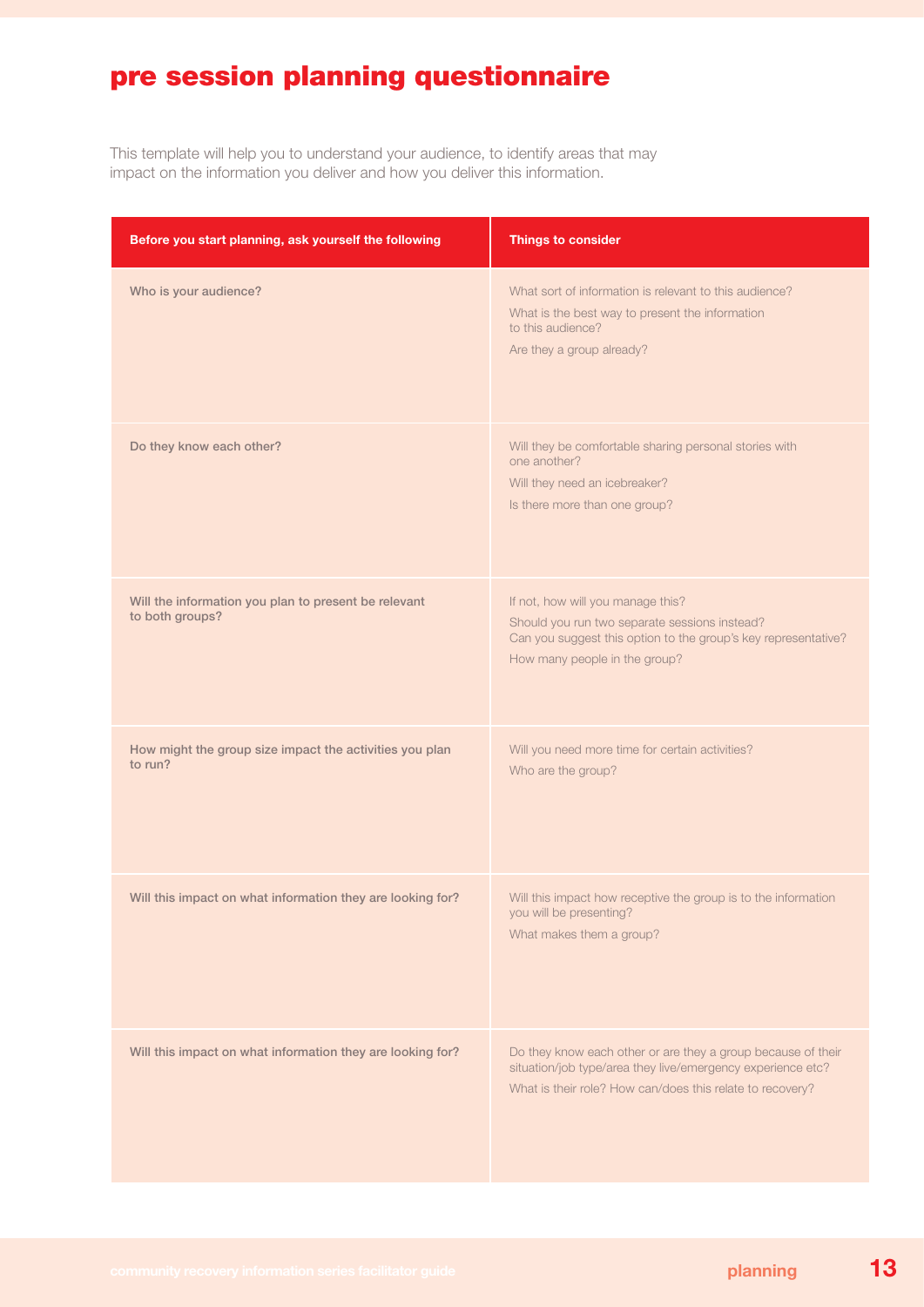| What might they already know about recovery?                             | Will this impact how receptive the group is to the information<br>you will be presenting?<br>How will this impact the information you deliver?                                                                                                                                                                                                                                                                                    |
|--------------------------------------------------------------------------|-----------------------------------------------------------------------------------------------------------------------------------------------------------------------------------------------------------------------------------------------------------------------------------------------------------------------------------------------------------------------------------------------------------------------------------|
|                                                                          | Can you pre-determine the experiences of the group?                                                                                                                                                                                                                                                                                                                                                                               |
| Do they have direct or indirect experiences of a disaster?               | Is the group likely to have experienced a highly<br>traumatic event?<br>If any, what was their role following the disaster?<br>What experience/knowledge does the group have<br>about recovery?<br>Do/have they worked with disaster affected people?<br>What relationship does the group have with local<br>government or other service providers<br>Do they have a positive, neutral or negative of experience<br>of Red Cross? |
| Do they want a structured information session or a chance<br>to discuss? | How will this affect your sessions and your ability to run<br>the session?                                                                                                                                                                                                                                                                                                                                                        |
| Do you feel comfortable running the session?                             | Have you seen a session run before?<br>Would it be helpful to observe a session before running<br>one yourself?<br>Could you co-facilitate with another person?                                                                                                                                                                                                                                                                   |
| What information is the group interested in learning more<br>about?      | Is this covered in the current modules?<br>Is this relevant information for this group or would other Red<br>Cross training be more appropriate or other organisation's<br>training?<br>Do you need to run the entire module or just a portion<br>of a module?<br>Will you need to tailor a session to your group?                                                                                                                |
| What kind of venue will you be running the session in?                   | Indoors or outdoors?<br>Will there be power?<br>Will there be internet?<br>Will there be tables and chairs?<br>Will there be heating/cooling?<br>Will there be child care?<br>Will it be wheelchair accessible?<br>Will there be parking/public transport?<br>Will there be quiet spaces?                                                                                                                                         |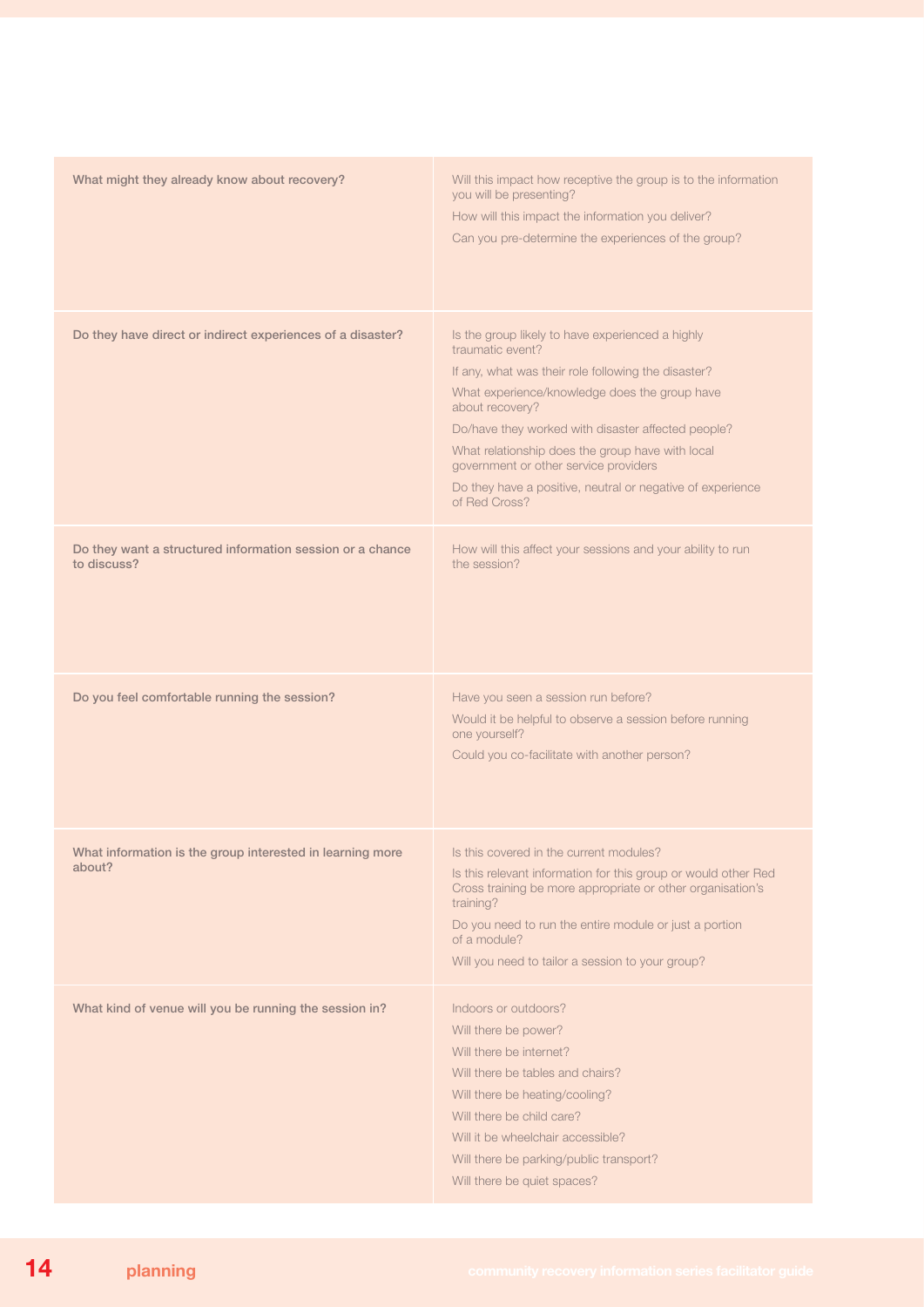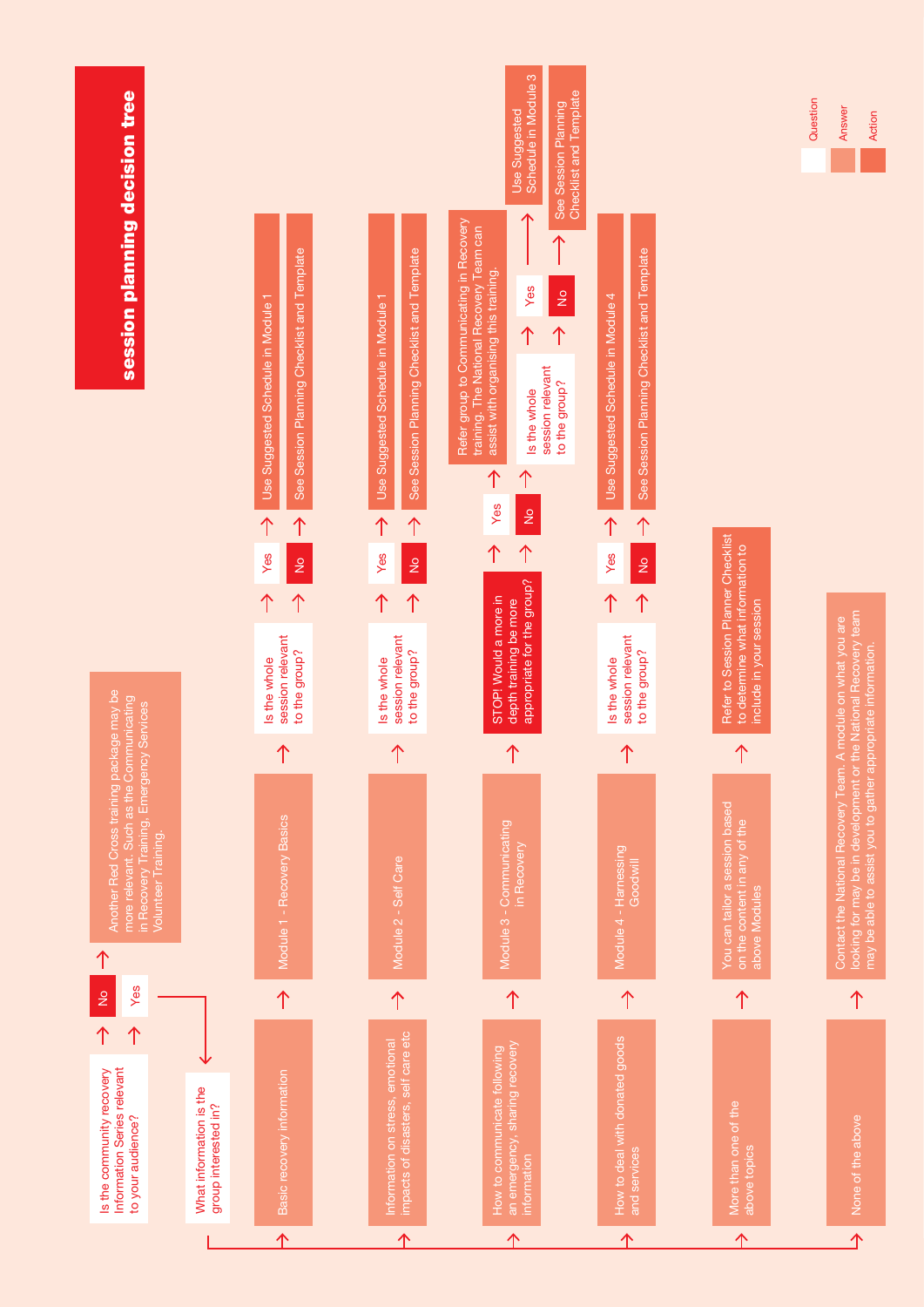### **planning planning community recovery information series facilitator guide**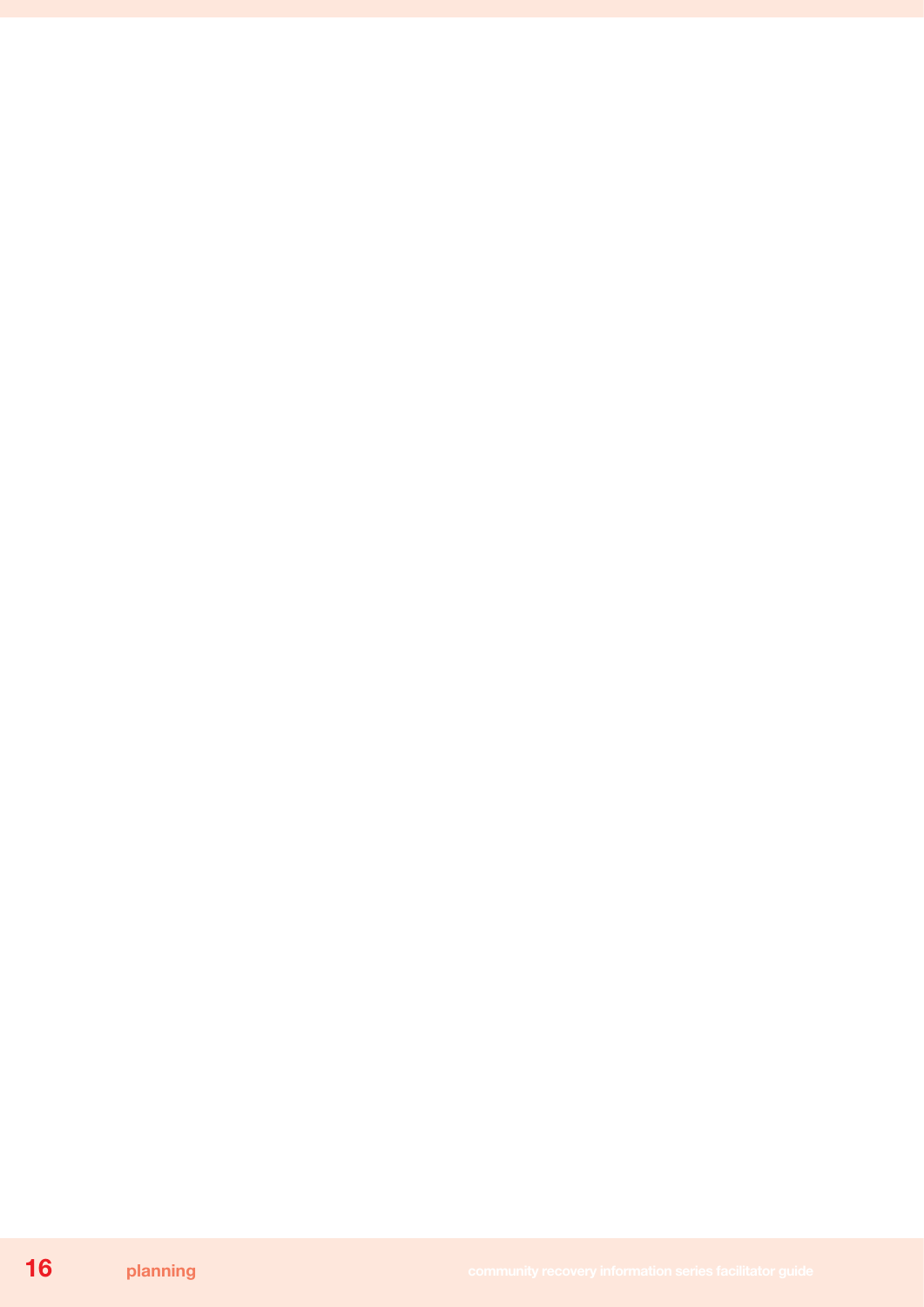### **session planning checklist**

The checklist below will help you to determine what information from the CRIS modules are relevant to your target audience. Read through the topic areas and check those that are relevant to your group or are an area that your group has expressed an interest in. For more information on these topics see the corresponding module's Suggested Schedule or Background Reading. Once you have completed the checklist you can input these areas into the Session Planner Template to create a session agenda. You may need to spend some time thinking about the flow of the session before finalising your Session Plan.

| <b>Module 1 Topic Areas</b>                               | Tick if this information is relevant to your audience                                |
|-----------------------------------------------------------|--------------------------------------------------------------------------------------|
| Where recovery fit into the emergency management cycle    |                                                                                      |
| Why communities need to drive their own recovery          |                                                                                      |
| Recovery theory and concepts                              |                                                                                      |
| What is Red Cross' recovery focus                         |                                                                                      |
| An overview of common psychosocial reactions to disasters |                                                                                      |
| <b>Module 2 Topic Areas</b>                               |                                                                                      |
| What is stress                                            |                                                                                      |
| Emotional, physical and psychosocial reactions to stress  |                                                                                      |
| The effects of hormones on individual recovery            |                                                                                      |
| <b>Risk factors for stress</b>                            |                                                                                      |
| How to minimise stress                                    |                                                                                      |
| How to help/support people close to you                   |                                                                                      |
| <b>Module 3 Topic Areas</b>                               |                                                                                      |
| The Communicating in Recovery Guide and full training     |                                                                                      |
| Why information is important                              |                                                                                      |
| What are recovery communications                          |                                                                                      |
| Recovery communications - rules and principles            |                                                                                      |
| <b>Module 4 Topic Areas</b>                               |                                                                                      |
| What is goodwill                                          |                                                                                      |
| Key issues relating to goodwill in emergencies            |                                                                                      |
|                                                           | It is ok to say yes or no to donated goods and/or services and when you might say no |
| Tips and tricks for harnessing goodwill                   |                                                                                      |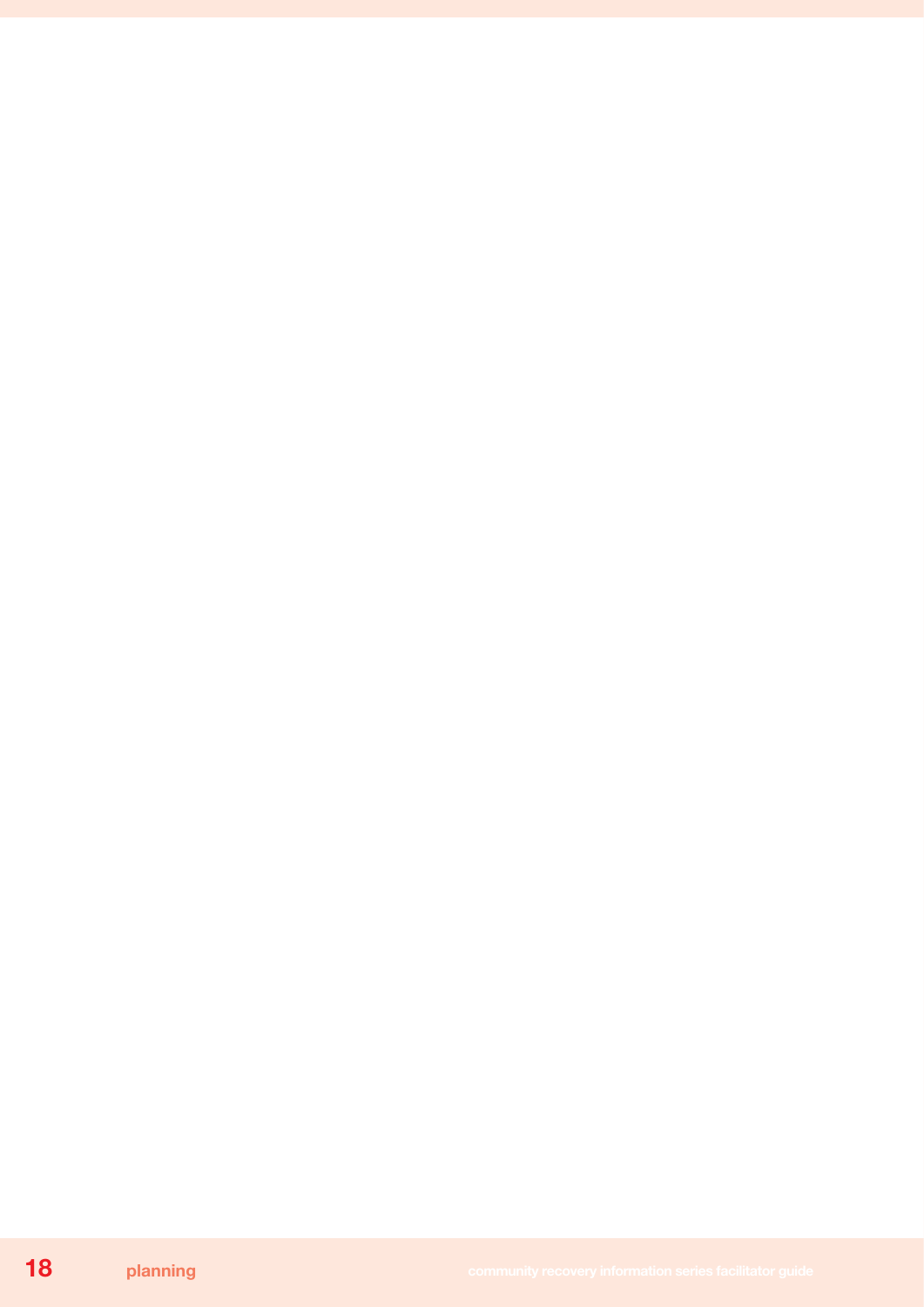|                           | Time                  | 5 minutes maximum                                                                                                                                                                                                                                                                                                                                                                                                                |  |  | <b>Total Session Time</b> |
|---------------------------|-----------------------|----------------------------------------------------------------------------------------------------------------------------------------------------------------------------------------------------------------------------------------------------------------------------------------------------------------------------------------------------------------------------------------------------------------------------------|--|--|---------------------------|
|                           | Resources<br>Activity |                                                                                                                                                                                                                                                                                                                                                                                                                                  |  |  |                           |
|                           | <b>Notes</b>          | have opportunity to speak, this should<br>be respected, if personal or confidential<br>information is shared it should go no further<br>The sessions may raise issues that are<br>of concern or cause stress, this is normal.<br>Session "ground rules" - all participants<br>• OHS/Evacuation procedures (meeting<br>• Location of toilets<br>Break times<br>Housekeeping<br>points etc)<br>$\bullet$<br>$\bullet$<br>$\bullet$ |  |  |                           |
| session planning template | Session               |                                                                                                                                                                                                                                                                                                                                                                                                                                  |  |  |                           |
|                           | <b>Module</b>         |                                                                                                                                                                                                                                                                                                                                                                                                                                  |  |  |                           |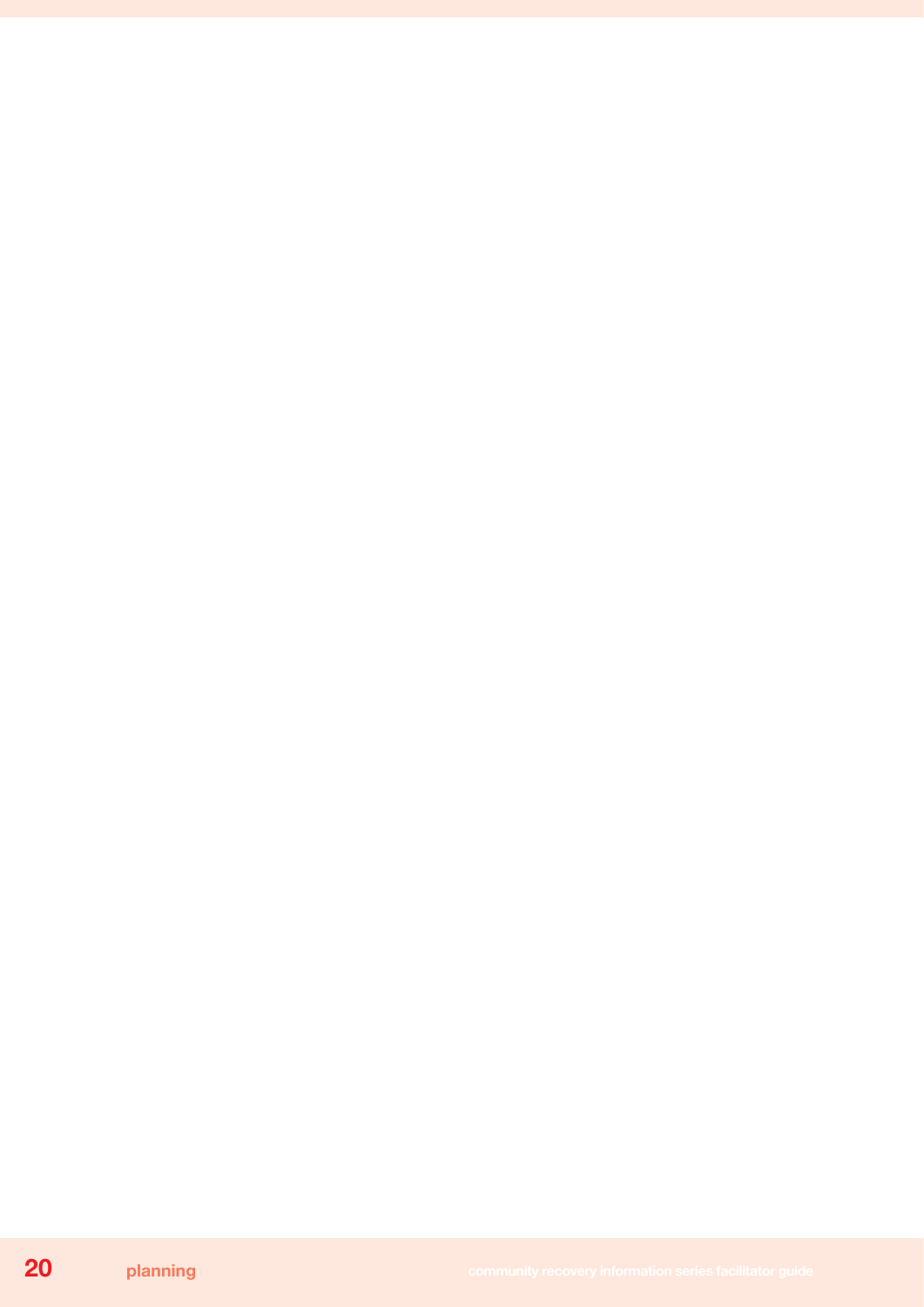### **logistics planning checklist**

| Time               | <b>Task</b>                                                                                                                                                                                                                                                                                                                                                                                                                                                                                                                                            |
|--------------------|--------------------------------------------------------------------------------------------------------------------------------------------------------------------------------------------------------------------------------------------------------------------------------------------------------------------------------------------------------------------------------------------------------------------------------------------------------------------------------------------------------------------------------------------------------|
| In the weeks prior | Identify venue and caterers:<br>• Talk to the host organisation, if applicable<br>• Do you need to organise the venue or will the host<br>organisation do this?<br>• Do you need to organise the catering or will the host<br>organisation do this?<br>Promotion of session:<br>• Do you need to promote the session?<br>• Can you support (e.g. provide information about Red Cross<br>or the Community Recovery Information Series) those<br>promoting the session?<br>Organise any travel and accommodation, if necessary<br>Book car, if necessary |
| 1 week prior       | Confirm Venue, if necessary<br>Confirm catering, if necessary (50% vegetarian is a good rule,<br>be mindful of other dietary requirements, both health and religious)                                                                                                                                                                                                                                                                                                                                                                                  |
| Day prior          | Print/gather relevant resources (e.g. Communicating in Recovery<br>guides, relevant handouts, etc)<br>Print signs for door/venue<br>Print sign-in sheet<br>Print evaluation forms<br>Identify evacuation procedure                                                                                                                                                                                                                                                                                                                                     |
| On the day         | Put up signs to direct participants to session<br>Set up a sign-in table<br>Set up the room appropriately (U shape, Round tables,<br>clusters of tables, rows of seating)<br>Record number of participants and location of session                                                                                                                                                                                                                                                                                                                     |
| After the session  | Collate evaluations<br>Complete facilitator evaluation<br>If necessary, complete and submit a content<br>or activity change form                                                                                                                                                                                                                                                                                                                                                                                                                       |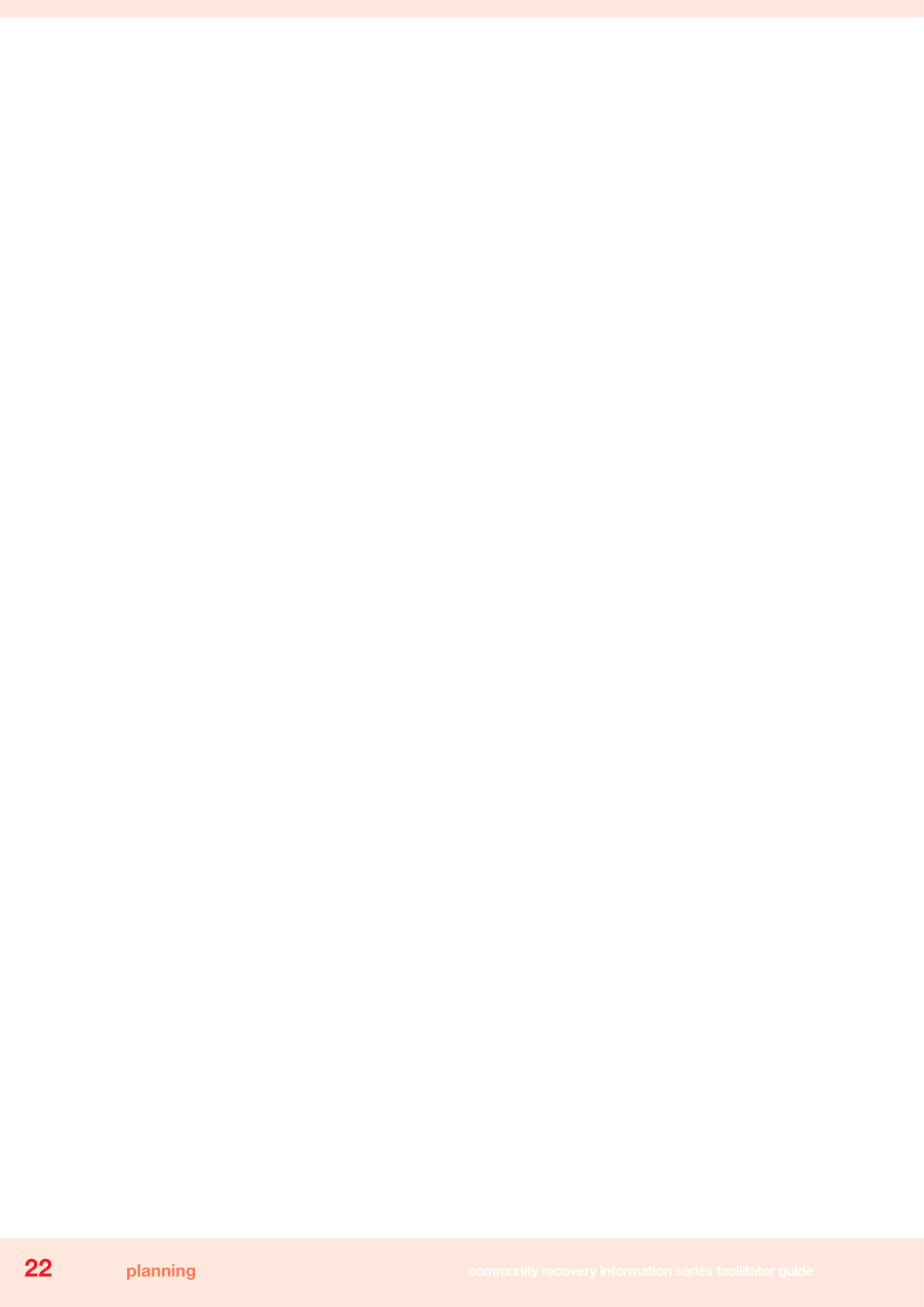### **additional planning information**

### **Adult Learning Processes**

Adapted from the IFRC – Community-based Psychosocial Support Trainer's Book

#### Conducting a workshop

A workshop is a unique opportunity to share knowledge and skills, but success should not always be assumed. Education in community recovery in particular poses extra challenges since participants may be reminded of personal experiences that are painful or traumatic, or dealing with an overwhelming situation. This section gives recommendations about strategies that have been proven to be effective for adult learning and discusses the process of training and learning about recovery issues.

#### Adult Learning

Adults, when presented with new information, do not automatically assimilate and apply it to their own world. Learning is about understanding new information, linking it to current and past experiences and adapting it to one's own life or work situation.

Adults often learn best in the following circumstances:

- ` when the learning starts from their own reality, building on their experiences
- $\blacktriangleright$  when the learning achieves identified goals
- ` when the learning methods are varied
- ` when the learning is relevant to their daily lives or is meaningful for the future
- ` when the learning can be put into effect immediately.

A information session should always be "learner-centred". This means that participants have an active role in the session, reflecting on issues being presented and discussing them with the other participants. The trainer's role is as a facilitator of learning, rather than as a teacher. He or she moderates discussions and contributes ideas and points of view. The trainer as a facilitator may also suggest note-taking at certain points, since this can be a good way of structuring thoughts and feelings, when working with experience-based learning.

Relating the topics to participants' lives and work situations is essential when conducting education in recovery. It moves the learning process from being pure knowledge acquisition towards the integration of new skills. Education is then less academic and more relevant for everybody. At the same time, it places high demands on the trainer's people skills.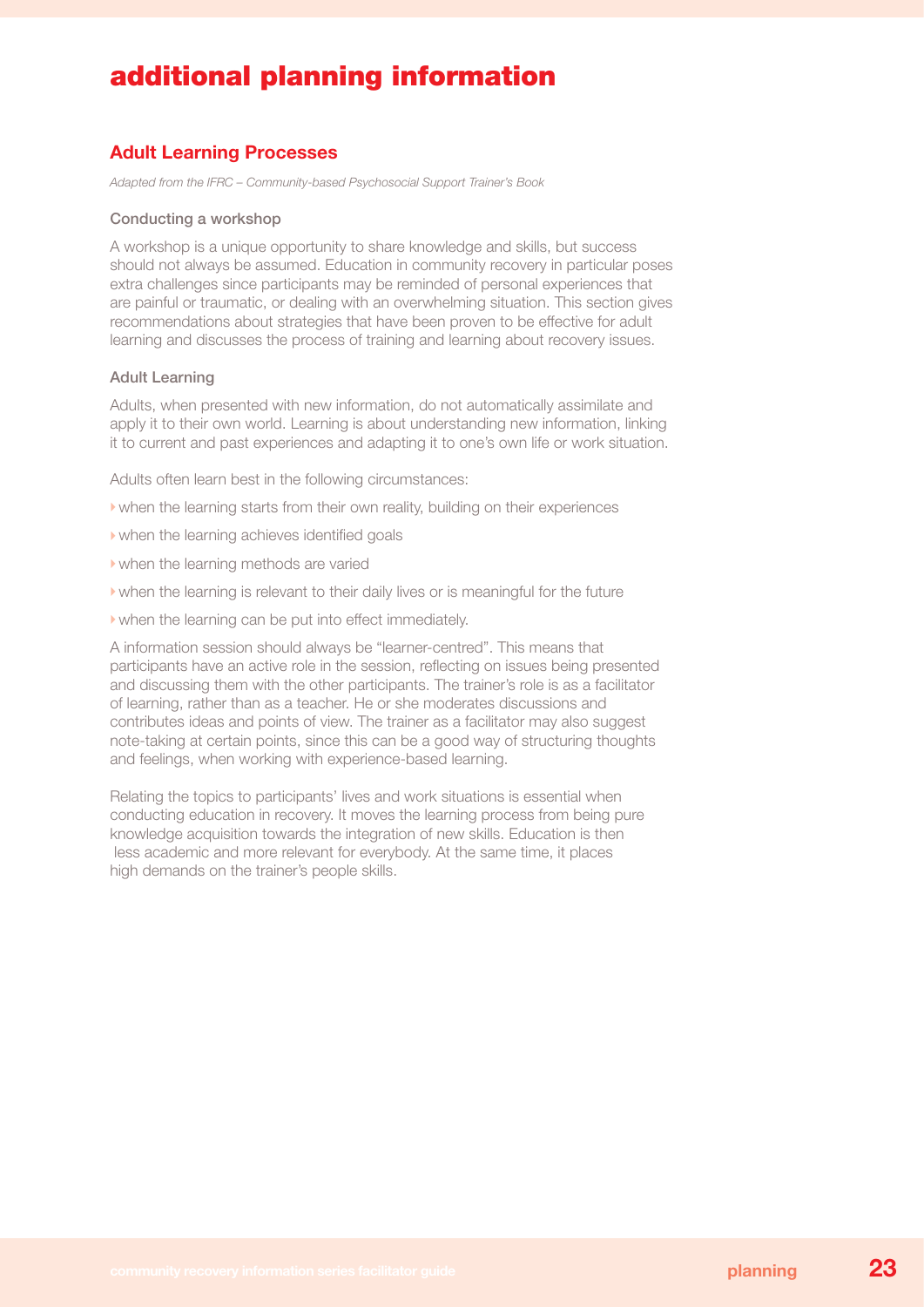#### Supporting Participants

The facilitator must "walk the talk". He or she must demonstrate good listening skills to reassure participants and to activate emotional support within the group, especially when dealing with sensitive issues as is often the case when the training is about recovery.

It is the responsibility of the trainer to ensure that:

- `Confidentiality is maintained. Let participants know that what is said in the session stays in the session. It is recommended that ground rules are agreed. This way, participants are able to define what is important for them when they talk about sensitive issues or personal experiences during the training.
- ` Participants are encouraged to air their views and concerns and to discuss different points of view. Emphasise that everybody has the right to speak, but nobody is under any obligation. Some participants may not speak up regarding specific (sensitive) issues, but this does not mean that they are not listening or are not learning anything. Be aware of possible gender differences, or age differences.
- ` Participants who show signs of discomfort are offered reassurance, encouragement, support or advice, as appropriate.
- ` Each individual member of the group should feel valued. Through their contributions to the group discussions, participants will hopefully gain a sense of ownership of the process and this process can be further enhanced if the trainer acknowledges input provided.

Remember that when talking about individual feelings and reactions, nothing is right or wrong. The way people speak and react to each other is important. Try to guide participants so that misunderstandings are avoided or cleared up. One way to do this is to ask the group if others share the same stories, reactions or feelings.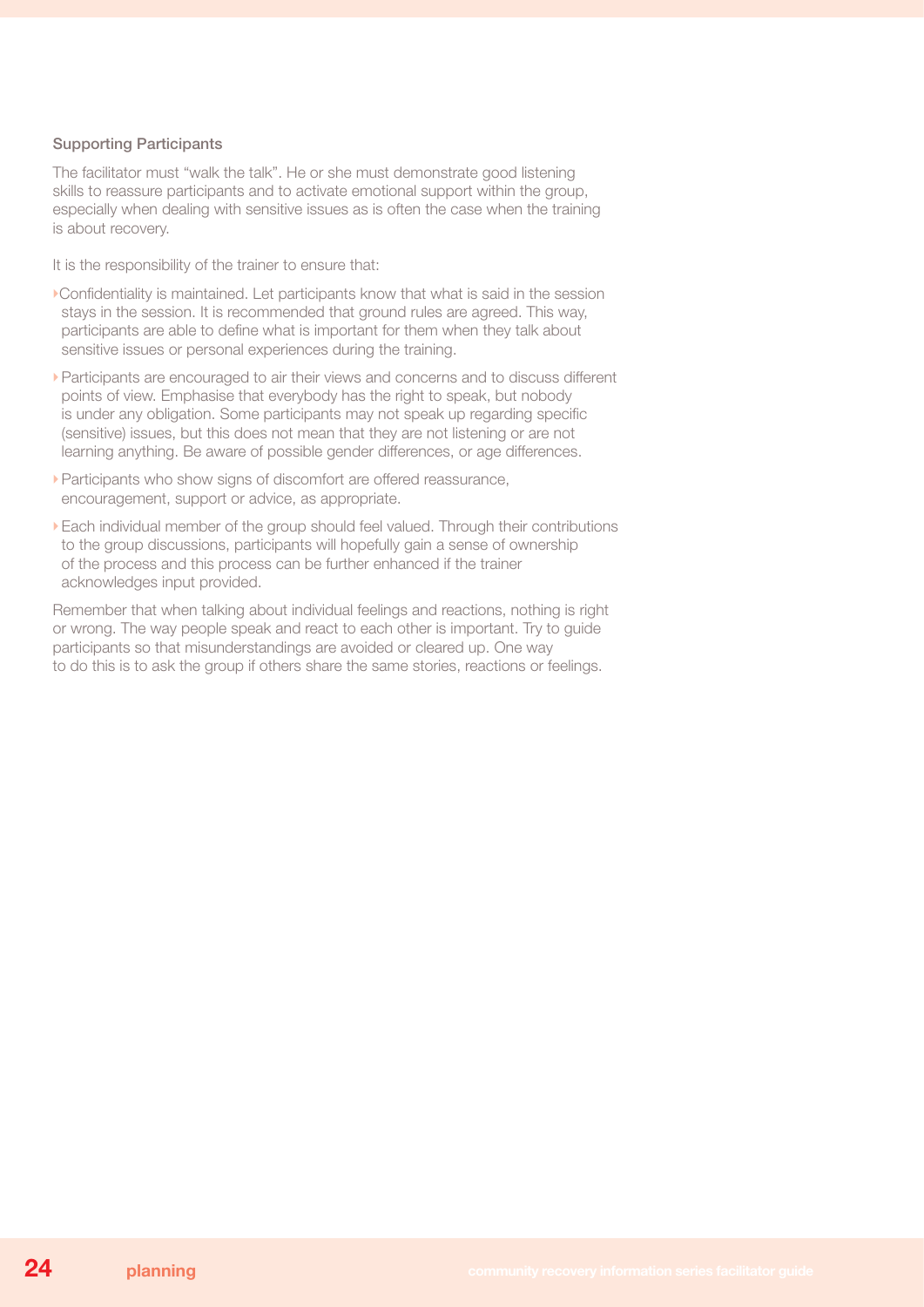#### How to deal with strong emotional reactions

Examples and case studies used during information sessions might remind participants of their own personal experiences. During activities and discussions participants may be encouraged to draw upon their own experiences, which might evoke painful memories or reactions. Alternatively, you may choose to encourage participants to discuss stories and reactions of friends and family, in order not to provoke painful memories and emotions. Do not probe participants' experiences. Let them control how much they tell and concentrate as a facilitator on signalling how stories, thoughts and feelings come to resolution.

Sudden associations with difficult experiences that have not been fully processed can provoke strong reactions, e.g. sadness, frustration, and maybe sometimes tears and anger. This may seem frightening initially. But it may provide the opportunity to demonstrate ways of responding to difficult feelings. Your discretion as a facilitator will determine whether it is appropriate to deal with such issues in the presence of the whole group. Sometimes it is better to do this individually. If you feel it is appropriate to respond within the group, and there is sufficient time, give the participant the necessary space to react and listen to what they say.

Good questions to ask might be: "What was it especially in this story, that…? What did you do when …? How did it affect you when/that…?" Another very helpful response is to acknowledge the reactions and normalise them: "Thank you for sharing such difficult reactions/memories. I'm sure we all appreciated how difficult this has been. Most people would find it extremely painful to go through such a situation."

If time is limited, you may suggest that the affected person can link up with another participant, or the facilitator can offer to spend some time during a break to follow up with the person. If necessary let the participant leave the room, but make sure someone accompanies them. Talk to all the participants about the occurrence right after it has happened. If the affected participant returns, make the situation as comfortable as possible and acknowledge that these things can be difficult at times. Ask if any of the participants would like to share any feelings related to this. Hopefully, when these kinds of occurrences arise, they will be dealt with positively. This will reassure participants that it is okay to feel touched or emotionally affected and that this can be handled safely within a group context.

#### IMPORTANT NOTE

It is important that you feel comfortable running the session, if you don't, think about someone you could co-facilitate with or who you could observe first before facilitating a session yourself.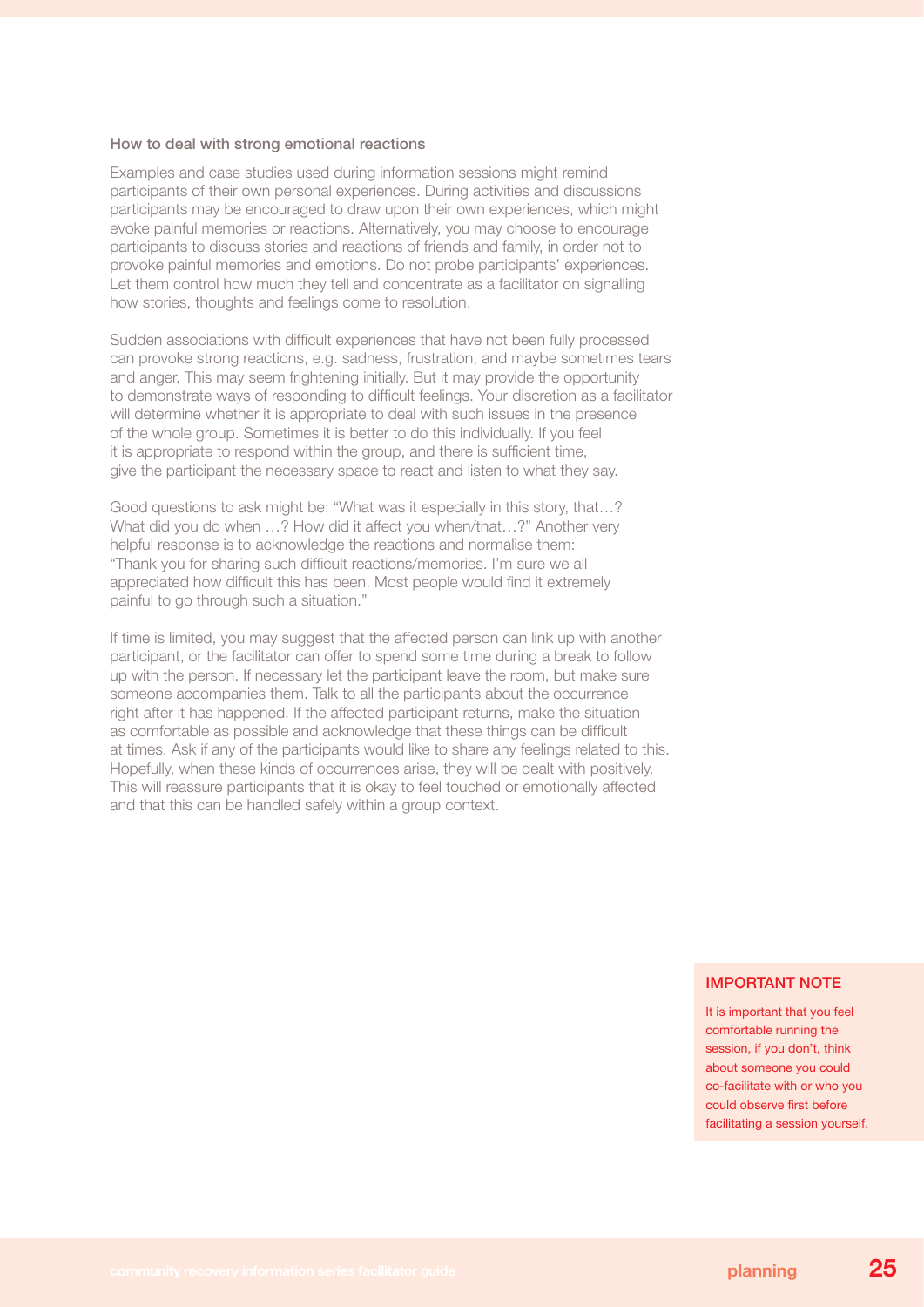### **Icebreakers**

An icebreaker can be a useful tool to help getting the group working together. Ascertain this from the group representative. Be mindful that depending on the group dynamics, an icebreaker may also not be required or appreciated

#### Unique characteristics

Divide the group into pairs and give participants a few minutes to interview each other about their lives and interests. Gather the entire group and let each participant introduce their partner by name and share at least two unique characteristics about them.

### Your favourite things

Divide the group into pairs and ask participants to tell each other their favourite food or name the animal they feel best describes them and why. This information is subsequently shared with the group when participants introduce their partners.

#### Ball toss

Form a circle with participants and toss a soft ball around the circle. Participants state their name as they catch the ball. After a few minutes, when catching the ball, ask them to call out the name of the person who tossed the ball to them. This activity can also be used throughout the course by substituting a quick information exchange for people's names. For example, the trainer may ask, "what are your favourite places to go on holiday?" The ball is tossed around the circle and participants call out an answer as they catch the ball.

#### **Nametags**

Prepare a nametag for each participant and place the nametags in a box. Each participant picks a nametag from the box. Participants locate the person whose nametag they drew and they introduce themselves. This is especially useful for larger groups of 20 or more.

### Fact or fiction

Ask each person to write down four statements about themselves, one of which is not true. Each person takes turns reading their list aloud and the rest of the group writes down the one they think is not true. When all are done reading the lists aloud, the first person reads their list again and identifies the statement which is not true. The group should compare their written responses with the correct answers. This one is good for a group of people who have already met.

More icebreakers can be found at Reproline – Reproductive Health Online, an affiliate of John Hopkins University: http://www.reproline.jhu.edu/index.htm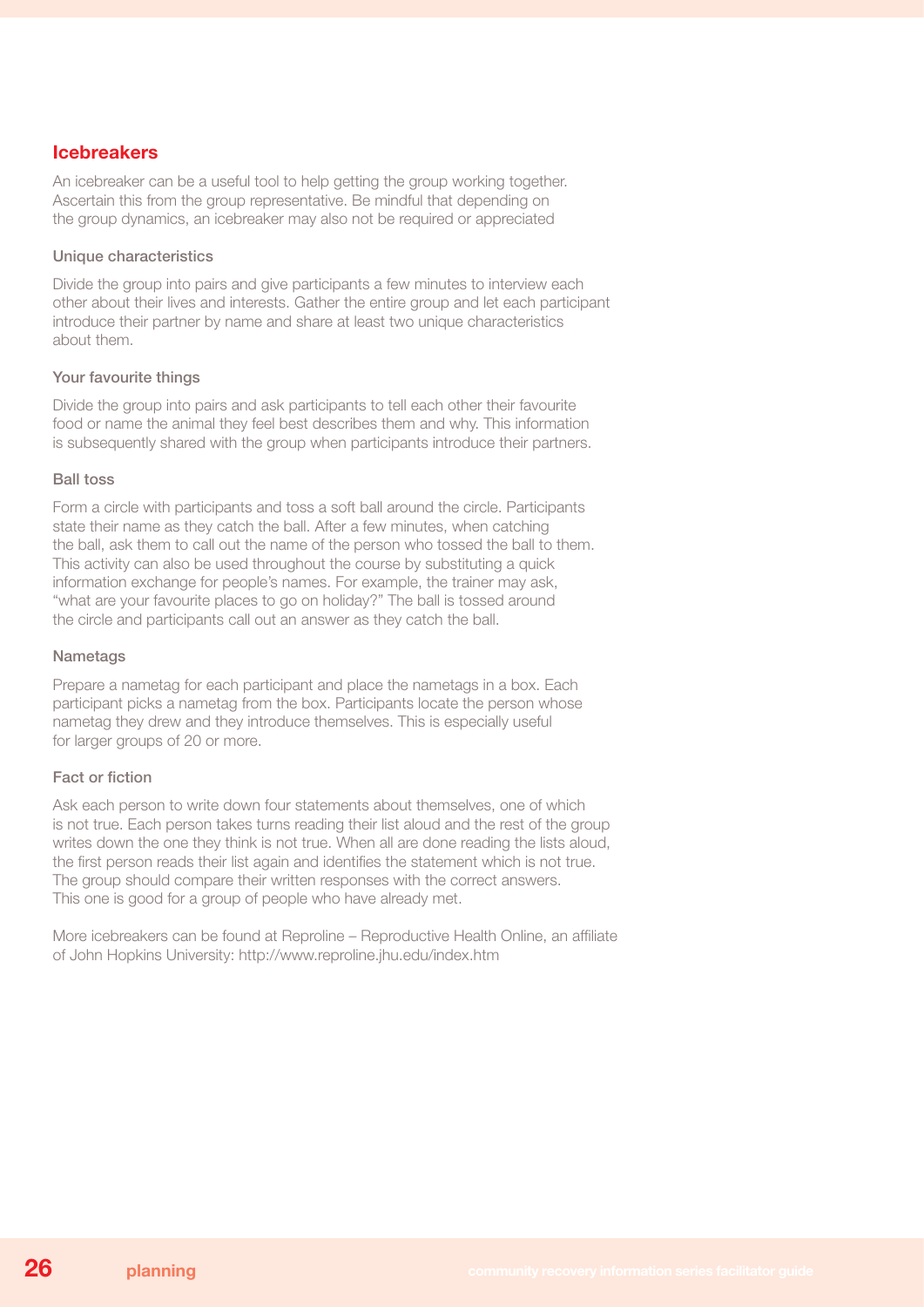## recovery basics

<span id="page-27-0"></span>

| facilitator guide                               | community recovery information series |          |
|-------------------------------------------------|---------------------------------------|----------|
|                                                 | recovery basics                       |          |
| Aim<br>Introduction                             |                                       | 27<br>27 |
| Learning Objectives<br>Key Messages             |                                       | 27<br>28 |
| Suggested Schedule<br><b>List of Activities</b> |                                       | 29<br>33 |
| <b>Background Reading</b>                       |                                       | 37<br>51 |
| Further Reading                                 |                                       |          |
|                                                 |                                       |          |
|                                                 |                                       |          |
|                                                 |                                       |          |
|                                                 |                                       |          |
|                                                 |                                       |          |
|                                                 |                                       |          |
|                                                 |                                       |          |
|                                                 |                                       |          |
|                                                 |                                       |          |
|                                                 |                                       |          |
|                                                 |                                       |          |
|                                                 |                                       |          |
|                                                 |                                       |          |
|                                                 |                                       |          |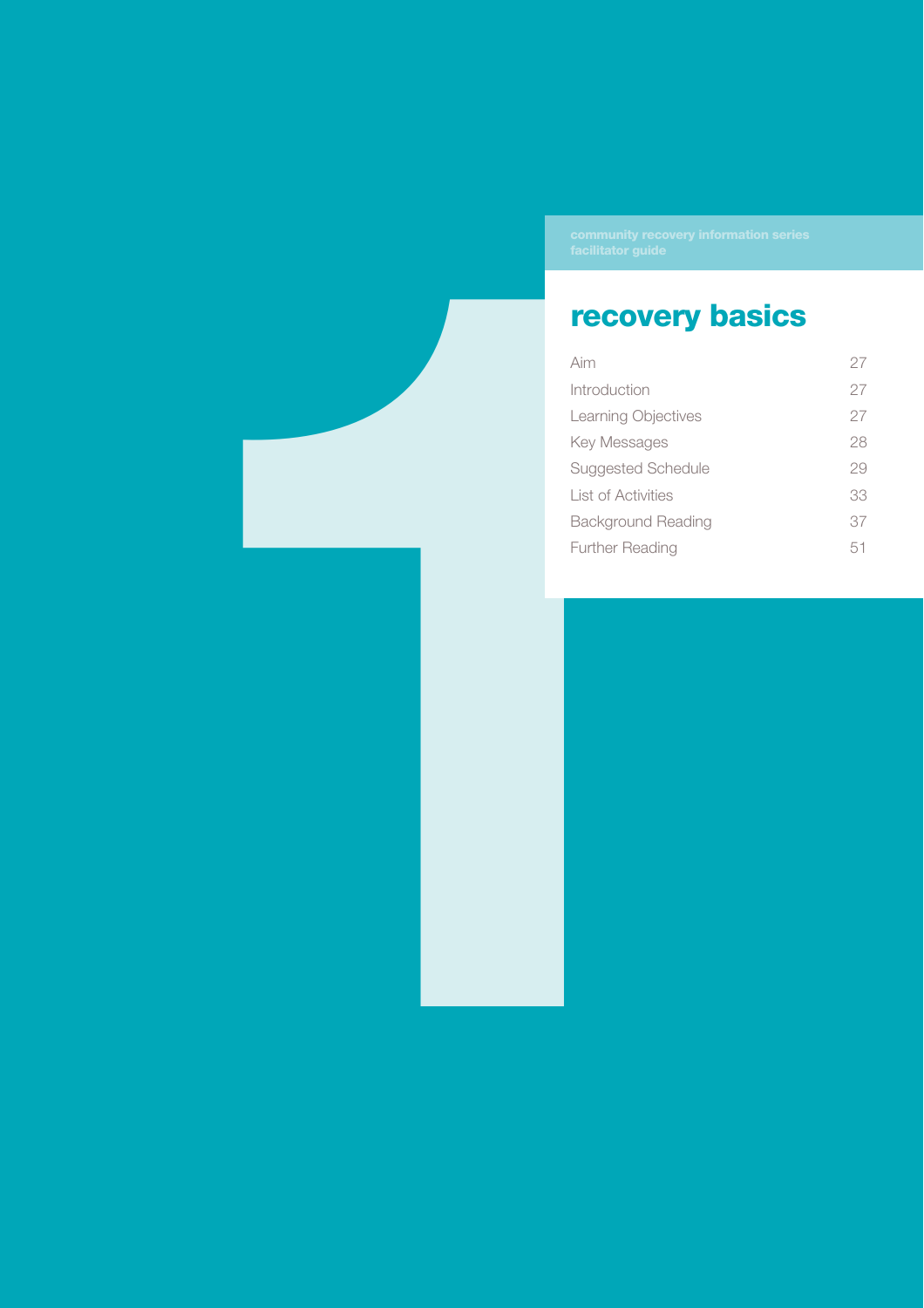# module one module one

### **recovery basics**

### **Aim**

To help explain the recovery process through the provision of information, tools and the sharing of stories from other emergency affected communities.

### **Introduction**

This module is designed to give participants an overview of recovery concepts and what to expect on their recovery journey. It outlines recovery in a national context and provides information on the theory behind recovery practice. Recovery is best achieved when the affected community is able to exercise a high degree of self-determination<sup>1</sup>. Therefore, it is important to provide information such as this to people affected by disaster in order to help communities shape their own recovery journey.

#### This module covers:

- ` brief context of recovery
- ` National Principles for Disaster Recovery
- ` the propeller model
- ` recovery takes time
- ` impacts of disaster on recovery
- ` what is a community?
- ` common reactions to disaster

### **Learning Objectives**

Following completing this module participants should:

- ` feel that they have a general understanding of where recovery fits into the emergency management cycle
- ` feel that they have a general understanding of why communities need to drive their own recovery
- ` feel that they have a general understanding of recovery concepts
- ` feel that they have a general understanding of where they fit within the recovery environment
- $\blacktriangleright$  feel that they have a general understanding of typical or common reactions to disasters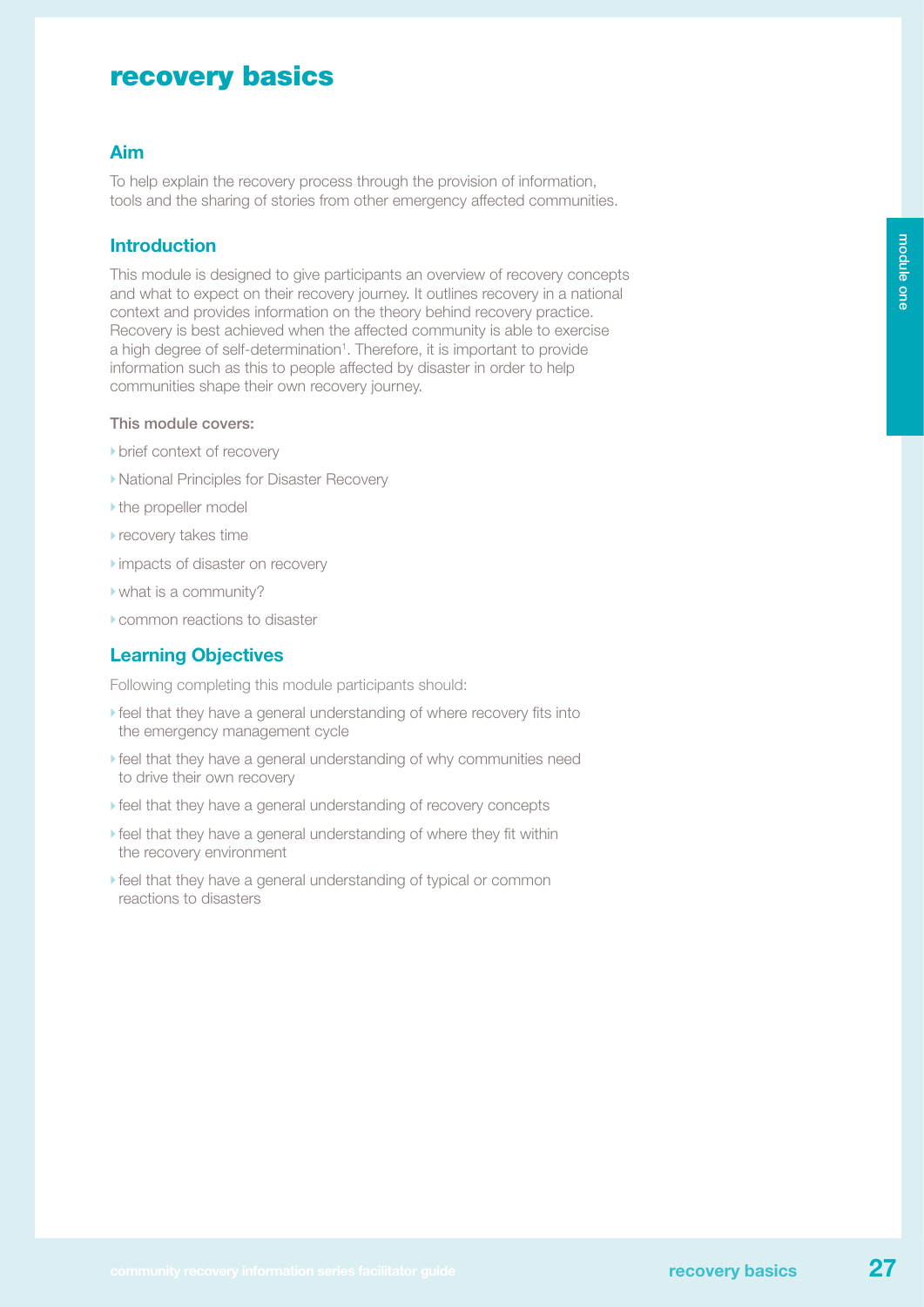### **Key Messages**

The Key Messages are the most important points in the modules for participants to take away. If discussion during the session moves away from the module content, these are the points you should try to focus on rather than trying to get back to the schedule. It may be more important for the group to discuss and vent their feelings on a certain topic than it is to cover all the module content.

- ` Recovery can take a long time and be very complex.
- ` Community members are the drivers of their own recovery.
- ` Structures that support recovery should be community led.
- ` There are resources and research that can help you.
- Life is not going to back to the way it was.
- ` People experience a very wide range of reactions.
- ▶ 80% of the broader population will recover with support of family and friends, 20% may require some form from support a mental health support agency.

The following information will help you as the facilitator to guide discussion around recovery and highlight some key information that may assist people to understand the context of recovery.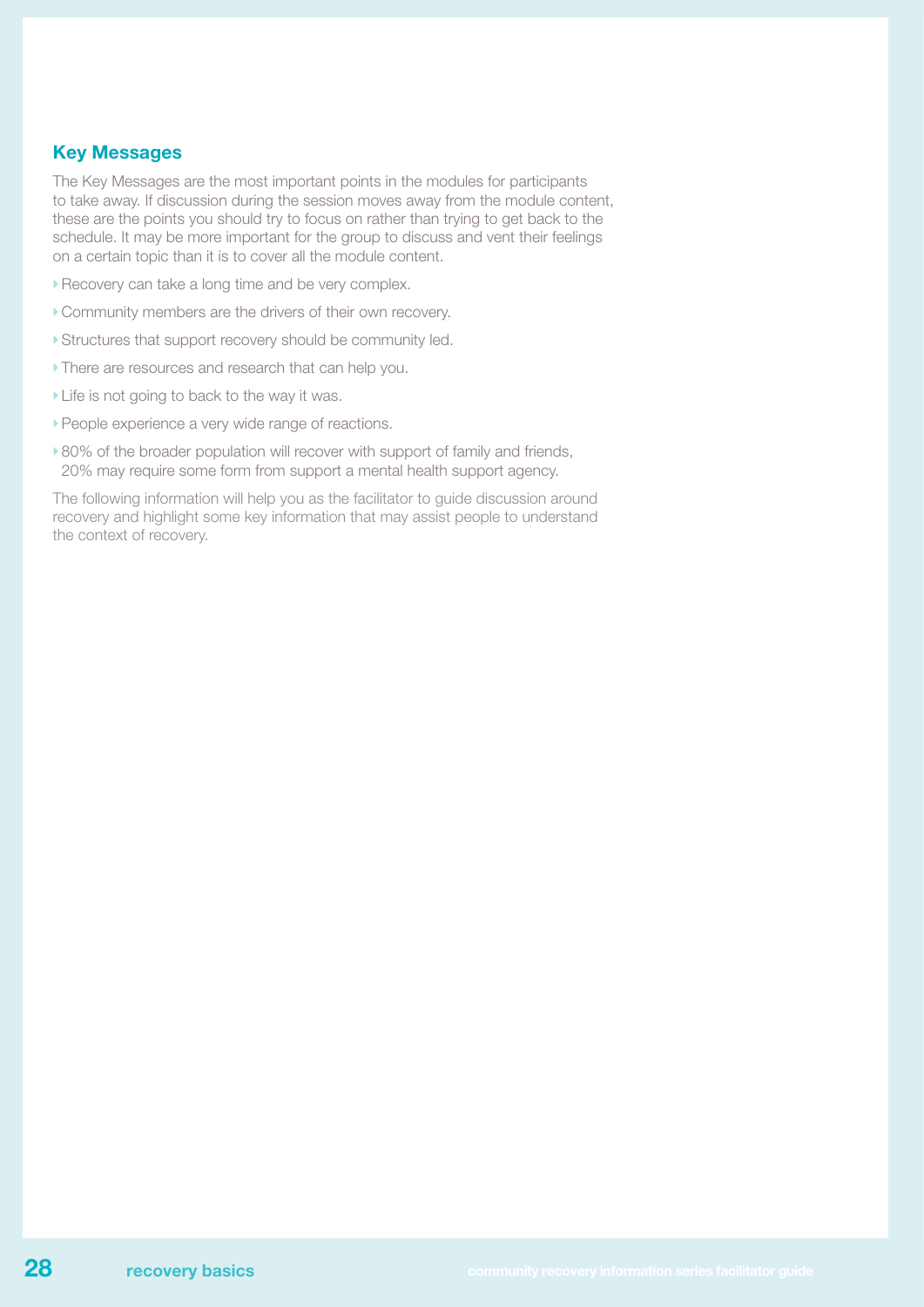### **suggested schedule**

The order in which the workshop should run is at the discretion of the facilitator. It is suggested that the workshop follow a schedule based on the Suggested Schedule below. However, should the group have a particular area of interest or would like to spend more time on a particular area the schedule does not need to be strictly adhered to. There is a list of activities in the following section that you can choose from depending on your group.

We suggest discussing the components with a key representative of the group before running the session where possible. This will help ensure the needs and expectations of participants are met.

### **Topic Area 1: How recovery fits into the emergency management cycle**

This topic introduces the concept of recovery and how it relates to the other elements of emergency management. The topic also provides an overview of the challenges and considerations during recovery.

| <b>Time</b>                            | <b>Basic outline</b><br>(see background reading for more information)                                                                                                                                                                                                                                                                                                                                                                                                                                                                                                                                                                                                                                                                                                                                                                                                                                                                                                                                                                                                                                                                                                                                                                                                                                                                                                                                                                  | <b>Resources</b><br>needed | <b>Related activity</b>                                                     |
|----------------------------------------|----------------------------------------------------------------------------------------------------------------------------------------------------------------------------------------------------------------------------------------------------------------------------------------------------------------------------------------------------------------------------------------------------------------------------------------------------------------------------------------------------------------------------------------------------------------------------------------------------------------------------------------------------------------------------------------------------------------------------------------------------------------------------------------------------------------------------------------------------------------------------------------------------------------------------------------------------------------------------------------------------------------------------------------------------------------------------------------------------------------------------------------------------------------------------------------------------------------------------------------------------------------------------------------------------------------------------------------------------------------------------------------------------------------------------------------|----------------------------|-----------------------------------------------------------------------------|
| 15 minutes<br>Ideally<br>25-30 minutes | • Recovery is the process that people go through<br>after they have been affected by an emergency<br>or disaster.<br>• Recovery should begin as soon as the emergency<br>occurs.<br>• Recovery is different from immediate response<br>as it is focused on the longer-term support<br>and recovery of individuals, households and<br>communities <sup>2</sup> .<br>• Theoretically, disaster recovery is part of emergency<br>management, which includes the broader<br>components of prevention, preparedness,<br>relief and response.<br>• Things to know about recovery:<br>Recovery goes beyond providing food and shelter<br>Recovery is very complex<br>▶ Recovery takes a long time<br>▶ Recovery starts immediately<br>There is no clear definition of when recovery stops<br>• Recovery takes time.<br>• The complex nature of communities and the impacts<br>of disasters in people, households and communities<br>mean that communities do not 'bounce back'<br>from disasters overnight, nor does life go 'back<br>to normal'.<br>• The National Principles for Disaster Recovery<br>in Australia provide a guide to responding<br>to individual and community needs in a post<br>disaster environment<br>• Understanding the context<br>▶ Recognising complexity<br>Using community-led approaches<br>Ensuring coordination of all activities<br>Employing effective communication<br>Acknowledging and building capacity | Figure 1<br>Figure 2       | <b>Discussion</b><br>Question<br>re: National<br><b>Disaster Principles</b> |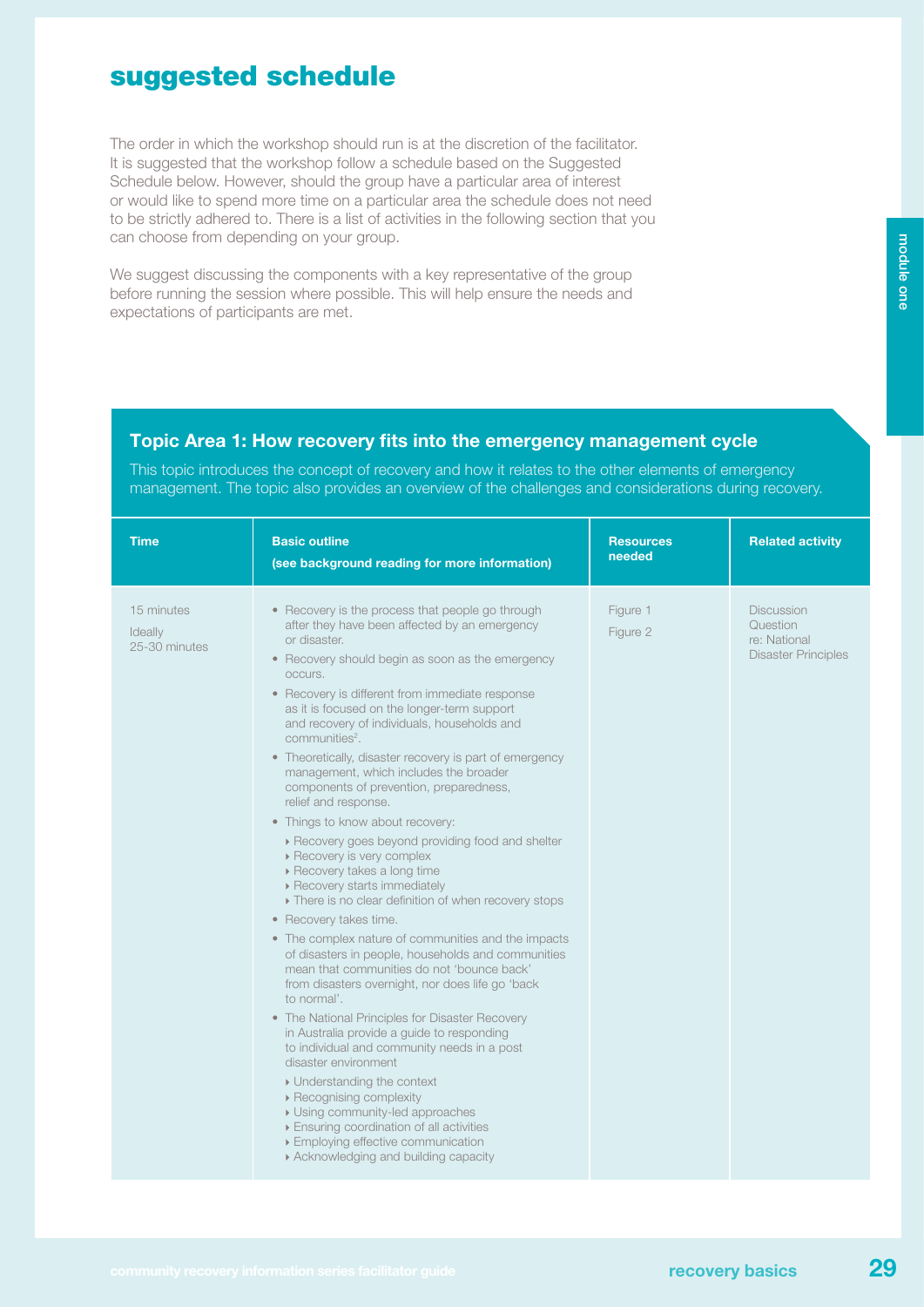### **Topic Area 2: Why communities need to drive their own recovery?**

This topic aims to explain the importance of communities leading their own recovery.

| <b>Time</b>                                     | <b>Basic outline</b><br>(see background reading for more information)                                                                                                                                                                                                                                                                                                                                                                                                                                                                                                                                                                                                                                                                                                                                                                                                                                                                                                                                                                                                                                                                                                                                                                                                                                                                                                                                                                                                                                                                                                                              | <b>Resources</b><br>needed | <b>Related activity</b> |
|-------------------------------------------------|----------------------------------------------------------------------------------------------------------------------------------------------------------------------------------------------------------------------------------------------------------------------------------------------------------------------------------------------------------------------------------------------------------------------------------------------------------------------------------------------------------------------------------------------------------------------------------------------------------------------------------------------------------------------------------------------------------------------------------------------------------------------------------------------------------------------------------------------------------------------------------------------------------------------------------------------------------------------------------------------------------------------------------------------------------------------------------------------------------------------------------------------------------------------------------------------------------------------------------------------------------------------------------------------------------------------------------------------------------------------------------------------------------------------------------------------------------------------------------------------------------------------------------------------------------------------------------------------------|----------------------------|-------------------------|
| Minimum<br>5 minutes<br>- maximum<br>15 minutes | What is a community?<br>• Very simply, our psychosocial environment consists<br>of individuals (men, women, youth and children),<br>families, and common interest groups that form<br>whole communities (see Figure 5).<br>• It is important to remember that depending<br>on the type of disaster, the impact may extend<br>beyond geographic bounds.<br>Geographic Vs Non-geographic Communities<br>• Most people thinks about disaster impacts<br>in geographic terms, meaning that the impact<br>is directly correlated to the areas where<br>the disaster occurred.<br>• However, some disasters may occur in an<br>environment where the people affected do not live,<br>work or spend a great deal of their time.<br>• For example, many survivors of the Port Arthur<br>Massacre were not from Port Arthur or even from<br>Tasmania. Rather, many were tourists from Victoria<br>and overseas.<br><b>Communities Leading Recovery</b><br>• A participatory, 'bottom-up' approach to community<br>recovery requires recovery agencies and government<br>to recognise and genuinely engage with<br>community capacity.<br>• It should be considered beyond doubt that<br>community capacity exists.<br>• Communities recover quicker if their recovery<br>is community led.<br>• It is not a question of who can speak on behalf<br>of the community, but rather who has the skills,<br>patience, empathy and courage to restore<br>to the community its own voice. - Anne Leadbeater<br>(Renewin' Strathewen: Exploring community<br>leadership in disaster recovery, see Further Reading). | Figure 5                   | <b>Activity 3</b>       |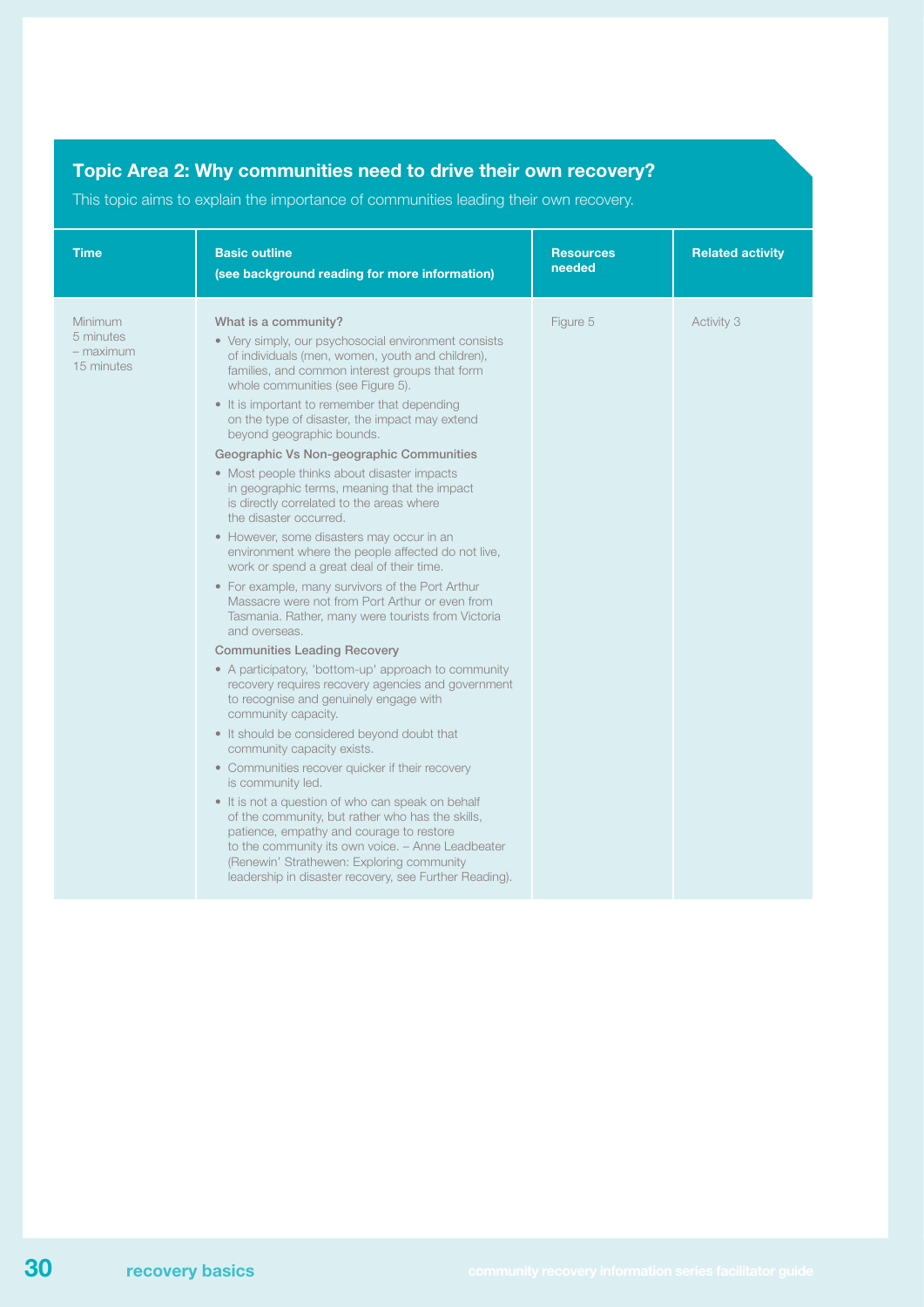### **Topic Area 3: Propeller Model and the 4 environments**

This topic outlines the theoretical and conceptual basis of recovery. It aims to assist participants to understand where they fit within the recovery environment.

| <b>Time</b>                                 | <b>Basic outline</b><br>(see background reading for more information)                                                                                                                                                                                                                                                                                                                                                                                                                                                                                                                                                                                                                                                                                                                                                                                                                                                                                                                                                                                                                                  | <b>Resources</b><br>needed    | <b>Related activity</b> |
|---------------------------------------------|--------------------------------------------------------------------------------------------------------------------------------------------------------------------------------------------------------------------------------------------------------------------------------------------------------------------------------------------------------------------------------------------------------------------------------------------------------------------------------------------------------------------------------------------------------------------------------------------------------------------------------------------------------------------------------------------------------------------------------------------------------------------------------------------------------------------------------------------------------------------------------------------------------------------------------------------------------------------------------------------------------------------------------------------------------------------------------------------------------|-------------------------------|-------------------------|
| Minimum<br>15 minutes<br>Ideally 20 minutes | The 'propeller' model, sometimes called the flower<br>model, of recovery uses the four overlapping<br>"environments" to describe the different impacts<br>of disaster on a community and the types of services<br>and activities that may be needed to support recovery.<br>This approach also encourages agencies responsibility<br>for one particular area to consider the impacts of their<br>services and activities, and needs of communities,<br>in the other 'environments'<br>• The range of impacts of disasters on a community<br>can be described using four environments:<br>$\triangleright$ people,<br>$\triangleright$ built,<br>$\triangleright$ economic and<br>$\triangleright$ natural <sup>3</sup> .<br>• The four environments are described separately,<br>however, for a community to function effectively<br>all areas must work together. The community<br>should always be central to work undertaken<br>in each environment <sup>4</sup> .<br>• It is mainly for the purpose of functional<br>responsibilities within recovery within governments<br>and service providers. | Diagram of<br>Propeller Model | <b>Activity 2</b>       |

### **Topic Area 4: Where Red Cross focuses?**

This Topic uses Red Cross as an example to explain how the four environments of recovery are interconnected and how a service operating in one environment needs to be aware of the other environments and consider the implications of the impacts on these environments as well as the impacts on the environment in which they work.

| <b>Time</b>          | <b>Basic outline</b><br>(see background reading for more information)                                                                                                                                                                                                                                                                                                                                                                                                                                                                                                                                                                                                                                                                           | <b>Resources</b><br>needed           | <b>Related activity</b> |
|----------------------|-------------------------------------------------------------------------------------------------------------------------------------------------------------------------------------------------------------------------------------------------------------------------------------------------------------------------------------------------------------------------------------------------------------------------------------------------------------------------------------------------------------------------------------------------------------------------------------------------------------------------------------------------------------------------------------------------------------------------------------------------|--------------------------------------|-------------------------|
| Minimum<br>5 minutes | • Red Cross has adopted the 'propeller model' as<br>the organisation focuses on supporting individuals<br>and communities in their psychosocial recovery.<br>• This is where the organisation has the expertise<br>and experience. However we understand the<br>importance of the other environments and that<br>needs of people in those areas need to be met<br>to ensure that communities recover effectively.<br>• Therefore, in the Red Cross approach,<br>we recognise the importance of their other<br>environments of recovery as they feed into<br>the people environment because if peoples'<br>needs are met in these areas, it goes a long<br>way to reducing demands and emotional<br>stress on people Diagram of Propeller Model. | Diagram of<br><b>Red Cross Model</b> | Activity 2              |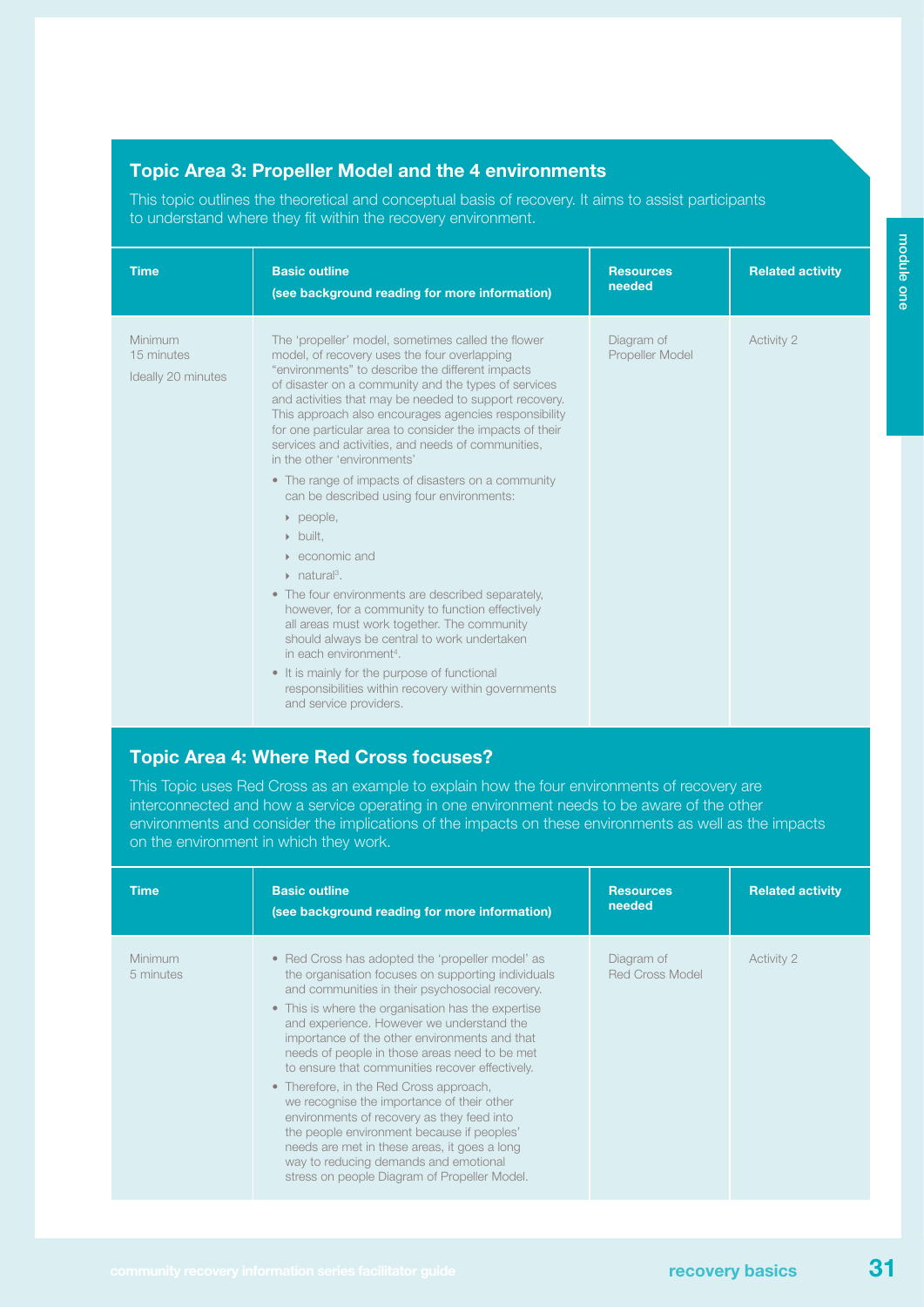### **Topic Area 5: Impacts of disasters on people**

This Topic provides an introduction to the psychological and social impacts of disasters on people.

| <b>Time</b>           | <b>Basic outline</b><br>(see background reading for more information)                                                                                                                                                                                                                                                                                                                                                                                                                                                                                                                                                                                                                                                                                                                                                                                                                                                                                                                                                                                                                                                                                                                                                                                                                                                              | <b>Resources</b><br>needed                  | <b>Related activity</b>  |
|-----------------------|------------------------------------------------------------------------------------------------------------------------------------------------------------------------------------------------------------------------------------------------------------------------------------------------------------------------------------------------------------------------------------------------------------------------------------------------------------------------------------------------------------------------------------------------------------------------------------------------------------------------------------------------------------------------------------------------------------------------------------------------------------------------------------------------------------------------------------------------------------------------------------------------------------------------------------------------------------------------------------------------------------------------------------------------------------------------------------------------------------------------------------------------------------------------------------------------------------------------------------------------------------------------------------------------------------------------------------|---------------------------------------------|--------------------------|
| Minimum<br>20 minutes | • People's reactions to disasters can be very broad<br>and may be a result of how a disaster affects<br>a persons emotional, spiritual, financial, cultural,<br>psychological, and social needs as part of<br>a community. With time and support most people<br>recover after being affected by an emergency<br>event (i.e., resilience is the norm).<br>• Some reactions to disaster over time:<br>a small percentage of people will experience<br>only personal growth<br>a very small number of people are resistant<br>to any effect<br>most people will have a resilient typical reaction.<br>This means they may experience negative effects<br>following an emergency but with support of family<br>and friends they will recover over time<br>some people will have a delayed reaction to the<br>event, for these people the negative reaction will<br>come much later than for people in the resilient<br>category<br>• a small number of people will not recover after the<br>emergency, many of these people will have had<br>pre-exisiting mental health conditions<br>• Most people recover well on their own or with help<br>of friends and family.<br>• Resilience is the norm and the majority of the<br>disaster-affected population will continue to conduct<br>their lives without significant health problems. | <b>Typical reactions</b><br>over time graph | Activity 3<br>Activity 4 |
|                       | • Approximately 80% of the emergency affected<br>population will not experience prolonged distress<br>or develop significant mental health problems.<br>• The path of recovery, however, is not smooth,<br>and setbacks are part of a normal recovery process.                                                                                                                                                                                                                                                                                                                                                                                                                                                                                                                                                                                                                                                                                                                                                                                                                                                                                                                                                                                                                                                                     |                                             |                          |
|                       |                                                                                                                                                                                                                                                                                                                                                                                                                                                                                                                                                                                                                                                                                                                                                                                                                                                                                                                                                                                                                                                                                                                                                                                                                                                                                                                                    |                                             |                          |

<sup>1</sup> Australian Red Cross, Personal Support Outreach Facilitators Guide, p19.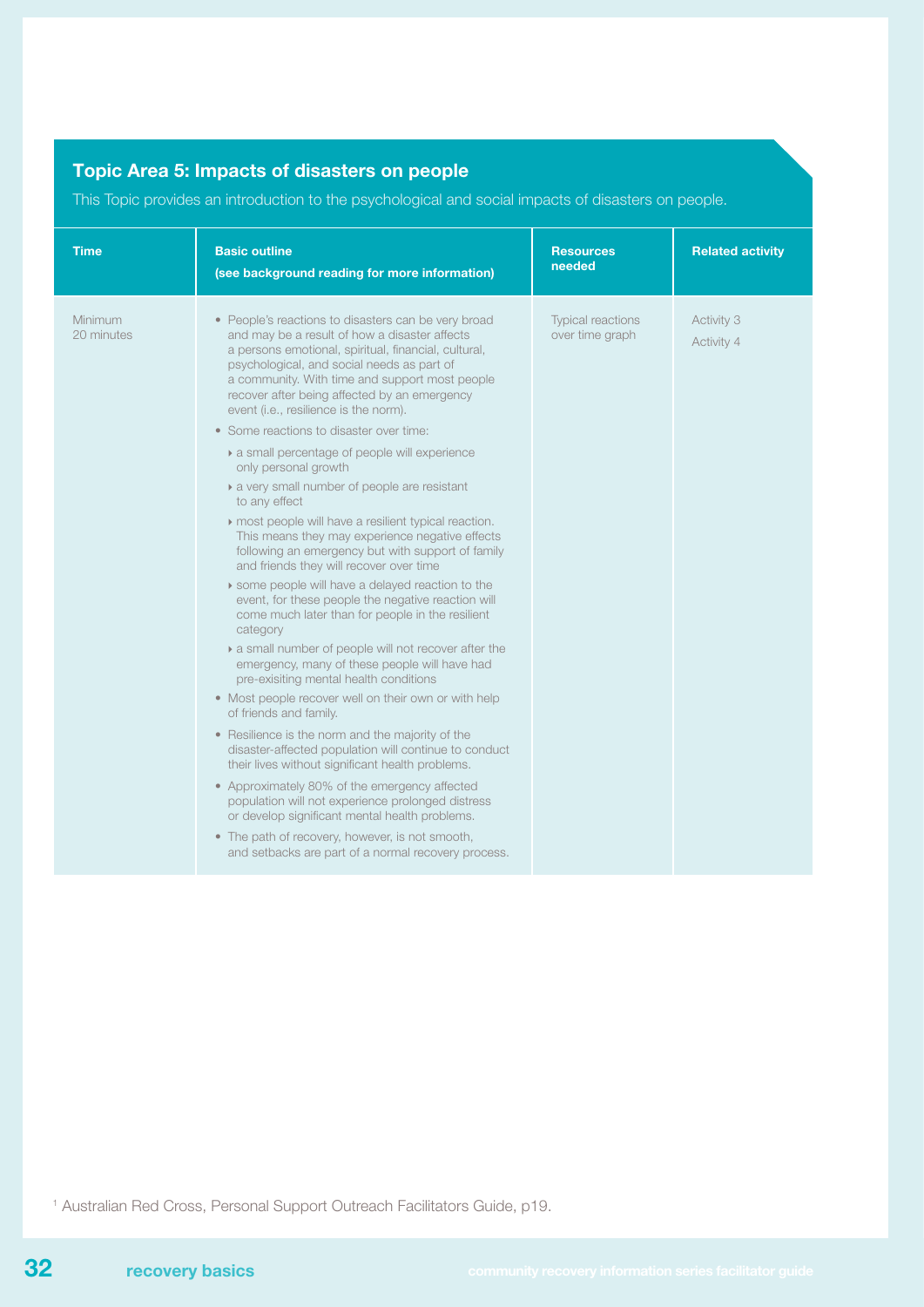### **List of Activities**

| <b>Time</b>          | <b>Outline</b>                                                                                                                                                                                                                                                                                                                               | <b>Activity Instructions</b>                                                                                                                                                                                                                                                                                                                                                                                                                                                                                                                                                                                                                                                                                                                                                                                                                                                                                                                                                                                                                                                                                                                                                                                                                                                                                                                                                                                                                                                                                                                                                                  | <b>Resources</b>                                                  | <b>Relevant</b><br><b>Topic Area</b> |
|----------------------|----------------------------------------------------------------------------------------------------------------------------------------------------------------------------------------------------------------------------------------------------------------------------------------------------------------------------------------------|-----------------------------------------------------------------------------------------------------------------------------------------------------------------------------------------------------------------------------------------------------------------------------------------------------------------------------------------------------------------------------------------------------------------------------------------------------------------------------------------------------------------------------------------------------------------------------------------------------------------------------------------------------------------------------------------------------------------------------------------------------------------------------------------------------------------------------------------------------------------------------------------------------------------------------------------------------------------------------------------------------------------------------------------------------------------------------------------------------------------------------------------------------------------------------------------------------------------------------------------------------------------------------------------------------------------------------------------------------------------------------------------------------------------------------------------------------------------------------------------------------------------------------------------------------------------------------------------------|-------------------------------------------------------------------|--------------------------------------|
| <b>Activity 1</b>    |                                                                                                                                                                                                                                                                                                                                              |                                                                                                                                                                                                                                                                                                                                                                                                                                                                                                                                                                                                                                                                                                                                                                                                                                                                                                                                                                                                                                                                                                                                                                                                                                                                                                                                                                                                                                                                                                                                                                                               |                                                                   |                                      |
| $15 - 20$<br>minutes | This activity will help<br>participants to 'map'<br>their community<br>and understand the<br>different 'players' who<br>are supporting their<br>community's recovery.<br>This may identify areas<br>where community<br>organisations could<br>coordinate services,<br>as well as help shape<br>the collective narrative<br>of the community. | If you have a big group, break up the group<br>into smaller groups.<br>Explain the different types of 'capitals'<br>that make up communities and the types<br>of assets associated with each capital<br>(see background reading).<br>• Human<br>• Social<br>• Physical<br>• Natural<br>• Financial<br>• Political<br>Depending on the size of your group<br>you may like to give each group a different<br>'capital' or give more than one to a group.<br>Ask the participants to write the different<br>capital types on the top of a piece of paper.<br>In their groups the participants should<br>think about the different 'assets' in their<br>community relevant to the capital they<br>are working on. For example, an asset<br>for financial capital in a community may<br>be the local bank or political capital may<br>be the local member of parliament<br>or community organisations etc.<br>Participants should think about:<br>• What their community looks like in each<br>capital<br>• Who are the key players in their<br>community in each capital?<br>• What does the community have<br>in each capital?<br>• What was the pre/post event capacity<br>of the community?<br>• If you are working with people after an<br>event: Did participants find that capacity<br>existed within the community that they<br>were not aware of?<br>• Ask them to use five words to describe<br>their community<br>Allow the groups to come back together<br>and on some paper or on a whiteboard<br>'map' their community by bringing together<br>all the assets the groups identified. | Handout of<br>the different<br>'capitals'<br>Paper<br>Pens/Textas | Topic Area 2                         |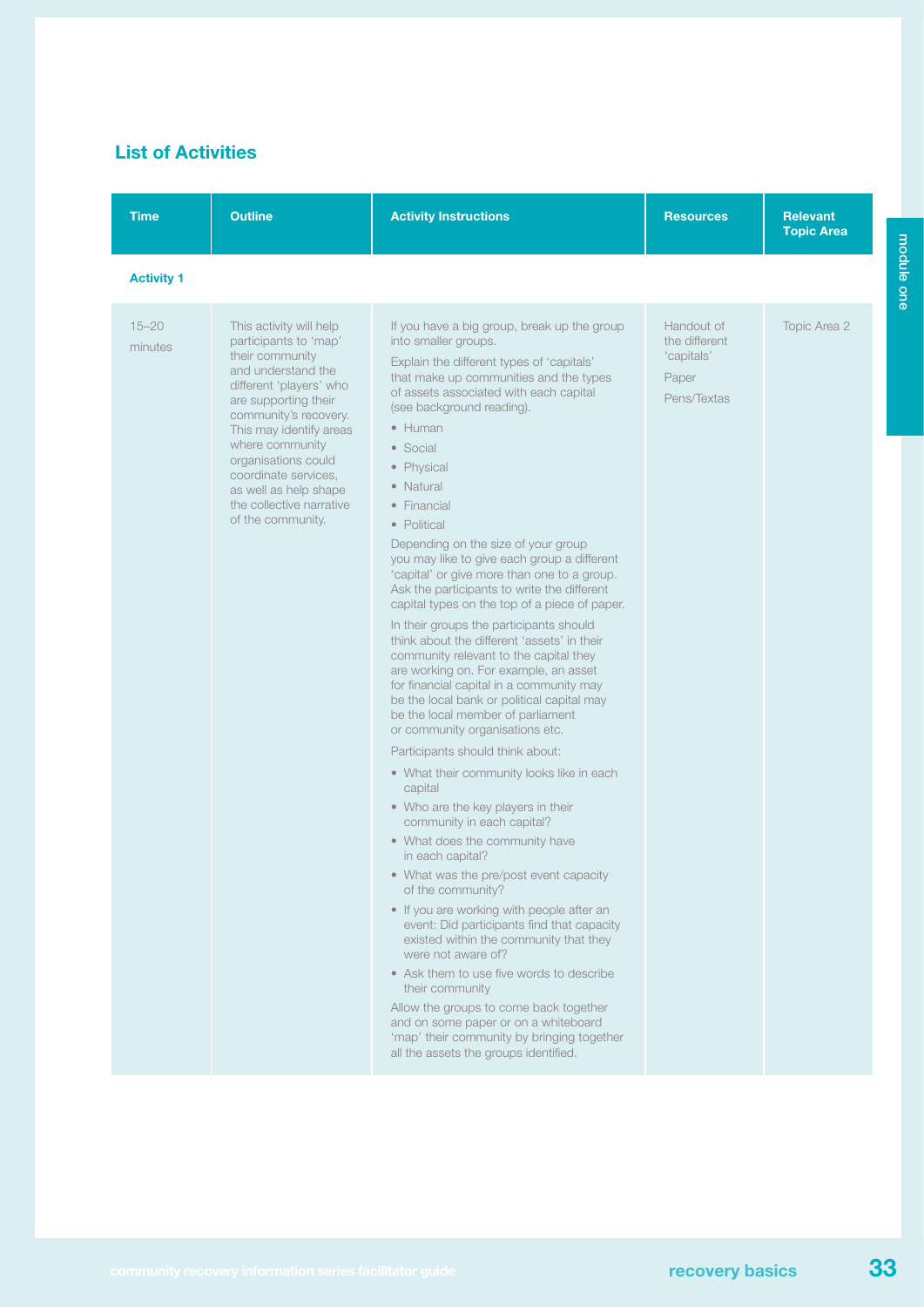| <b>Time</b>          | <b>Outline</b>                                                                                                                                                                                                                                                                                                                                                                                                                                                                                                                                                                                                                                                                                                                             | <b>Activity Instructions</b>                                                                                                                                                                                                                                                                                                                                                                                                                                                                                                                                                                                                                                                                                                                                                                                                                                                                                                                                                                                                                                                                                                                                                                                                                                                                                                                                         | <b>Resources</b>                                                                                                                 | <b>Relevant</b><br><b>Topic Area</b> |
|----------------------|--------------------------------------------------------------------------------------------------------------------------------------------------------------------------------------------------------------------------------------------------------------------------------------------------------------------------------------------------------------------------------------------------------------------------------------------------------------------------------------------------------------------------------------------------------------------------------------------------------------------------------------------------------------------------------------------------------------------------------------------|----------------------------------------------------------------------------------------------------------------------------------------------------------------------------------------------------------------------------------------------------------------------------------------------------------------------------------------------------------------------------------------------------------------------------------------------------------------------------------------------------------------------------------------------------------------------------------------------------------------------------------------------------------------------------------------------------------------------------------------------------------------------------------------------------------------------------------------------------------------------------------------------------------------------------------------------------------------------------------------------------------------------------------------------------------------------------------------------------------------------------------------------------------------------------------------------------------------------------------------------------------------------------------------------------------------------------------------------------------------------|----------------------------------------------------------------------------------------------------------------------------------|--------------------------------------|
| <b>Activity 2</b>    |                                                                                                                                                                                                                                                                                                                                                                                                                                                                                                                                                                                                                                                                                                                                            |                                                                                                                                                                                                                                                                                                                                                                                                                                                                                                                                                                                                                                                                                                                                                                                                                                                                                                                                                                                                                                                                                                                                                                                                                                                                                                                                                                      |                                                                                                                                  |                                      |
| $15 - 25$<br>minutes | This activity aims<br>to help participants<br>to understand that<br>the different recovery<br>environments are<br>interrelated and that<br>each needs<br>to be addressed<br>to contribute to<br>recovery.<br>The Australian<br>Recovery model<br>depicts the 4<br>environments around<br>the community.<br>however while a<br>service may focus<br>on one area more than<br>another, the other<br>environments will still<br>impact their work.<br>This activity will help<br>services/agencies,<br>in particular,<br>to understand that<br>people may have<br>competing priorities<br>in their recovery<br>(e.g. they may be<br>focusing on the<br>financial impact<br>of the disaster but<br>not addressing the<br>psychosocial impact). | <b>Explain the Australian Recovery Model</b><br>and the four environments in recovery.<br>Explain the Red Cross Recovery model<br>and why it is different (i.e. Red Cross places<br>people at the centre of our work and<br>sees the psychosocial impact of disaster<br>as a fundamental element for successful<br>recovery).<br>If the audience are agency/recovery<br>workers or part of a group ask the<br>participants to determine where their<br>organisation focuses.<br>Hand out paper and pens/textas and ask<br>the group to draw what their recovery<br>model might look like. It is important<br>to know that there are no right answers<br>to this activity.<br>Some questions to prompt participants<br>may include:<br>• Where does your organisation fit?<br>• As an agency how will you ensure<br>community is at the centre?<br>If your audience are community members,<br>ask the group to map different elements<br>of their recovery under the 4 environments.<br>It may also be helpful to discuss which<br>local services may assist in these areas.<br>Some questions to prompt participants<br>may include:<br>• As a community member how will you<br>make sure you are considered and kept<br>at the centre of focus for services?<br>• What services in your community fit<br>into: economic, natural, built and social<br>environments? | Poster/<br>handout/slide<br>Of:<br>• Red Cross<br>Recovery<br>Model<br>• Australian<br>Recovery<br>Model<br>Paper<br>Pens/Textas | Topic Area 3<br>Topic Area 4         |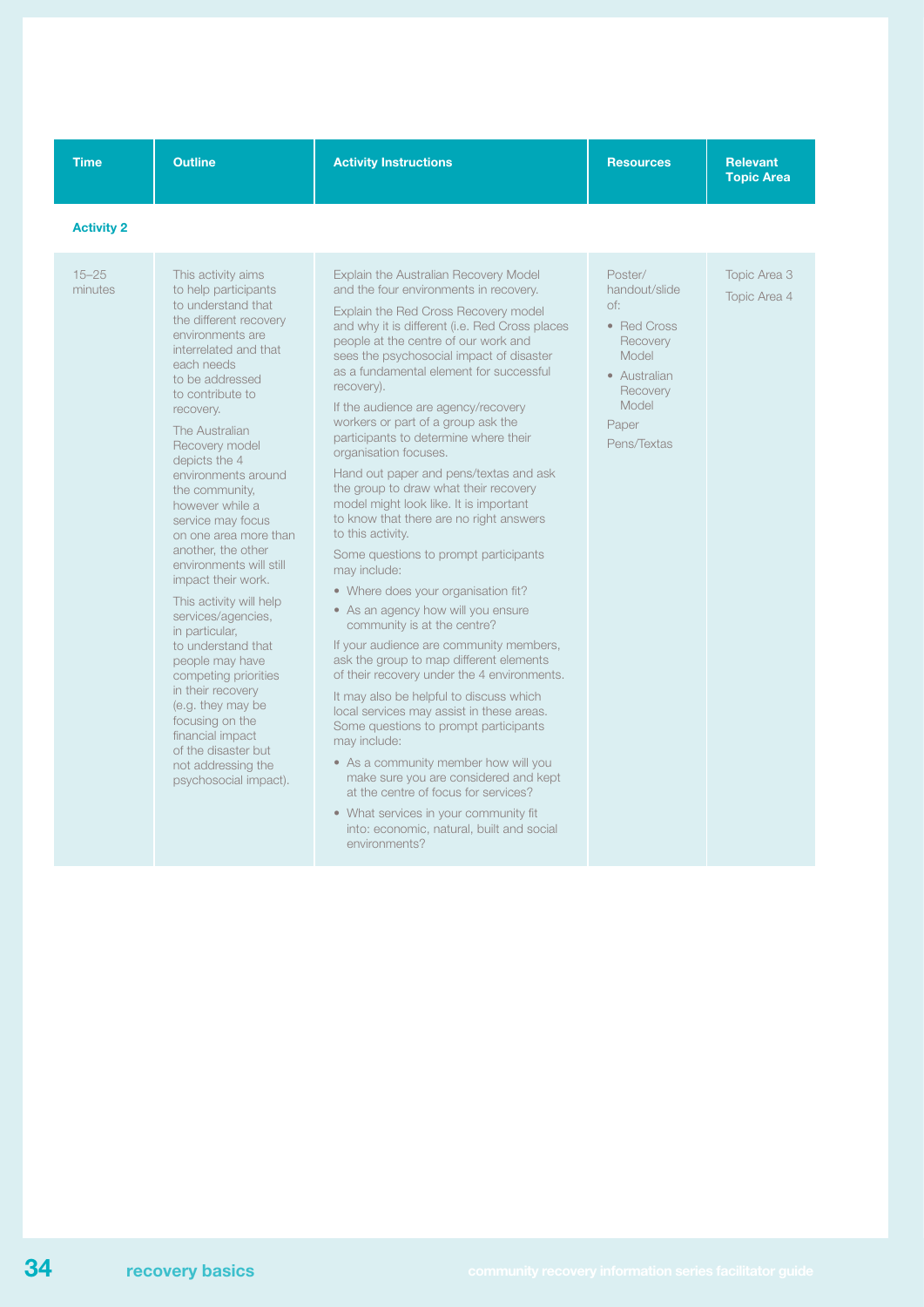| <b>Time</b>                                      | <b>Outline</b>                                                                                                                                                                                                          | <b>Activity Instructions</b>                                                                                                                                                                                                                                                                                                                                                                                                                                                                                                            | <b>Resources</b>                                                                                                 | <b>Relevant</b><br><b>Topic Area</b> |
|--------------------------------------------------|-------------------------------------------------------------------------------------------------------------------------------------------------------------------------------------------------------------------------|-----------------------------------------------------------------------------------------------------------------------------------------------------------------------------------------------------------------------------------------------------------------------------------------------------------------------------------------------------------------------------------------------------------------------------------------------------------------------------------------------------------------------------------------|------------------------------------------------------------------------------------------------------------------|--------------------------------------|
| <b>Activity 3</b>                                |                                                                                                                                                                                                                         |                                                                                                                                                                                                                                                                                                                                                                                                                                                                                                                                         |                                                                                                                  |                                      |
| 15 minutes                                       | This activity will<br>assist participants<br>to understand the<br>different typical<br>reactions to stress.<br>It will also help to<br>depict that most<br>people will recover<br>with support of family<br>and friends | • Hand out a copy, show a slide or draw<br>the Australian Psychological Society<br>Typical Patterns Over Time graph.<br>• Explain each type of reaction<br>to participants.<br>• Ask participants to reflect on their<br>own experiences or those of people<br>they know.                                                                                                                                                                                                                                                               | Poster/<br>handout<br>of Australian<br>Psychological<br>Society<br><b>Typical</b><br>Patterns Over<br>Time Graph | Topic Area 5                         |
| <b>Activity 4</b>                                |                                                                                                                                                                                                                         |                                                                                                                                                                                                                                                                                                                                                                                                                                                                                                                                         |                                                                                                                  |                                      |
| Minimum<br>10 minutes<br>- maximum<br>30 minutes | The purpose of this<br>activity is to highlight<br>the effects of stress<br>on different areas of<br>their lives.                                                                                                       | Break the group into pairs<br>or smaller groups.<br>Give one or two of the following areas<br>to each group or one area to a pair:<br>• emotional<br>• physical<br>• mental<br>• social<br>• behavioural<br>• spiritual<br>or for community members, talk in terms<br>of emotional, physical, relationships,<br>behavioural and spiritual<br>Ask the group to discuss and write down<br>what the effects of stress might look like<br>in each area. Ask each group to report<br>back to the broader group on what they<br>come up with. | Paper<br>Pens/<br><b>Textas</b>                                                                                  |                                      |
| <b>Discussion Questions</b>                      |                                                                                                                                                                                                                         |                                                                                                                                                                                                                                                                                                                                                                                                                                                                                                                                         |                                                                                                                  |                                      |
| 10 minutes<br>minimum                            | Principles:<br>Can you think about<br>how the National                                                                                                                                                                  | Refer to the Applying the Principles<br>Factsheet in the appendix.<br>Discussion should include points from                                                                                                                                                                                                                                                                                                                                                                                                                             | Applying<br>the National<br>Principles                                                                           | Topic Area 1                         |

Principles may be applicable in your community/of any examples of the principles in action in your community? What are some questions you may need to ask to determine if a recovery service is in line with the principles?

the Factsheet.

module one

module one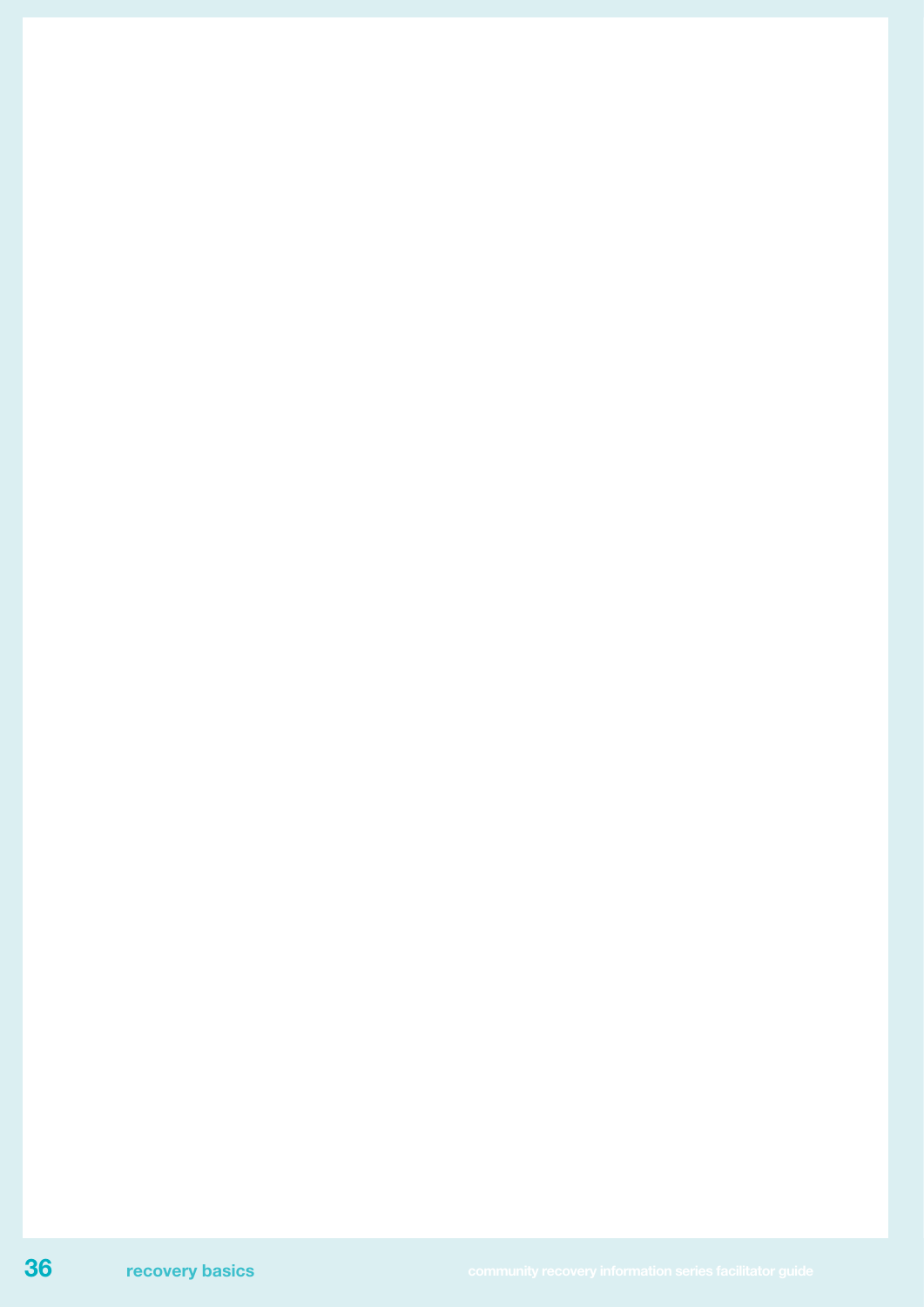# **background reading**

### **Topic Area 1. How recovery fits into the emergency management cycle?**

Disaster recovery is part of emergency management, which includes the broader components of prevention, preparedness, relief and response. Planning for recovery is integral to emergency preparation and mitigation actions may often be initiated as part of recovery.

Things to know about recovery:

- ` Recovery goes beyond providing food and shelter
- Recovery is very complex
- ` Recovery takes a long time
- ` Recovery starts immediately
- $\blacktriangleright$  There is no clear definition of when recovery stops

Recovery should begin as soon as the emergency occurs. Recovery is different from immediate response as it is focused on the longer-term support and recovery of individuals, households and communities<sup>6</sup>.

Figure 1 outlines the different components of emergency management and where recovery fits in. it also highlights the overlap between the four different emergency management components.

### Figure 1



### **WARNING**

This information is very theoretical and is intended as background information for the facilitator. It may be relevant for some participants but it likely that many do not need this level of contextual information.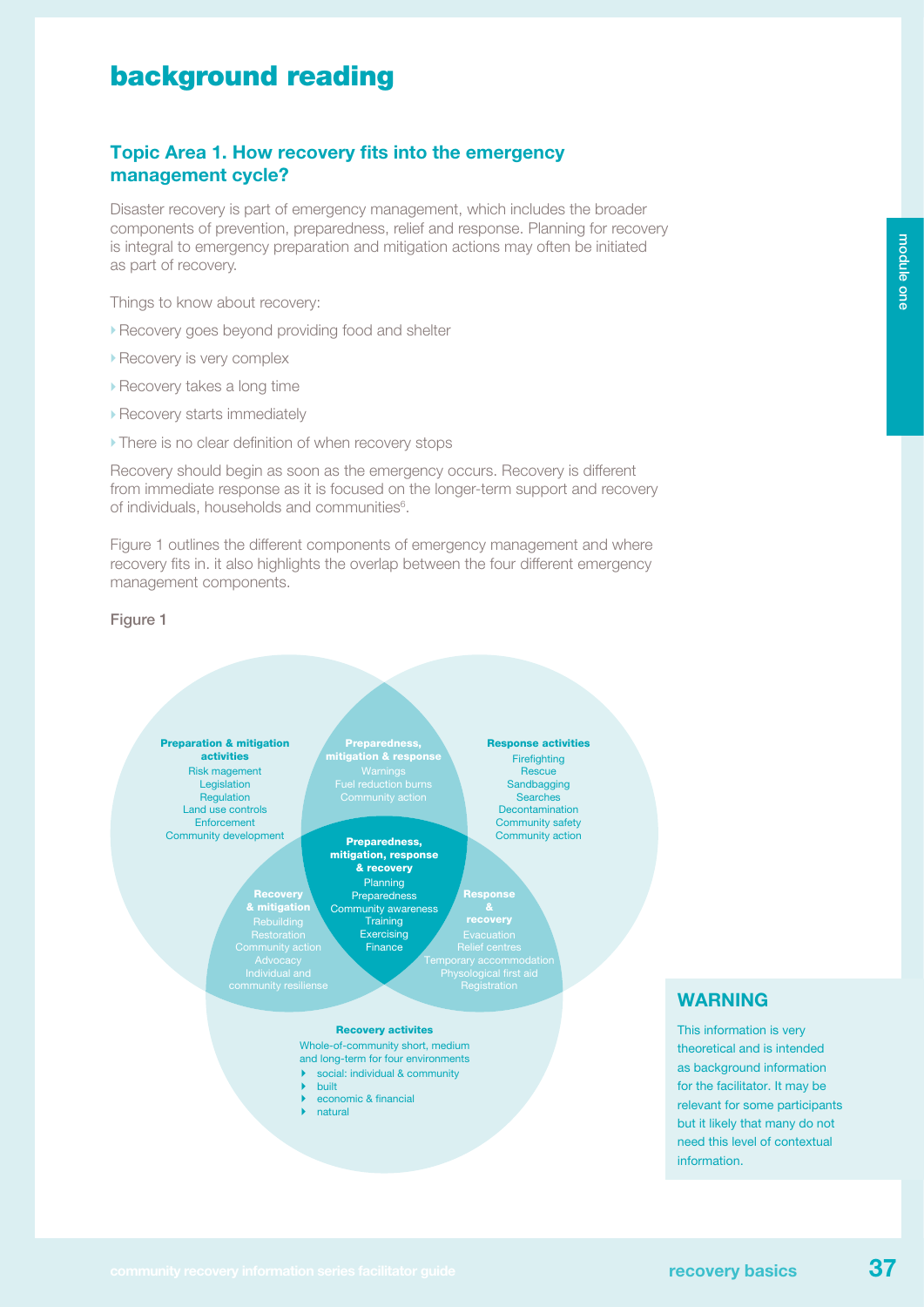### There are many different definitions of recovery

- ` Emergency Management Australia describes disaster recovery as 'the coordinated process of supporting disaster affected communities in the reconstruction of the physical infrastructure and the restoration of emotional, social, economic and physical wellbeing'7 . Recovery can provide an opportunity to improve these aspects beyond pre event conditions, by enhancing social and natural environments, infrastructure and economies -contributing to a more resilient community<sup>8</sup>.
- ` Community Recovery begins when the community begins to act as a self organising system in which a myriad of interactions yield a shared sense of community. Recovery is relative; there is no fixed point at which recovery can be said to have taken place. Recovery has happened when the community repairs or develops social, political and economic processes, institutions, and relationships that enable it to function in the new context within which if finds itself<sup>9</sup>. This process takes time; the length of time differs for every community.
- ` Anne Leadbeater Recovery is a subjective, complex, contested, and, at times, transitory condition and that the role and value of legitimate (in the eyes of those affected), self-determined, community leadership is not widely understood<sup>10</sup>.

Recovery is not a new concept. This is not the first time people have had to go through the aftermath of disaster. It is normal for people experiencing recovery for the first time to feel as though it is unchartered territory – for them, it probably is.

There are people and organisations willing to help and support affected communities through their recovery. Here are existing structures and systems in place to support and foster recovery so communities don't need to start from scratch. However, all events are different and the policies, structures and systems of recovery are constantly evolving and learning from past events. So if something doesn't work for a particular community it doesn't have to be done the established way.

### **Recovery takes time**

The complex nature of communities and the impacts of disasters on people, households and communities mean that communities do not 'bounce back' from disasters quickly, nor does life go 'back to normal'.





Recovery is relative; there is no fixed point at which recovery can be said to have taken place.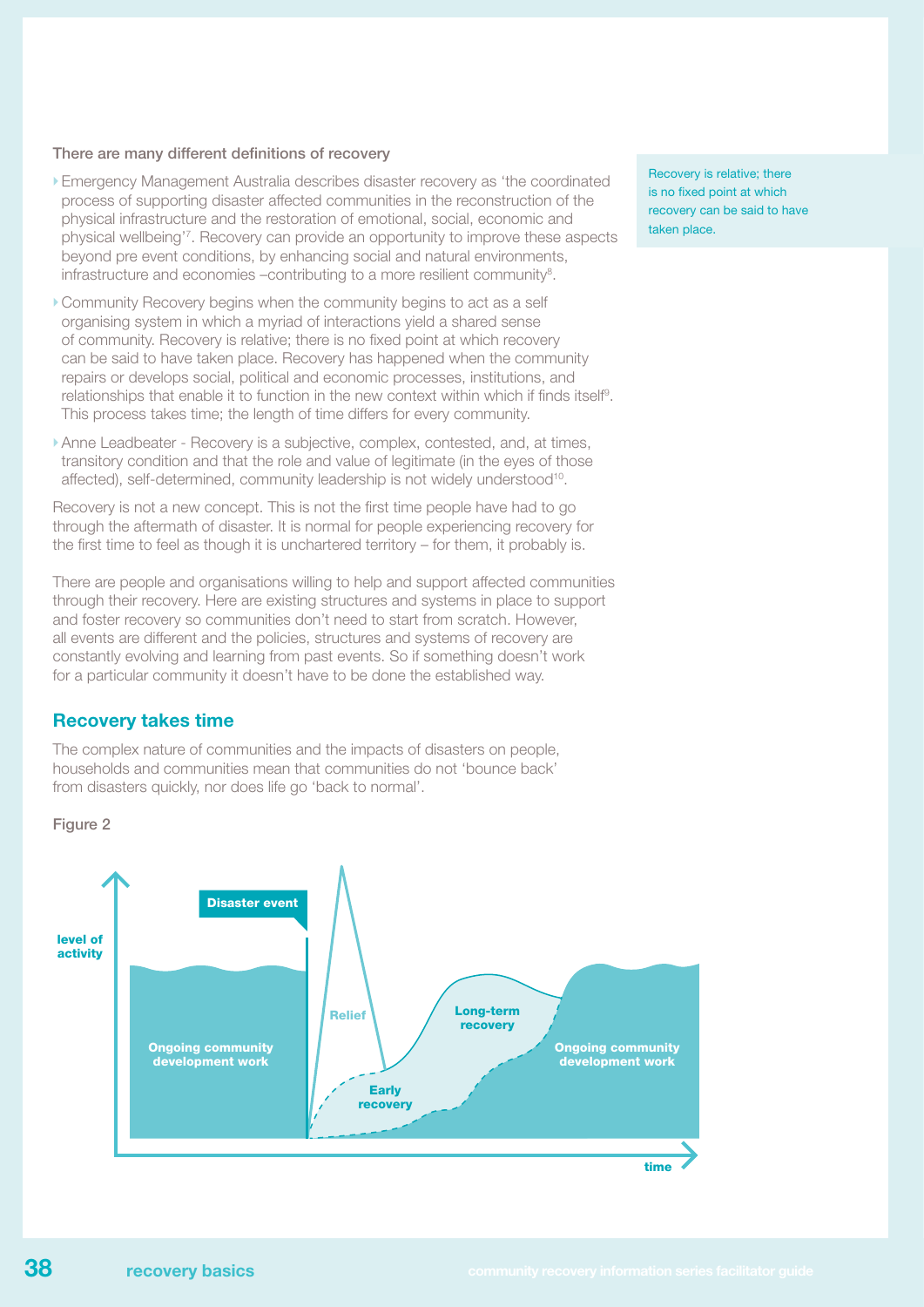Figure 2 depicts how a disaster can entirely disrupt a community's developmental process and the time it takes for a community to return to earlier community priorities<sup>11</sup>. The diagram also shows the relationships between pre-existing community development work, relief, early recovery, long term recovery and ongoing development work<sup>12</sup>. The process of getting a community to a point where they can once again focus on ongoing community development that goes beyond work that is related to recovery, takes time.

Communities are complex entities and disasters have an impact on all aspects of a community. A community's resilience after a disaster will affect the length of the recovery process. The following lists the variety of assets in a community which are affected by disasters:

- I human capital: labour power, health, social wellbeing, nutritional status, education, skills and knowledge
- ` social capital: those stocks of social trust, interconnectedness, norms, and social and economic networks that people can draw upon to solve common problems and support community functioning—social capital is mediated through networks and group membership (formal and informal)
- `physical capital: houses, vehicles, equipment, infrastructure, information technology, communications, livestock, assets, etc
- **hatural capital:** access to land, water, wildlife, flora, forest
- ` financial capital: savings, tradeable commodities, access to regular income, insurance, net access to credit
- `political capital: individual/group/community ability to influence policy and the processes of government—political capital is underpinned by the mutual communication between government and citizens, which allows citizens to participate in the formulation of policy and the provision of government services<sup>13</sup>.

The list provides an example of the breadth of a disaster's impact on communities. All these assets take time to recover, some longer than others. In addition, the scale, severity, predictability, speed of onset, duration and damage caused by a disaster will affect the length of the recovery process.

The following sections outline two of the conceptual bases for recovery:

- $\triangleright$  The National Principles for Disaster Recovery
- ` The 'Propeller Model'

As a general rule, unpredictability, rapid onset, long duration and severe damage are likely to be associated with greater adjustment difficulties for individuals and communities<sup>14</sup>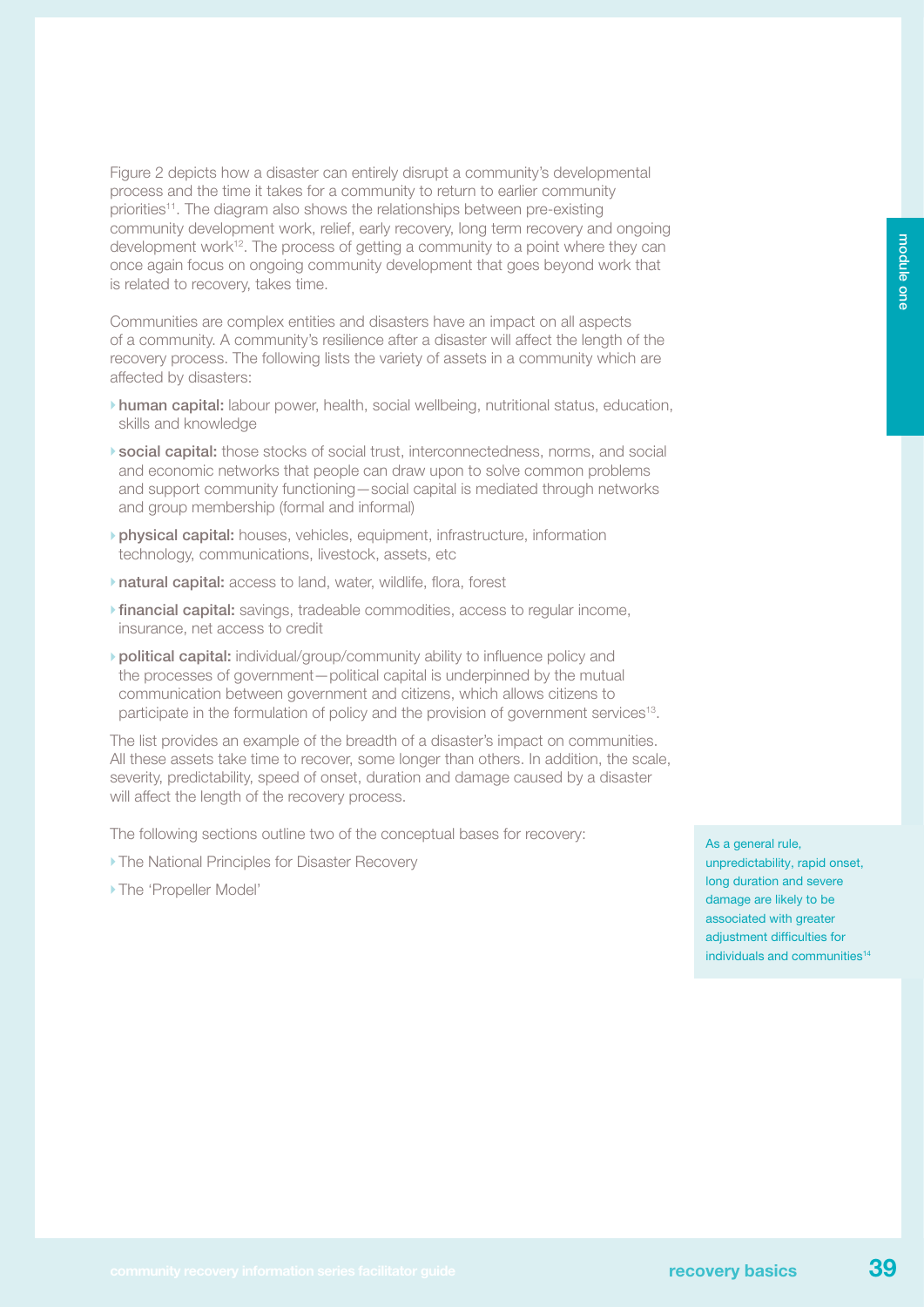### **National Principles for Disaster Recovery**

The National Principles for Disaster Recovery in Australia provide a guide to responding to individual and community needs in a post disaster environment<sup>15</sup>.

The principles were developed at a national (federal) level with contribution from the state and territory governments and are used to guide recovery policy and work for all states and territories. The principles were endorsed in 2009 by the Community Services Minister's Advisory Council<sup>16</sup>.

For people working in recovery the principles can be used as a test to determine if decisions, programs, or policies are appropriate for a particular community's recovery. E.g. Do you understand the context? Has this program design been initiated by the community or has it been identified by the community?

The principles are a series of six key concepts, each with key considerations. They represent a range of aspects that are considered central to successful recovery.

Successful recovery relies on:

- ` Understanding the context
- **Recognising complexity**
- ` Using community-led approaches
- ` Ensuring coordination of all activities
- **Employing effective communication**
- $\blacktriangleright$  Acknowledging and building capacity<sup>17</sup>.



Figure 3 shows the relationship between the six principles. Although all are equal in ensuring effective recovery, an understanding of complexity and context is a foundation factor of recovery<sup>18</sup>.

Recovery systems involve a variety of organisations and individuals across government, non-government and the community. The principles are intended to be adopted and used at national, state and territory and local levels.

The principles are guidelines of good practice and should underpin planning and operations within local emergency management frameworks<sup>19</sup>. While the principles themselves will mean little to community member, many of whom will be very action and task oriented, for some that take on leadership roles, these may guide discussions with government agencies about the agencies approach to recovery management. For example, if there appears to be little appetite for community involvement indecisionmaking relating to recovery, community leaders can ask recovery managers how their practice reflects the National Recovery Principles.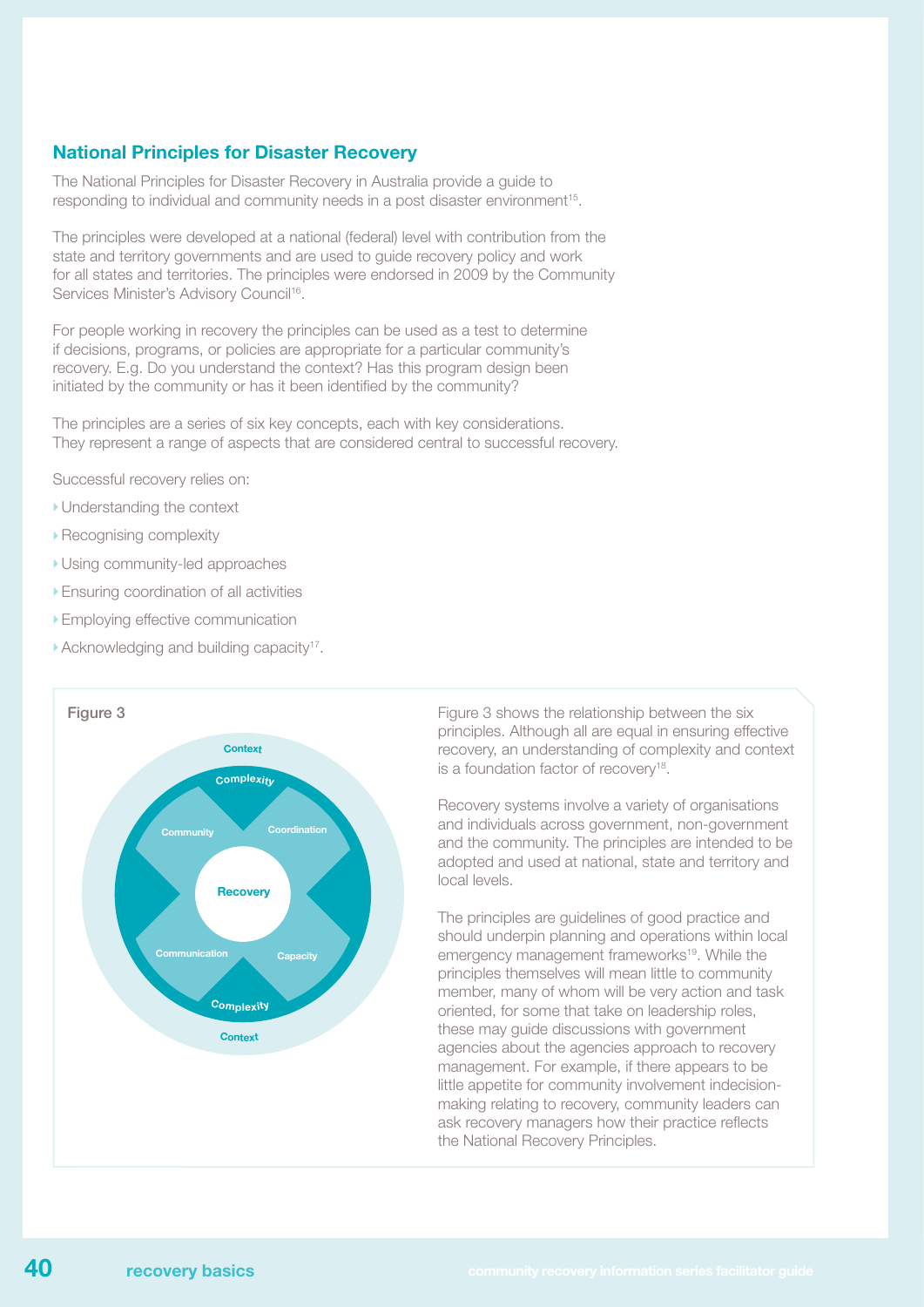### **Topic Area 2. Why communities need to drive their own recovery**

### What is a community?

Human beings do not function separately but within an array of social relationships with interdependence. Equally, each individual's unique strengths and weakness, or risk and protective factors, will influence their recovery process<sup>20</sup>.

Our psychosocial environment is defined by relationships and connected by networks of communication<sup>21</sup>. Very simply, our psychosocial environment consists of individuals (men, women, youth and children), families, and common interest groups that form whole communities (see Figure 5). It is important to remember that depending on the type of disaster, the impact may extend beyond geographic bounds.

### Geographic and Non-geographic Communities

Most people think about disaster impacts in geographic terms, meaning that the impact is directly correlated to the areas where the disaster occurred. However, some disasters may occur in an environment where the people affected do not live, work or spend a great deal of their time. For example, many survivors of the Port Arthur Massacre were not from Port Arthur or even from Tasmania. Rather, many were tourists from Victoria and overseas. This means that recovery efforts extend beyond the geographic location of the event in order to provide appropriate support for survivors.

Other examples of non-geographic communities of people affected by disasters include:

- ` Australians and international tourists who are survivors or families of victims of the 2002 Bali Bombings
- ▶ Survivors and families of victims of the 1987 Hoddle St shootings
- ` People who may have lost family and/or friends in emergencies that affected specific geographic location but did not live in the area.



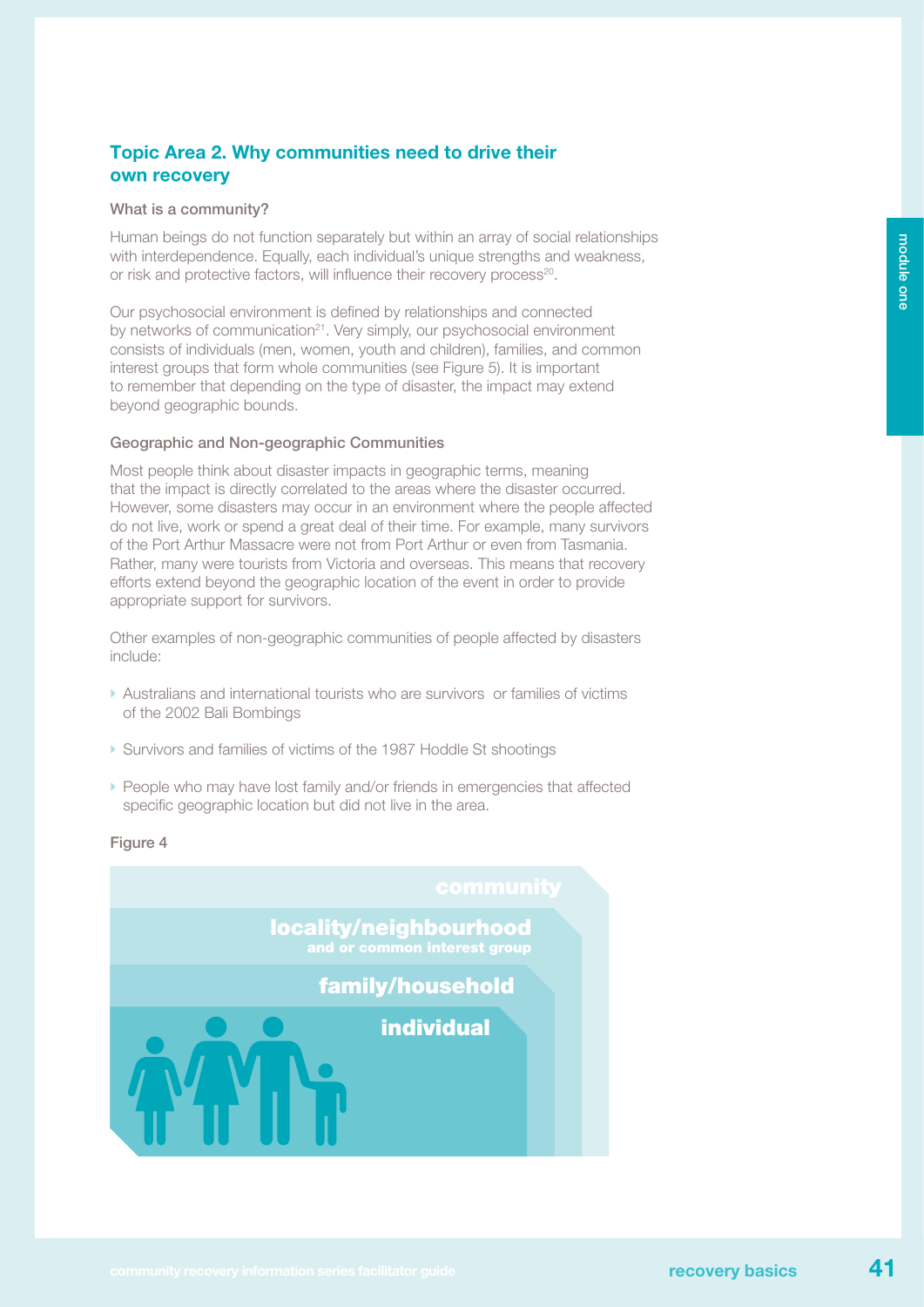### Communities Leading Recovery

Historically, the responsibility for community recovery would have rested, almost entirely, with the community itself and would have been achieved through the ministrations of churches, welfare and aid groups, philanthropic organisations and individuals. Recovery as a responsibility of government is a more contemporary phenomenon, and in Australia, now forms part of the emergency management spectrum of Prevention, Preparedness, Response and Recovery' or PPRR (AGD, 2011)22. The role of community leaders was not considered to be about making decisions on behalf of the community, but rather, advocating for the opportunity for communities to decide for themselves $23$ .

Anne Leadbeater writes of Strathewen, Victoria following the 2009 bushfires that:

Even in light of the enormous shock and grief experienced by the community, and despite the appalling consequences of the fires, respondents spoke of the capacity of community members to actively participate in Strathewen's recovery. As one respondent stated, "you can be a 'victim' of the event and still be a functioning contributor at the same time". Respondents observed the ability, their own and that of others, to "dig down" and tap into the existing skills and experience to accomplish what was needed. Others spoke of having discovered new skills and abilities in the aftermath of the fires, such as "public speaking" and "community advocacy" that had served to enhance their personal capacity. There was a strong view that being "in control of" and able to actively contribute to community recovery was empowering and therapeutic<sup>24</sup>.

This is very likely a universal sentiment as this observation by a survivor of the 1983 Ash Wednesday fires serves to illustrate:

...no-one can take away our right to make our own decisions or to interfere with those we have made...we don't need everything done for us, as we are neither useless nor helpless. We want to help ourselves and play a part in helping the community. All we need is a bit of a hand to kick us off and some support along the way...A chance to tell you our problems before you come up with your solutions (Letter as quoted in Kenworthy, 2007, p.59)<sup>25</sup>

Communities that shape their collective narrative, that is the way that they describe themselves, also make sense of what has happened to them, identify what their capability and capacity is, and decide upon a course of action<sup>26</sup>.

A participatory, 'bottom-up' approach to community recovery requires recovery agencies and government to recognise and genuinely engage with community capacity. Respondents felt that an environment in which community members can actively participate, and that reflects the learnings from this and other disaster experiences, needs to be established from the outset:

It should be considered beyond doubt that community capacity exists<sup>27</sup>.

'It is not a question of who can speak on behalf of the community, but rather who has the skills, patience, empathy and courage to restore to the community its own voice'

Anne Leadbeater<sup>28</sup>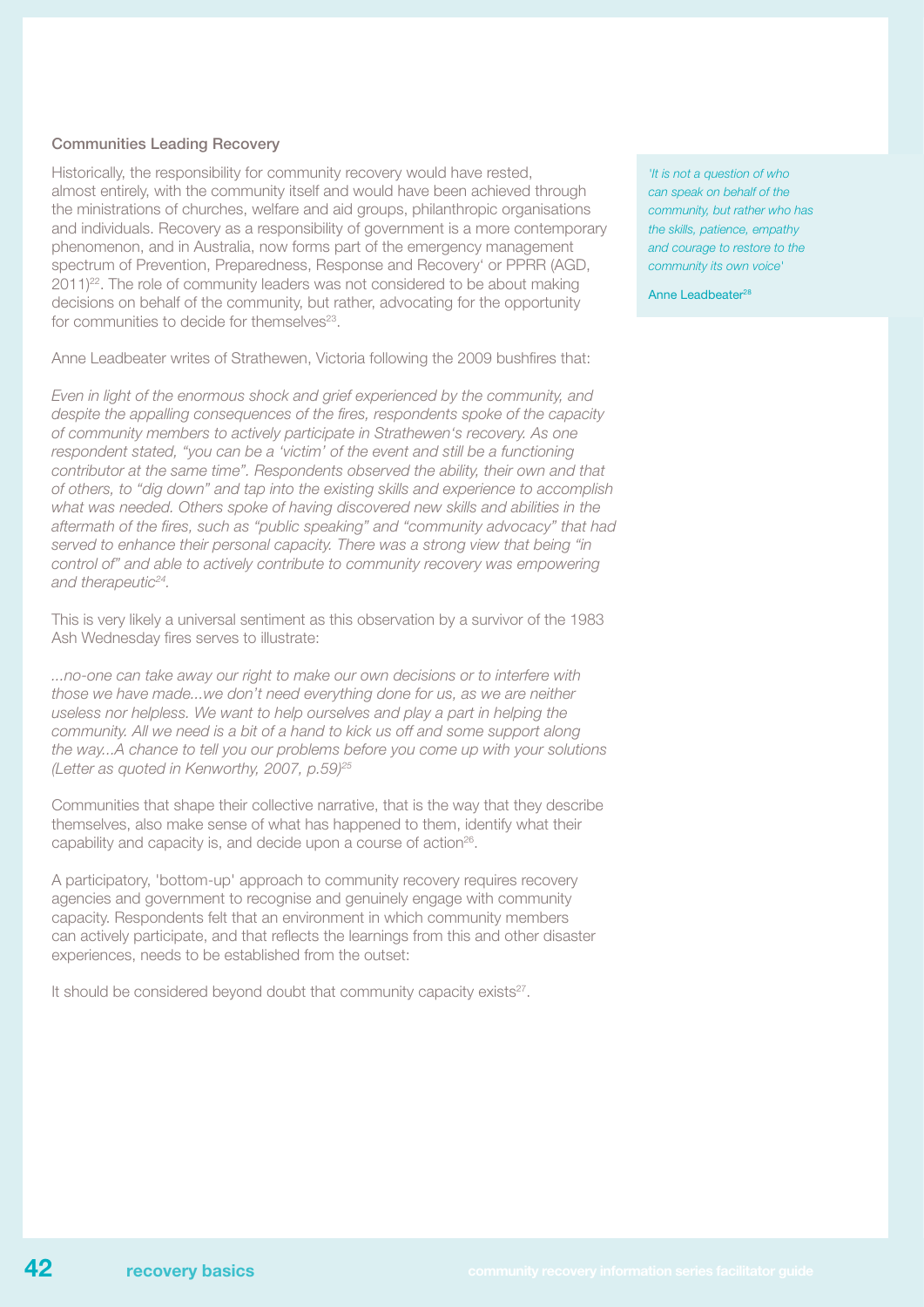### **Topic Area 3. The 'Propeller' model – the 4 environments of recovery**

Figure 5



The range of impacts of disasters on a community can be described using four environments:

- Social (or psychosocial),
- ` built,
- $\blacktriangleright$  economic.
- $\triangleright$  natural<sup>29</sup>.

These four environments are depicted around the community in recovery like the leaves of a flower or blades of a propeller.

The 'propeller' model, sometimes called the flower model, of recovery (see Figure 4) uses the four environments to describe the different impacts of disaster on a community and the types of services need to support recovery. It is mainly for the purpose of functional responsibilities within recovery for governments and service providers.

Some states and local governments use these key areas to break down their recovery committee structures. However, in reality these environments are integrated<sup>30</sup>. When working in recovery in a particular environment, the work undertaken should be coordinated with all other environments and the impacts on or of another environment should be considered.

The four environments are described separately, however, for a community to function effectively all areas must work together. The community should always be central to work undertaken in each environment<sup>31</sup>.

All Red Cross Emergency Recovery activities rest on the assumption that these four environments of an emergency are interrelated.

Psychosocial literally refers to the psychological and social aspects of our lives. The psychosocial impacts of disasters can be direct and indirect and both can have an effect on those affected.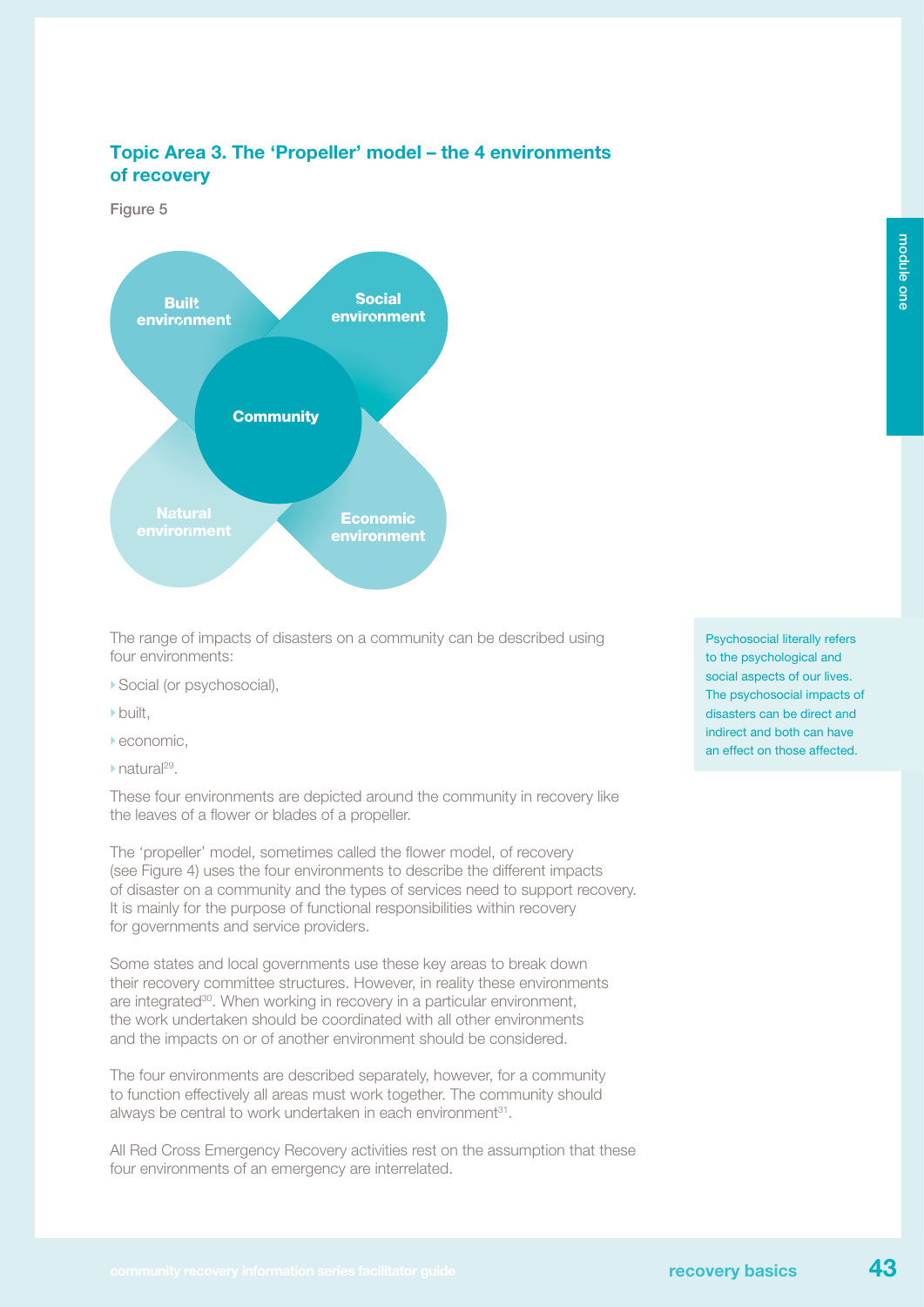### Impacts of disaster on the natural, economic and built environments

(see Topic Area 5 for impacts on people/social environment)

Some impacts of disasters on the natural, economic and built environments are described below.

### **built**

The effects of a disaster on the built environment will depend on the disaster type, scale, magnitude, duration and location of impact.

Within the built environment, impacts may include:

- **Ioss of essential services, power, water, food, fuel,** sewerage, gas, communications, internet
- **I** loss of community infrastructure; for example, public buildings, schools, hospitals, iconic buildings
- **I** loss/damage/disruption of transport services (for example, roads, air, marine and rail transport infrastructure, facilities and assets), which has a flow-on effect on the movement of people and goods, and on transport and traffic management on transport networks (for example, road and rail closures, detours, vehicle permits and regulatory services, passenger transport, road traffic management systems, logistics systems)
- $\blacktriangleright$  loss of property (residential, rural, industrial, public)<sup>32</sup>.

These impacts will clearly be tangible, but will also have an intangible effect, eg the meaning of an iconic building, the loss of the only bank in town.

### **natural**

The effects of disaster on the natural environment that impact on the community may be a result of the disaster or they may be a secondary impact or flow on from the disaster response or recovery process. Examples include wildlife, air quality, water quality, land degradation and contamination, bio-security, sense of place issues and impacts on the natural environment (including public lands and national parks)<sup>33</sup>.

### **economic**

The effects of disaster on the economic environment can be direct or indirect impacts. Some impacts are tangible and can normally have a dollar value easily assigned. Some economic impacts are intangible. Impacts on the economic environment may include:

- ` loss of livelihoods
- **reduction in cash flow for some small businesses.** and injection of funds into others
- **I** loss of tourism activities
- **Doss of employment opportunities for some people,** and creation of employment opportunities for others
- $\triangleright$  the impact of donated goods and services on local economies<sup>34</sup>.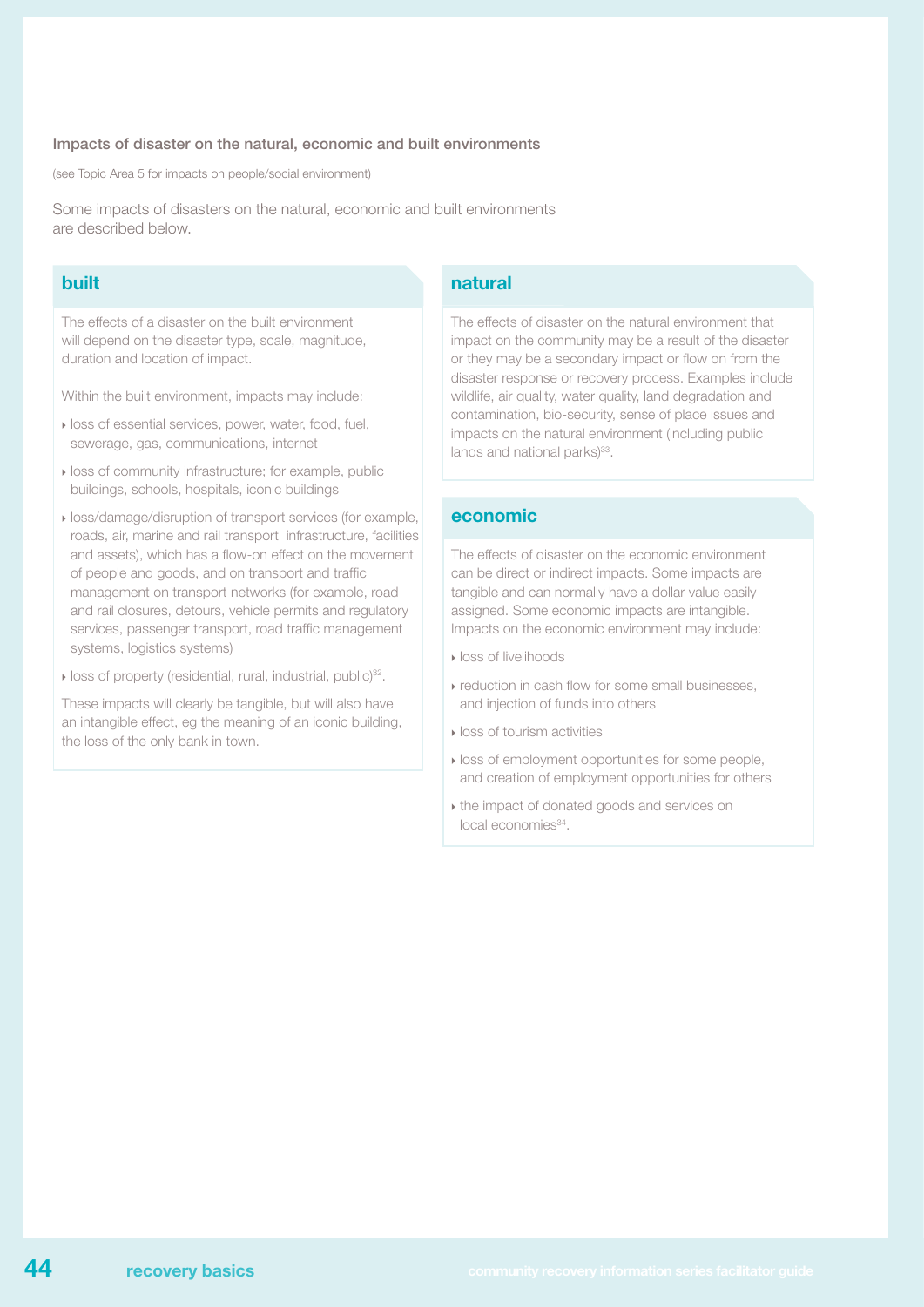### **Topic Area 4. Where Red Cross focuses in recovery**

As a humanitarian organisation, Red Cross places people at the centre of all our work. Red Cross sees the social/psychosocial impacts of emergencies as the fundamental element of recovery, as without people; there is no community to recover. Therefore, Red Cross' Recovery model depicts the other three environments (economic, built and natural) as feeding into the people environment as well as into one another.

### Figure 6



Within the people or psycho-social environment, the complexity of the impacts of emergencies is highlighted by the following:

- ` The individual or their family members or friends may die, or be seriously injured
- ` Homes may be lost, and the impact of that, from the basic functions of shelter through to the financial considerations of replacement, and grief for the loss of home<sup>35</sup>
- ` Loss of the ability to earn an income through impact on businesses or employment, the inability to work due to time required to undertake recovery activities, or individual health may be affected and as a result they are unable to work
- ` Health is affected through physical complaints, tiredness and exhaustion from the long term nature of recovery, and/or the mental health consequences of experiencing severe stress or trauma
- Loss of material possession,
- ` Pets and animals that have died
- ` Preexisting conditions of people, their households, and the community
- ` Damage occurring to street, neighbourhood and community networks
- ` Damage to, and potential loss of landscapes
- Damage to, and potential loss of, faith in institutions that serve to protect us<sup>36</sup>.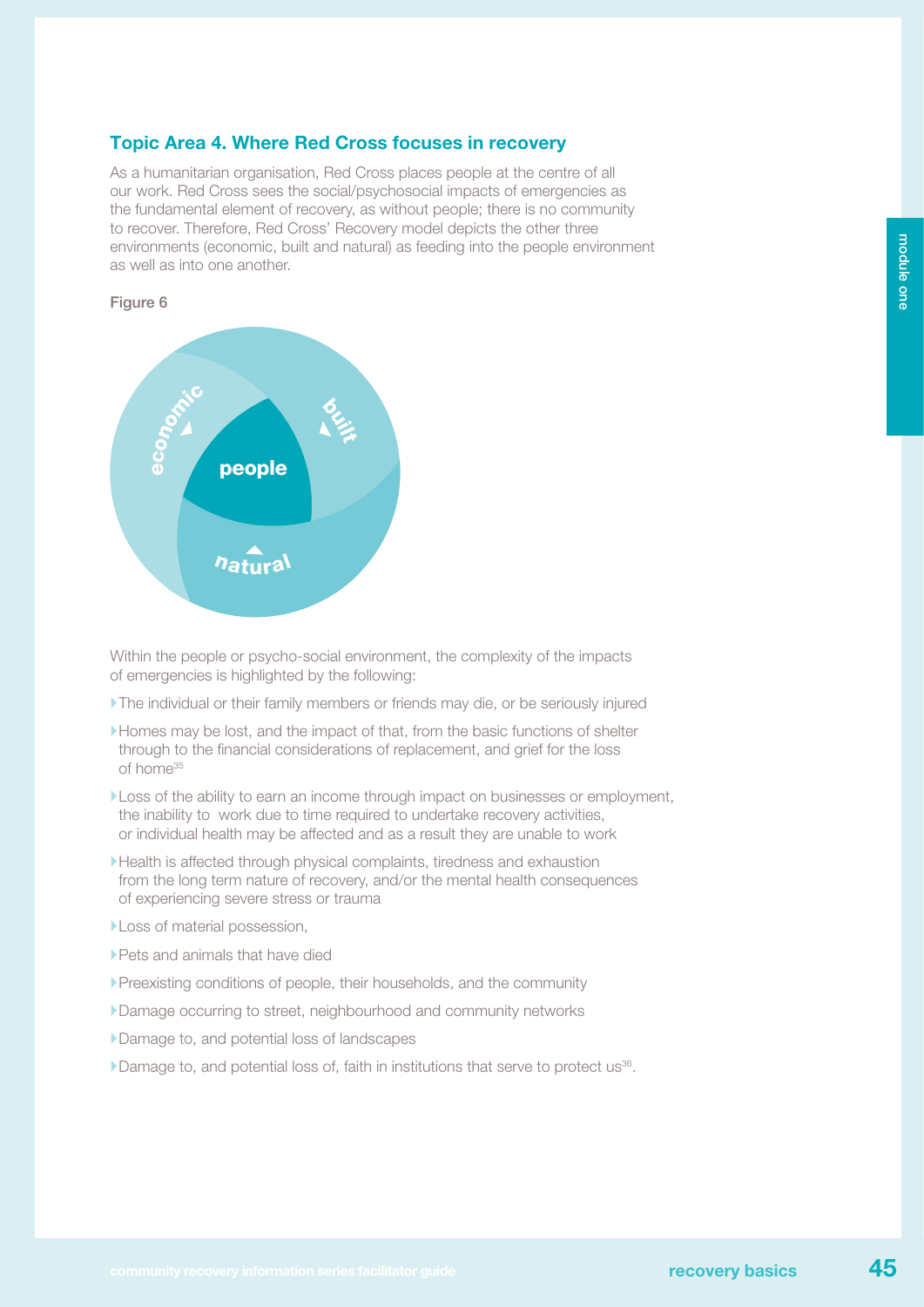### **Topic Area 5. Impacts of disasters on people (psychosocial environment)**

It is important to understand the consequences of a disaster upon the psychosocial infrastructure. Effective psychosocial recovery is the foundation for enabling the progression of recovery in all aspects of the community (including the economic, natural and built environments)<sup>37</sup>.

Positive consequences can be enhanced and negative consequences avoided, or at least alleviated by an effective recovery effort and the sound coordination of response and recovery<sup>38</sup>.

Impacts on the psychosocial environment usually result in losses and/or disruptions to peoples' lives, both individually and on broader social connections and social infrastructure.

Some impacts on our psychosocial environment may include the disappearance of much of what was once considered routine. From simple, everyday things such as where you keep your shoes and socks, to the loss of the familiar communication networks, such as walking down the street and talking to people. These impacts are often intangible.

Social structures such as faith groups, educational facilities, networks and relationships, childcare, service groups, sport clubs, Rotary and Lions groups, non-government organisations, neighbourhood centres and health facilities can all be disrupted<sup>39</sup>. The effects on social structures may exacerbate the impact on the psychosocial environment, as people's usual social support structure may no longer function. This is why promoting social and community connectedness (through community events, etc) after a disaster is so important.

People who are involved in an emergency can have a range of emotional, cognitive (thinking), physical (health) and behavioural reactions to the events. Psychosocial reactions to disasters can be very broad and may be a result of how a disaster affects a persons emotional, spiritual, financial, cultural, psychological, and social needs as part of a community.

### Risk factors for stress

There are a number of factors that have been identified that appear to promote and complicate natural recovery from disasters, both in terms of reducing distress as well as assisting in coping (summarised in Ronan and Johnston, 2005; Norris et al., 2002)40.

There are three key risk factors for people who might not bounce back so well after a disaster:

- ` What someone takes to a disaster
- If The experience of the disaster itself
- ` What happened after the disaster.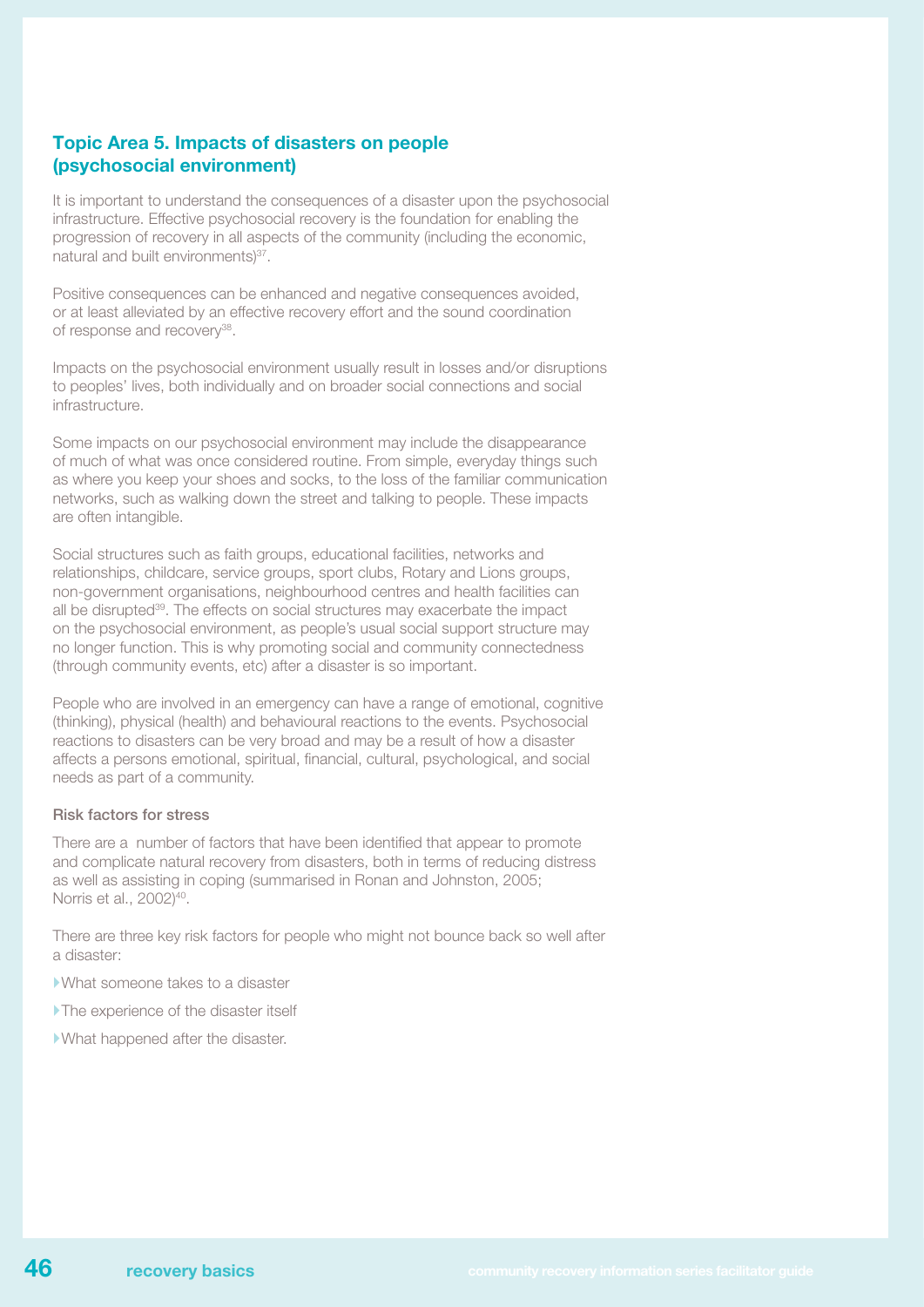Examples of these risk factors are below.

### $\triangleright$  what people take to an emergency/disaster

more than one mental health issue

history of developing mental health problems as a result of past traumatic events

additional stressors in the person's life

weak social resources

being a member of a marginalised group

prior mental health issues

### Normal reactions to an abnormal event

### Figure 7



lost family/friends in the disaster

have been seriously injured

suffered extensive losses

witnessed horrific scenes, particularly involving children

thought they were going to die

### $\rightarrow$  what happens after the emergency/disaster

being displaced from your community

having unstable housing

lacking access to support services and employment

poor social support after the event

separation of family

lack of transport

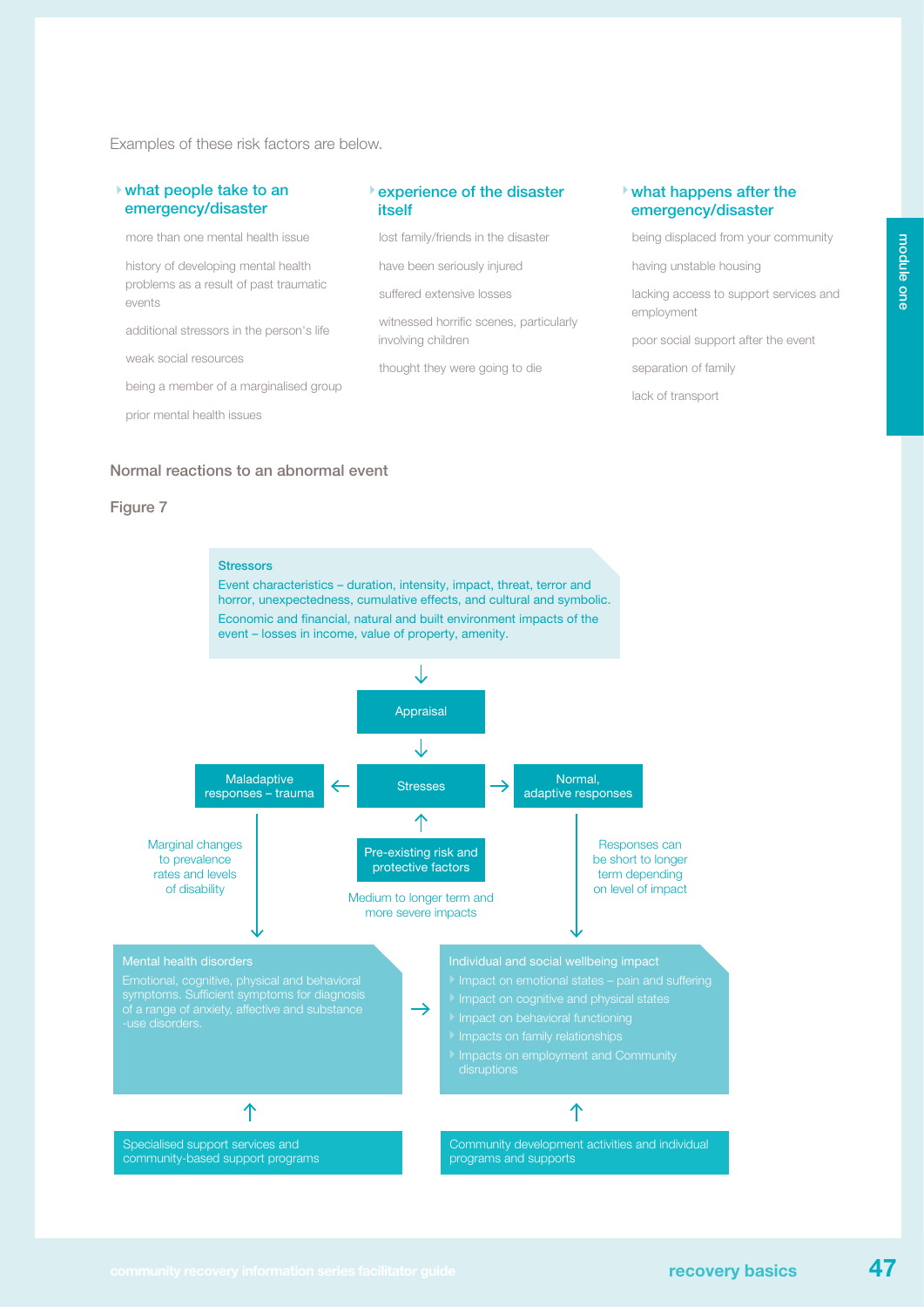Figure 7 depicts normal adaptive and maladaptive responses, or trauma responses, to disaster.

People have varying needs in order for their recovery to be facilitated following an emergency or disaster. Most people will have some form of distressing reaction following an emergency/disaster. It is likely that, for the majority of people, these reactions will settle in the days or weeks that follow. Sometimes it is called having a 'normal' reaction to 'abnormal' events.

It is important to help survivors recognise how normal their reactions are and that most people recover fully from even intense stress reactions<sup>41</sup>. However, there are no rules for how long an individual or community will take to recover, and people will move through the recovery process at different paces<sup>42</sup>. Support should always be sought when concerned about oneself or other people.

Most people recover well on their own or with help of friends and family. Resilience is the norm and the majority of the disaster-affected population will continue to conduct their lives without significant health problems. Approximately 80% of the broader population will not experience prolonged distress or develop significant mental health problems. The path of recovery, however, is not smooth, and setbacks are part of normal recovery<sup>43</sup>.

### Figure 8: Typical Patterns Over Time

Source: Australian Centre for Post Traumatic Mental Health (ACPMH)\*



Resilience is the ability to cope successfully in the face of adversity or risk. It is also about the ability to bounce back after setbacks.

Figure 8, prepared by the Australian Psychological Society, shows that:

- A small percentage of people will experience only personal growth
- A very small number of people are people are resistant to any effect
- ` Most people will have a resilient prototypical reaction. This means they may experience negative effects following an emergency but with support of family and friends they will recover over time
- Some people will have a delayed reaction to the event for these people the negative reaction will come much later than for people in the resilient category,
- A small number of people will not recover after the emergency, many of these people will have had pre-existing mental health conditions<sup>44</sup>.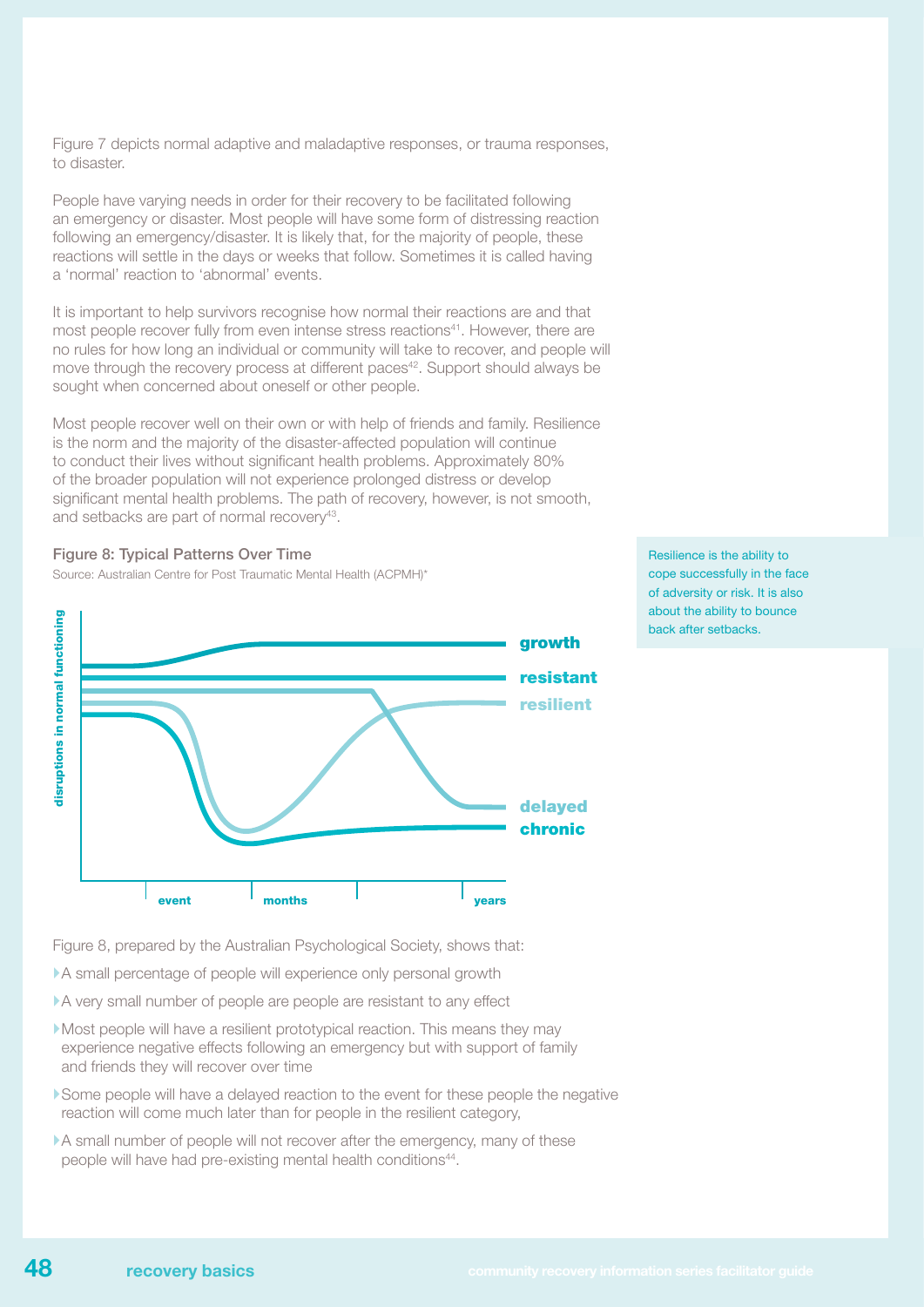### Personal growth (also known as post-traumatic growth)

Post-traumatic growth:

- **Enhanced relationships with others**
- ` Enhanced sense of self
- **Enhanced philosophy of life**<sup>45</sup>

Figure 9 shows some of the common reactions, experiences and emotions that may be experienced by individuals and communities following disasters before they feel they are able to 'get back on their feet'.

Figure 9

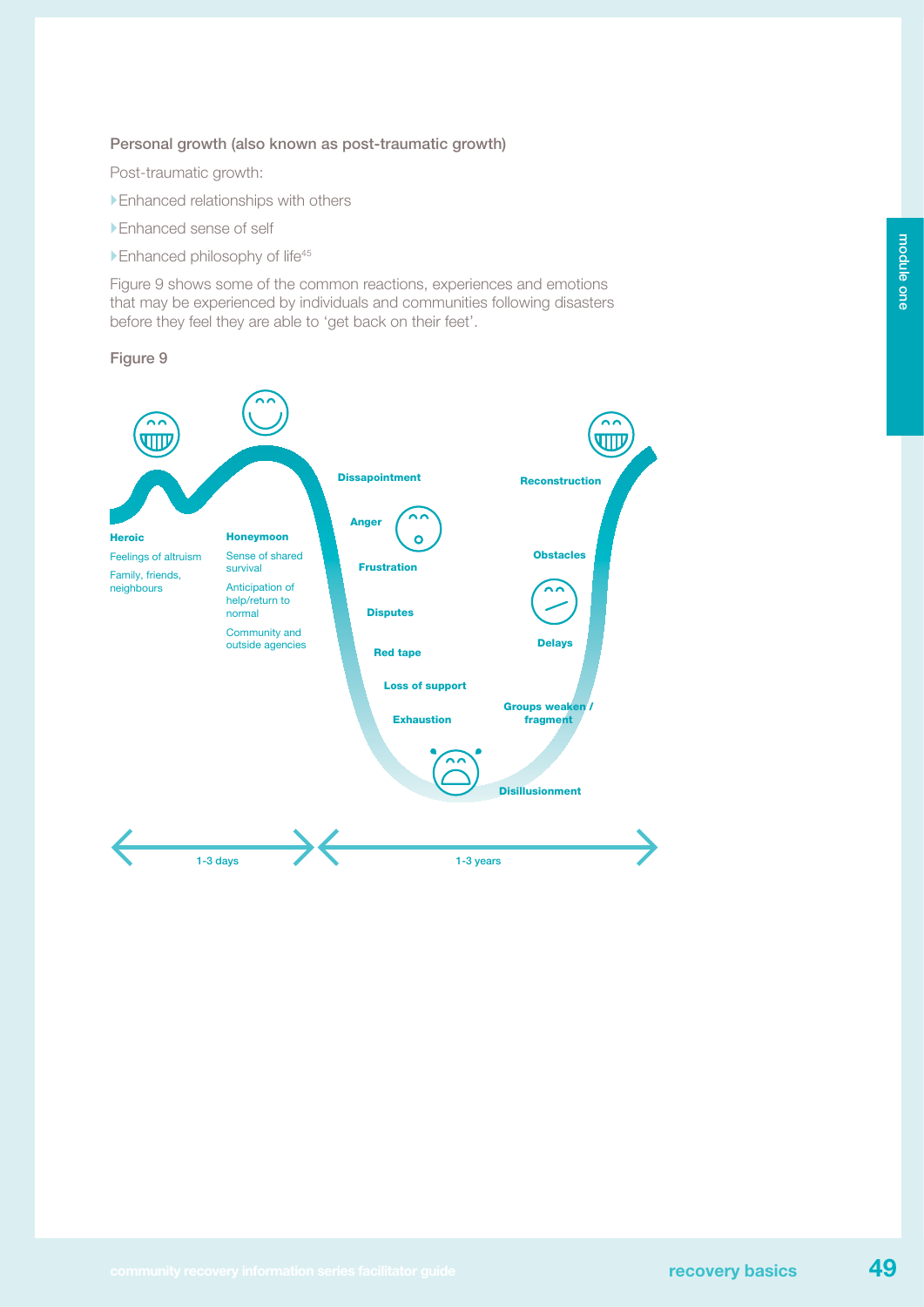It is important to note that individual responses will vary and that the cycle is not necessarily a single or linear one, but may alter, extend, diminish or re-occur at different times throughout the recovery process. Friends, family and local recovery support services can all assist in reducing the frustrations and amount of time people spend in the 'trough of disillusionment', or limit the depth of the trough.

If disaster-affected people understand the types of experiences and emotions they may experience throughout their recovery process, they can establish a stronger understanding that what they are experiencing is not unusual but is a fairly typical response to a post-disaster situation. Understanding this may also help people to more strongly understand the transient nature of these experiences, and that they will get through and recover from a disaster.

After an emergency, more than 80% of the broader population conduct their lives without experiencing prolonged distress or developing significant mental health problems (Van Ommeren 2006). Table 1 breaks down the effects on remaining the 20% who experience some mental health affect. The table highlights that most people whom experience on ongoing affect post event were likely to have had pre-existing psychosocial issues.

### Table 1

| <b>Psychosocial problem</b>                                                                         | Before emergency -<br>12 month prevalence | After emergency -<br>12 month prevalence                 |
|-----------------------------------------------------------------------------------------------------|-------------------------------------------|----------------------------------------------------------|
| Severe mental disorder (such as psychosis, severe<br>depression, severe disabling anxiety disorder) | $2 - 3%$                                  | $3 - 4\%$                                                |
| Mild or moderate mental disorder (such as mild and<br>moderate depression or anxiety                | 10%                                       | 20% (reduces to 15%)<br>with natural recovery)           |
| Moderate or severe psychological/social distress (no<br>formal disorder but severe distress)        | No estimate                               | Large percentage<br>(reduces due to natural<br>recovery) |
| Mild psychological/social distress                                                                  | No estimate                               | Small percentage<br>(increases over time)                |

Source: DHS 2009, p5 (adapted from Ommeren 2006)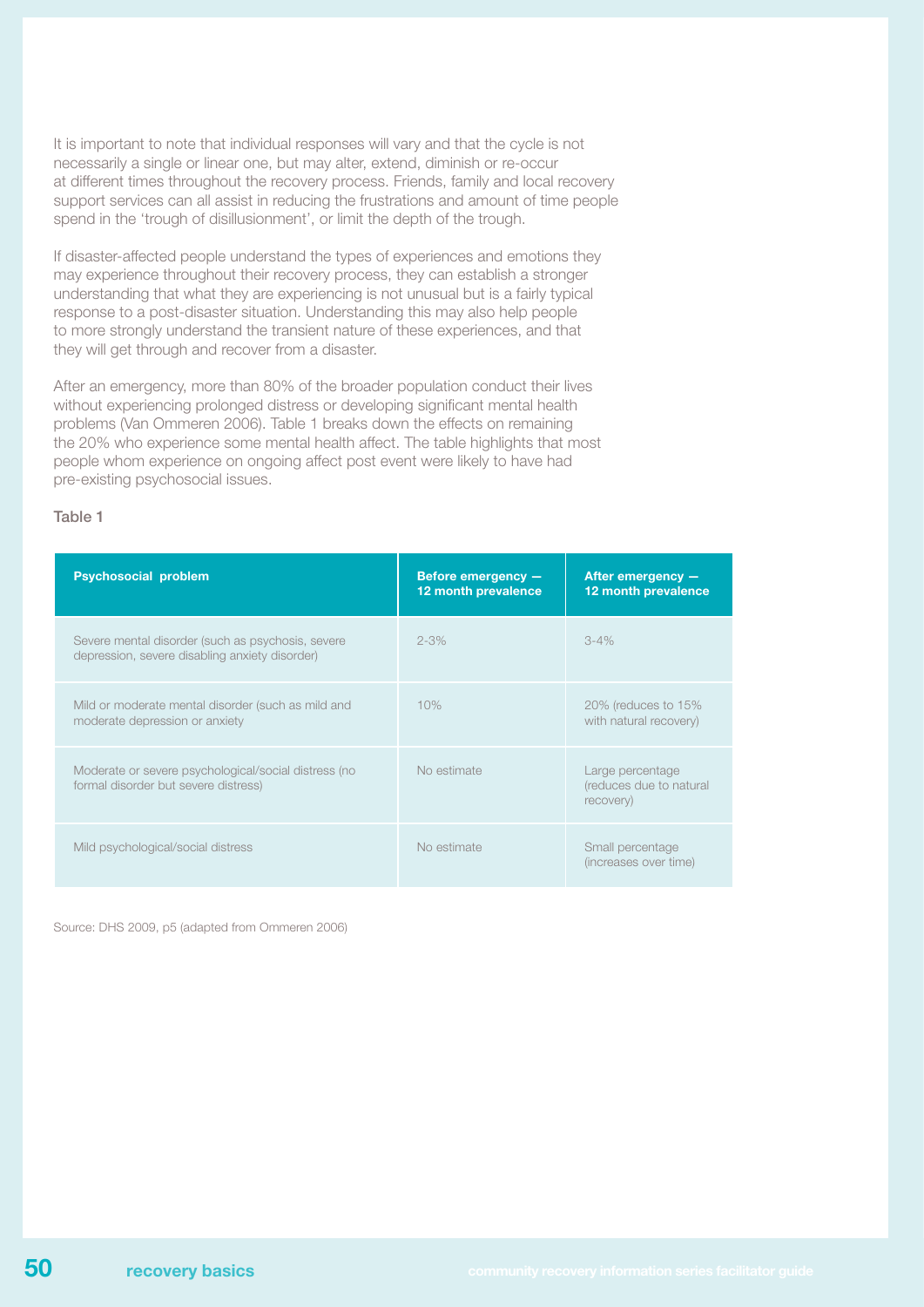# **module one appendix**

### further reading **notes**

Alesch D, Arendt LA, & Holly JN, 2009, Managing for Long-term Community Recovery in the Aftermath

of Disaster, Public Risk Institute, Fairfax, VA.

Australian Emergency Management Institute, Community Recovery Handbook 2

Australian Red Cross & Australian Psychological Society, Psychological First Aid: An Australian Manual

Australian Red Cross, 2011, Communicating in Recovery

Australian Red Cross, Personal Support Outreach Facilitator Guide

Australian Red Cross, Outcome 3: Emergency Recovery Program Summary

CDSMAC, 2009, National Principles for Disaster Recovery, brochure, Australian Government, Canberra, viewed 20 March 2012, http://www.fahcsia.gov.au/sa/communities/pubs/ Documents/ disaster\_recovery/Recovery.pdf

Chamlee-Wright, E & Storr VH, 2011, Social capital as collective narratives and post-disaster community recovery, The Sociological Review, 59:2.

Eyre A, 2006, Literature and Best Practice Review and assessment: Identifying people's need in major emergencies and best practice in humanitarian response, Department of Culture, Media and Sport

Harms, L, 2011, Trauma responses: Looking at resistance, resilience and recovery, CIMA 6th Biennial Conference, Melbourne

International Federation of Red Cross and Red Crescent, 2008,

Psycho-social handbook

Leadbeater A, 2012, Renewin' Strathewen: Exploring community leadership in disaster recovery

National Center for Post Traumatic Stress Disorder (US) Fact Sheet

Read, P, 1996, Returning to Nothing, Cambridge University Press, New York, NY

Ronan KR & Johnston DM, 2005, Promoting Community Resilience in Disasters: The Role for School, youth and Families, New York, NY

Norris FH, Friedman MJ, Watson PJ, Byrne CM, Diaz E & Kaniasty K, 2002,

60,000 Disaster Victims Speak: Part I. An Empirical Review of the Empirical Literature, 1981–2001, Psychiatry: Interpersonal & Biological Processes, vol. 65, no. 3, pp. 207 – 239.

van Ommeren, M, Saxena, S & Saraceno, B, 2005, Mental and social health during and after acute emergencies: emerging consensus? Bulletin of the World Health Organization 2005;83:71-76

- 1 Australian Emergency Management Institute, Community Recovery Handbook 2, p3
- 2 Australian Red Cross, 2011 Communicating in Recovery, p10
- 3 Australian Emergency Management Institute, Community Recovery Handbook 2, p78
- 4 Australian Emergency Management Institute, Community Recovery Handbook 2, p78
- 5 Australian Red Cross, Personal Support Outreach Facilitators Guide, p19
- 6 Australian Red Cross, 2011, Communicating in Recovery, p10
- 7 Australian Emergency Management Institute, Community Recovery Handbook 2, p67.
- 8 Australian Red Cross, Personal Support Outreach Facilitators Guide, p 16.
- 9 Alesch D, Arendt LA, & Holly JN, 2009, Managing for Long-term Community Recovery in the Aftermath of Disaster, Public Risk Institute, Fairfax, VA.
- 10 Leadbeater, A (2012) Renewin' Strathewen: Exploring community adership in disaster recovery
- 11 Australian Emergency Management Institute, Community Recovery Handbook 2, p28.
- 12 Australian Emergency Management Institute, Community Recovery Handbook 2, p28.
- 13 ILO (International Labour Organisation) & FAO (Food and Agriculture Organisation of the United Nations), 2009, The livelihood assessment tool-kit: analysing and responding to the impact of disasters on the livelihoods of people, FAO, Rome, ILO, Geneva, viewed 20 May 2012, http://www.fao.org/fileadmin/templates/tc/tce/pdf/ LAT\_Brochure\_LoRes.pdf
- 14 Australian Emergency Management Institute, Community Recovery Handbook 2, p84
- 15 Australian Emergency Management Institute, Community Recovery Handbook 2, p16
- 16 Australian Emergency Management Institute, Community Recovery Handbook 2, p20
- 17 CDSMAC, 2009, National Principles for Disaster Recovery, brochure, Australian Government, Canberra, viewed 20 March 2012, http://www.fahcsia.gov.au/sa/communities/pubs/ Documents/disaster\_recovery/Recovery.pdf
- 18 Australian Emergency Management Institute, Community Recovery Handbook 2, p21
- 19 Australian Emergency Management Institute, Community Recovery Handbook 2, p21
- 20 Australian Emergency Management Institute, Community Recovery Handbook 2, p83
- 21 Australian Emergency Management Institute, Community Recovery Handbook 2, p83
- 22 Leadbeater,
	- A (2012) Renewin' Strathewen: Exploring community leadership in disaster recovery
- 23 Leadbeater, A (2012) Renewin' Strathewen: Exploring community leadership in disaster recovery
- 24 Leadheater A (2012) Renewin' Strathewen: Exploring community leadership in disaster recovery
- 25 Leadbeater,

A (2012) Renewin' Strathewen: Exploring community leadership in disaster recovery

26 Chamlee-Wright, E and, (2011)

### 27 Leadbeater,

- A (2012) Renewin' Strathewen: Exploring community leadership in disaster recovery
- 28 Leadbeater, A (2012) Renewin' Strathewen: Exploring community leadership in disaster recovery
- 29 Australian Emergency Management Institute, Community Recovery Handbook 2, p78
- 30 Australian Emergency Management Institute, Community Recovery Handbook 2, p74
- 31 Australian Emergency Management Institute, Community Recovery Handbook 2, p78
- 32 Australian Emergency Management Institute, Community Recovery Handbook 2, p80
- 33 Australian Emergency Management Institute, Community Recovery Handbook 2, p82
- 34 Australian Emergency Management Institute, Community Recovery Handbook 2, p81
- 35 Peter Read, (1996), Returning to Nothing
- 36 Australian Psychology Society and Australian Red Cross, Psychological First Aid: An Australian Manual
- 37 Australian Emergency Management Institute Community Recovery Handbook 2, p83
- 38 Australian Emergency Management Institute, Community Recovery Handbook 2, p83
- 39 Australian Emergency Management Institute, Community Recovery Handbook 2, p80
- 40 Australian Red Cross, Personal Support Outreach Facilitator Guide, p21
- 41 National Center for Post Traumatic Stress Disorder (US) Fact Sheet
- 42 Australian Red Cross, Communicating in Recovery p21
- 43 Australian Emergency Management Institute, Community Recovery Handbook 2, p90
- 44 Australian Red Cross,
- Personal Support Outreach Facilitators Guide, p19 45 Harms, L, 2011
	- Trauma responses: Looking at resistance, resilience and recovery, CIMA 6th Biennial Conference, Melbourne

- 
-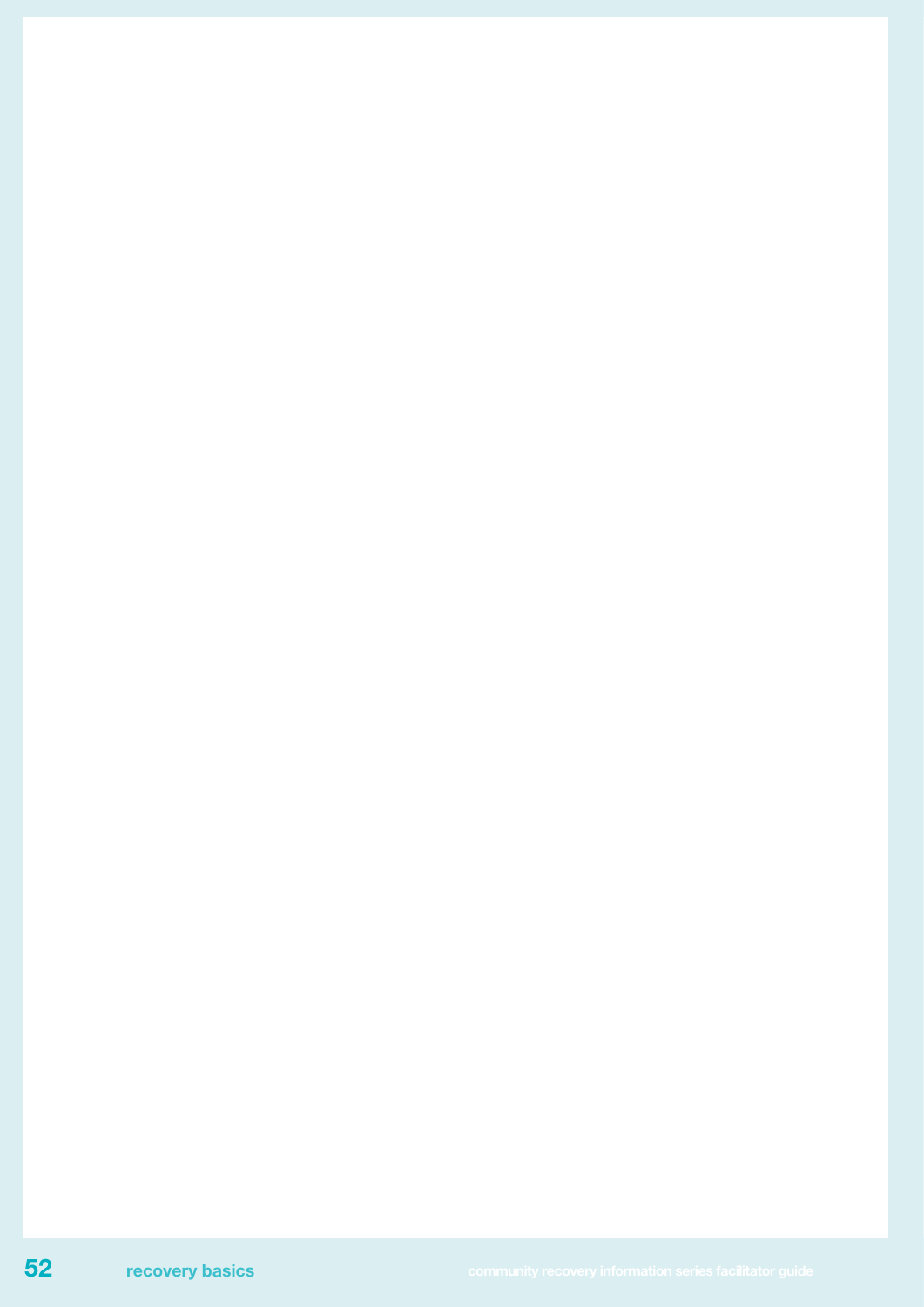# self care

| community recovery information series<br>facilitator guide                                      |                      |
|-------------------------------------------------------------------------------------------------|----------------------|
| self care<br>Aim<br>Introduction<br>Learning Objectives<br>Key Messages                         | 53<br>53<br>53<br>54 |
| Suggested Schedule<br><b>List of Activities</b><br><b>Background Reading</b><br>Further Reading | 55<br>60<br>64<br>79 |
|                                                                                                 |                      |
|                                                                                                 |                      |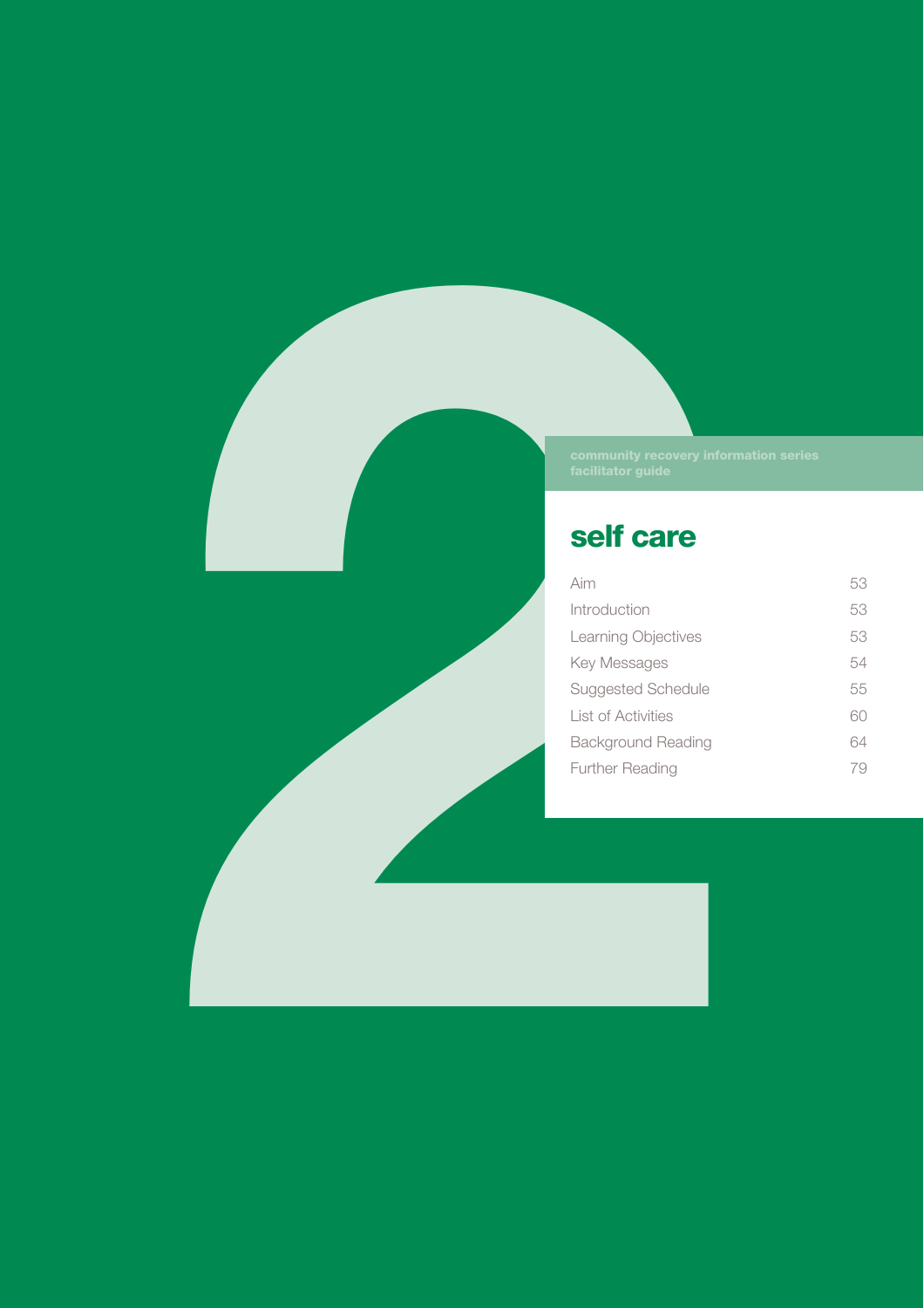# **self care**

### **Aim**

Emergency affected individuals are able to identify and act on the potentially negative psychosocial effects an emergency might have on them.

### **Introduction**

The module introduces participants to the concept of self care and how to employ self care techniques.

### This module covers:

- ▶ What is stress
- ▶ Stress reactions
- $\triangleright$  Effects of hormones
- ` Risk factors for stress
- ` How to minimise stress
- ` How to help people close to you

### **Learning Objectives**

Following completing this module participants should:

- ` feel that they have a greater understanding of stress
- ` feel that they have a greater understanding of how people respond to stress
- ` feel that they have a greater understanding of the effects of the hormones adrenalin and cortisol on stress
- ` feel that they are confident in identifying risk factors for stress
- ` feel confident that they could identify and employ techniques to manage and minimise stress
- ` feel that they could help others manage stress.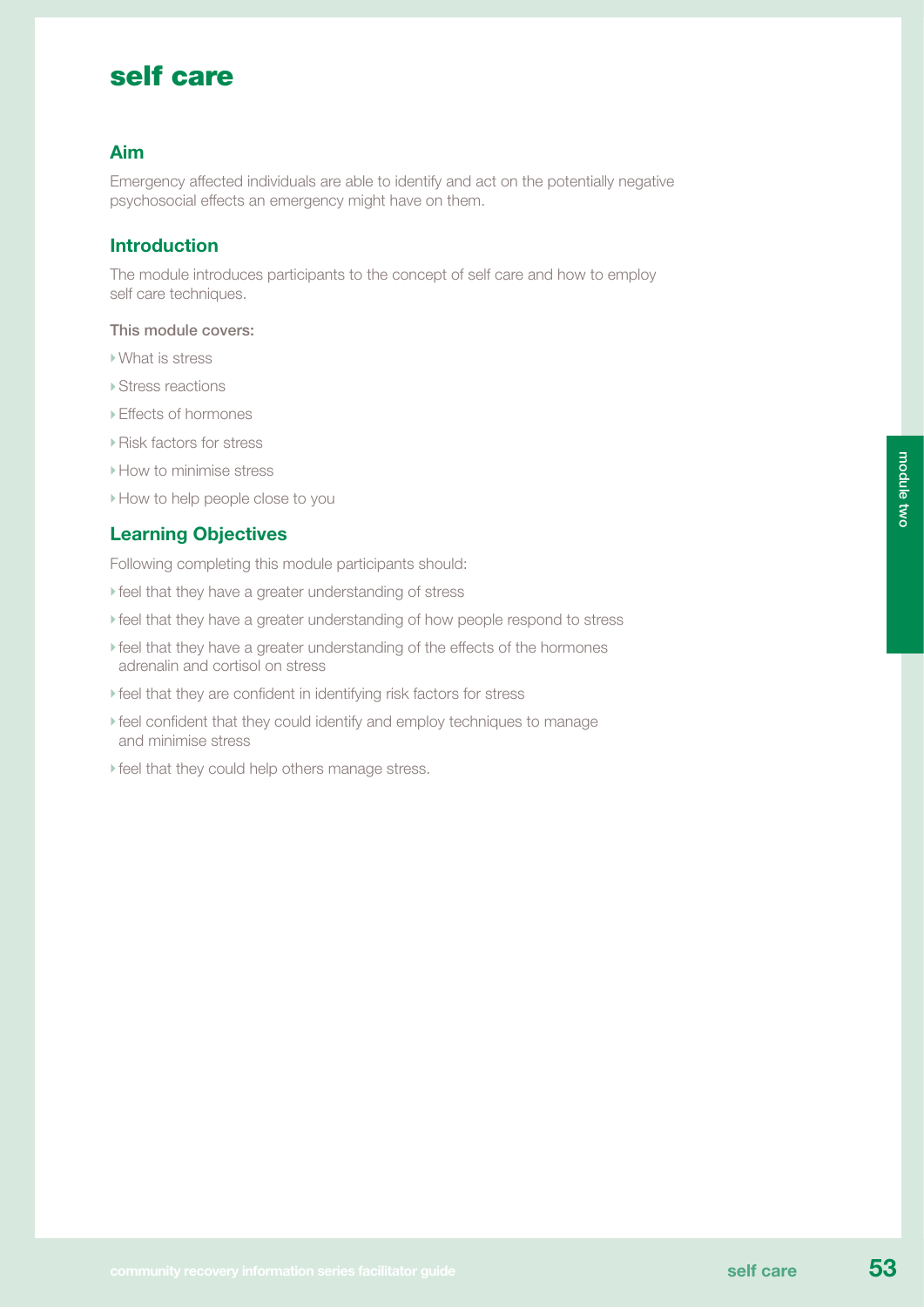### **Key Messages**

The Key Messages are the most important points in the modules for participants to take away. If discussion during the session moves away from the module content, these are the points you should try to focus on rather than trying to get back to the schedule. It may be more important for the group to discuss a certain topic than it is to cover all the module content.

- ▶ 80% of the emergency affected population will recover with support of family and friends
- Stress is natural. It is the body's way of creating the extra energy to work outside a person's comfort zone. The longer a person is under stress the more tension is stored in the mind and body
- ` Psychosocial wellbeing is important
- ` Recovering from an emergency is a marathon, not a sprint
- It is important for people to look after their wellbeing the whole way through their recovery – not leave it until the end.
- ` Relationships might become strained; people need to try to be patient and kind to each other
- **Look after yourself.**

The following information will help you as the facilitator to guide discussion around the impacts of disasters on people and how they may be able to manage these.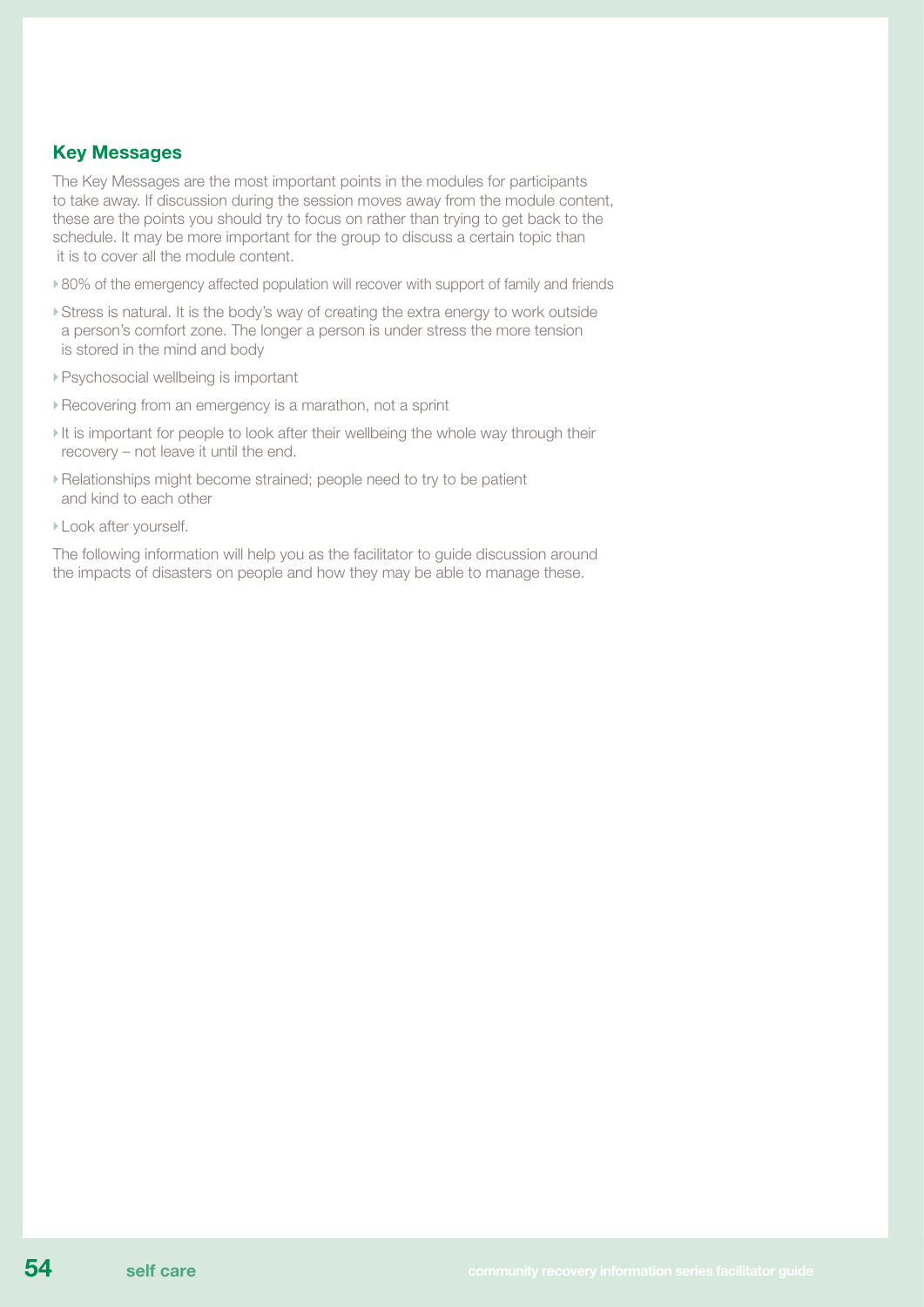# **suggested schedule**

The order in which the workshop should run is at the discretion of the facilitator. It is suggested that the workshop follow a schedule based on the Suggested Schedule below. However, should the group have a particular area of interest or would like to spend more time on a particular area the schedule does not need to be strictly adhered to. There is a list of activities in the following section that you can choose from depending on your group.

We suggest discussing the components with a key representative of the group before running the session where possible. This will help ensure the needs and expectations of participants are met.

### **Topic Area 1: What is Stress?**

This Topic Area aims to provide participants with an overview of stress.

| <b>Time</b>           | <b>Basic outline</b><br>(see background reading for more information)                                                                                                                                                                                                                                                                                                                                                                                                                                                                                                                                                                                                                                                                                                                                                                                                                                                                                                                                                                                                                                                                                                                                                                                                                                                                                                                                           | <b>Resources</b><br>needed | <b>Related activity</b>                                  |
|-----------------------|-----------------------------------------------------------------------------------------------------------------------------------------------------------------------------------------------------------------------------------------------------------------------------------------------------------------------------------------------------------------------------------------------------------------------------------------------------------------------------------------------------------------------------------------------------------------------------------------------------------------------------------------------------------------------------------------------------------------------------------------------------------------------------------------------------------------------------------------------------------------------------------------------------------------------------------------------------------------------------------------------------------------------------------------------------------------------------------------------------------------------------------------------------------------------------------------------------------------------------------------------------------------------------------------------------------------------------------------------------------------------------------------------------------------|----------------------------|----------------------------------------------------------|
| Minimum<br>10 minutes | • Stress is the body's natural way of getting energy<br>to work outside the normal comfort zone <sup>1</sup> .<br>For example:<br>▶ working longer hours than usual<br>▶ getting less sleep than usual.<br>• A stressor is any change, be it positive or negative,<br>which triggers a stress response. Stressors may be<br>external or internal. External stressors are:<br>• conflicts.<br>• changes of jobs,<br>• poor health,<br>$\bullet$ loss,<br>· lack of food,<br>• noise,<br>• uncomfortable temperatures,<br>· lack of personal space/privacy etc.<br>Internal stressors include thoughts, feelings, reactions,<br>pain, hunger, thirst etc <sup>2</sup> .<br>• The same effects can occur if the stressful situation<br>is not dramatic but consists of a series of smaller<br>problems that go on for a long time and never let up.<br>• This is cumulative stress.<br>• If it is not possible to relax between demands, or<br>there is not enough time to unwind between the<br>problems, the stress builds up. It is not the actual<br>difficulty of the task that causes chronic stress; it<br>may be the sheer quantity or continuity of work.<br>• People get into a survival state to cope with the<br>problems. They arouse a lot of nervous energy<br>to deal with the situation and use up emotional<br>reserves to cope with worries and feelings without<br>realising it <sup>3</sup> . | Stress Handout             | <b>Discussion</b><br>Question:<br><b>Stress Triggers</b> |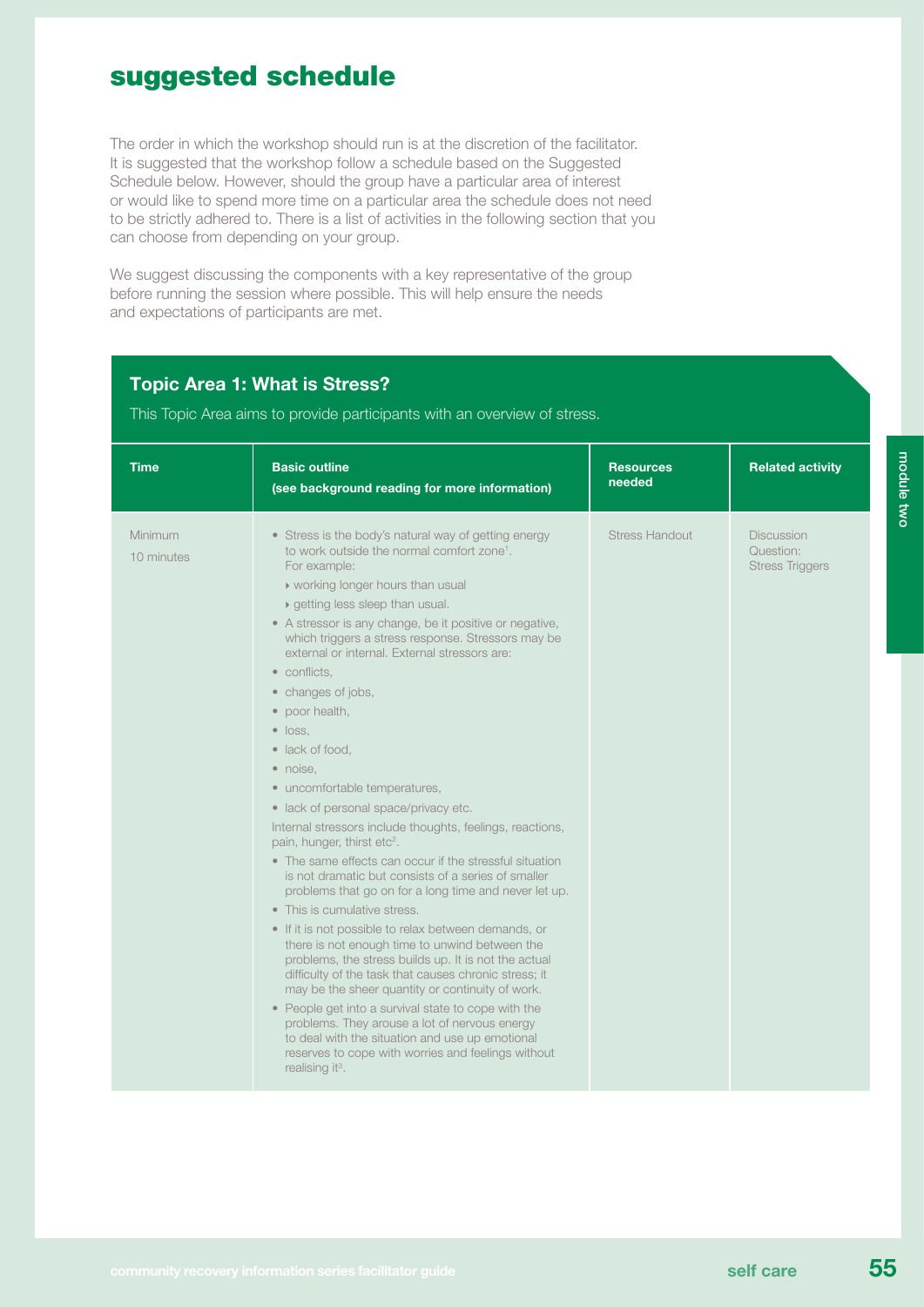## **Topic Area 2: Stress Reactions**

This Topic Aims to familiarise participants with the different reactions people have to stress and the range of impacts stress has on a person's body and mind.

| <b>Time</b>           | <b>Basic outline</b><br>(see background reading for more information)                                                                                                                                                                                                                                                                                                                                                                                                                                                                                                                                                                                                                                                                                                                                                                                                                                                                                                                                                                                                                                                                                                                                                                                                                                                                                                                                                                                                                                                                                                                                                                                | <b>Resources</b><br>needed                                                                                         | <b>Related activity</b>                |
|-----------------------|------------------------------------------------------------------------------------------------------------------------------------------------------------------------------------------------------------------------------------------------------------------------------------------------------------------------------------------------------------------------------------------------------------------------------------------------------------------------------------------------------------------------------------------------------------------------------------------------------------------------------------------------------------------------------------------------------------------------------------------------------------------------------------------------------------------------------------------------------------------------------------------------------------------------------------------------------------------------------------------------------------------------------------------------------------------------------------------------------------------------------------------------------------------------------------------------------------------------------------------------------------------------------------------------------------------------------------------------------------------------------------------------------------------------------------------------------------------------------------------------------------------------------------------------------------------------------------------------------------------------------------------------------|--------------------------------------------------------------------------------------------------------------------|----------------------------------------|
| Minimum<br>25 minutes | • Reactions to stress can be classified into 6 areas:<br>▶ Physical (examples include dizziness, sweating,<br>palpitations, nausea, disturbed sleep, loss of<br>appetite, etc)<br>▶ Behavioural (examples include restlessness,<br>apathy, changed behavioural patterns or habits,<br>etc)<br>▶ Mental (examples include poor memory and<br>concentration, confusion, etc)<br>Emotional (examples include excitement,<br>depression, easily hurt or upset, unable to relax,<br>detachment, insecurity, etc)<br>Social (examples include distrust, changed<br>relationship with loved ones, etc)<br>Existential /spiritual (examples include<br>disillusionment, loss of interest, cynicism,<br>moody, etc).<br>• Most people show great resilience in the aftermath<br>of a disaster.<br>• Approximately 80% of the emergency affected<br>population will not experience prolonged distress<br>or develop significant health problems as a result<br>of their experience during and after an emergency.<br>• The path of recovery, however, is not smooth,<br>and setbacks are part of normal recovery.<br>• It is not uncommon, at times, for people to feel<br>stressed, distressed, tired, overwhelmed, troubled,<br>or frustrated in the course of their recovery.<br>• To assist people with their recovery, it may be helpful<br>for them to understand the concept of psychosocial<br>wellbeing, what stress is and how they can minimise<br>the impacts of stressors on their psychosocial<br>wellbeing.<br>• These are all normal responses and the first step in<br>managing this stress or distress is careful attention<br>to self-care. | The facilitator may<br>find the Reactions<br>to Stress handout<br>helpful here.<br><b>Recovery Phases</b><br>Graph | Activity 1<br>Activity 3<br>Activity 6 |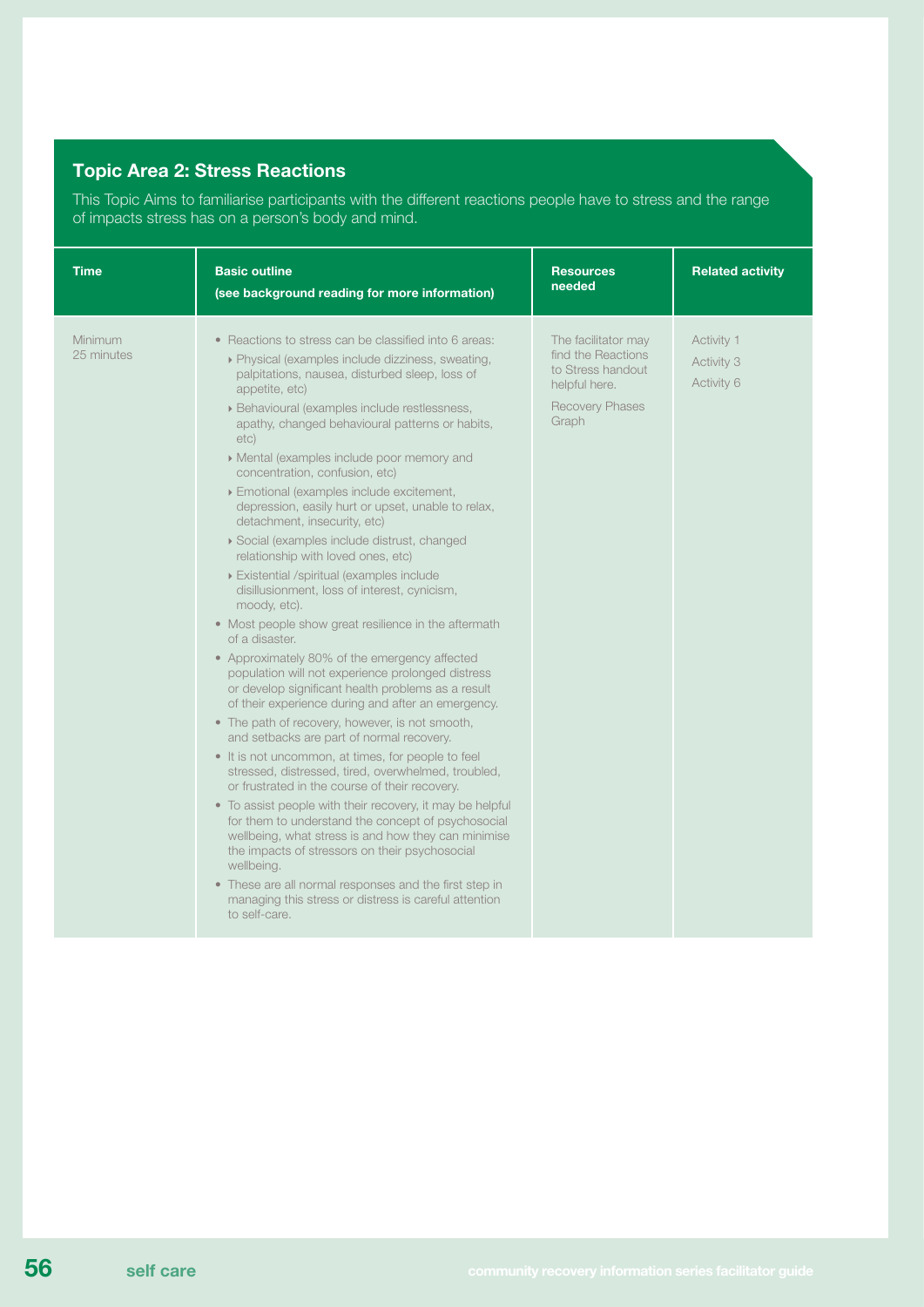## **Topic Area 3: Effects of adrenalin and cortisol**

This Topic Area explains the involvement of adrenalin and cortisol in how stress manifests and the different impacts they have on a person's physical, mental, and emotional processes.

| Time                  | <b>Basic outline</b><br>(see background reading for more information)                                                                                                                                                                                                                                                                                                                                                                                                                                                                                                                                                                                                                                                                                                                                                                                                                                                                                                                                                                                                                                                                                                                                                                                                                                                                                                                                                                                                                                                                                                                                                                                                                            | <b>Resources</b><br>needed           | <b>Related activity</b> |
|-----------------------|--------------------------------------------------------------------------------------------------------------------------------------------------------------------------------------------------------------------------------------------------------------------------------------------------------------------------------------------------------------------------------------------------------------------------------------------------------------------------------------------------------------------------------------------------------------------------------------------------------------------------------------------------------------------------------------------------------------------------------------------------------------------------------------------------------------------------------------------------------------------------------------------------------------------------------------------------------------------------------------------------------------------------------------------------------------------------------------------------------------------------------------------------------------------------------------------------------------------------------------------------------------------------------------------------------------------------------------------------------------------------------------------------------------------------------------------------------------------------------------------------------------------------------------------------------------------------------------------------------------------------------------------------------------------------------------------------|--------------------------------------|-------------------------|
| Minimum<br>10 minutes | • There are 2 naturally occurring hormones in our<br>bodies associated with stress: adrenalin and cortisol.<br>• In the normal state that we operate in on a day to day<br>basis when unaffected by an emergency, we adjust<br>life to maintain ourselves in the "comfort zone". This is<br>the optimal state for our mind and body.<br>• However, when affected by an emergency or<br>a traumatic event the experience of threat pushes<br>people outside their comfort zone.<br>▶ Adrenalin stress – liberates unknown energy reserves<br>The adrenalin state is high energy, short term,<br>physical and unsustainable <sup>4</sup> .<br>• Following the Adrenalin/Emergency Mode is the<br>Cortisol/Endurance Mode. Cortisol helps people:<br>Endure the adversity, keep going as long<br>as required<br>Exploit unimportant functions to support necessary<br>▶ Reorganised for necessary issues, endure for duration<br>• Thinking narrow problem solving, memory reduced.<br><b>Adrenalin &amp; Cortisol States</b><br>• People in recovery may alternate between Adrenalin<br>and Cortisol states.<br>• Overactive adrenalin leads to cortisol rebounds<br>(anxiety into depression; activity into exhaustion).<br>• Cortisol leads to difficulty prioritising and if there<br>is a recurring threat and people move back into<br>the adrenalin state<br>• Loss of routines and unstable lifestyle reactivate<br>adrenalin.<br>• Degraded social life and relationships lead<br>to conflict, stresses and tension.<br>Getting out of the adrenalin & cortisol states:<br>• Connect with something larger than yourself<br>• Social connections<br>• Calming yourself down<br>• Self care | Adrenalin &<br><b>Cortisol Table</b> |                         |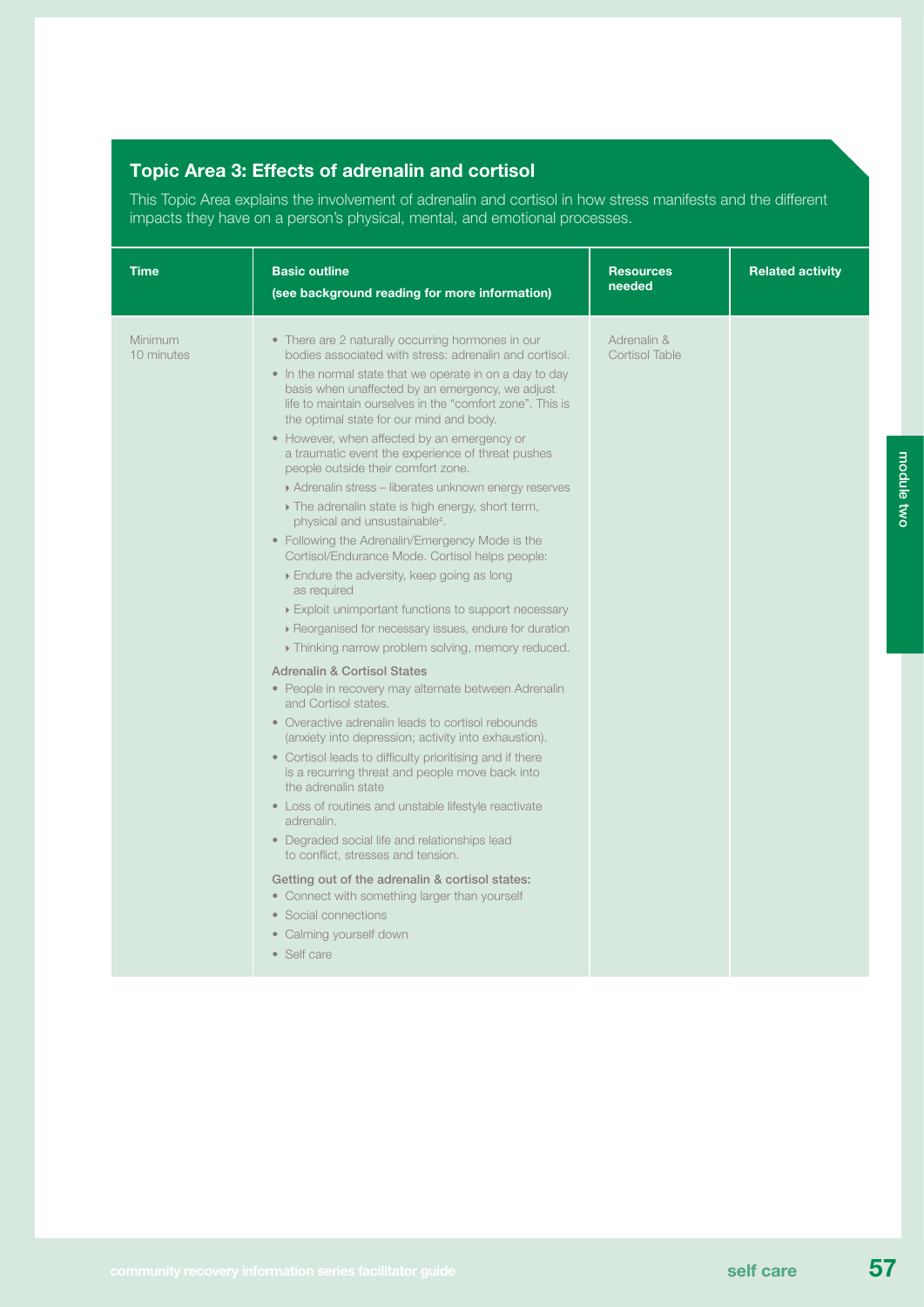## **Topic Area 4: Risk factors for stress**

This Topic Area introduces participants to the range of risk factors that contribute to people experience of stress following an emergency.

| <b>Time</b>                  | <b>Basic outline</b><br>(see background reading for more information)                                                                                                                                                                                                                                                                                                                                                                                                                                                                                                                                                                                                                                                                                                                                                                                                                                                                                                                                                                                                                                                      | <b>Resources</b><br>needed | <b>Related activity</b>                                             |
|------------------------------|----------------------------------------------------------------------------------------------------------------------------------------------------------------------------------------------------------------------------------------------------------------------------------------------------------------------------------------------------------------------------------------------------------------------------------------------------------------------------------------------------------------------------------------------------------------------------------------------------------------------------------------------------------------------------------------------------------------------------------------------------------------------------------------------------------------------------------------------------------------------------------------------------------------------------------------------------------------------------------------------------------------------------------------------------------------------------------------------------------------------------|----------------------------|---------------------------------------------------------------------|
| <b>Minimum</b><br>10 minutes | There are three key risk factors for people who might<br>not bounce back so well after a disaster:<br>• What someone takes to a disaster<br>• The experience of the disaster itself<br>• What happened after the disaster<br>1. What people take to an emergency/disaster<br>• More than one mental health issue<br>• History of developing mental health problems<br>as a result of past traumatic events<br>• Additional stressors in the person's life<br>• Weak social resources<br>• Being a member of a marginalised group<br>• Prior mental health issues<br>2. Experience of the disaster itself<br>• Lost family/friends in the disaster<br>• Have been seriously injured<br>• Suffered extensive losses<br>• Witnessed horrific scenes, particularly involving children<br>• Thought they were going to die<br>3. What happens after the emergency/disaster<br>• Being displaced from your community<br>• Having unstable housing<br>• Lacking access to support services and<br>employment, or poor service provision<br>• Poor social support after the event<br>• Separation of family<br>• Lack of transport |                            | Activity 5<br><b>Discussion</b><br>Question:<br><b>Stress Risks</b> |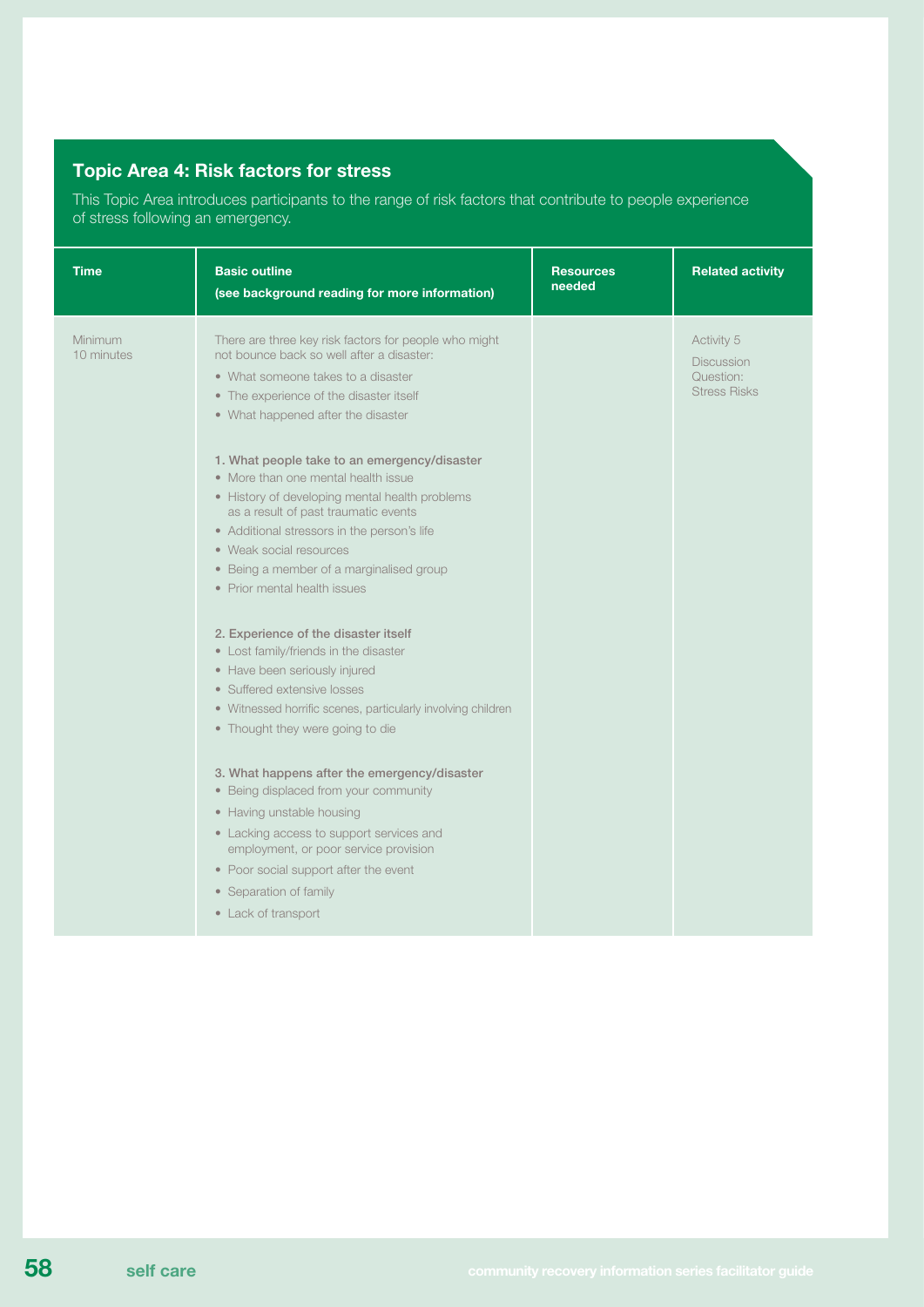# **Topic Area 5: How to minimise stress**

This Topic Area suggests some practical ways to manage stress.

| <b>Time</b>           | <b>Basic outline</b><br>(see background reading for more information)                                                                                                                                                                                                                                                                                                                                                                                                                                                                                                                                                                                                                                             | <b>Resources</b><br>needed | <b>Related activity</b>                                     |
|-----------------------|-------------------------------------------------------------------------------------------------------------------------------------------------------------------------------------------------------------------------------------------------------------------------------------------------------------------------------------------------------------------------------------------------------------------------------------------------------------------------------------------------------------------------------------------------------------------------------------------------------------------------------------------------------------------------------------------------------------------|----------------------------|-------------------------------------------------------------|
| Minimum<br>25 minutes | • Stress does not resolve spontaneously.<br>• Even with rest, it tends to perpetuate itself unless<br>deliberate steps are taken to break the sequence<br>of reactions that maintain it <sup>5</sup> .<br>• There are plenty of things that anyone can do which<br>will help to break the stress cycle and reduce tension.<br>• It is a matter of thinking about the actual effects and<br>symptoms and deciding to persistently carry out<br>those activities that have been found to relieve them<br>in the past <sup><math>6</math></sup> .<br>Looking after yourself is very important. This can<br>be enhanced by social support, self awareness,<br>self-care and connection to something larger than self. |                            | <b>Activity 2</b><br>Activity 4<br>Activity 5<br>Activity 6 |

### **Topic Area 6: How to help people close to you**

This Topic Area includes some practical examples of how to support other people experiencing stress.

| <b>Time</b> | <b>Basic outline</b><br>(see background reading for more information)                                                                                                                                                                                                                                                                                                                                                                                                                                                                                                                                                                                                                                          | <b>Resources</b><br>needed | <b>Related activity</b>                                     |
|-------------|----------------------------------------------------------------------------------------------------------------------------------------------------------------------------------------------------------------------------------------------------------------------------------------------------------------------------------------------------------------------------------------------------------------------------------------------------------------------------------------------------------------------------------------------------------------------------------------------------------------------------------------------------------------------------------------------------------------|----------------------------|-------------------------------------------------------------|
| 10 minutes  | There are many ways you can help:<br>• Listen and show that you care.<br>• You can encourage your family member to share<br>their thoughts and feelings about what is happening<br>to them<br>• Remember that providing support doesn't have<br>to be complicated<br>• Some people find it helpful to have time<br>to themselves after a traumatic experience.<br>If this is the case for the person, try to give him/<br>her some space and time alone when requested.<br>Encourage a balance between time spent alone<br>and time spent with others<br>Encourage your family member to seek help<br>$\bullet$<br>and stay focused on the recovery process<br>Look after yourself <sup>7</sup> .<br>$\bullet$ |                            | <b>Activity 2</b><br>Activity 4<br>Activity 5<br>Activity 6 |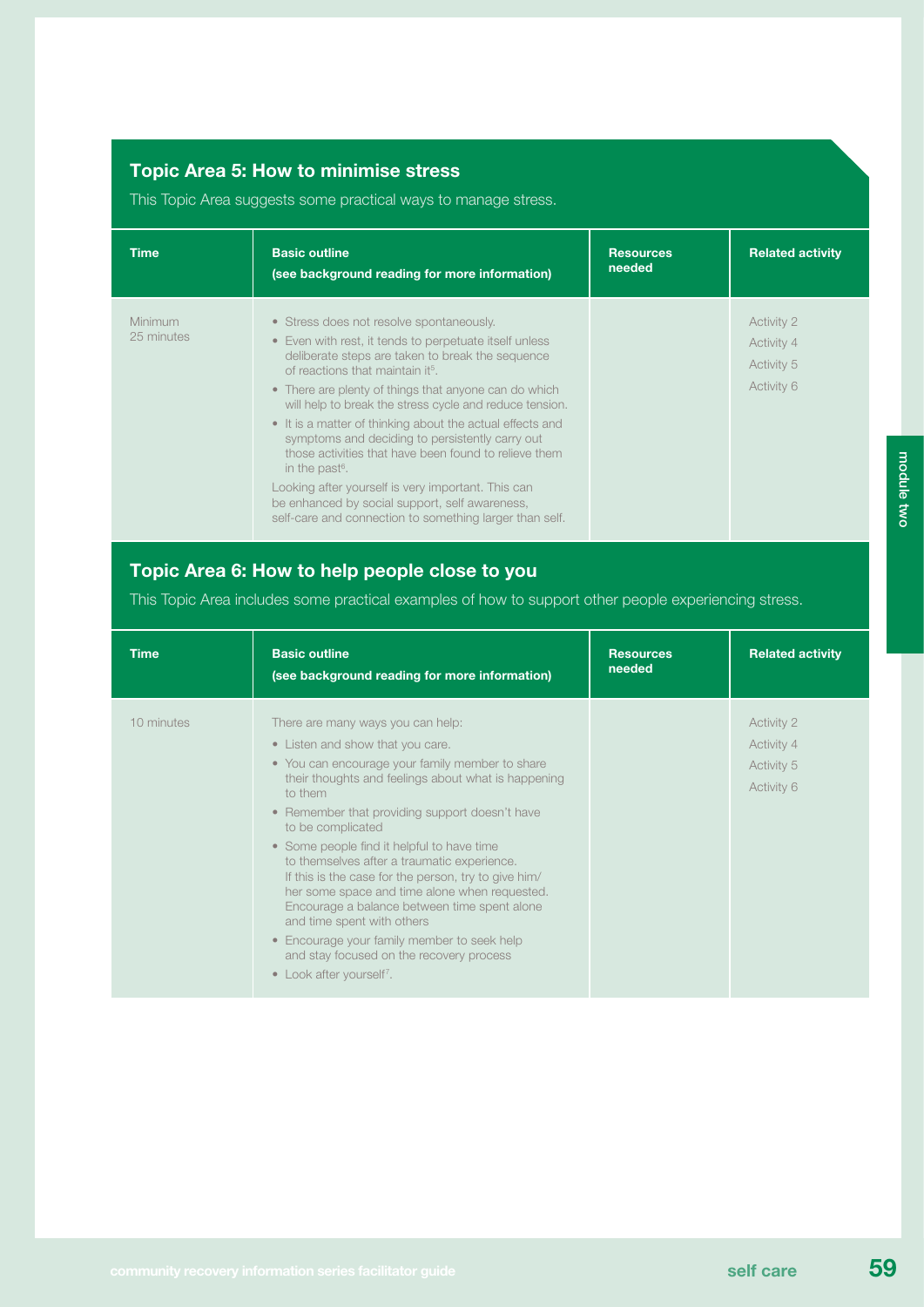# **List of Activities**

| <b>Time</b>                                     | <b>Outline</b>                                                                                                    | <b>Activity Instructions</b>                                                                                                                                                                                                                                                                                                                                                                                                                                                                                                                                                            | <b>Resources</b>                                  | <b>Relevant</b><br><b>Topic Area</b> |
|-------------------------------------------------|-------------------------------------------------------------------------------------------------------------------|-----------------------------------------------------------------------------------------------------------------------------------------------------------------------------------------------------------------------------------------------------------------------------------------------------------------------------------------------------------------------------------------------------------------------------------------------------------------------------------------------------------------------------------------------------------------------------------------|---------------------------------------------------|--------------------------------------|
| <b>Activity 1</b>                               |                                                                                                                   |                                                                                                                                                                                                                                                                                                                                                                                                                                                                                                                                                                                         |                                                   |                                      |
| Minimum<br>10 minutes<br>-maximum<br>30 minutes | The purpose of this<br>activity is to highlight<br>the affects of stress<br>on different areas<br>of their lives. | Break the group into pairs or smaller groups.<br>Give one or two of the following areas<br>to each group or one area to a pair:<br>• emotional<br>physical<br>$\bullet$<br>• mental<br>• social<br>• behavioural<br>• spiritual<br>Ask the group to discuss and write down<br>what the effects of stress might look like<br>in each area.<br>Ask each group to report back to the<br>broader group on what they come up with.<br>Hand out the Stress factsheet after the<br>group has reported back on what they<br>came up with. If necessary, discuss any<br>that were not mentioned. | <b>Stress</b><br>factsheet<br>Paper<br>Pen/Textas | Topic Area 1                         |

### **Activity 2**

| Maximum<br>5 minutes | This is an easy<br>relaxation exercise<br>that people can do<br>at home or at work<br>or whenever they feel<br>they need it. It is very<br>quick and easy.<br>It will give participants<br>an example of<br>something they can<br>do easily to reduce<br>stress. | Dim the lights if possible/appropriate.<br>Ask participants to take pulse and close<br>eyes. Facilitator to count.<br>Breathe in for four counts<br>Breathe out for four counts<br>Repeat this FOUR times.<br>Breathe in for six counts<br>Breathe out for six counts<br>Repeat this FOUR times.<br>Breathe in for 12 counts<br>Breathe out for 12 counts<br>Repeat this FOUR times.<br>Take pulse.<br>Time the full activity. It only<br>takes 2 minutes. | Watch | Topic Area 5 |
|----------------------|------------------------------------------------------------------------------------------------------------------------------------------------------------------------------------------------------------------------------------------------------------------|------------------------------------------------------------------------------------------------------------------------------------------------------------------------------------------------------------------------------------------------------------------------------------------------------------------------------------------------------------------------------------------------------------------------------------------------------------|-------|--------------|
|----------------------|------------------------------------------------------------------------------------------------------------------------------------------------------------------------------------------------------------------------------------------------------------------|------------------------------------------------------------------------------------------------------------------------------------------------------------------------------------------------------------------------------------------------------------------------------------------------------------------------------------------------------------------------------------------------------------------------------------------------------------|-------|--------------|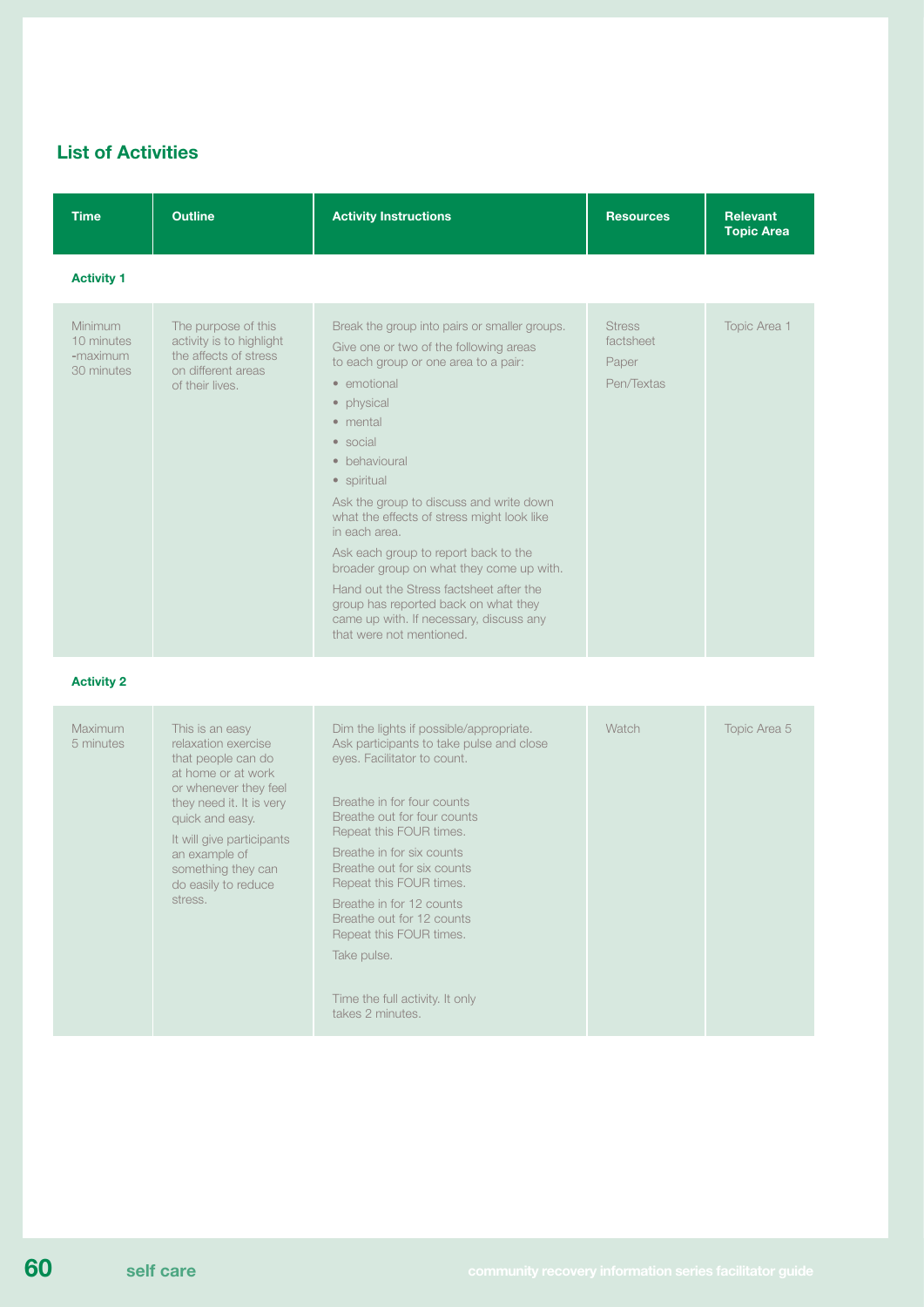| <b>Time</b>                                                  | <b>Outline</b>                                                                                                                                                                                                                                                                                                                                                                                                                                                                                                                                                                                                                                                                            | <b>Activity Instructions</b>                                                                                                                                                                                                                                                                                                                                                                                                                                                                                                                                  | <b>Resources</b>         | <b>Relevant</b><br><b>Topic Area</b> |
|--------------------------------------------------------------|-------------------------------------------------------------------------------------------------------------------------------------------------------------------------------------------------------------------------------------------------------------------------------------------------------------------------------------------------------------------------------------------------------------------------------------------------------------------------------------------------------------------------------------------------------------------------------------------------------------------------------------------------------------------------------------------|---------------------------------------------------------------------------------------------------------------------------------------------------------------------------------------------------------------------------------------------------------------------------------------------------------------------------------------------------------------------------------------------------------------------------------------------------------------------------------------------------------------------------------------------------------------|--------------------------|--------------------------------------|
| <b>Activity 3</b>                                            |                                                                                                                                                                                                                                                                                                                                                                                                                                                                                                                                                                                                                                                                                           |                                                                                                                                                                                                                                                                                                                                                                                                                                                                                                                                                               |                          |                                      |
| <b>Minimum</b><br>15 minutes                                 | This activity gives<br>people an opportunity<br>to spend some time<br>identifying stress<br>triggers in their lives.<br>It is also an<br>opportunity for the<br>group to share ideas<br>on reducing stress.<br>The postcard section<br>of the activity asks the<br>group members to<br>write down one thing<br>they will try to do to<br>manage stress.<br>Each participant<br>writes the stress<br>management<br>technique they will<br>do on the postcode.<br>The facilitator will mail<br>the postcard back<br>to each participant<br>in the weeks following<br>the session so<br>each participant<br>is reminded of the<br>stress management<br>technique they will<br>try to employ. | Allow the group 10 minutes question<br>reflection on:<br>• How stress is affecting you?<br>• What you could do to manage stress<br>proactively?<br>Ask the group to write down one thing<br>they will try to do to manage their stress<br>on a postcard.<br>Tell the group that you will mail their<br>postcard to them sometime in the weeks<br>following the session.<br>Hand out postcards. Give participants some<br>time (approximately 5 minutes) to complete<br>their postcard prior to collecting them.<br>Remember to put the postcards in the mail! | Pens/Textas<br>Postcards | Topic Area 2                         |
| <b>Activity 4</b>                                            |                                                                                                                                                                                                                                                                                                                                                                                                                                                                                                                                                                                                                                                                                           |                                                                                                                                                                                                                                                                                                                                                                                                                                                                                                                                                               |                          |                                      |
| <b>Minimum</b><br>10 minutes<br><b>Maximum</b><br>30 minutes | This activity asks<br>people to share<br>the ways they<br>manage their stress.<br>Participants may<br>learn new ways<br>to mange their stress                                                                                                                                                                                                                                                                                                                                                                                                                                                                                                                                             | Go around the room: what is 1 thing that<br>helped you manage stress (share ideas).                                                                                                                                                                                                                                                                                                                                                                                                                                                                           |                          | Topic Area 5                         |

from one another.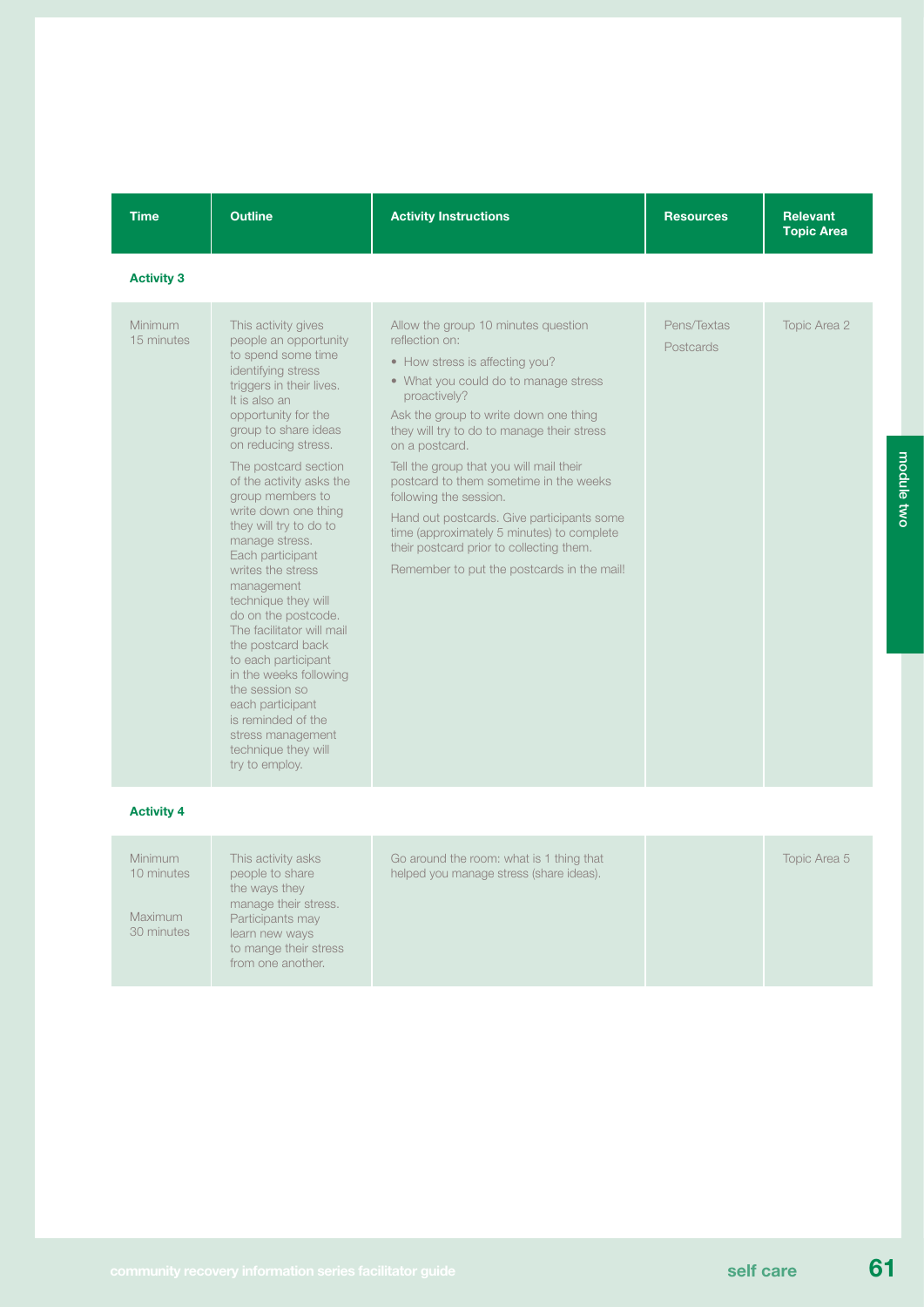| <b>Time</b>                                                                                            | <b>Outline</b>                                                                                                                                                                                                                                                                                                                                                                                          | <b>Activity Instructions</b>                                                                                                                                                                                                                                                                                                 | <b>Resources</b>                                                   | <b>Relevant</b><br><b>Topic Area</b> |
|--------------------------------------------------------------------------------------------------------|---------------------------------------------------------------------------------------------------------------------------------------------------------------------------------------------------------------------------------------------------------------------------------------------------------------------------------------------------------------------------------------------------------|------------------------------------------------------------------------------------------------------------------------------------------------------------------------------------------------------------------------------------------------------------------------------------------------------------------------------|--------------------------------------------------------------------|--------------------------------------|
| <b>Activity 5</b>                                                                                      |                                                                                                                                                                                                                                                                                                                                                                                                         |                                                                                                                                                                                                                                                                                                                              |                                                                    |                                      |
| Allow:<br>5 minutes<br>reflection<br>10 minutes<br>discussion<br><b>Minimum</b><br>15 minutes<br>total | This activity brings<br>attention to any<br>self care activities<br>participants may have<br>practiced prior to the<br>emergency. They may<br>not have realised how<br>important that activity<br>was in managing their<br>stress.<br>This activity will also<br>help participants to<br>think of ways in which<br>they may be able to<br>replace that behaviour<br>in order to mange<br>future stress. | <b>Discussion Questions:</b><br>How did you manage stress before the fire/<br>flood/cyclone/etc?<br>Has the emergency impacted your ability<br>to continue to do that?<br>Does it still work?<br>What do/could you do to instead?                                                                                            | Flip chart<br>Whiteboard<br>Whiteboard<br>markers<br><b>Textas</b> | Topic Area 5                         |
| <b>Activity 6</b>                                                                                      |                                                                                                                                                                                                                                                                                                                                                                                                         |                                                                                                                                                                                                                                                                                                                              |                                                                    |                                      |
| 15 minutes                                                                                             | This activity asks<br>people to share<br>the ways they<br>manage their stress.<br>Participants may learn<br>new ways to mange<br>their stress from one<br>another.                                                                                                                                                                                                                                      | Break into 3 small groups and give each<br>group a different scenario.<br>Ask the participants to discuss the scenario<br>as a group and determine:<br>• Do you have any concerns about the<br>way the person is coping?<br>• How/what is the person using to cope?<br>• What would they try to do to assist this<br>person? | Scenario<br>1, 2 and 3                                             |                                      |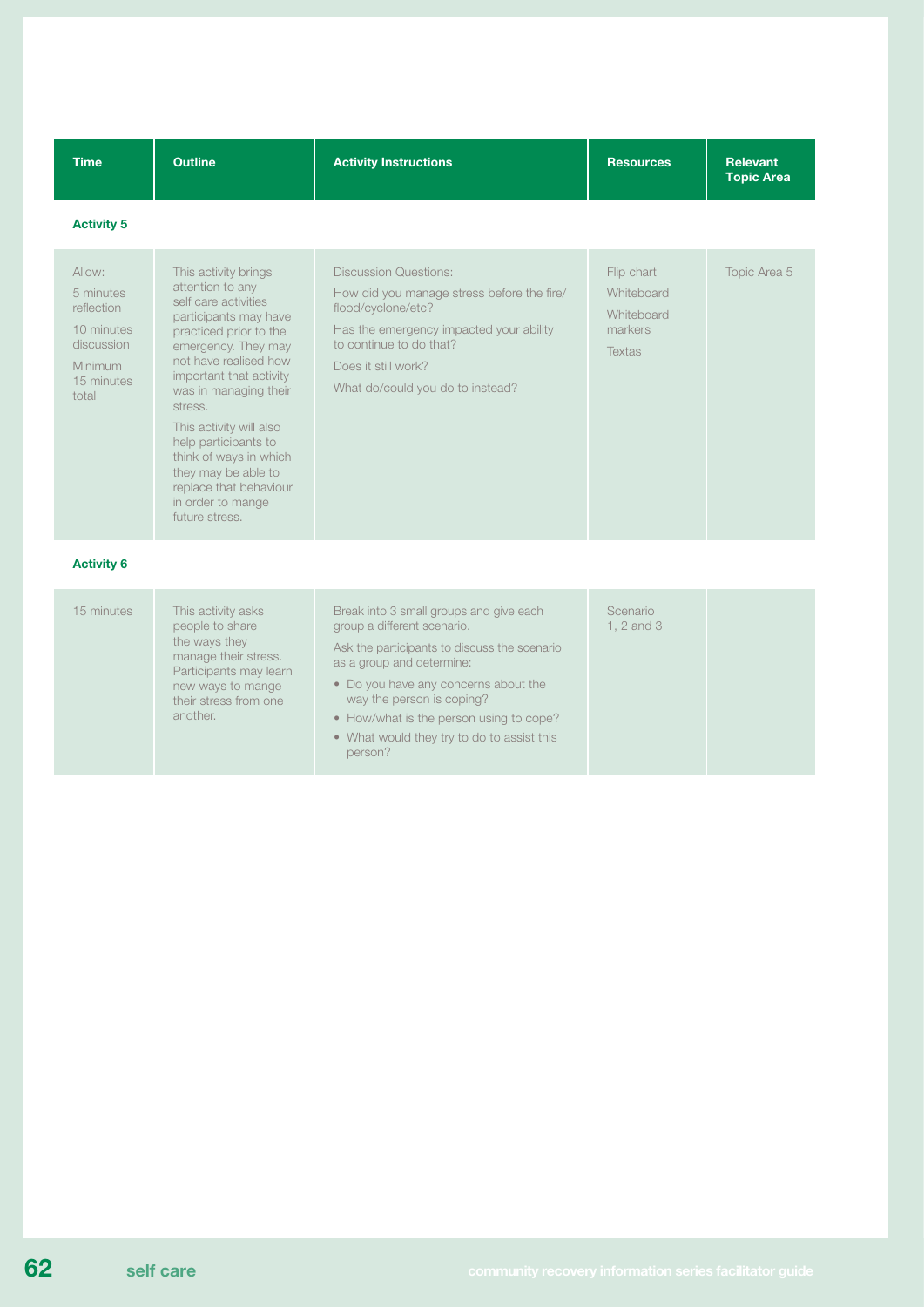| <b>Time</b>                 | <b>Outline</b>                                                                                                                                                                                                                                                  | <b>Activity Instructions</b>                                                                                                                                                                                           | <b>Resources</b> | Relevant<br><b>Topic Area</b> |  |  |
|-----------------------------|-----------------------------------------------------------------------------------------------------------------------------------------------------------------------------------------------------------------------------------------------------------------|------------------------------------------------------------------------------------------------------------------------------------------------------------------------------------------------------------------------|------------------|-------------------------------|--|--|
| <b>Discussion Questions</b> |                                                                                                                                                                                                                                                                 |                                                                                                                                                                                                                        |                  |                               |  |  |
| $10 - 15$<br>minutes        | <b>Stress Triggers:</b><br>Explain what a<br>stressor is, see<br>outline.                                                                                                                                                                                       | Questions to prompt discussion:<br>• What are the stress triggers for you?<br>• How do you know you're stressed?<br>• What are the signs for you?<br>• What do you do when you feel stressed?                          |                  | Topic Area 2                  |  |  |
| $10 - 15$<br>minutes        | Risk factors for stress.<br>Explain that there<br>are 3 key risk factors<br>for stress for people<br>who may not bounce<br>back so well after a<br>disaster.<br>Make sure they<br>include some of<br>the points listed in<br>Topic Area 4 in the<br>discussion. | Questions to prompt discussion:<br>• Ask what might be some risk factors<br>for stress before, during and after<br>an emergency?                                                                                       |                  | Topic Area 4                  |  |  |
| $10 - 15$<br>minutes        | <b>Cumulative Stress:</b><br>Explain how<br>cumulative stress<br>manifests.                                                                                                                                                                                     | Questions to prompt discussion:<br>• Do you have examples of your own<br>experiences with cumulative stress?<br>• Can you think of whether you may have<br>seen people close to you experiencing<br>cumulative stress? |                  | Topic Area 1                  |  |  |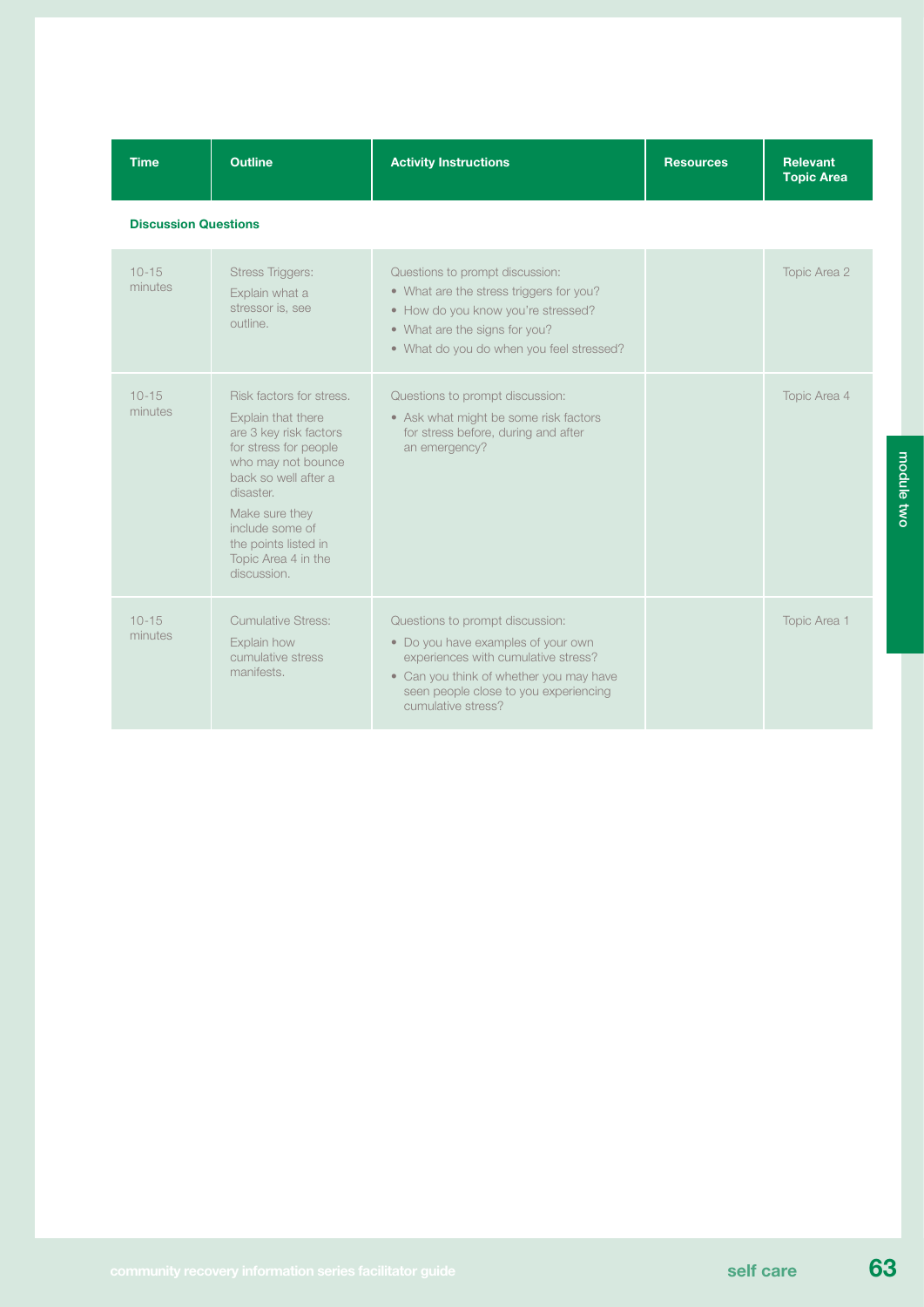# **background reading**

### **What is psychosocial wellbeing?**

The Constitution of the World Health Organisation defines health as "a state of complete physical, mental and social well-being" and not merely "the absence of disease or infirmity"8 .

The Psychosocial Working Group suggests that the psychosocial well-being of individuals and communities is best defined with respect to three core domains $^{\circ}$ :

- ` Human capacity
- ` Social ecology
- ` Culture and values



The Psychosocial Working Group are a group of five academic partners and five humanitarian agencies. See glossary for further details.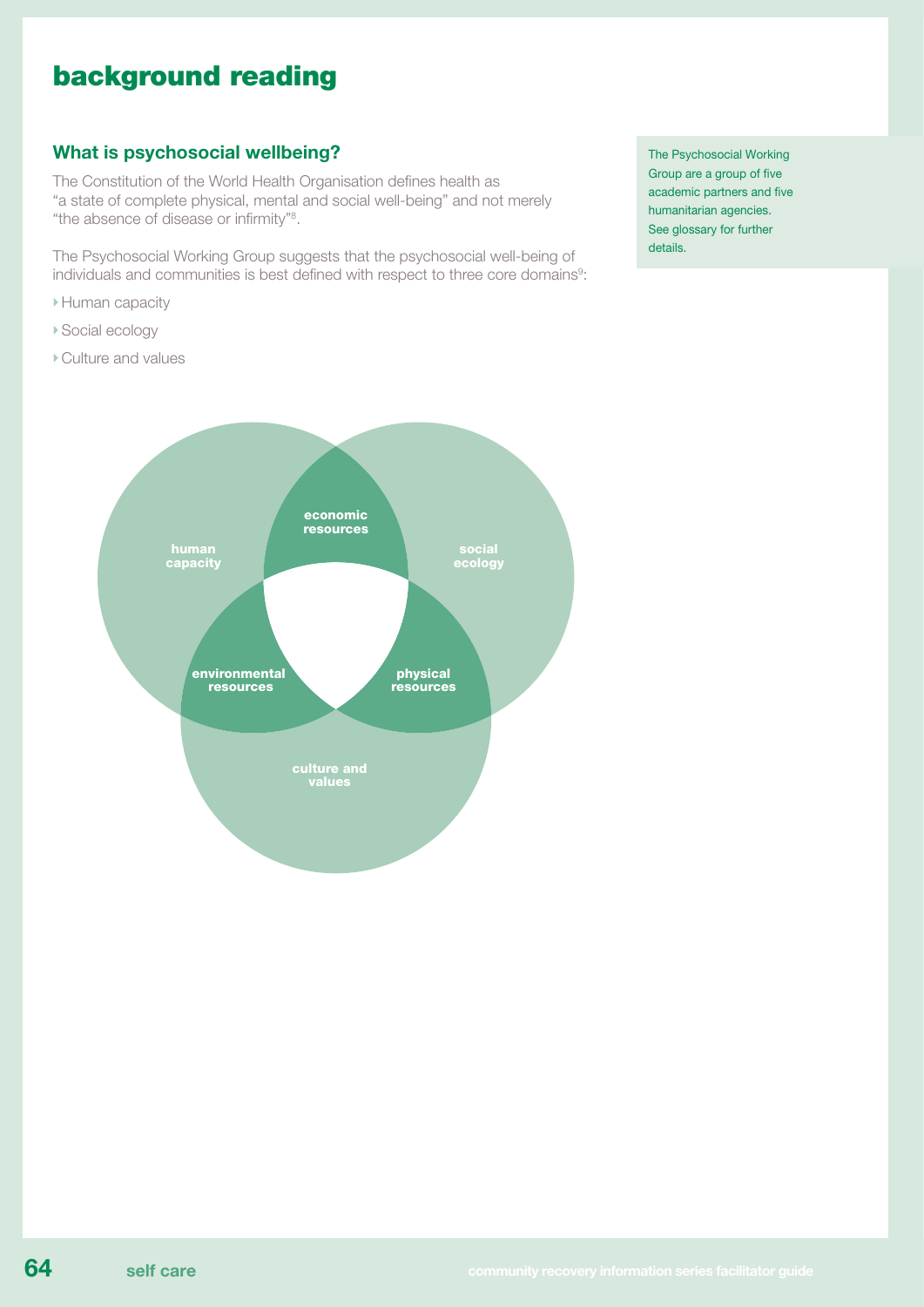Human capacity refers to physical and mental health and specifically considers individuals' knowledge, capacity and skills. Identifying an individual's own human capacity is the same as realizing his or her own strengths and values<sup>10</sup>.

Social ecology refers to social connections and support, including relationships, social networks, and support systems of the individual and the community. Mental health and psychosocial well-being are dependent on cohesive relationships that encourage social equilibrium $11$ .

Culture and values refers to cultural norms and behaviour that are linked to the value systems in each society, together with individual and social expectations. Both culture and value systems influence the individual and social aspects of functioning, and thereby play an important role in determining psychosocial wellbeing. Psychosocial well-being is dependent on the capacity to draw on resources from these three core domains in response to the challenge of experienced events and conditions12.

The Psychosocial Working Group suggests that challenging circumstances, such as crises, deplete these resources resulting in the need for external interventions and assistance to rebuild individual and communal psychosocial wellbeing.

### **External influences on psychosocial well-being**

Although psychosocial well-being is defined according to these three core domains, it is important to remember that other extenuating factors also have significant influence on well-being. The loss of physical and economic resources available to households, disruption to community and regional infrastructure, and degradation of the natural environment are all such examples of additional factors that may impact the psychosocial wellbeing of communities<sup>13</sup>.

An individual's experience of psychosocial well-being is determined largely by the context he or she lives in. If an individual's immediate surroundings and community are disrupted, whether in the immediate impact of a critical event or in the aftermath, family and neighbours will be in distress. It is unlikely in these circumstances that individuals will experience positive psychosocial well-being14.

Since contexts and influential factors are always changing, so will the experience of psychosocial well-being. This dynamic nature of the experience of psychosocial well-being makes it very difficult to provide a standard definition of what psychosocial well-being is, or how to recognise it. A common understanding of what defines psychosocial well-being may differ not only from country to country, but even in different populations within the same country<sup>15</sup>.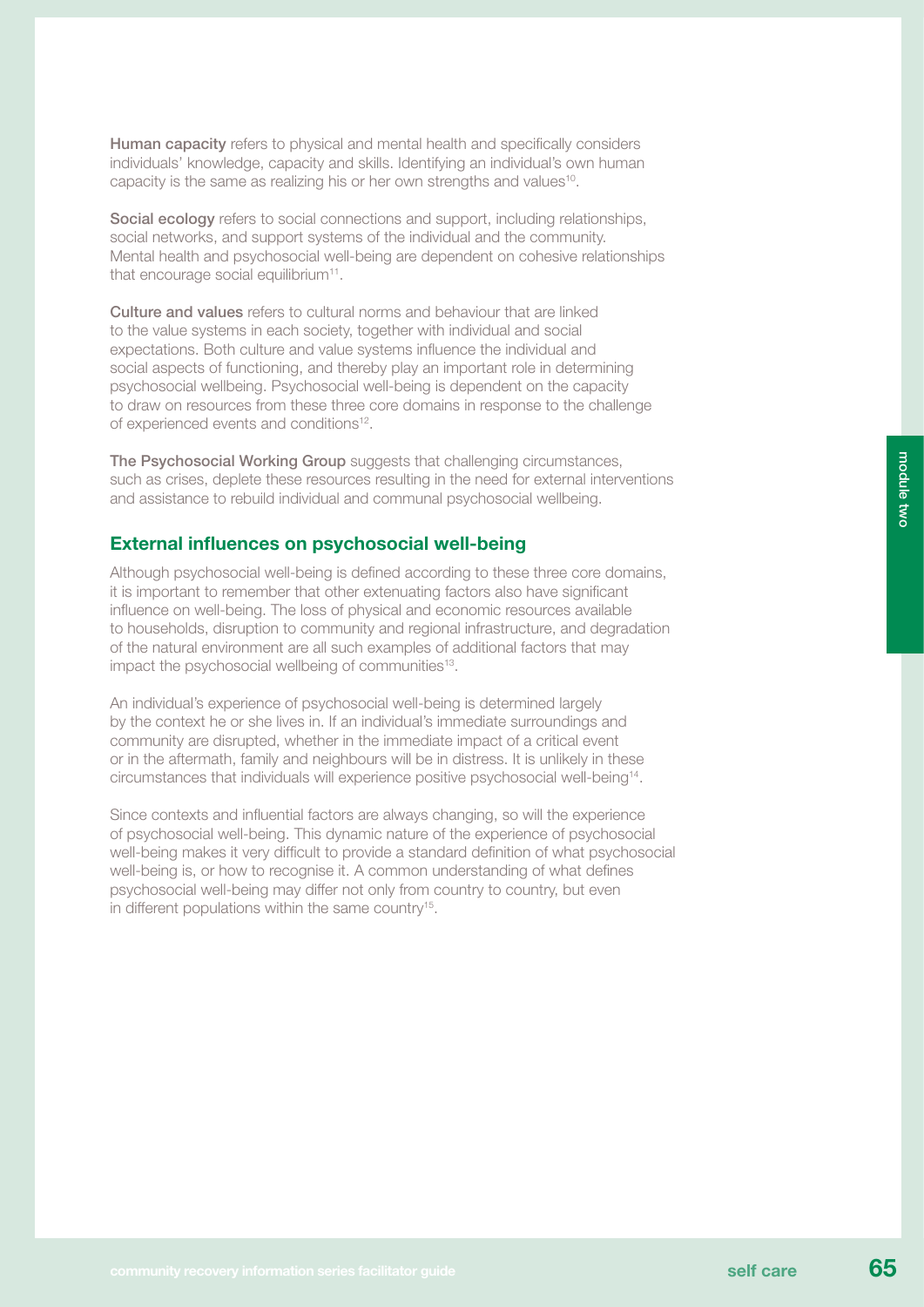### **Topic Area 1. What is stress?**

Stress is the body's natural way of getting energy to work outside the normal comfort zone<sup>16</sup>. For example:

- ` working longer hours than usual
- ` getting less sleep than usual.

The longer a person is under stress, the more they store up tension in the mind and body. Being under stress for any length of time leads to a number of typical reactions. These are the normal signs of the rebound from the "high" they have been on. Stress provides a basis for understanding the general effects of abnormal experiences. It is important to recognise these as indicators that the person is under stress. Although this is inevitable and normal in many circumstances, it means that there is a limit to what they can do and some people may become vulnerable to more severe reactions<sup>17</sup>.

A stressor is any change, be it positive or negative, which triggers a stress response. Stressors may be external or internal. External stressors are conflicts, changes of jobs, poor health, loss, lack of food, noise, uncomfortable temperatures, lack of personal space/privacy etc. Internal stressors include thoughts, feelings, reactions, pain, hunger, thirst, etc<sup>18</sup>.

### Trauma

The term trauma is used commonly to describe either a physical injury or a psychological injury caused by some extreme emotional assault. Definitions of what constitutes a trauma are subjective and culture-bound.

Trauma can happen when someone:

- $\triangleright$  thinks they could have died
- ` witnesses or experiences a tragic, terrifying, or overwhelming event
- ` experiences a big shock or is very scared
- $\blacktriangleright$  is overwhelmed or feels like they have no control<sup>19</sup>.

Traumatic events include:

- ` natural hazards floods, fires or storms
- $\triangleright$  incidents vehicle or other accidents, sudden deaths
- ` relationship breakdowns
- ` violence fights, war, terrorist attacks, domestic violence, abuse
- **Exerious illness or other medical conditions**<sup>20</sup>

Sometimes the term collective trauma is used. This term refers to a situation where an entire community is suffering and its cohesion is lost due to a crisis event<sup>21</sup>.

People who are involved in an emergency or disaster can have a range of emotional, cognitive (thinking), physical (health) and behavioural reactions to the events. Psychosocial reactions to disasters can be very broad and may be a result of how a disaster affects a persons emotional, spiritual, financial, cultural, psychological and social needs as part of a community.

The general symptoms of stress are described in Table 1<sup>22</sup>: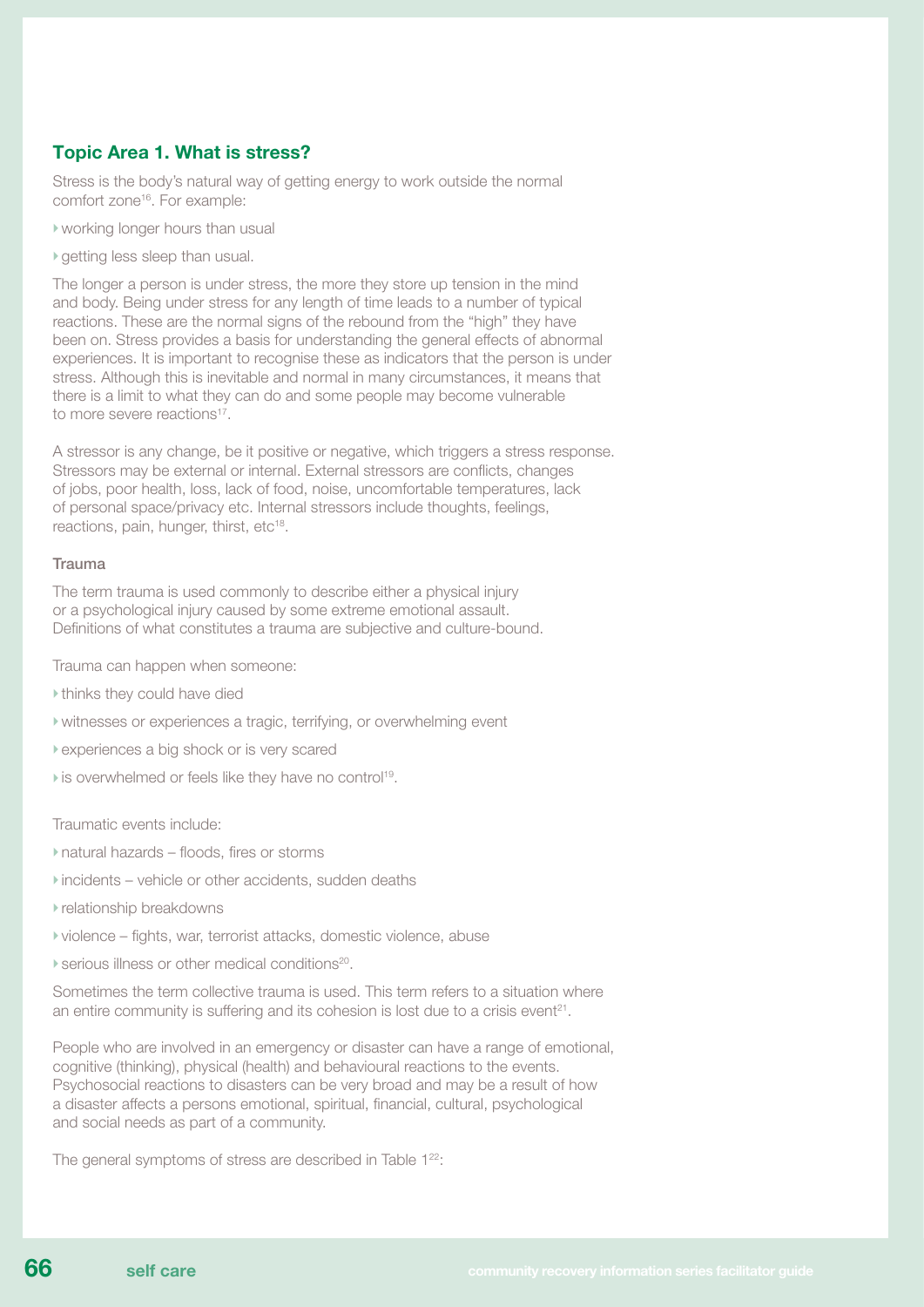| <b>Area</b>                    | <b>Examples</b>                                                                                                                                                                                                                                                                                                                                                                                                                                                                                                                                                                        |
|--------------------------------|----------------------------------------------------------------------------------------------------------------------------------------------------------------------------------------------------------------------------------------------------------------------------------------------------------------------------------------------------------------------------------------------------------------------------------------------------------------------------------------------------------------------------------------------------------------------------------------|
| <b>PHYSICAL</b>                | Dizzy, sweating, pale, trembling, palpitations, jumpy, nausea, diarrhoea, headache or other aches<br>and pains, loss of appetite, increased desire for stimulants, sugar, alcohol, tobacco, coffee.<br>Bodily tension, fatigue and tightness in muscles. Weak feelings, tiredness, loss of energy<br>and enthusiasm. Sleepy but cannot sleep, disturbed sleep, dreams and nightmares.                                                                                                                                                                                                  |
| <b>BEHAVIOURAL</b>             | Apathy, restless, "black" humour, sleep disturbance, increased alcohol, tobacco, caffeine,<br>changed behavioural patterns or habits (exercise, eating, sex), slurred or confused speech.                                                                                                                                                                                                                                                                                                                                                                                              |
| <b>MENTAL</b>                  | Poor memory, organisation, planning, decision making. Can't concentrate or remember details,<br>low attention span. Confusion, misunderstanding. Forget names, lose track of thoughts.<br>Trouble thinking clearly. Can't stop thinking about the worries all the time. Keep thinking about<br>bad times in the past. Not speaking clearly, slurring words.                                                                                                                                                                                                                            |
| <b>EMOTIONAL</b>               | Excitement, high spirits, cynicism, frustration, depression, vulnerable, suspiciousness.<br>Inappropriate emotions e.g. laughter, jokes. Feel detached from things, don't care anymore.<br>Irritable, bad tempered, impatient and restless, unable to relax or keep still. Feeling overwhelmed,<br>everything seems too hard or difficult. Tearful at times for no reason. Easily upset or hurt,<br>oversensitive to what other do and say. Insecure and wanting to stay in familiar places with<br>routines. Feeling very emotional, waves of anger or worry that are nor reasonable. |
| <b>SOCIAL</b>                  | Excessive talking about the event or need of support, distrust, misunderstandings and conflict<br>in close personal relationships. Feel others are to blame and get things all out of proportion.<br>Can't feel happiness, enjoyment or affection for loved ones. Changed relationships with those<br>close to you. Don't want to be with family or friends or always need to be around them.<br>Have to talk about it all the time. Feel that others don't understand or don't seem to care.                                                                                          |
| <b>EXISTENTIAL (spiritual)</b> | Disillusionment, loss of interest, wonder what is the point of it all, question values and philosophy<br>cynicism. Moody, gloomy, feeling sad and hopeless as though it will never end.                                                                                                                                                                                                                                                                                                                                                                                                |

Table 1: Gordon, R (2005) Information and advice about stress, trauma and psychological first aid.

### Cumulative Stress

The same effects can occur if the stressful situation is not dramatic but consists of a series of smaller problems that go on for a long time and never let up. If it is not possible to relax between demands, or there is not enough time to unwind between the problems, the stress builds up. It is not the actual difficulty of the task that causes chronic stress; it may be the sheer quantity or continuity of work. People get into a survival state to cope with the problems. They arouse a lot of nervous energy to deal with the situation and use up emotional reserves to cope with worries and feelings without realising it<sup>23</sup>.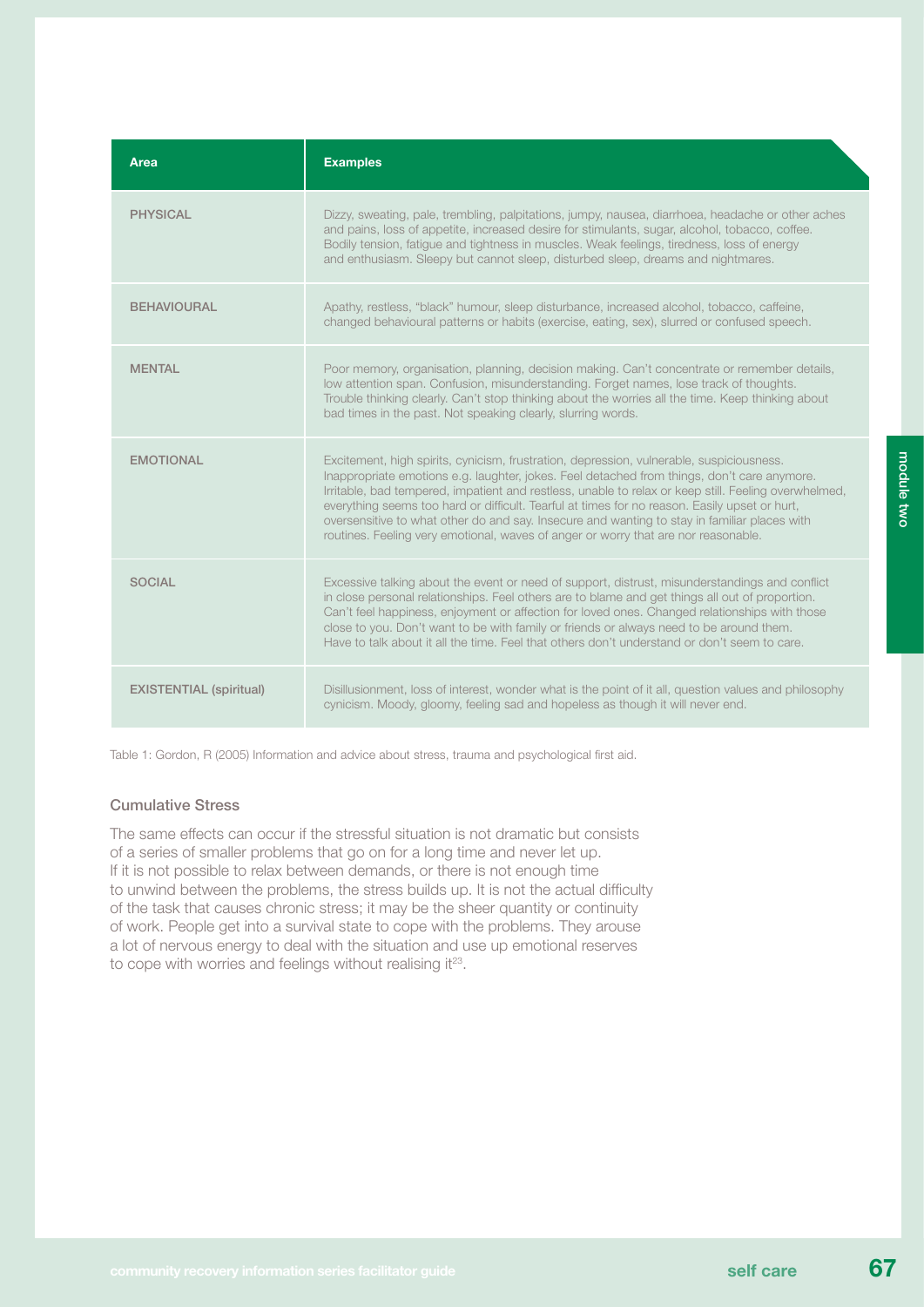### **Topic Area 2. Stress Reactions**

Most people show great resilience in the aftermath of a disaster and the majority of the disaster-affected population will continue to conduct their lives without significant health problems. Approximately 80% of the broader population will not experience prolonged distress or develop significant health problems as a result of their experience during and after an emergency. The path of recovery, however, is not smooth and setbacks are part of normal recovery. It is not uncommon, at times, for people to feel stressed, distressed, tired, overwhelmed, troubled, or frustrated in the course of their recovery. To assist people with their recovery, it may be helpful for them to understand the concept of psychosocial wellbeing, what stress is and how they can minimise the impacts of stressors on their psychosocial wellbeing.

These are all normal responses and the first step in managing this stress or distress is careful attention to self-care<sup>24</sup>.



Figure 1

Figure 1 shows some of the common reactions, experiences and emotions that may be experienced by individuals and communities following disasters before they feel they are able to 'get back on their feet'25.

It is important to note that individual responses will vary and that the cycle is not necessarily a single or linear one, but may alter, extend, diminish or re-occur at different times throughout the recovery process. Friends, family and local recovery support services can all assist in reducing the frustrations and amount of time people spend in the 'trough of disillusionment', or limit the depth of that trough.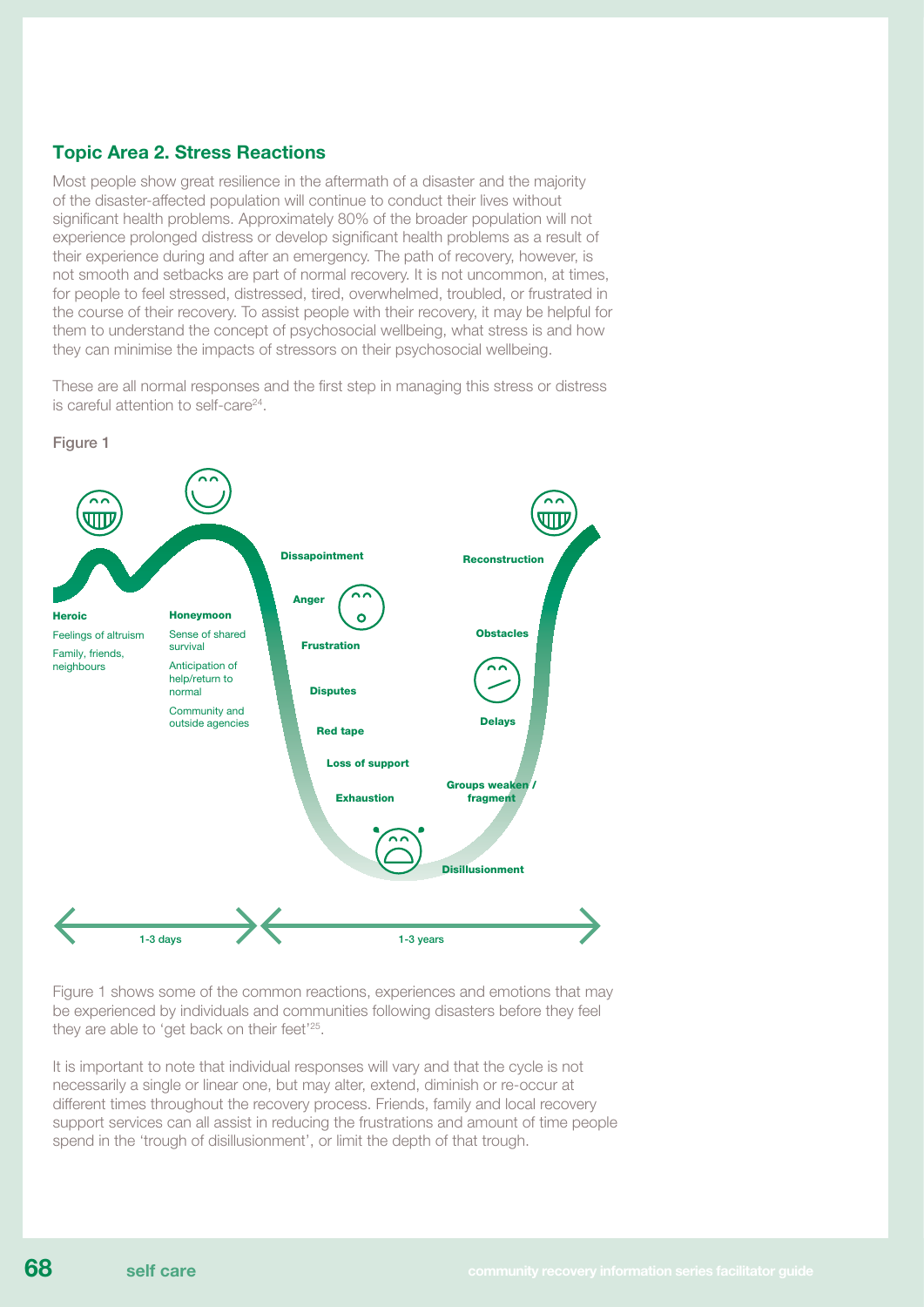If disaster-affected people understand the types of experiences and emotions they may experience throughout their recovery process, they can establish a stronger understanding that what they are experiencing is not unusual but is a fairly typical response to a post-disaster situation. Understanding this may also help people to more strongly understand the transient nature of these experiences, and that they will get through and recover from a disaster<sup>26</sup>.

It is important to note that individual responses will vary and that the cycle is not necessarily a single or linear one, but may alter, extend, diminish or re-occur at different times throughout the recovery process. Friends, family and local recovery support services can all assist in reducing the frustrations.

### Figure 2: Typical Patterns Over Time

Source: Australian Centre for Post Traumatic Mental Health (ACPMH)\*



Figure 2, prepared by the Australian Psychological Society, shows that:

- ` A small percentage of people will experience only personal growth
- ` A very small number of people are people are resistant to any effect
- ` Most people will have a resilient prototypical reaction. This means they may experience negative effects following an emergency but with support of family and friends they will recovery over time
- ` Some people will have a delayed reaction to the event for these people the negative reaction will come much later than for people in the resilient category,
- A small number of people will not recover after the emergency, many of these people will have had pre-existing mental health conditions<sup>27</sup>.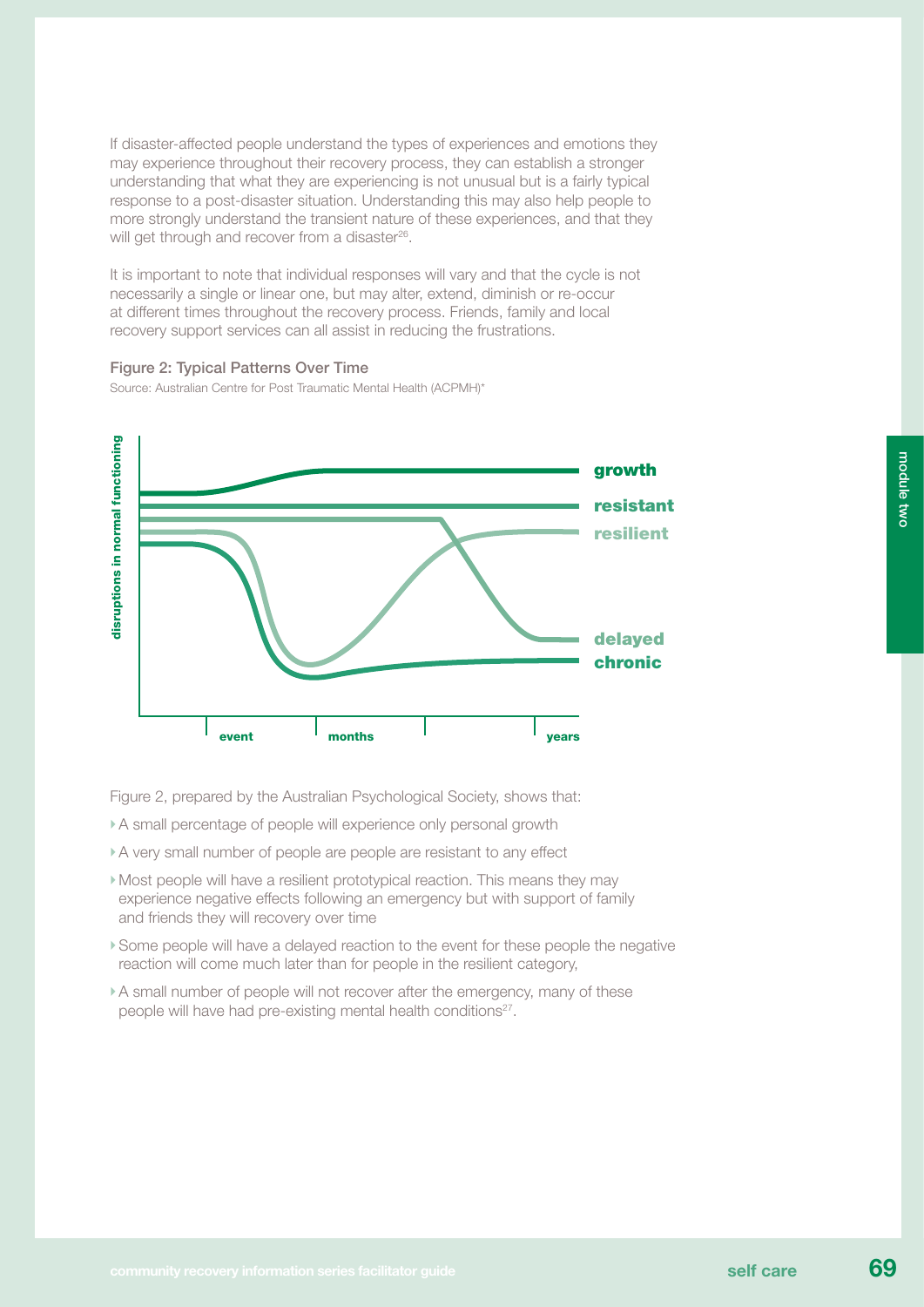# **Topic Area 3. Effects of Adrenalin & Cortisol**

There are two key types of hormones associated with stress: adrenalin and cortisol. Adrenalin and cortisol affect our normal state during and after a disaster<sup>28</sup>.

### The normal state:

- ` We adjust life to maintain ourselves in the "comfort zone"
- ` This is the optimal state for mind and body
- ` Allows full use of all capacities which are designed for this state
- ` Feedback is provided on basis of self-awareness and self-understanding
- ` This allows for regulating inputs and outputs to keep in comfort zone29.

### The Emergency Mode – Adrenalin

- ` The experience of threat pushes people outside comfort zone.
- ` Adrenalin stress liberates unknown reserves
- ` Reorganised to focus on immediate problem, act now
- ` Think in images and actions
- ` Pre-programmed emotions anger, fear, shock, grief
- ` Shut down feedback from self
- ` Simple, intense social interactions
- ` Adrenalin specialises for survival at expense of normality
- ` Disaster is the whole world
- ▶ The adrenalin is high energy, short term, physical and unsustainable<sup>30</sup>.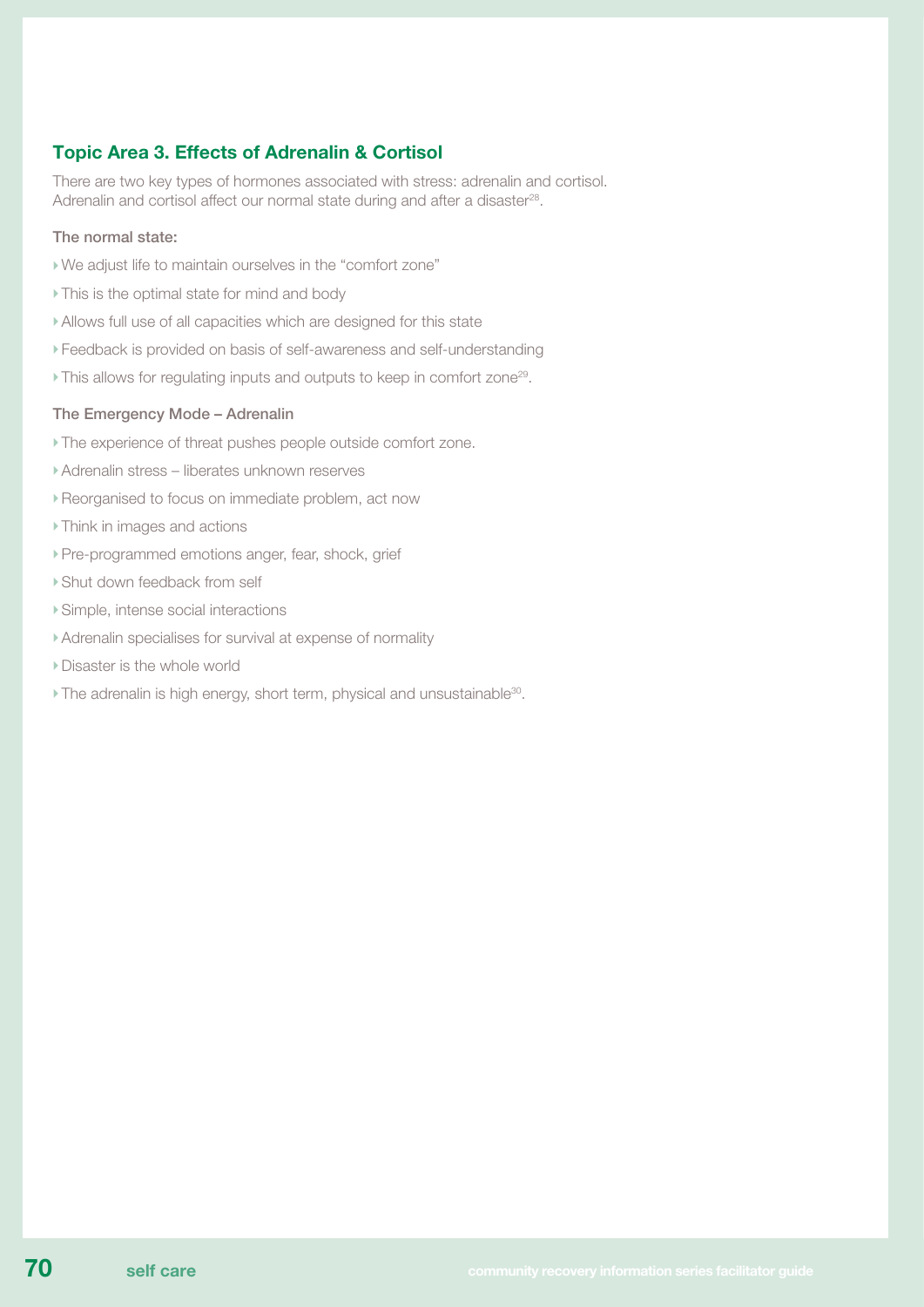### The Endurance Mode – Cortisol

- ` Endure the adversity, keep going as long as required
- ` Exploit unimportant functions to support necessary
- ` Reorganised for necessary issues, endure for duration
- ` Thinking narrow problem solving, memory reduced
- ` Emotional numbness interrupted by instinctive emotions anger, fear, shock, grief
- ` Reduced feedback to maintain endurance
- ` Social interactions reduced to bare minimum but involvement in community focussed on recovery
- ` Recovery is the whole world "homogenised identity"

### Adrenalin & Cortisol States

- ` Adrenalin and Cortisol states may alternate
- ` Overactive adrenalin leads to cortisol rebounds (anxiety into depression; activity into exhaustion)
- ` Cortisol leads to difficulty prioritising and if there is a recurring threat and people move back into the adrenalin state
- ` Loss of routines and unstable lifestyle reactivate adrenalin
- ` Degraded social life and relationships lead to conflict, stresses and tension

Table 2 provides an overview of adrenalin and cortisol effects on our language, (talk), mind thinking and emotions.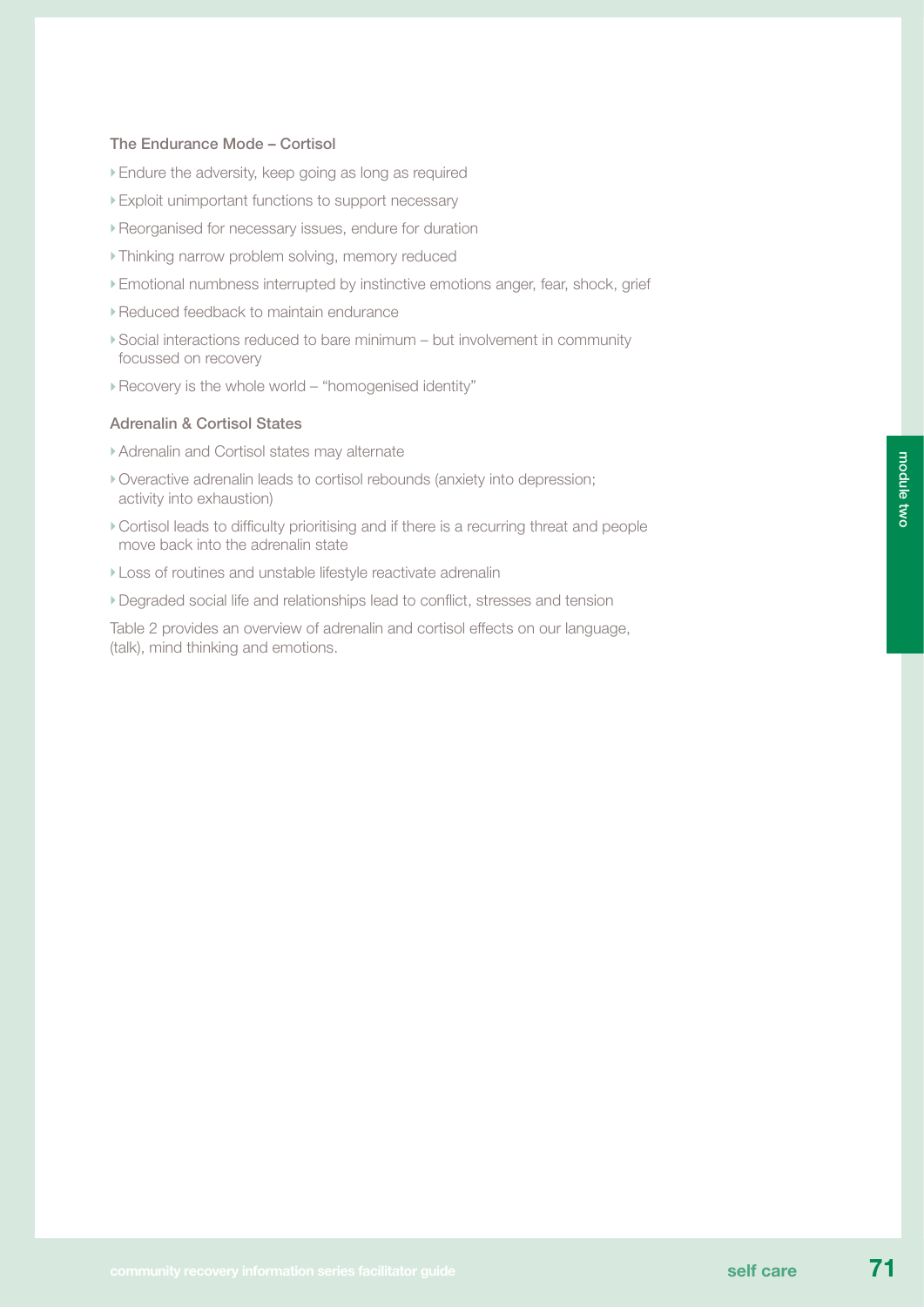|                        | <b>Adrenalin - Acute Stress</b>                                                                                                                                                                                                                                             | <b>Cortisol - Protracted Stress</b>                                                                                                                                                                                                                                                                                                               |
|------------------------|-----------------------------------------------------------------------------------------------------------------------------------------------------------------------------------------------------------------------------------------------------------------------------|---------------------------------------------------------------------------------------------------------------------------------------------------------------------------------------------------------------------------------------------------------------------------------------------------------------------------------------------------|
| <b>Definition</b>      | Mobilises energy<br>- ready for sudden actions to survive<br>• Prepares to survive a crisis<br>• Non-specific activation in face of threat<br>• Sharpens senses, Narrows attention<br>• Increased awareness of threat<br>• Orient to quick physical action                  | Preservation in adversity<br>- endurance and persistence<br>• Prepares to survive persisting adversity<br>• Depends on psychological factors (attitudes,<br>training, experience, control, competency,<br>responsibility)<br>• Persists between threat episodes (anticipation)<br>• Conserves resources, uses up one system to<br>support another |
| <b>Stress talk</b>     | • Rapid, not listening<br>• Demand action<br>• Ego-centric (it's all about my issues)<br>• Insistent and suffocating<br>• Does not draw breath<br>$\bullet$ High energy<br>• Only one thing in mind at once                                                                 | • Constant detail, lacking focus<br>• Have to explain everything<br>• Everything is in their mind at once<br>• Low energy, but sustained<br>• Go on and on, can't leave anything out<br>• Listen but do not hear<br>• Persistent but unresponsive                                                                                                 |
| <b>Stress Mind</b>     | • Clear, focussed on one issue<br>• Enhanced memory & concentration<br>• Efficient, directed<br>• Don't want to change topic<br>• Excited and energetic<br>• Impatient and Intolerant<br>• Driven by their needs<br>• Can't focus on written info<br>• Reduced vocabulary   | • Complex and unfocussed or multi-focussed<br>• Reduced memory & concentration<br>· Inefficient<br>• Poorly directed<br>• Low energy and dull<br>• Resigned and accepting<br>• Driven by external demands<br>• Preoccupied by written words,<br>but can't understand                                                                              |
| <b>Stress Thinking</b> | • Rapid, focused thinking in images<br>• Direct problem-solving about immediate<br><i>issues</i><br>• Efficient<br>• Narrow focus on key issues<br>• Clear and defined problems<br>• Easily over whelmed by complexity<br>• Deals with one thing at a time                  | • Methodical, persistent<br>• Holds everything in mind<br>• Inefficient, caught up with details<br>• Can't separate wood from trees<br>• Can't decide, postpones complex decisions<br>• Can't stop, plan or prioritise<br>• Doggedly deal with next thing                                                                                         |
| <b>Stress Emotions</b> | • Adrenalin is about action<br>• Emotions converted into action<br>• If action blocked: arousal increases,<br>converts into emotion & discharges -<br>anger/tears<br>• Eruptions of strong unstable emotion<br>• Disorganised<br>• Outbursts<br>• Withdrawal, disgust/anger | • Adrenalin is about action<br>• Emotions converted into action<br>• If action blocked: arousal increases, converts<br>into emotion & discharges - anger/tears<br>• Eruptions of strong unstable emotion<br>• Disorganised<br>• Outbursts<br>• Withdrawal, disgust/anger                                                                          |

Table 2: Gordon, R, 2009, Understanding Stress Responses during Recovery, Presentation to Nillumbik Shire Council.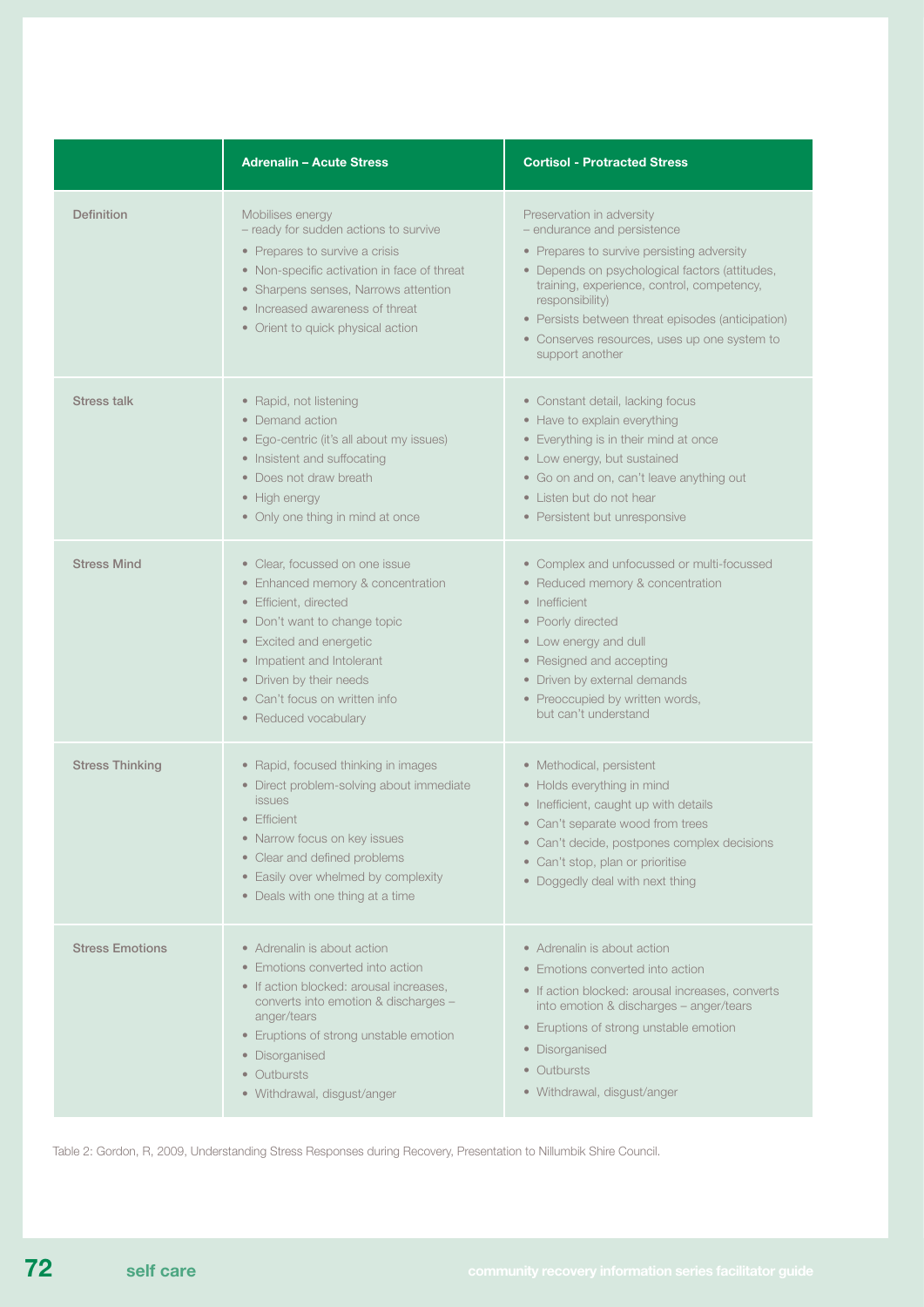### How to recognise if someone is in adrenalin mode:

The person:

- $\triangleright$  is totally focused on the problems around them, wanting to go from one issue to the next
- ` is speaking rapidly and in great detail about everything
- ` can't stop being busy and need to find things to do even when there isn't anything important to do
- ` might be tense, on edge and extremely irritable and frustrated
- $\blacktriangleright$  is often tearful and emotional when unable to do what they need to do, responding to frustrating situations with strong emotional reactions
- ` may alternate between feeling strong and vigorous, then physically and emotionally exhausted<sup>31</sup>.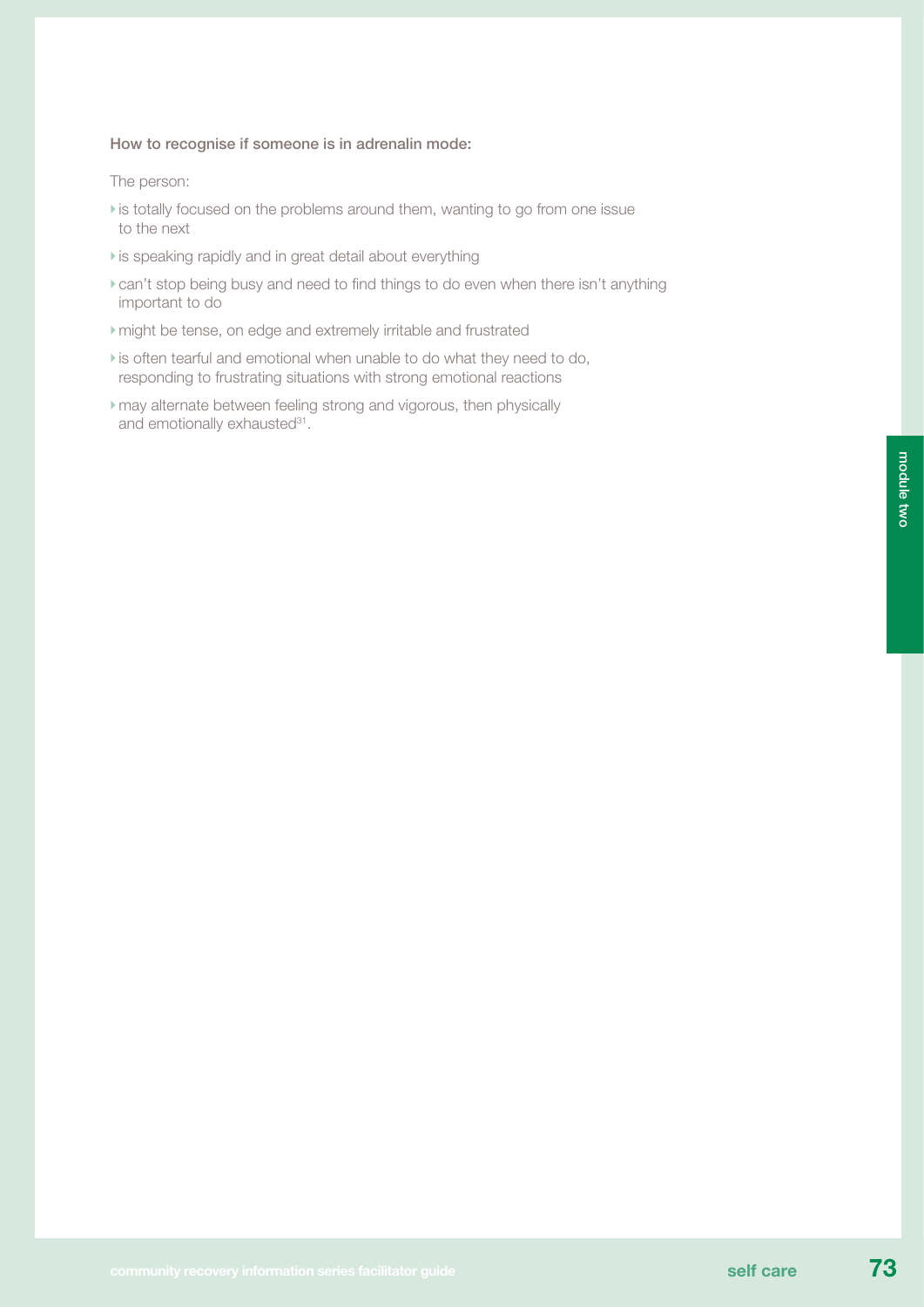# **Topic Area 4. Risk factors for stress**

There are a number of factors that have been identified that appear to promote and complicate natural recovery from disasters, both in terms of reducing distress as well as assisting in coping (summarised in Ronan and Johnston, 2005; Norris et al., 2002)<sup>32</sup>.

There are three key risk factors for people who might not bounce back so well after a disaster these include:

- ` What someone takes to a disaster
- $\blacktriangleright$  The experience of the disaster itself
- ` What happened after the disaster

Examples of these risk factors are below.

### 1. What people take to an emergency/disaster may include:

- ` More than one mental health issue
- ` History of developing mental health problems as a result of past traumatic events
- ` Additional stressors in the person's life
- ` Weak social resources
- ` Being a member of a marginalised group
- ` Prior mental health issues.

### 2. Experience of the disaster itself may include:

- ` Lost family/friends in the disaster
- ` Have been seriously injured
- ` Suffered extensive losses
- ` Witnessed horrific scenes, particularly involving children
- If Thought they were going to die.

### 3. What happens after the emergency/disaster may include:

- ` Being displaced from your community
- ` Having unstable housing
- ` Lacking access to support services and employment
- ` Poor social support after the event
- ` Separation of family
- **Lack of transport.**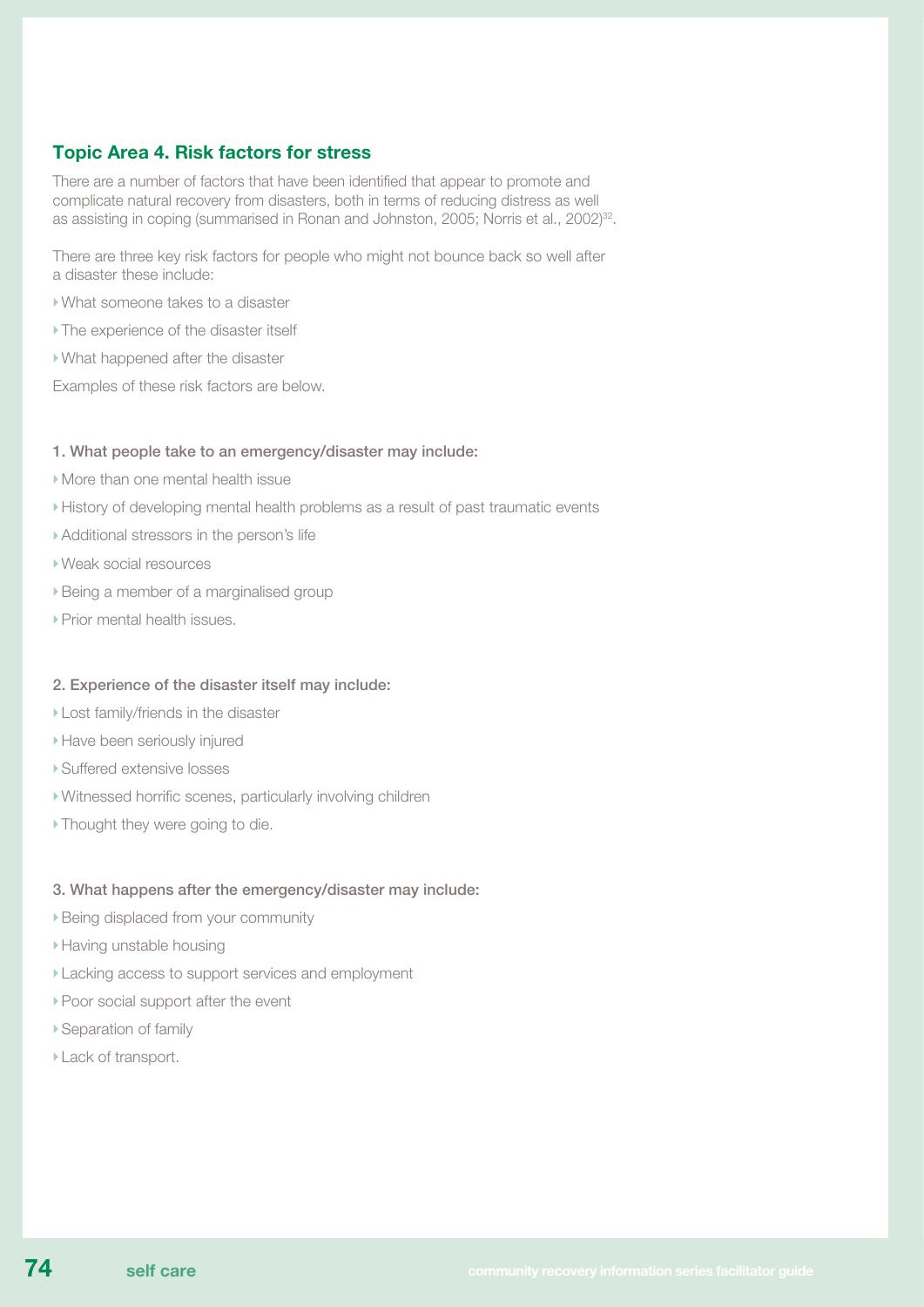### **Topic Area 5. How to Minimise Stress**

Stress does not resolve spontaneously. Even with rest, it tends to perpetuate itself unless deliberate steps are taken to break the sequence of reactions that maintain it<sup>33</sup>. There are plenty of things that anyone can do which will help to break the stress cycle and reduce tension. It is a matter of thinking about the actual effects and symptoms and deciding to persistently carry out those activities that have been found to relieve them in the past<sup>34</sup>.

Stressed people might not think constructively about themselves and tend to either not be able to recognise the extent of the stress, feel hopeless or they have come to accept the present level of discomfort as normal. Many simple pleasures will make a big different to stress.

Enjoyment is the best antidote to stress.

#### Connection with something larger than yourself

For many, an ability to connect to something larger than themselves is very important. This could include a religious or spiritual connection, joining with others around a common purpose or value. Alternatively, it is about finding meaning in what you do day to day so you could engage in community building activities.

### Social connections

One of the best things we can do for ourselves following a traumatic experience is to spend time with people who care about us, and to feel the social support of friends, family and the community. It is not uncommon, though, for people's social support networks to be disrupted following an emergency or disaster. Friends may have died, or moved away. People may feel too busy sorting things out to spend time socialising, or the places they used to gather may have been destroyed, or group activities discontinued. Sometimes people avoid others because they don't want to be reminded about the disaster, or worry about how someone else is going. And some people just feel too sad and dispirited to bother meeting or talking with others; it all just feels too hard<sup>35</sup>.

Whatever the reasons for a decrease in social contact with others, we know very well that rebuilding social connections after a disaster is incredibly important. People need people. They help give us a sense of belonging, a feeling of being loved and cared for and that we're not alone, and reassurance that our reactions are normal. They can share burdens, provide practical support like helping replant gardens and caring for children. They can provide a sympathetic ear when we need to talk or sensible advice when we're struggling with a problem. They can show us that we are important to them, too.

Reconnecting can be hard, but worthwhile. Some ideas for reconnecting include:

- ` starting off with small contact like having a cup of tea together
- ` Making contact over the phone with friends who no longer live nearby
- ` Making time to catch up with a friend who is a good listener
- ` Helping out a neighbour.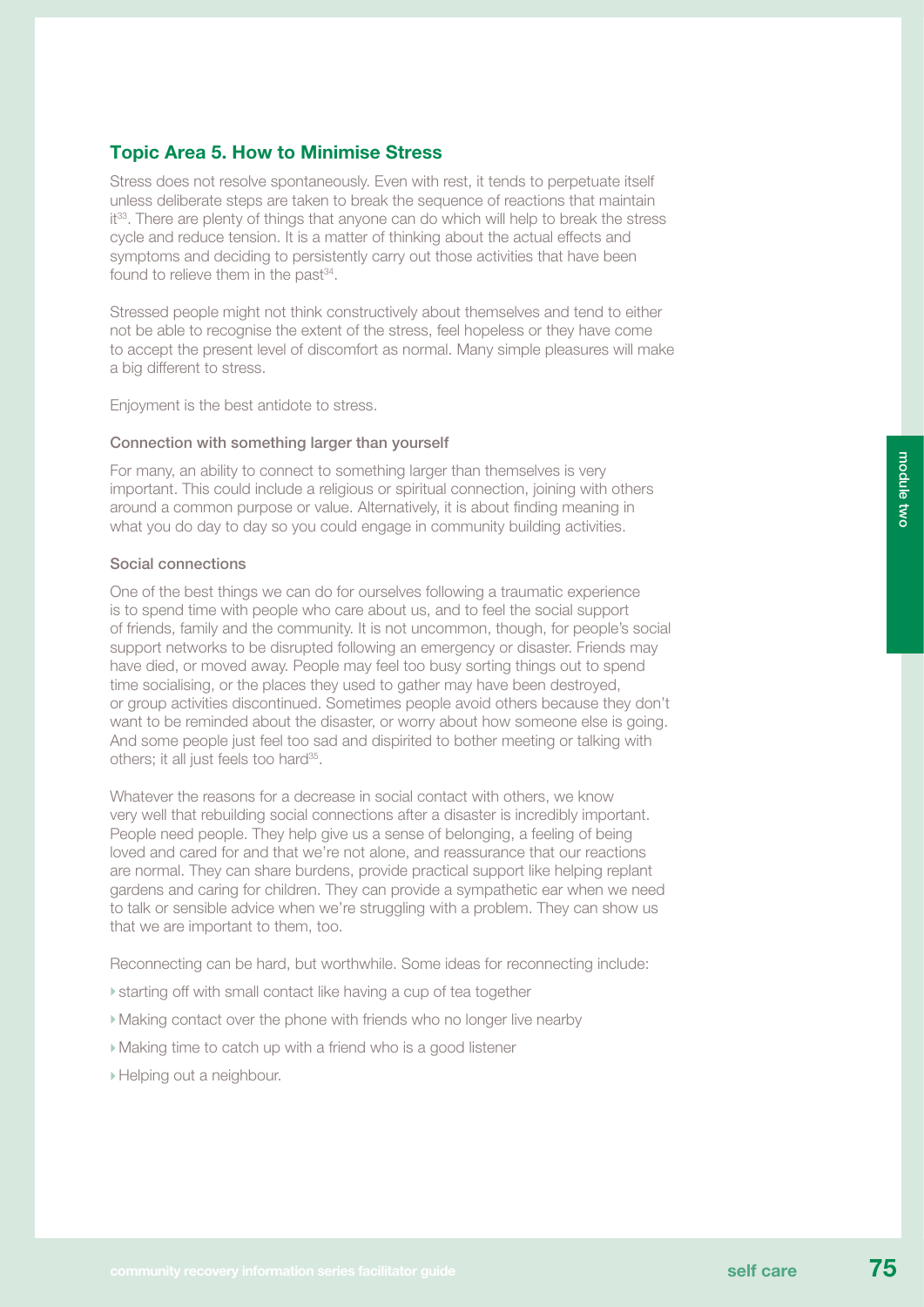Some tips for self care relating to relationships include:

- ` Keep regular contact with people you like to be with
- ` Ask for help when you need it, many people enjoy giving help
- ` Make time to be with your family or friends
- ` Talk to people you trust about yourself and what is happening so you can get it into perspective<sup>36</sup>.

#### Physical

- ` Do regular rhythmic physical exercise such as walking, swimming, cycling
- ` Make an effort to reduce or at least not increase intake of stimulants such as caffeine, alcohol, tobacco and sugar, as they keep the stress cycle going
- ` Eat regular, well-balanced meals even if they are small
- $\blacktriangleright$  Sleep put time aside/prioritise time for sleep<sup>37</sup>.

### Calming yourself down

There are useful skills people can learn to calm themselves down. These skills are 'emotional regulation'. Useful skills people can learn to calm themselves down:

- ` Breathing/sighing
- ` Self-talk
- ▶ Act calm
- ` Relax your body.

When we are upset, we are often told to "take a few deep breaths". This is not always helpful, instead when we are feeling anxious or frightened, we need to take normal breaths and exhale slowly. Breathing out is associated with relaxation (not breathing in). Sometimes people find it helps to breathe in through the nose and out through the mouth. Remember to slow down your breathing. Often when people are upset they begin to breathe faster. Slowing your breathing down is easy. Take smaller breaths and pause between breaths to space them out. When you have breathed out slowly, hold your breath for a count of three before inhaling your next breath. While concentrating on breathing out slowly, you can say to yourself 'relax', or 'stay calm', or 'it's OK, I'm managing OK'. These are good words to use because they are already associated with feeling peaceful and at ease<sup>38</sup>.

### Relaxation tips:

- ` Do regular relaxation exercises such as deep breathing, listening to quiet music, mediation
- ` Do something about bodily tension such as massage or exercises
- ` Rest regularly even if you can only do it for a short time
- $\triangleright$  Try to find something that will make you laugh<sup>39</sup>.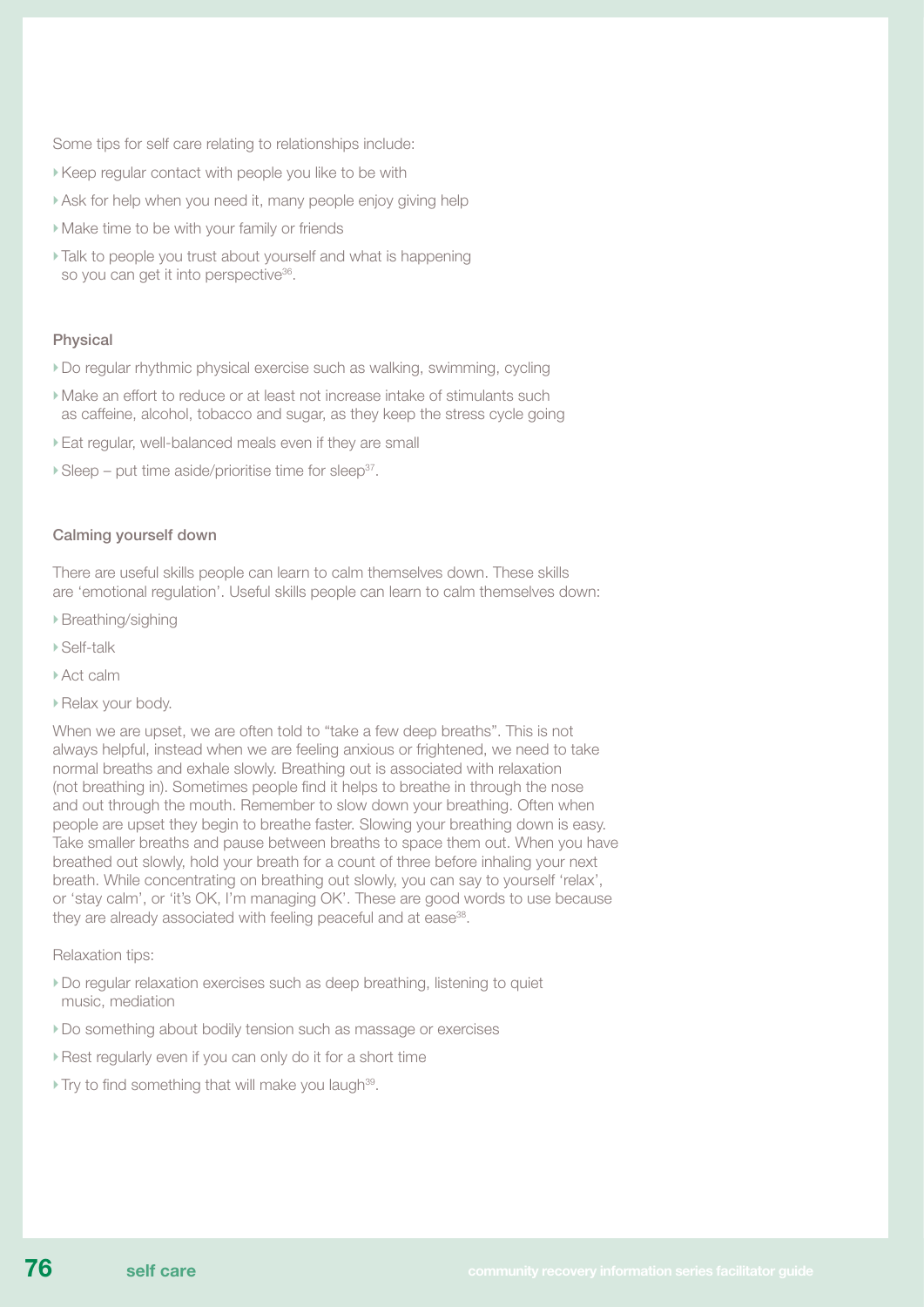### Self Care

Looking after yourself is very important. This can be enhanced by social support, self awareness, self-care and connection to something larger than self.

Some tips for self-care include:

- ` Get good rest. Sleep provides more energy, clearer thinking and helps you be more understanding
- ` Watch your diet and physical health. Manage your intake of caffeine, alcohol, drugs and medication
- ` Look after your relationships. Communicate with people close to you. Lean on them if you need to. Accept or ask for their support if it helps you
- ` Do things that make you happy. As much as possible, take part in activities and interests that make you feel good
- ` Stay connected with workmates, neighbours and other groups. Don't become isolated, as an individual or as a family $40$ .

### Healthy Coping Strategies<sup>41</sup>

- ` Maintaining daily routines
- ` Seeking help
- $\triangleright$  Offering help to others
- ` Talking about one's experiences and trying to make sense of what has happened
- ` Seeking information about the welfare of loved ones
- ` Beginning the repair of homes and community structures
- ` Engaging in religious or secular ceremonies
- ` Setting goals and making plans to accomplish them and to solve problems
- ` Using the body in sports, gymnastics, dancing and other ways of engaging in creative and cultural activities.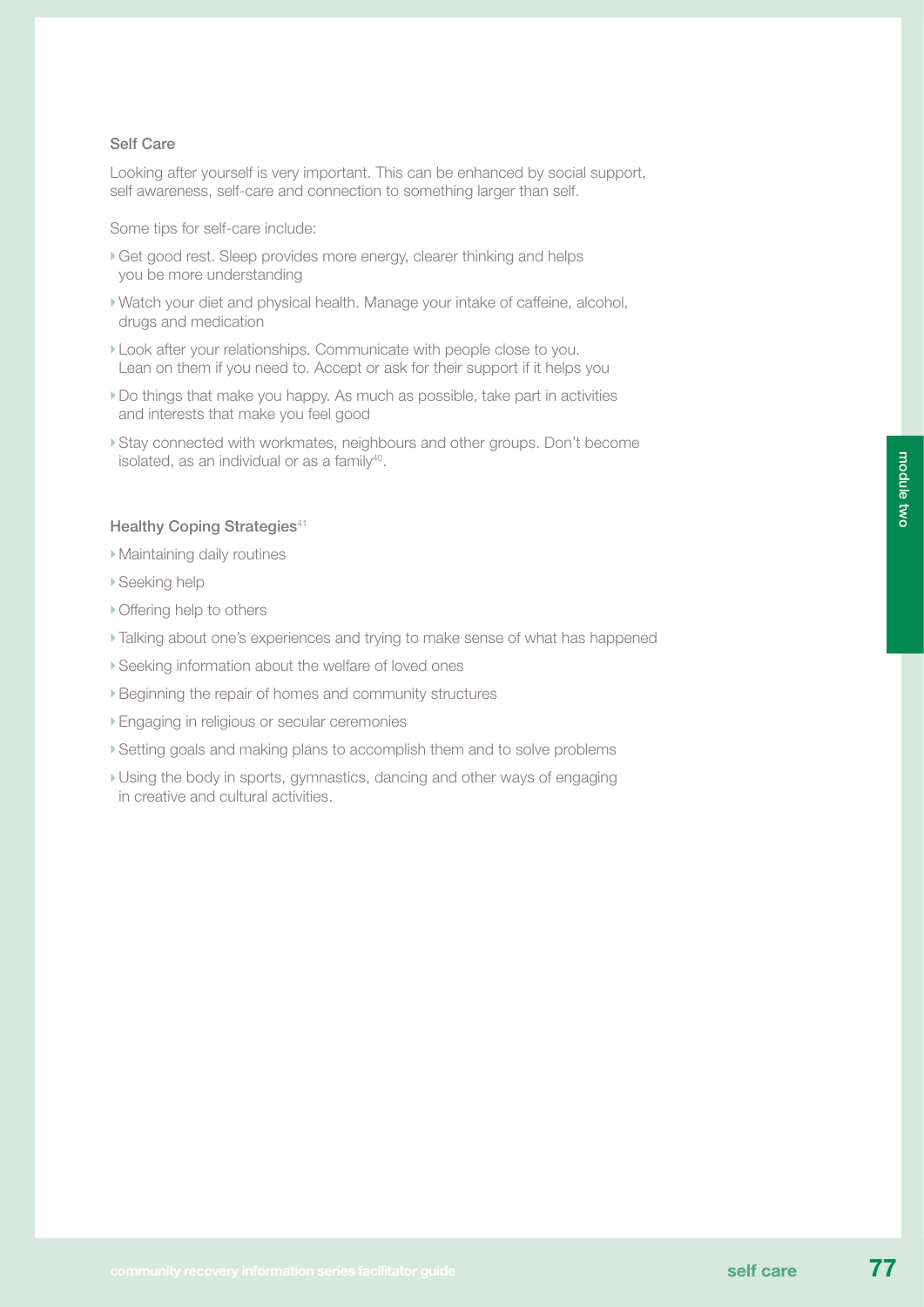# **Topic Area 6. How to help people close to you**

There are many ways you can help:

- ` Listen and show that you care. Sometimes, people say things that are meant to be helpful, but instead just leave the person feeling more isolated and misunderstood. Examples of such unhelpful statements are "You just need to get on with your life" and "I know how you feel".
- ` You can encourage your family member to share their thoughts and feelings about what is happening to them. Remember that you are not the person's therapist and don't have to find solutions. You also do not have to hear all the details of the trauma – in many cases, it is best not to. If necessary, let the person know that you do not feel strong enough to hear all the details, while at the same time reassuring the person about your support and understanding.
- ` Remember that providing support doesn't have to be complicated. It often involves small things like spending time together, having a cup of tea, chatting about day-today life or giving the person a hug.
- ` Some people find it helpful to have time to themselves after a traumatic experience. If this is the case for the person, try to give him/her some space and time alone when requested. Encourage a balance between time spent alone and time spent with others.
- ` Encourage your family member or friend to seek help and stay focused on recovery. The person may not realise that he/she needs help or may find it hard to admit that help is needed. The person may be worried about being vulnerable or having to talk about what happened. Getting professional help can sometimes be difficult, as it often means facing painful memories. Commenting on positive changes or small steps taken by the person can also help him/her to remain hopeful about recovery.
- ` Look after yourself. This may be the most important thing you can do to help your family member or friend. Supporting someone who has been through a traumatic event can take a toll on you, sometimes so much that your own health can be affected and you can no longer help the person effectively. It is crucial that you take time out and reach out to friends and other supportive people in your community.<sup>42</sup>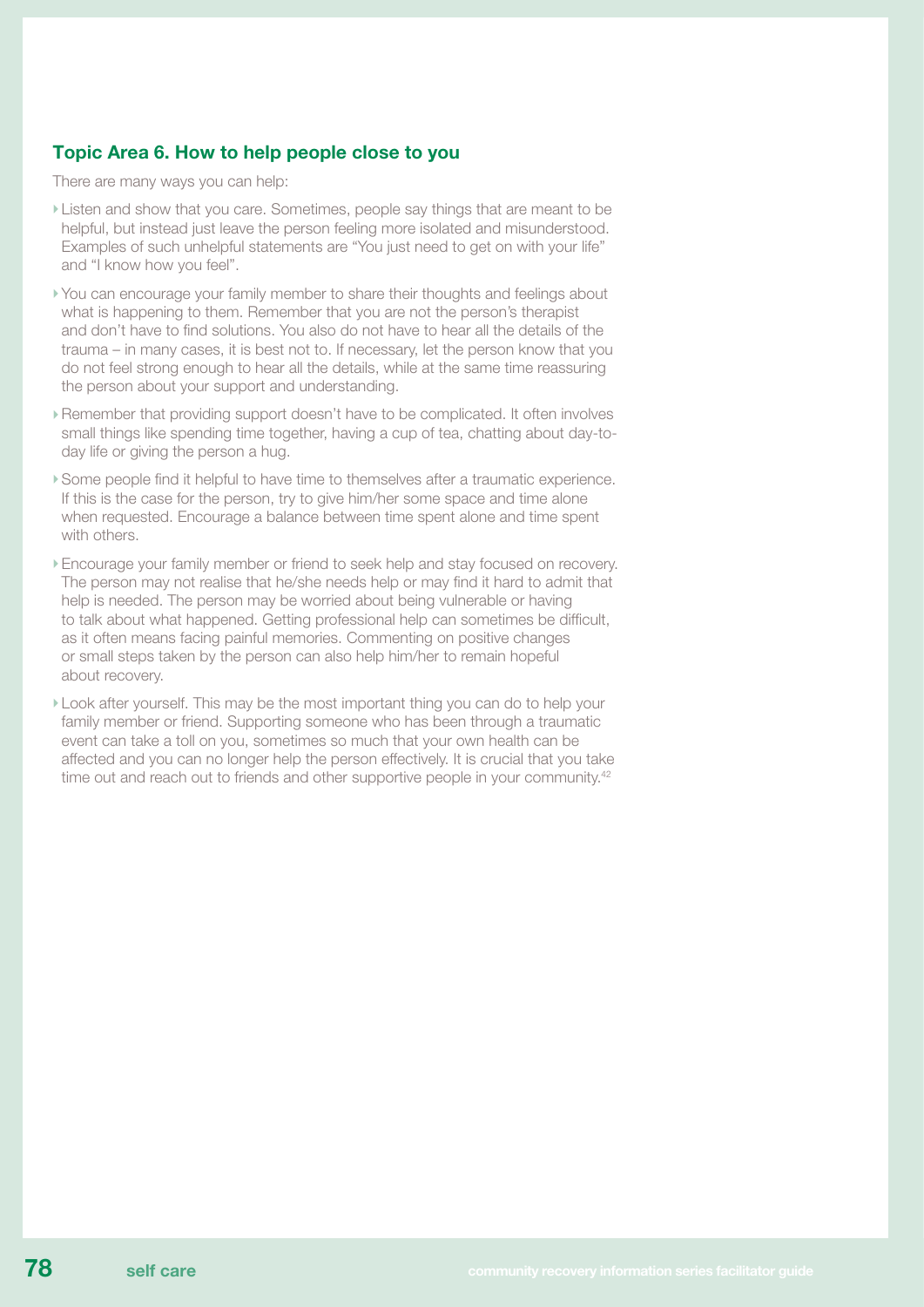# **module two appendix**

### further reading **notes**

Australian Emergency Management Institute, Community Recovery Handbook 2

Australian Red Cross, 2011, Helping children and young people cope with crisis: Information for parents and caregivers.

Australian Red Cross, Personal Support Outreach Facilitator Guide.

Australian Red Cross, Personal Support Outreach Participant Guide.

Beyondblue, Post Traumatic Stress Disorder Factsheet 31

Gordon R, 2005, Information and advice about stress, trauma and psychological first aid.

Gordon R 2009, Coping with Stress and Depression. Factsheet Victorian Bushfire Reconstruction and Recovery **Authority** 

Gordon R, 2009, Understanding Stress Responses during Recovery, Presentation to Nillumbik Shire Council.

Gordon R, 2011, The Course of Recovery after Disaster, CIMA Conference, Melbourne, November 2011

International Federation of Red Cross and Red Crescent Societies, 2009, Community-based Psychosocial Support Participant's book

International Federation of Red Cross and Red Crescent Societies, 2011, Psychosocial Interventions.

Psychosocial Working Group, 2003, Working Paper. Psychosocial Intervention in complex emergencies: A Conceptual Framework.

- 
- 1 Gordon, R (2005) Information and advice about stress. trauma and psychological first aid.
- 2 International Federation of Red Cross and Red Crescent Societies, 2009, Community-based Psychosocial Support Participant's book, p107.
- 3 Gordon, R (2005) Information and advice about stress, trauma and psychological first aid.
- 4 Gordon R (2011) The Course of Recovery after Disaster, CIMA Conference, Melbourne, November 2011.
- 5 Gordon R, 2005, Information and advice about stress, trauma and psychological first aid.
- 6 Gordon R, 2005, Information and advice about stress, trauma and psychological first aid.
- 7 Beyondblue, Post Traumatic Stress Disorder Factsheet 31.
- 8 IRFC, 2011, Psychosocial Interventions: A Handbook, p26.
- 9 Psychosocial Working Group, 2003, Working Paper. Psychosocial Intervention in complex emergencies: A Conceptual Framework.
- 10 IRFC, 2011, Psychosocial Interventions: A Handbook, p27.
- 11 IRFC, 2011, Psychosocial Interventions: A Handbook, p27.
- 12 IRFC, 2011, Psychosocial Interventions: A Handbook, p27.
- 13 IRFC, 2011, Psychosocial Interventions: A Handbook, p27.
- 14 IRFC, 2011, Psychosocial Interventions: A Handbook, p28.
- 15 IRFC, 2011, Psychosocial Interventions: A Handbook, p28.
- 16 Gordon, B (2005) Information and advice about stress trauma and psychological first aid.
- 17 Gordon, R (2005) Information and advice about stress, trauma and psychological first aid.
- 18 International Federation of Red Cross and Red Crescent Societies, 2009, Community-based Psychosocial Support Participant's book, p107.
- 19 Australian Red Cross, 2011, Helping children and young people cope with crisis: Information for parents and caregivers, p3.
- 20 Australian Red Cross, 2011, Helping children and young people cope with crisis: Information for parents and caregivers, p3.
- 21 International Federation of Red Cross and Red Crescent Societies, 2009, Community-based Psychosocial Support Participant's book, p107.
- 22 Gordon, R (2005) Information and advice about stress, auma and psychological first aid.
- 23 Gordon, R (2005) Information and advice about stress, trauma and psychological first aid.
- 24 Australian Red Cross, Personal Support Outreach Participant Guide, p36.
- 25 Australian Emergency Management Institute, Community Recovery Handbook 2, 94.
- 26 Australian Emergency Management Institute, Community Recovery Handbook 2, 94.
- 27 Australian Red Cross, Personal Support Outreach Facilitators Guide, p19.
- 28 Gordon R (2011) The Course of Recovery after Disaster CIMA Conference, Melbourne, November 2011.
- 29 Gordon R (2011) The Course of Recovery after Disaster, CIMA Conference, Melbourne, November 2011.
- 30 Gordon R (2011) The Course of Recovery after Disaster, CIMA Conference, Melbourne, November 2011.
- 31 Gordon, R 2009, Coping with Stress and Depression. Factsheet, Victorian Bushfire Reconstruction and Recovery Authority.
- 32 Australian Red Cross, Personal Support Outreach Facilitator Guide, P21.
- 33 Gordon R, 2005, Information and advice about stress, trauma and psychological first aid.
- 34 Gordon R, 2005, Information and advice about stress, trauma and psychological first aid.
- 35 Australian Red Cross, Personal Support Outreach Participant Guide, p16.
- 36 Gordon R, 2005, Information and advice about stress, trauma and psychological first aid.
- 37 Gordon R, 2005, Information and advice about stress, trauma and psychological first aid.
- 38 Australian Red Cross, Personal Support Outreach Facilitator Guide, p49.
- 39 Gordon B, 2005, Information and advice about stress trauma and psychological first aid.
- 40 Australian Red Cross, 2011, Helping children and young people cope with crisis: Information for parents and caregivers, p18.
- 41 International Federation of Red Cross and Red Crescent Societies, 2009, Community-based Psychosocial Support Participant's book, p35.
- 42 Beyondblue, Post Traumatic Stress Disorder Factsheet 31.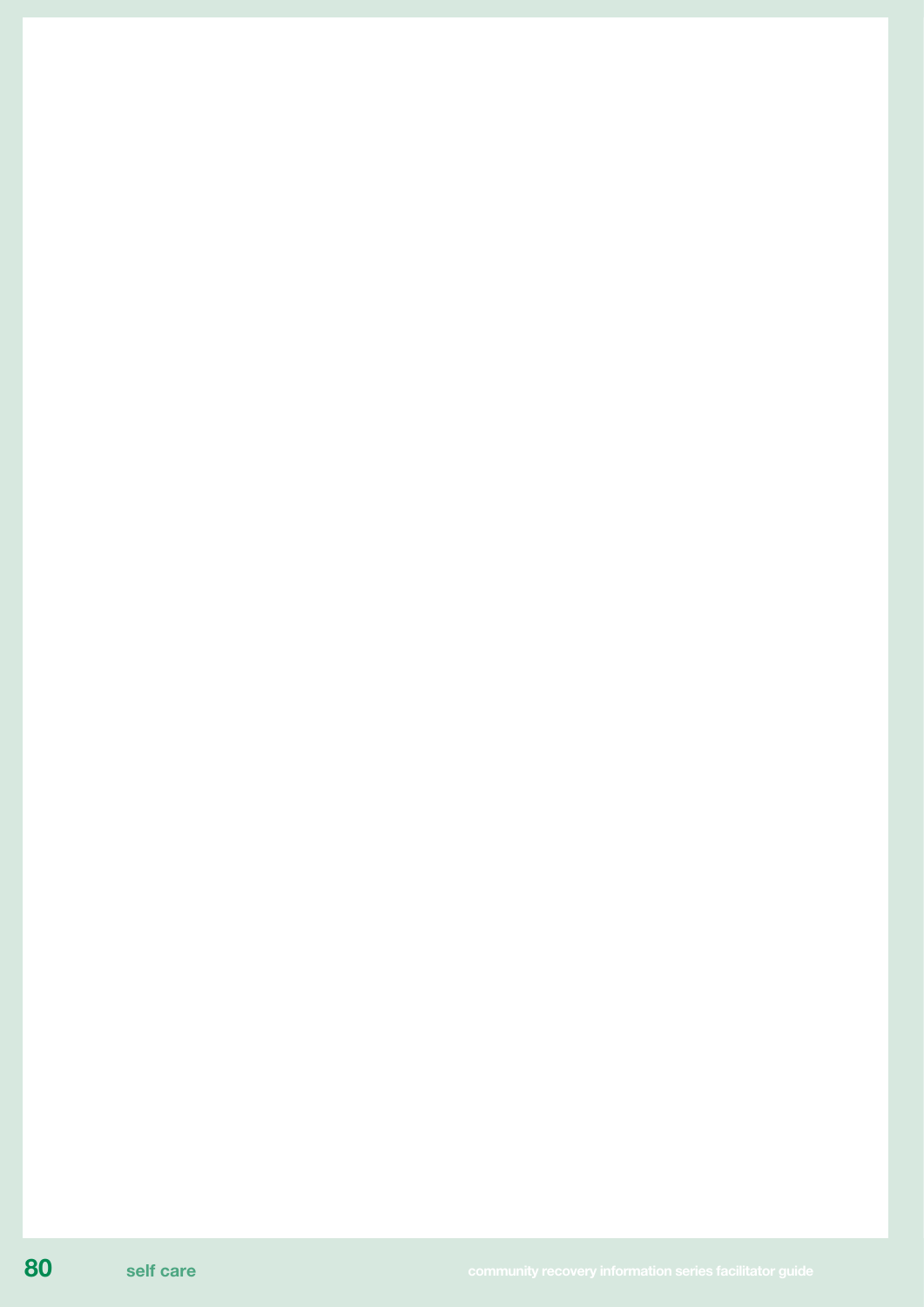# communicating<br>in recovery

| community recovery information series<br>facilitator guide                                                                                                                                    |                                              |
|-----------------------------------------------------------------------------------------------------------------------------------------------------------------------------------------------|----------------------------------------------|
| communicating<br>in recovery<br>Aim<br>Introduction<br>Learning Objectives<br>Key Messages<br>Suggested Schedule<br><b>List of Activities</b><br><b>Background Reading</b><br>Further Reading | 81<br>81<br>81<br>82<br>83<br>86<br>87<br>93 |
|                                                                                                                                                                                               |                                              |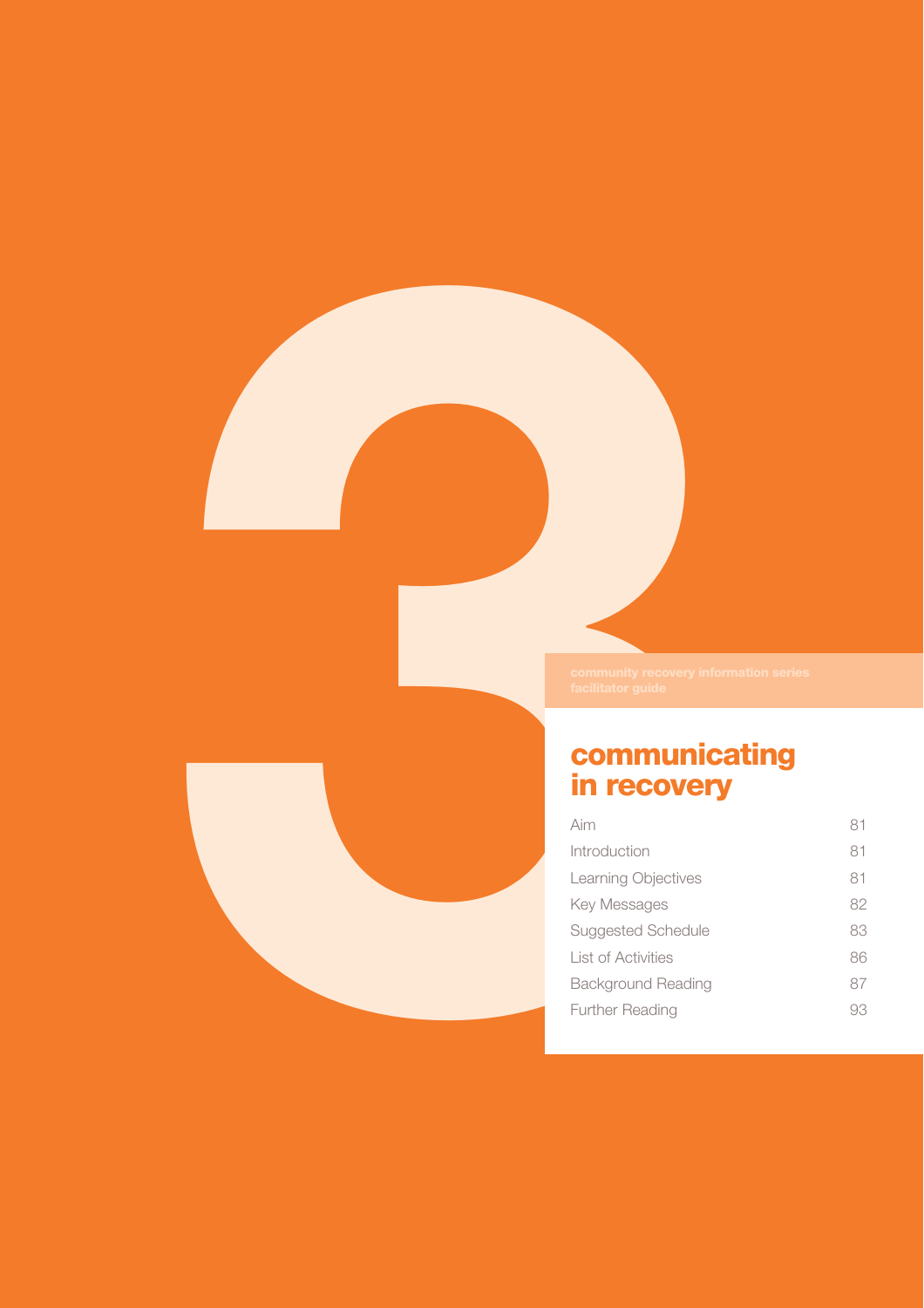# **communicating in recovery**

### **Aim**

Community leaders can successfully impart information and knowledge about recovery to their community and build community connectedness following an emergency.

### **Introduction**

Communication processes are critical to effective recovery<sup>1</sup>. This module provides some key tips on communicating with emergency affected communities effectively during the recovery process.

### This module covers:

- ` Introduction to the Communicating in Recovery Guide
- ` Why information is important in recovery
- ` What are recovery communication
- ` Rules and principles of recovery communications.

### **Learning Objectives**

Following completing this module participants should:

- ` understand the purpose of the Communicating in Recovery Guide & Training
- ` feel that they have a general understanding of why information is important in recovery
- ` feel that they have a general understanding of recovery communications
- ` have knowledge of the three rules of recovery communications
- ` have a general understanding of the principles of recovery communications.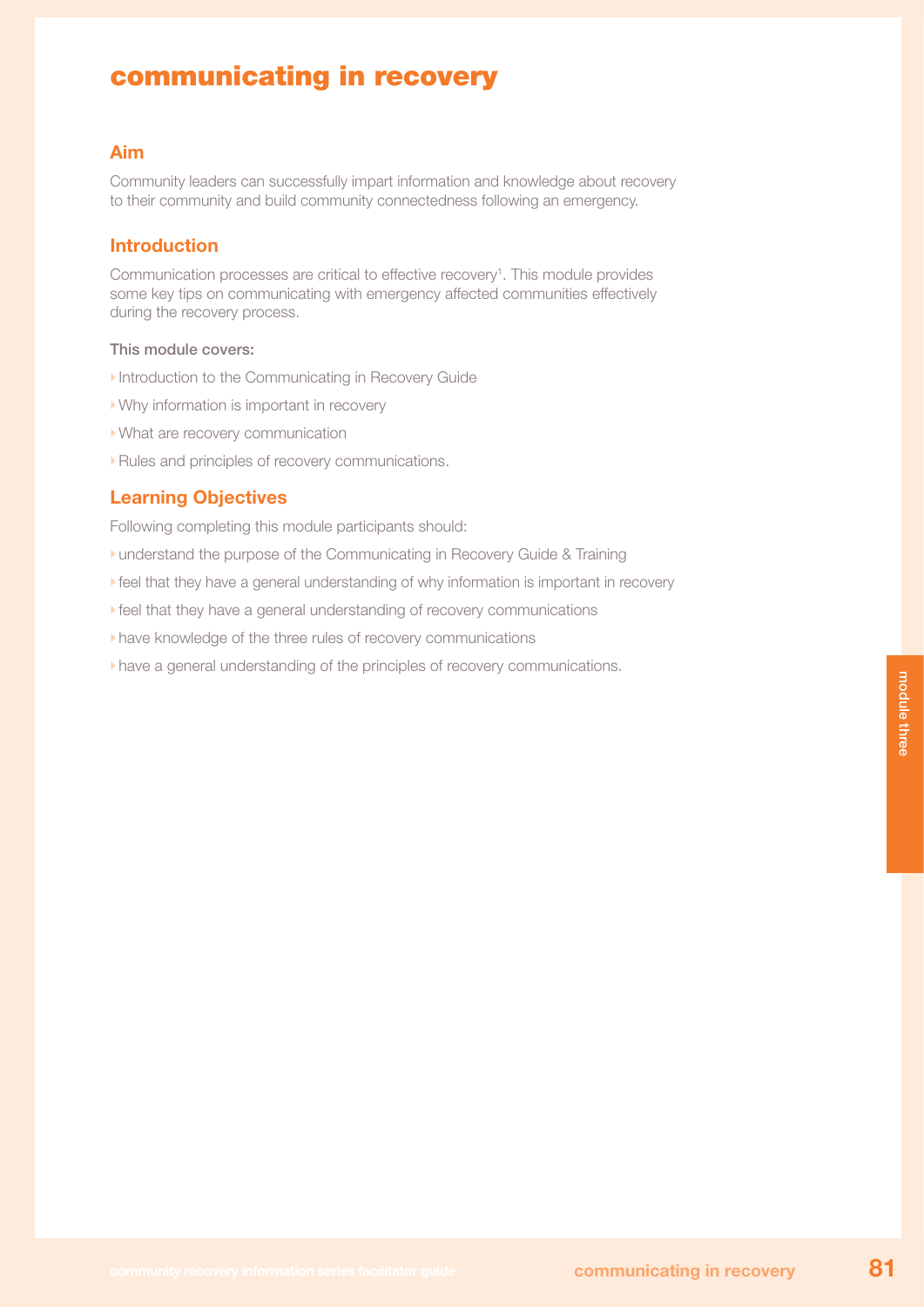# **Key Messages**

The Key Messages are the most important points in the modules for participants to take away. If discussion during the session moves away from the module content, these are the points you should try to focus on rather than trying to get back to the schedule. It may be more important for the group to discuss a certain topic than it is to cover all the module content.

- ` Accurate information helps to empower people
- ` People have the right to accurate information
- ` Recovery communications refers to the practice of sending, gathering, managing and evaluating information in the recovery stage following an emergency
- ` Information should be relevant, targeted and clear
- **Information empowers communities.**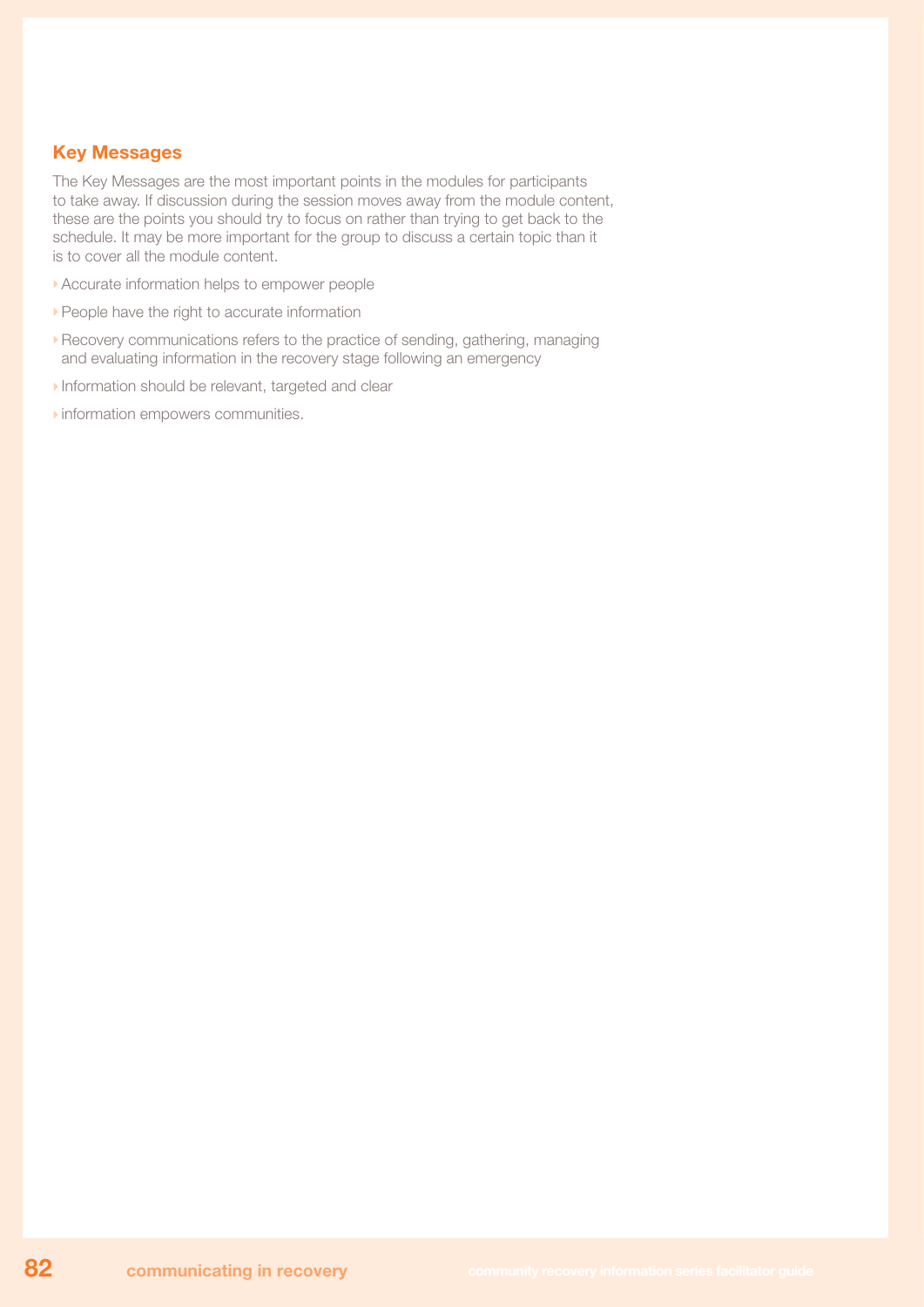# **suggested schedule**

The order in which the workshop should run is at the discretion of the facilitator. It is suggested that the workshop follow a schedule based on the Suggested Schedule below. However, should the group have a particular area of interest or would like to spend more time on a particular area the schedule does not need to be strictly adhered to. There is a list of activities in the following section that you can choose from depending on your group.

We suggest, where possible, discussing the components with a key representative of the group before running the session. This will help ensure the needs and expectations of participants are met.

### **Tip for facilitators**

This is a summary of a two day training course. As some of the activities and content are directly from the Communicating in Recovery guide and training it is recommended that you:

- ` Read the guide
- **Look at the Communicating in Recovery training website**
- ` Participate in the training if possible.

# **Topic Area 1: The Communicating in Recovery Guide**

This Topic Area introduces participants to the Communicating in Recovery Guide and Training.

| <b>Time</b> | <b>Basic outline</b>                                                                                                                                                                                                                                                                                                                                                                                                                                                                                                                                                                                                                                                                                                                                                                                                                                                                                                                                                                                                                                           | <b>Resources</b>                                                  | <b>Related activity</b> |
|-------------|----------------------------------------------------------------------------------------------------------------------------------------------------------------------------------------------------------------------------------------------------------------------------------------------------------------------------------------------------------------------------------------------------------------------------------------------------------------------------------------------------------------------------------------------------------------------------------------------------------------------------------------------------------------------------------------------------------------------------------------------------------------------------------------------------------------------------------------------------------------------------------------------------------------------------------------------------------------------------------------------------------------------------------------------------------------|-------------------------------------------------------------------|-------------------------|
| (minimum)   | (see background reading for more information)                                                                                                                                                                                                                                                                                                                                                                                                                                                                                                                                                                                                                                                                                                                                                                                                                                                                                                                                                                                                                  | needed                                                            |                         |
| 5 minutes   | • The Communicating in Recovery Guide was<br>launched in February 2011<br>• The corresponding training began in December 2011<br>• Internationally recognised<br>• Developed with extensive consultation and research<br>with Australian disaster experts (including researcher<br>and academic, Dr Susan Nicholls) and IFRC<br>• The quide targets groups working in the recovery<br>sector, including local and state government, NGOs,<br>local agencies, community groups and agencies<br>involved in service delivery<br>• Best practice guide on how to effectively<br>communicate post-emergency<br>• Extensive consultation was undertaken with the<br>target audience to gauge interest in professional<br>development activities<br>• Main aims of training are to raise awareness<br>of recovery communications and provide an<br>opportunity for people working in recovery to<br>network and share ideas and knowledge.<br>• There are 6 modules which are be run together<br>or separately and there is a website which supports<br>the training | 1 copy per<br>person of the<br>Communicating<br>in Recovery Guide |                         |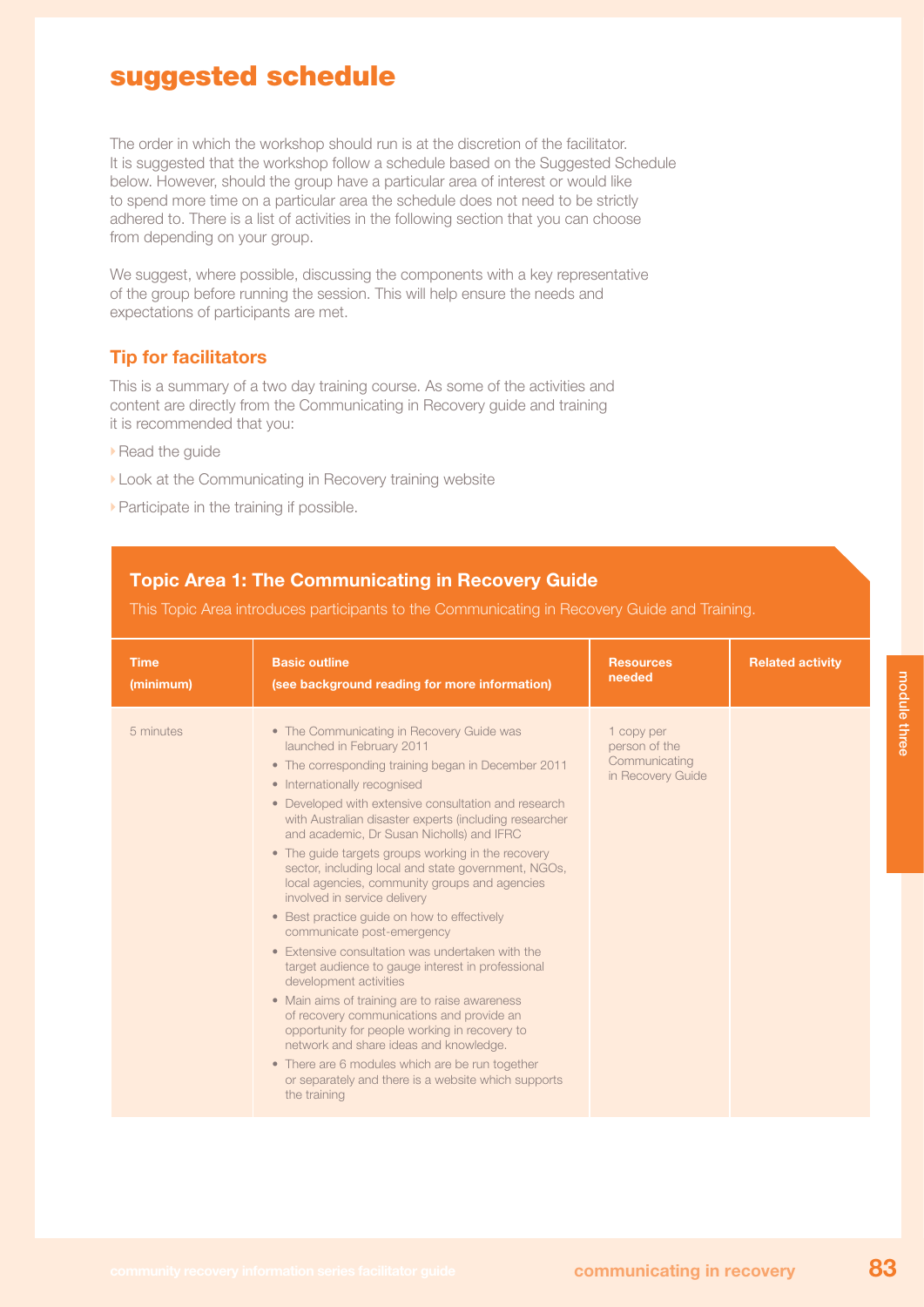# **Topic Area 2: Why is information important in recovery?**

This Topic Area outlines why information is important during recovery.

| <b>Time</b><br>(minimum) | <b>Basic outline</b><br>(see background reading for more information)                                                                                                                                                                                                                                                     | <b>Resources</b><br>needed                                        | <b>Related activity</b> |
|--------------------------|---------------------------------------------------------------------------------------------------------------------------------------------------------------------------------------------------------------------------------------------------------------------------------------------------------------------------|-------------------------------------------------------------------|-------------------------|
| 10 minutes               | An emergency or disaster is usually a highly disruptive<br>and stressful event for affected people. Access<br>to quality information before, during and after an<br>emergency can have a profound effect on the resilience<br>and recovery of individuals and the community:                                              | 1 copy per<br>person of the<br>Communicating<br>in Recovery Guide |                         |
|                          | • Information is empowering for communities<br>• Information is important for community connection<br>and for individuals to manage their own recovery<br>• Good communication influences recovery, increases<br>social cohesion and assists to rebuild social fabric<br>• A well informed community will recover sooner. |                                                                   |                         |

# **Topic Area 3: What are recovery communications?**

This Topic Area introduces participants to recovery communications and barriers to recovery communication.

| <b>Time</b> | <b>Basic outline</b>                                                                                                                                                                                                                                                                                                                                                                                                                                                                                                                                                                                                                                                                                                                 | <b>Resources</b>                                                                             | <b>Related activity</b> |
|-------------|--------------------------------------------------------------------------------------------------------------------------------------------------------------------------------------------------------------------------------------------------------------------------------------------------------------------------------------------------------------------------------------------------------------------------------------------------------------------------------------------------------------------------------------------------------------------------------------------------------------------------------------------------------------------------------------------------------------------------------------|----------------------------------------------------------------------------------------------|-------------------------|
| (minimum)   | (see background reading for more information)                                                                                                                                                                                                                                                                                                                                                                                                                                                                                                                                                                                                                                                                                        | needed                                                                                       |                         |
| 5 minutes   | Recovery communications refers to the practice<br>of sending, gathering, managing and evaluating<br>information in the recovery stage following an<br>emergency. Well planned and well executed public<br>information campaigns are vital to community recovery.<br>Communications in recovery should go beyond merely<br>sending information, to actually forming a dialogue with<br>the community. Effective communications provide a<br>basis for important social processes such as bonding<br>between individuals, groups and communities <sup>2</sup> .<br>Recovery communications require care and sensitivity<br>and can often be impeded by significant physical,<br>logistical and psychosocial limitations <sup>3</sup> . | 1 copy per<br>person of the<br>Communicating in<br><b>Recovery Guide</b><br>Marysville Video |                         |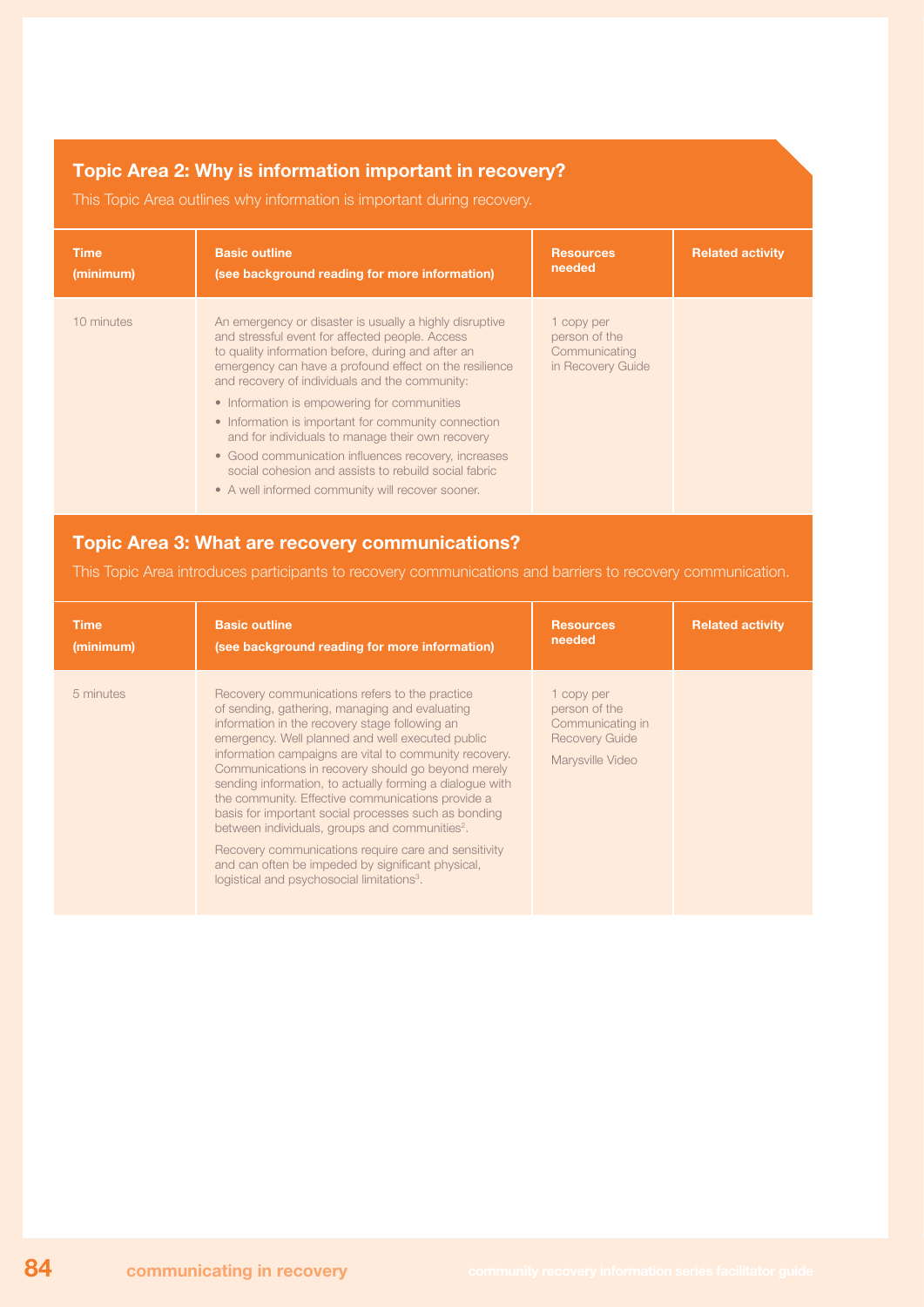# **Topic Area 4: What are recovery communications?**

This Topic Area introduces participants to recovery communications and barriers to recovery communication.

| <b>Time</b> | <b>Basic outline</b>                                                                                                                                                                                                                                                                                                                                                                                                                                                           | <b>Resources</b>                                                  | <b>Related activity</b> |
|-------------|--------------------------------------------------------------------------------------------------------------------------------------------------------------------------------------------------------------------------------------------------------------------------------------------------------------------------------------------------------------------------------------------------------------------------------------------------------------------------------|-------------------------------------------------------------------|-------------------------|
| (minimum)   | (see background reading for more information)                                                                                                                                                                                                                                                                                                                                                                                                                                  | needed                                                            |                         |
| 5 minutes   | Rules of recovery communications<br>Information should be:<br>• Relevant<br>• Targeted<br>• Clear.<br>Principles of recovery communications:<br>• Public information, not public relations<br>• Respect people<br>• Build on local assets - Asset-Based Community<br>Development (ABCD)<br>• The right to know<br>• Acknowledge the impact<br>• Ask the community how they want to<br>receive information<br>• Repeat Information<br>• Remember the 'unaffected'<br>• No spin. | 1 copy per<br>person of the<br>Communicating<br>in Recovery Guide | <b>Discussion</b>       |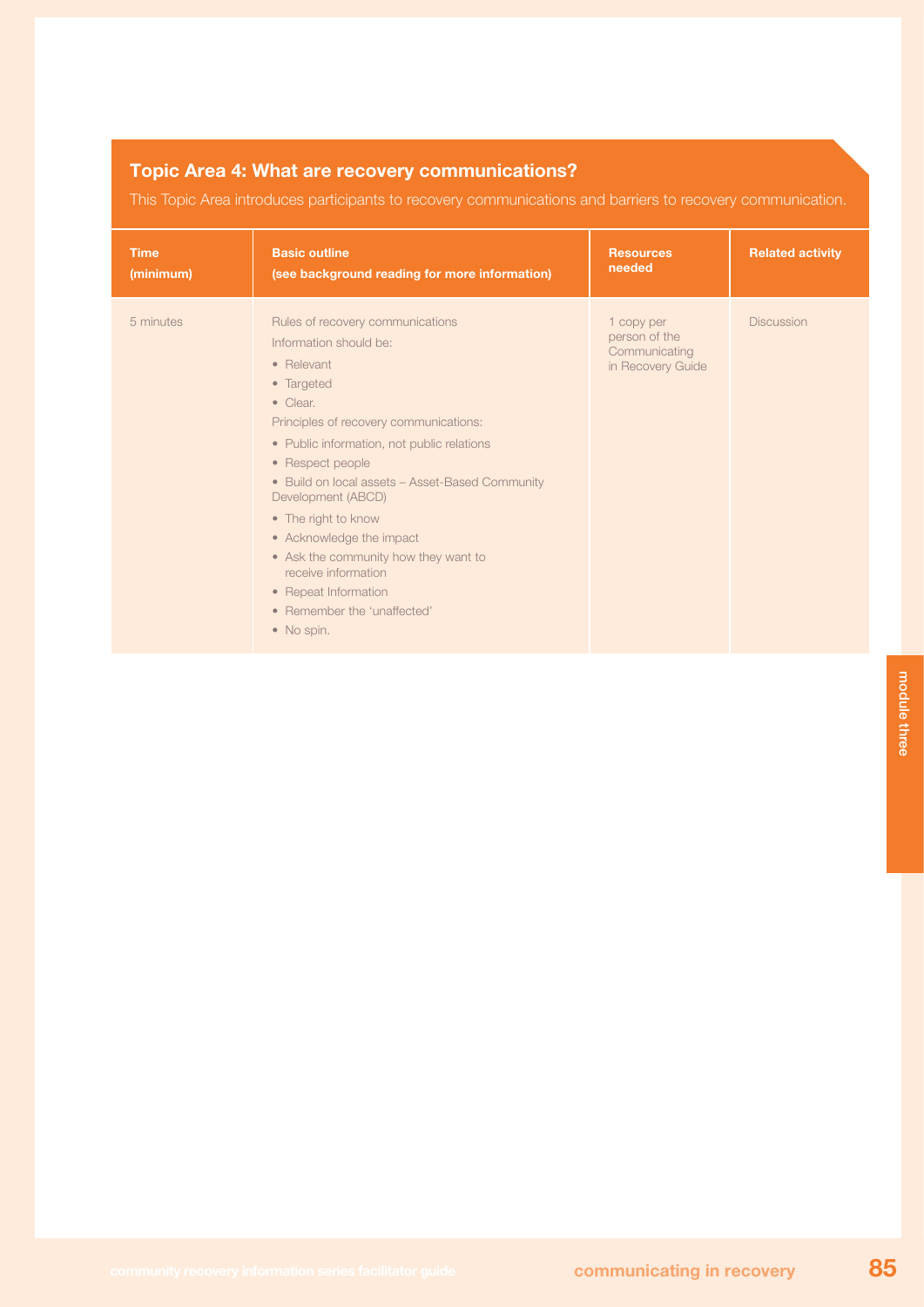# **List of Activities**

| <b>Time</b>                                                                          | <b>Outline</b>                                                                                                                                                | <b>Activity Instructions</b>                                                                                                                                                                                                                                                                                                                                                                             | <b>Resources</b>                                                 | <b>Relevant</b><br><b>Topic Area</b> |
|--------------------------------------------------------------------------------------|---------------------------------------------------------------------------------------------------------------------------------------------------------------|----------------------------------------------------------------------------------------------------------------------------------------------------------------------------------------------------------------------------------------------------------------------------------------------------------------------------------------------------------------------------------------------------------|------------------------------------------------------------------|--------------------------------------|
| <b>Activity 1</b>                                                                    |                                                                                                                                                               |                                                                                                                                                                                                                                                                                                                                                                                                          |                                                                  |                                      |
| 5 minutes                                                                            | The purpose of this<br>activity is to familiarize<br>participants with the<br>Communicating<br>in Recovery guide<br>and training.                             | Give each participant a copy of the<br>Communicating in Recovery guide and<br>give them a few minutes to look through<br>the book                                                                                                                                                                                                                                                                        | 1 copy per<br>person of<br>Communicating<br>in Recovery<br>quide | Topic Area 1                         |
| <b>Activity 2</b>                                                                    |                                                                                                                                                               |                                                                                                                                                                                                                                                                                                                                                                                                          |                                                                  |                                      |
| Allow:<br>15 minutes<br>for the<br>exercise<br>10 minutes<br>for group<br>discussion | The purpose of this<br>activity is to get<br>participants to think<br>about how they might<br>communicate with<br>different groups within<br>their community. | 1. Sketch a rough map of your community<br>2. Map the major population areas of your<br>city, town or community.<br>• Where are the cultural populations?<br>• Where are the economically and socially<br>disadvantaged?<br>• Where are the socially isolated people?<br>• Where are the transient communities?<br>• Where are the older people?<br>• Other key population clusters?<br>Eq Newly arrived | Page 71-105 of<br>Communicating<br>in Recovery<br>Guide          | ALL                                  |
| <b>Activity 3</b>                                                                    |                                                                                                                                                               |                                                                                                                                                                                                                                                                                                                                                                                                          |                                                                  |                                      |
| $20 - 30$<br>minutes                                                                 | The purpose<br>of this session is to<br>assist participants<br>to communicate<br>something using<br>the Recovery<br>Communications<br>Rules and principles.   | If you can, ask participants prior<br>to bring with them to the session<br>a piece of information they would like<br>to communicate to their community.<br>Conduct a quick brainstorming session<br>with the group and then assist people<br>to develop a communications needs<br>assessment.                                                                                                            | 1 copy per<br>person<br>Communicating<br>in Recovery<br>Guide    |                                      |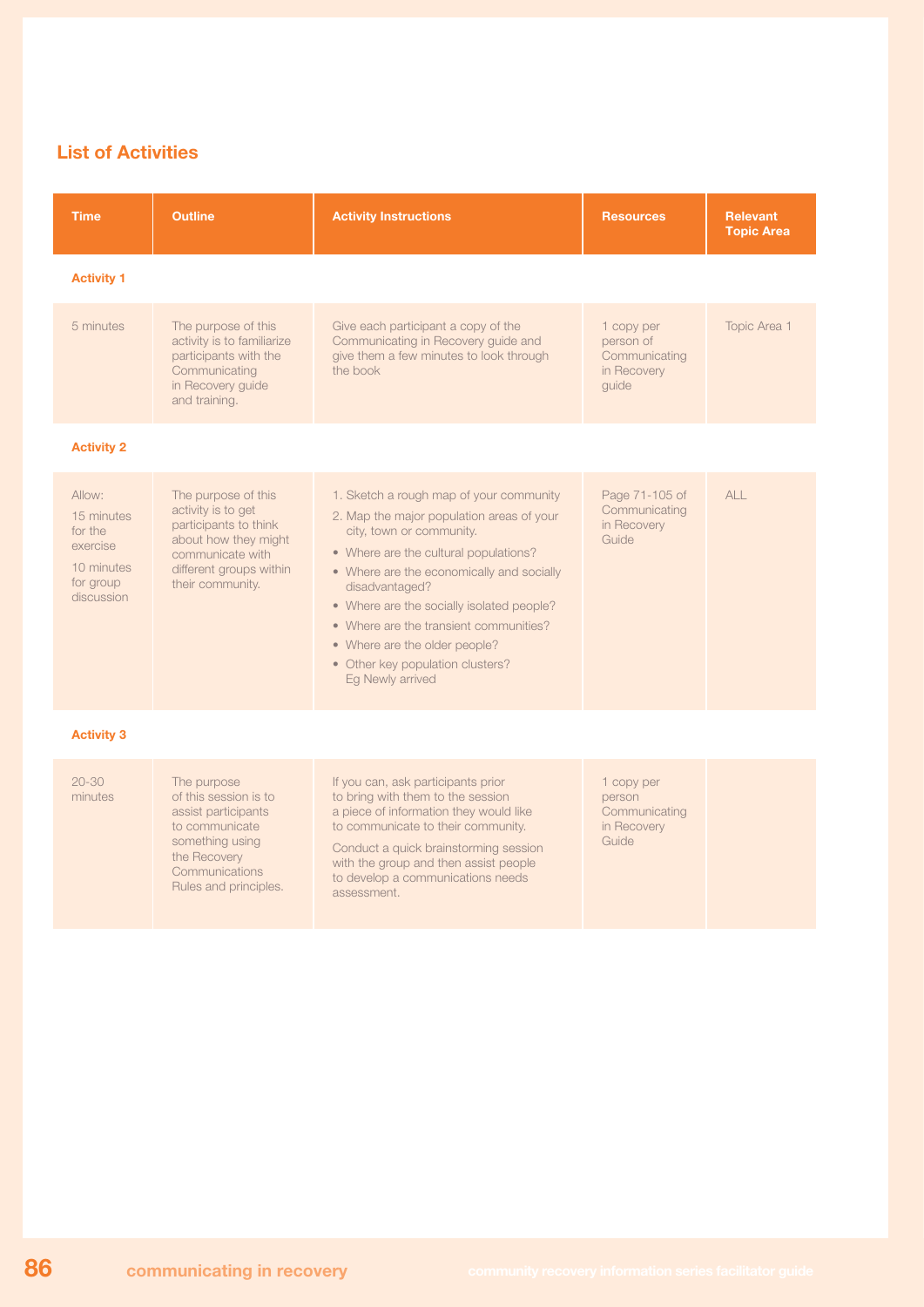# **background reading**

### **Topic Area 1. The Communicating in Recovery Guide**

Background to Communicating in Recovery guide:

- Launched in February 2011
- ` Internationally recognised
- ` Developed with extensive consultation and research with Australian disaster experts (including researcher and academic, Dr Susan Nicholls) and IFRC
- $\blacktriangleright$  The guide targets groups working in the recovery sector, including local and state government, NGOs, local agencies, community groups and agencies involved in service delivery
- ` Best practice guide on how to effectively communicate post-emergency
- ` Extensive consultation was undertaken with the target audience to gauge interest in professional development activities
- ` Main aims of training are to raise awareness of recovery communications and provide an opportunity for people working in recovery to network and share ideas and knowledge.
- ` There are 6 modules which can be run together or separately and there is a website which supports the training.

The Guide also has additional information, methods of communication and additional resources that may be useful.

### Methods of communication

There are a number of different methods of communication that can be used when information needs to be disseminated. The list below outlines a number of these methods:

- ` Community meetings
- ▶ Face to face communication
- ▶ Word of mouth
- ` Pamphlets/flyers/brochures/factsheets
- ▶ Print newsletters
- ` Email newsletters
- ` Notice boards
- ` Posters/billboards/ambient communication
- **Local newspapers**
- ` Radio
- ` SMS mailout
- ` Websites
- ` Blogs
- ` Video
- ` Social media.

See the Communicating in Recovery guide for the strengths and limitations of each method and tips for using these communication methods.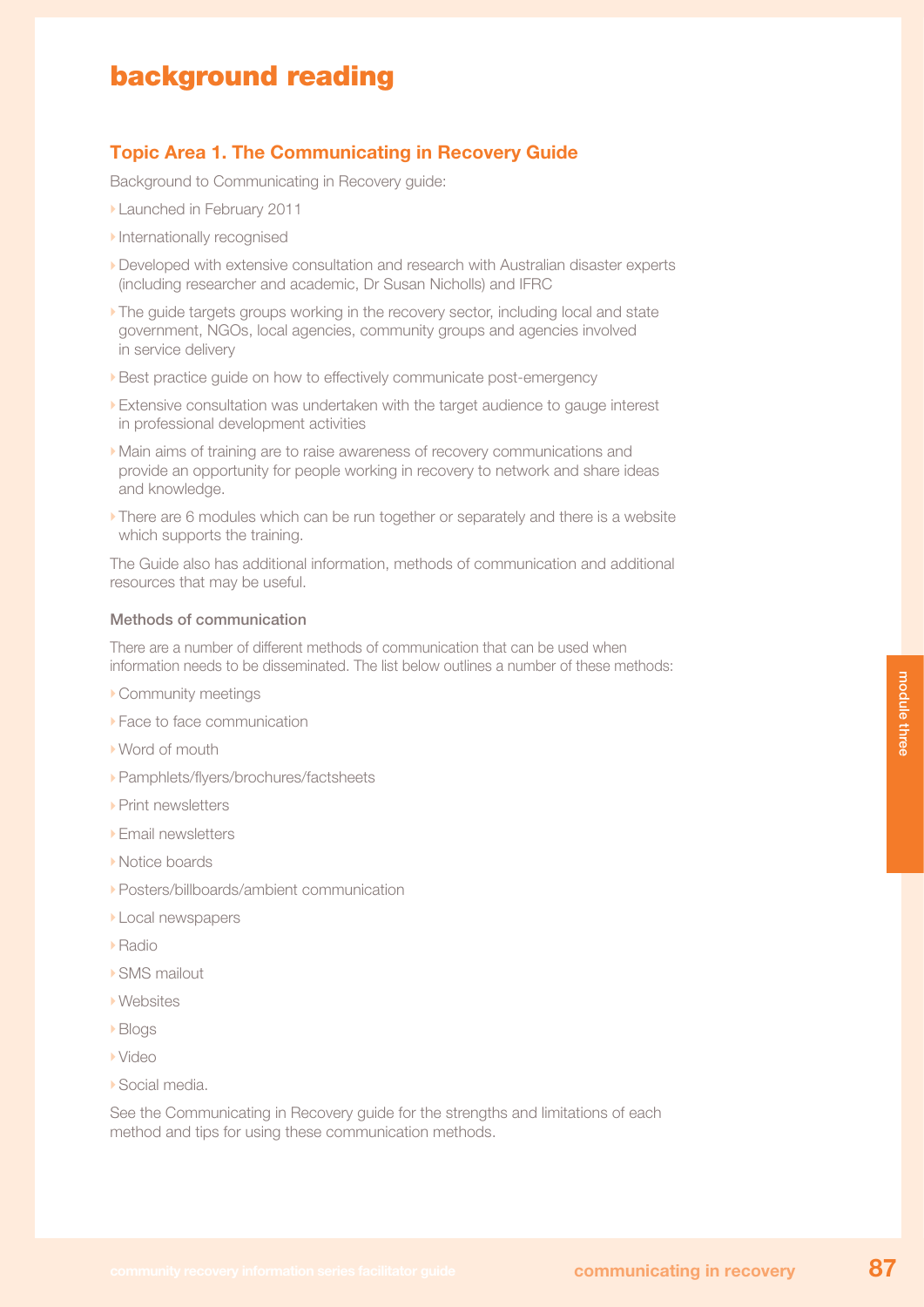### Additional resources

- Dealing with the media
- ` Having key messages is integral to any media and communications plan
- How to advocate for forgotten emergencies
- ` How to write a media release
- ` Monitoring and evaluating your communications
- ` Where to find further information
- ` Useful websites
- **Useful resources from other organizations.**

### **Topic Area 2. Why is information important in recovery?**

- ` Information is empowering to community
- ` Important for community connection and for individuals to manage their own recovery
- ` Good communication influences recovery, increases social cohesion and assists to rebuild social fabric
- ` A well informed community will recover sooner.

An emergency or disaster is usually a highly disruptive and stressful event for affected people. Access to quality information before, during and after an emergency can have a profound effect on the resilience and recovery of individuals and the community.

Successful communications operate as a form of community development and capacity building. Information empowers the community and individuals to understand and influence their recovery, increases social cohesion and assists in rebuilding the social fabric of a group that has undergone significant dislocation.

A well informed and connected community will recover sooner and become stronger than one without effective communications and guiding information.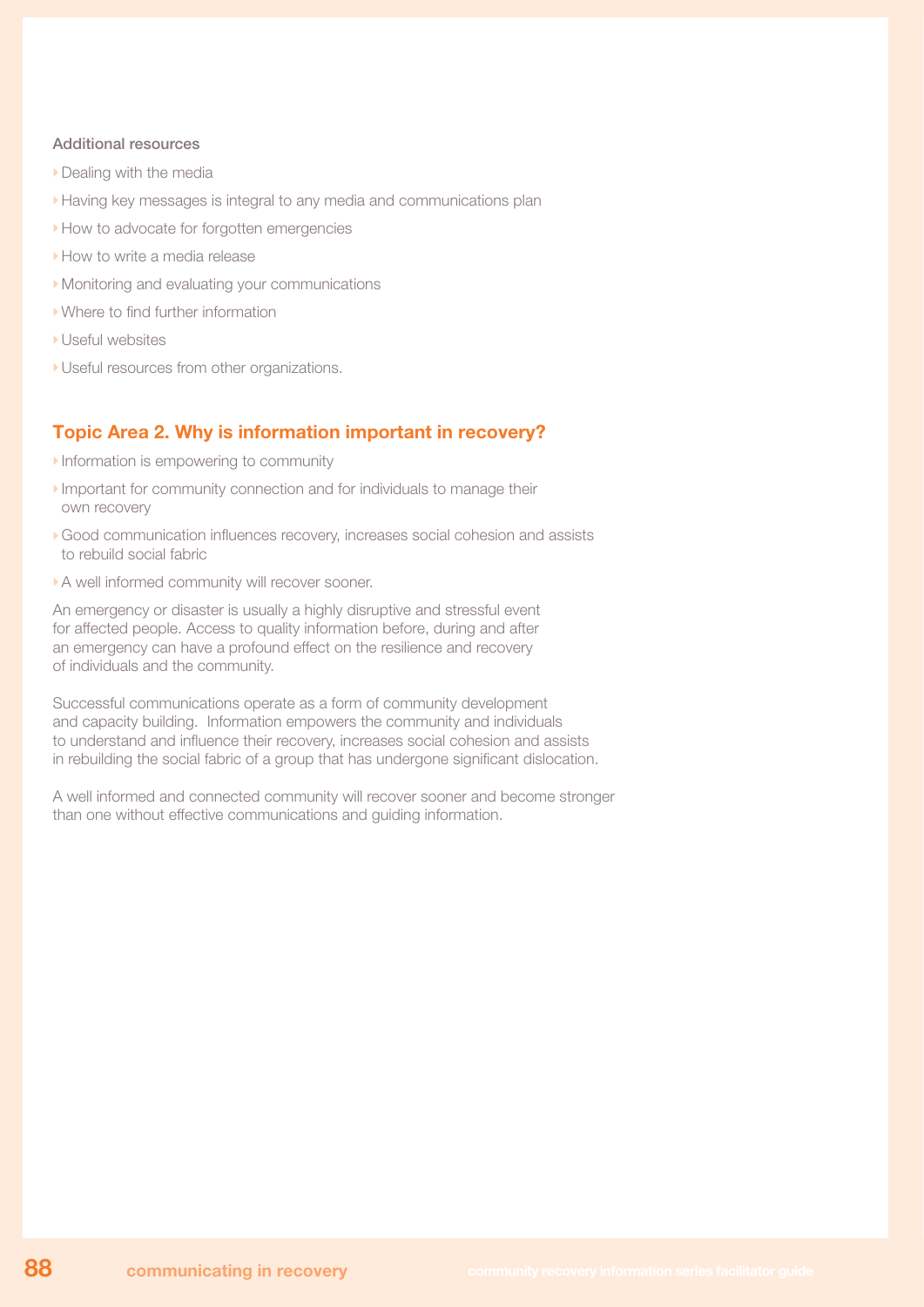# **Topic Area 3. What are Recovery Communications?**

'Recovery communications' refers to the practice of sending, gathering, managing and evaluating information in the recovery stage following an emergency. Well planned and well executed public information campaigns are vital to community recovery. Communications in recovery should go beyond merely sending information, to actually forming a dialogue with the community. Effective communications provide a basis for important social processes such as bonding between individuals, groups and communities<sup>4</sup>.

### Psychological challenges to communication and understanding information

An emergency usually generates a number of possible effects on those involved. These include shock, high arousal, narrowing of focus, disbelief and confusion about what has happened or is currently happening.

An emergency can impact on a person's ability to take in information, think about it and remember it.

#### An emergency can impact:

- ` Concentration the amount of new information that can be taken in and understood the amount and complexity of detail that can be absorbed the length of time a person can focus for
- ` Memory for spoken, written and/or seen information to recall simple or complex knowledge to recall recent or past knowledge
- ` Decision-making ability weighing up possibilities and risks, dealing with complex ideas, outcomes planning and prioritising actions.

The length of time people experience these effects for varies greatly. They may impair people for just a few hours or up to several months or years depending on the person, the event and many other factors.

Recovery communications require care and sensitivity and can often be impeded by significant physical, logistical and psychosocial limitations<sup>5</sup>.

Information should be:

- ` Relevant
- ` Targeted
- Clear.

#### Inclusive communications: getting the message across

Information should be sent differently if communicating with an entire town compared with just a few families. The same applies to the differences in circumstances and the special needs of people who are being communicated with.

Think about the issues of the people being communicated with and the environment they are operating in. Those with special needs can be severely affected by an emergency. For example, over 40 percent of the people who died in the 2009 Victorian bushfires were classed as 'vulnerable' because they were aged either less than 12 years or more than 70 years, or because they were suffering from an acute or chronic illness or disability.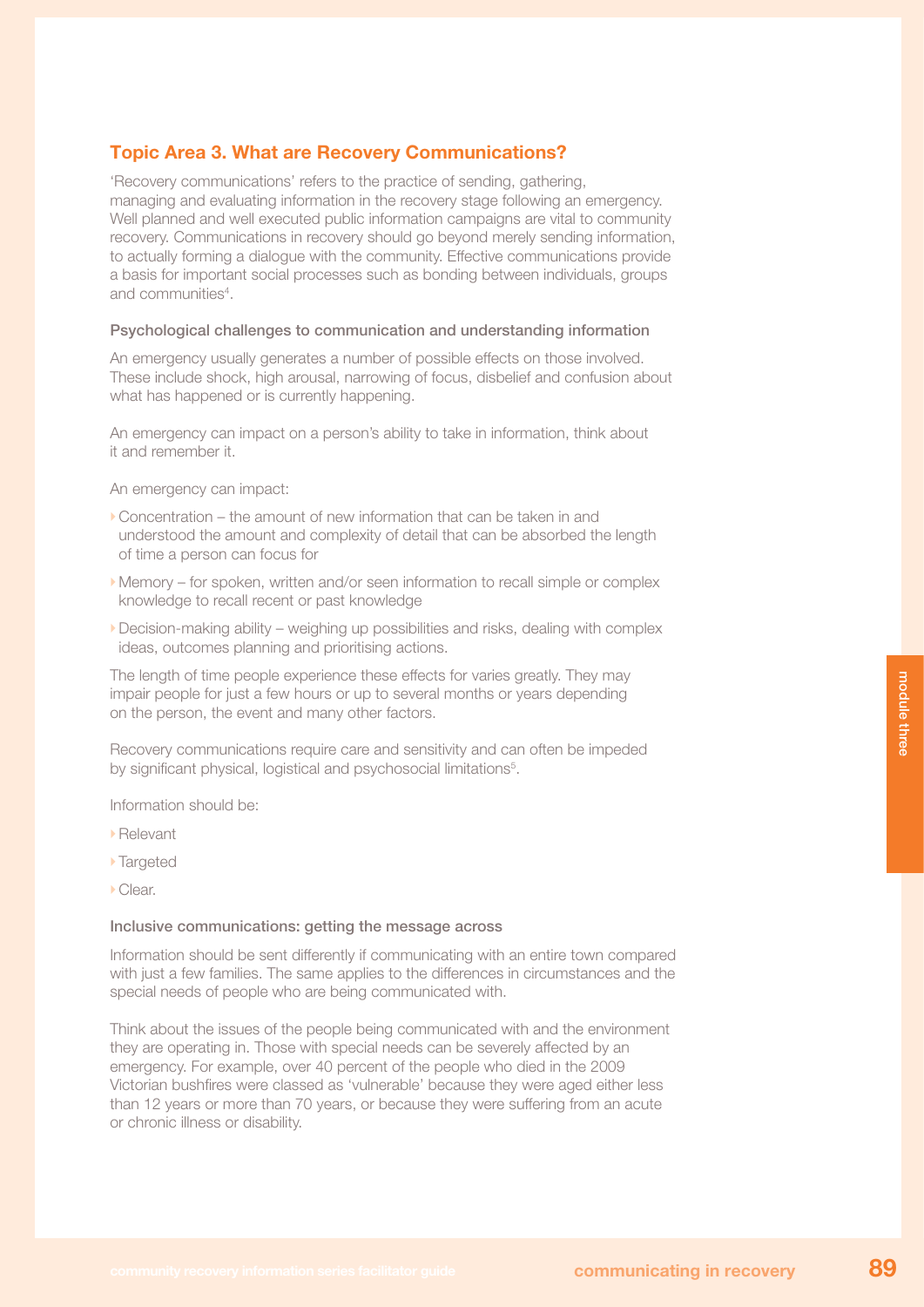It is also important to remember that people are not defined by what 'group' they belong to. The groups identified in the following pages are cross-cutting and can include all members of society.

Access to information is vital at all stages of emergency management, and that information must be accessible to all in the community.

Some of the different 'groups' that may need to be considered in recovery communications are:

` Gender

- ` Aboriginal and Torres Strait Islander communities
- ` Children (infant, preschool and primary school)
- ` Young people (12-25 years)
- ` Older people
- ` Those with a physical impairment (can extend to verbal/non-verbal communication hearing, vision, mobility issues)
- ` Cognitive and learning difficulties, including intellectual disability, acquired brain injury, mental illness (emotional and behavioural issues) and autism spectrum disorder (Asperger's syndrome)
- ` People who are grieving and/or bereaved
- **Those with literacy issues**
- **Existing disadvantage**
- ` Religious groups
- ` People from culturally and linguistically diverse (CALD) backgrounds
- ` Displaced people.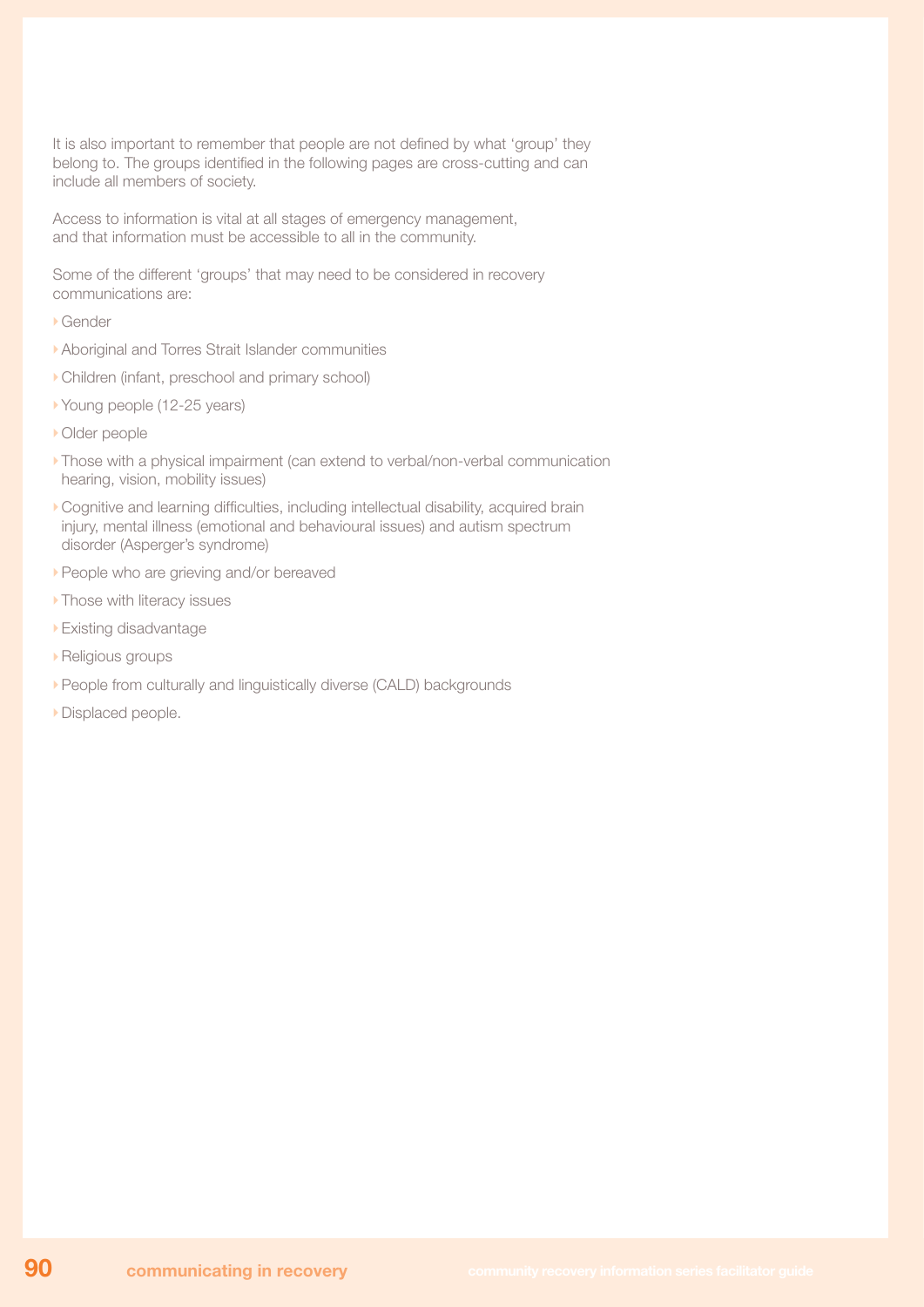# **Topic Area 4. The rules and principles of recovery communications**

Before communicating, ask yourself 3 questions:

### 1. Is it relevant?

People affected by disaster are often overwhelmed by huge amounts of information. Following an emergency, people want to know:

- ` what is happening with the recovery process
- $\blacktriangleright$  what support is available
- ` what they need to do to qualify for support
- ` what they can do if they have questions, concerns or complaints.

If material does not address one of these four broad categories, ask yourself: does it actually need to be sent? As communication is a two-way process, actually asking affected people what they need will help to ensure your communications are relevant.

### 2. Is it clear?

After an emergency, people often have trouble remembering or understanding information. It is not appropriate to use jargon, overly complicated or technical language.

- ` A short, sharp amount of relevant and practical information is best.
- ` Ensure there is a clear call to action in the communication (what does the person actually have to do?).
- ` Ensure that there are formats available for people with a sensory impairment, and/or people from culturally and linguistically diverse (CALD) backgrounds. When using text based communications, ensure the font and size of the text is readable.

### 3. Is it targeted?

The method of communication you use should fit the audience. Know your audience and the best way to reach them. Just because you can send information or use a certain communication channel doesn't necessarily mean you should. For example, if you want to alert women in a small community about a maternal health clinic opening, placing posters in the local bakery may be more effective than updating your website with highly polished content.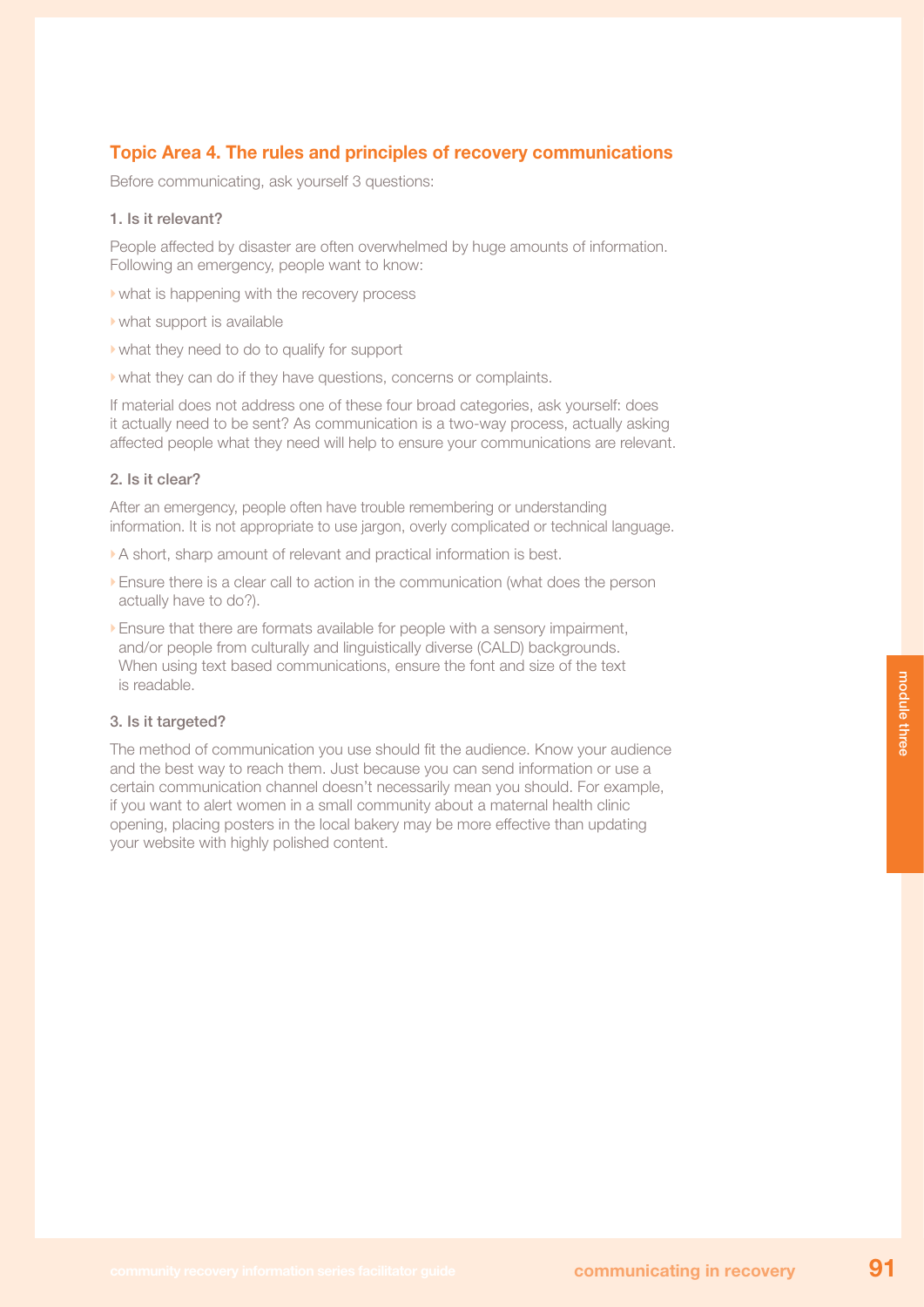### Principles for recovery communications

- 1. Public information, not public relation: the aim of public relations is to promote an organization, public information aims to channel information to the relevant audiences. The aim of all recovery communications should be to assist the community, not to promote an organisation.
- 2. Respect people: communications should be respectful at all times. It is imperative that all communications recognise that affected people are rational beings able to make decisions for themselves.
- 3. Build on local assets Asset-Based Community Development (ABCD): the practice of ultilising and building upon existing local networks and strengths in the community.
- 4. The right to know: the community have a right to know about the recovery process, services, and programs.
- 5. Acknowledge the impact: people affected by an emergency have potentially experienced a life shaping event. They have a need to have their story told, to acknowledge and validate their experience.
- 6. Ask the community how they want to receive information: consulting with the community and actually asking them how they want to receive information will increase the effectiveness of your communications and increase community participation in the recovery.
- 7. Repeat Information: after an emergency people often have trouble remembering information. Information must be repeated and re-communicated periodically throughout the recovery process.
- 8. Remember the 'unaffected': those not directly affected can often experience significant trauma and stress following an emergency. Care should be taken not to alienate or differentiate between the 'affected' and 'unaffected' in an emergency.
- 9. No spin: people recovering from an emergency have specific requirements and want information solely to address their needs. Communications containing rhetoric or brand leveraging information is counterproductive.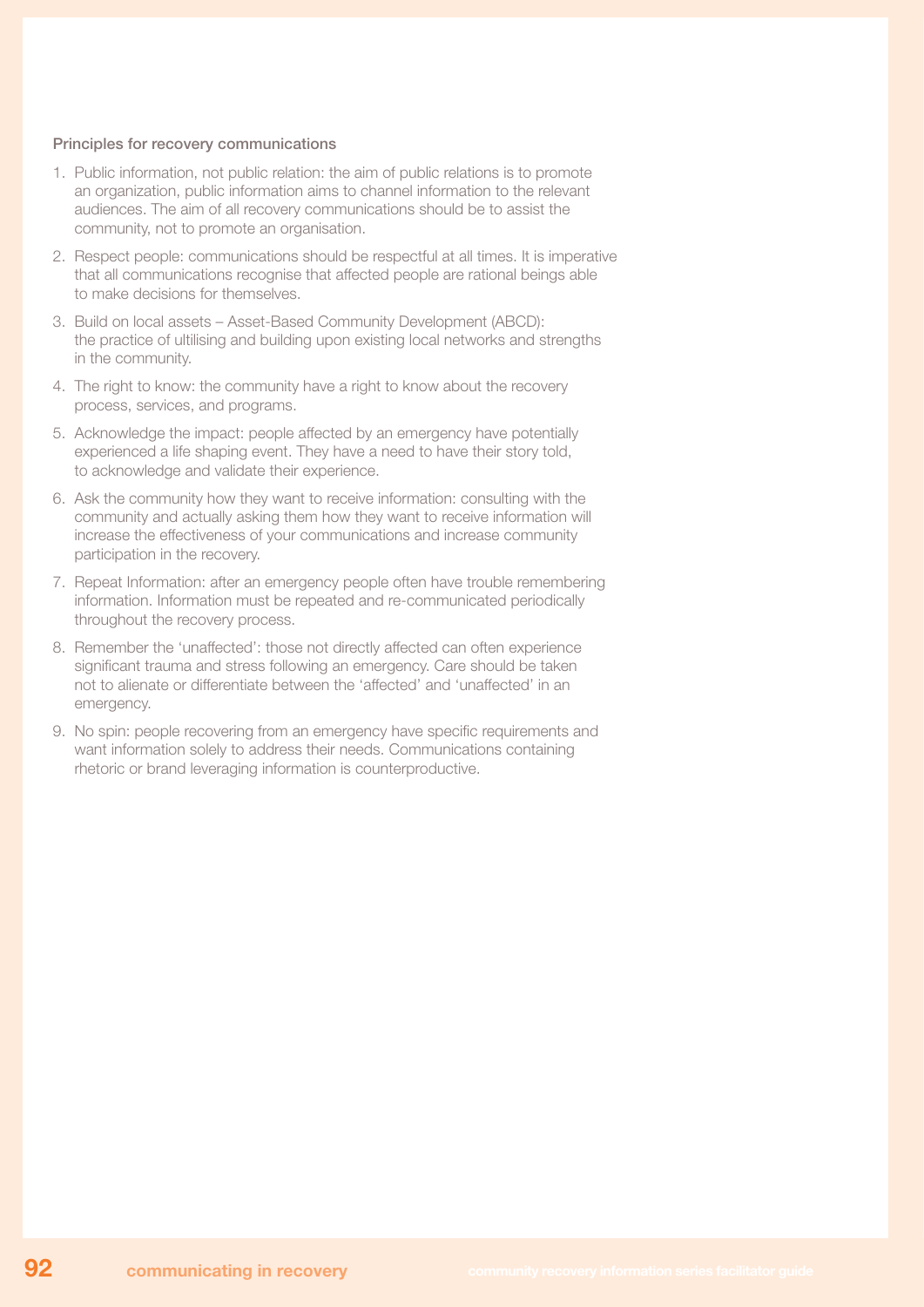# **module three appendix**

# **further reading**

Australian Emergency Management Institute, Community Recovery Handbook 2.

Australian Red Cross, 2011, Communicating in Recovery Guide.

Recovery Information management,

Australian Journal of Emergency Management, vol 25, no 1 Autumn 1995, p25.

### **notes**

- 1 Australian Emergency Management Institute, Community Recovery Handbook 2, p16.
- 2 Australian Red Cross, Communicating in Recovery, p14.
- 3 Recovery Information management, Australian Journal of Emergency Management, vol 25, no 1 Autumn 1995, p25.
- 4 Australian Red Cross, Communicating in Recovery, p14.
- **5** Recovery Information management, Australian Journal of Emergency Management, vol 25, no 1 Autumn 1995, p25.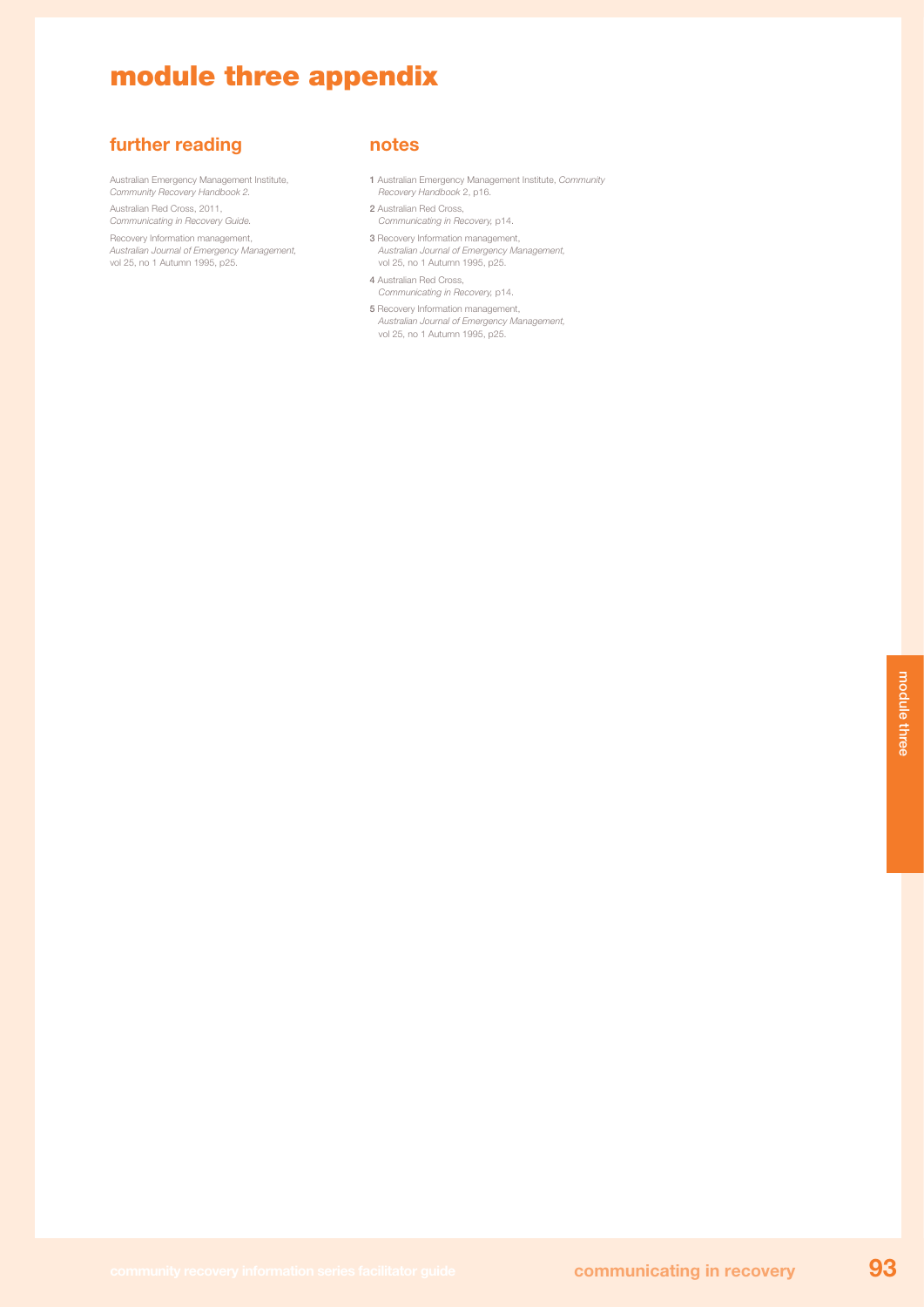# **communicating in recovery community recovery information series**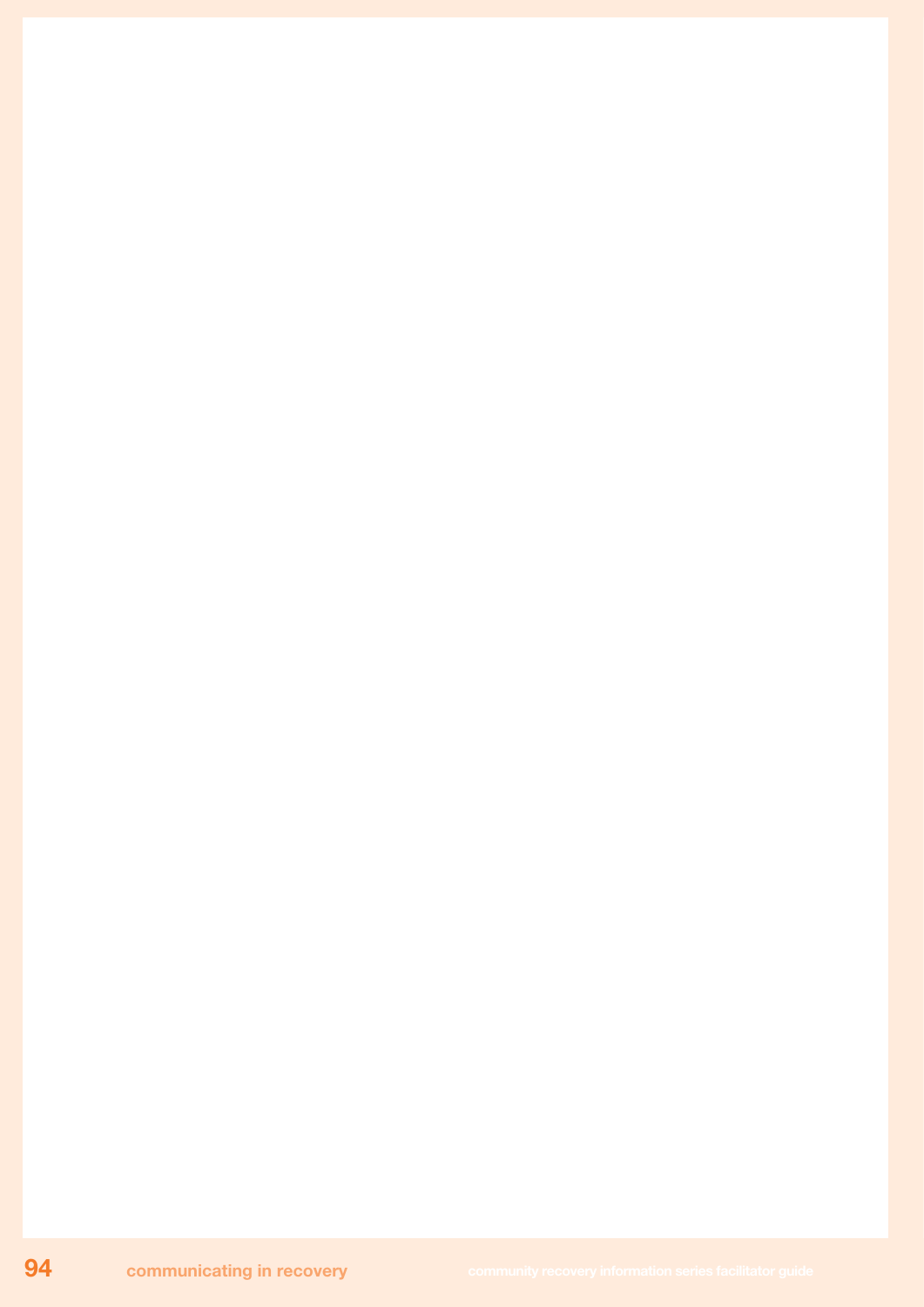| community recovery information series<br>facilitator guide |     |
|------------------------------------------------------------|-----|
| harnessing goodwill                                        |     |
| Aims                                                       | 95  |
| Introduction                                               | 95  |
| Learning Objectives                                        | 95  |
| Key Messages                                               | 96  |
| Suggested Schedule                                         | 97  |
| List of Activities                                         | 101 |
| <b>Background Reading</b>                                  | 105 |
| Further Reading                                            | 117 |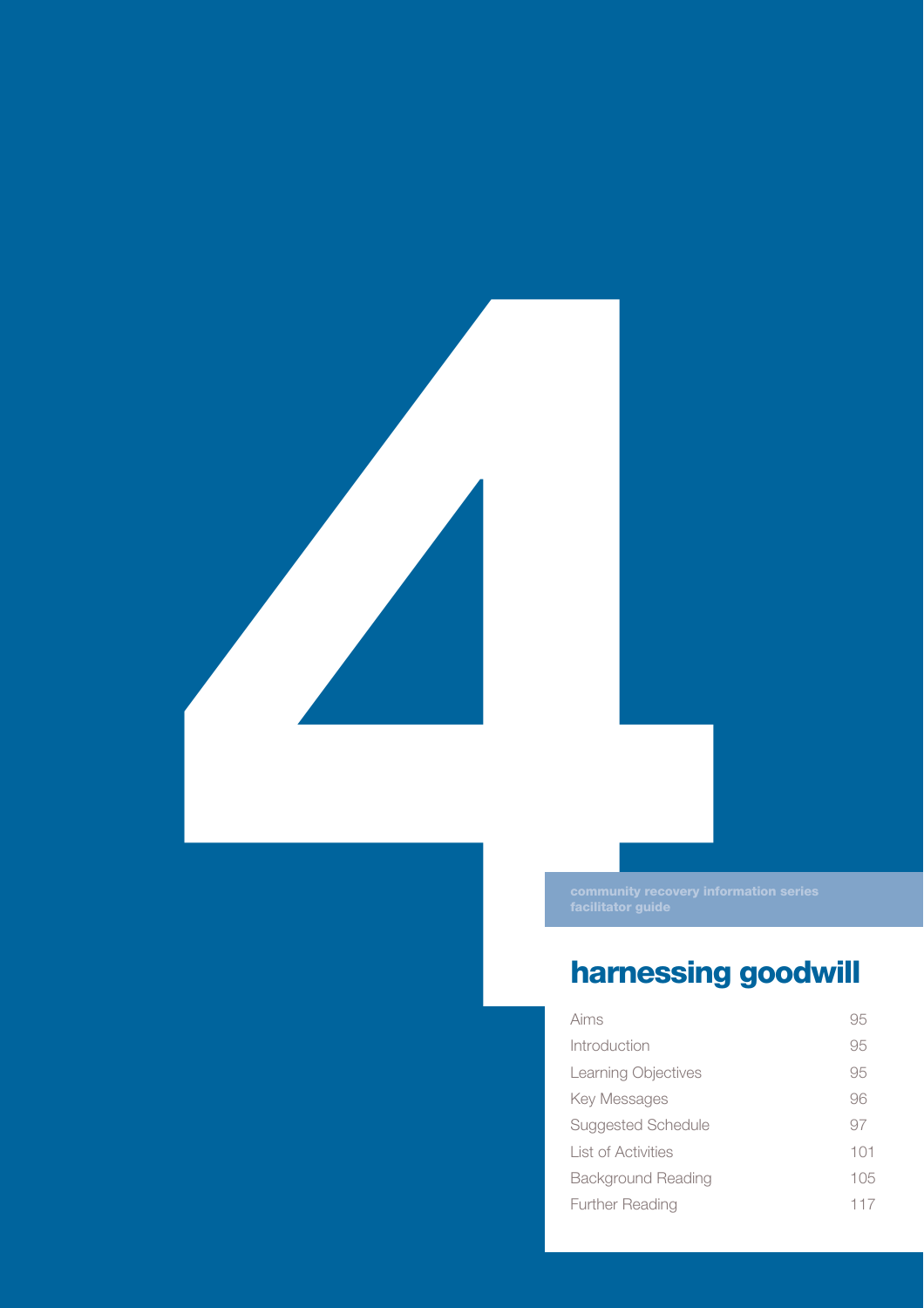# **harnessing goodwill**

## **Aims**

Identify resources and share experiences from other emergency affected communities about dealing with donations and goodwill after an emergency.

### **Introduction**

### This module covers:

- ` What is goodwill
- ` Key issues relating to goodwill
- It is ok to say yes or no to donations
- ` When you might expect to say no and what to expect
- ` Understand why there may be backlash to refusing donations and how to manage this.

### **Learning Objectives**

Following completion of this module participants should:

- `feel that they have a general understanding of the 3 elements of goodwill: money, donated good / services and volunteers
- `feel that they understand the key issues relating to goodwill
- `feel empowered to say no confidently if required
- `feel that they have a general understanding of why they may need to say no to offers of goodwill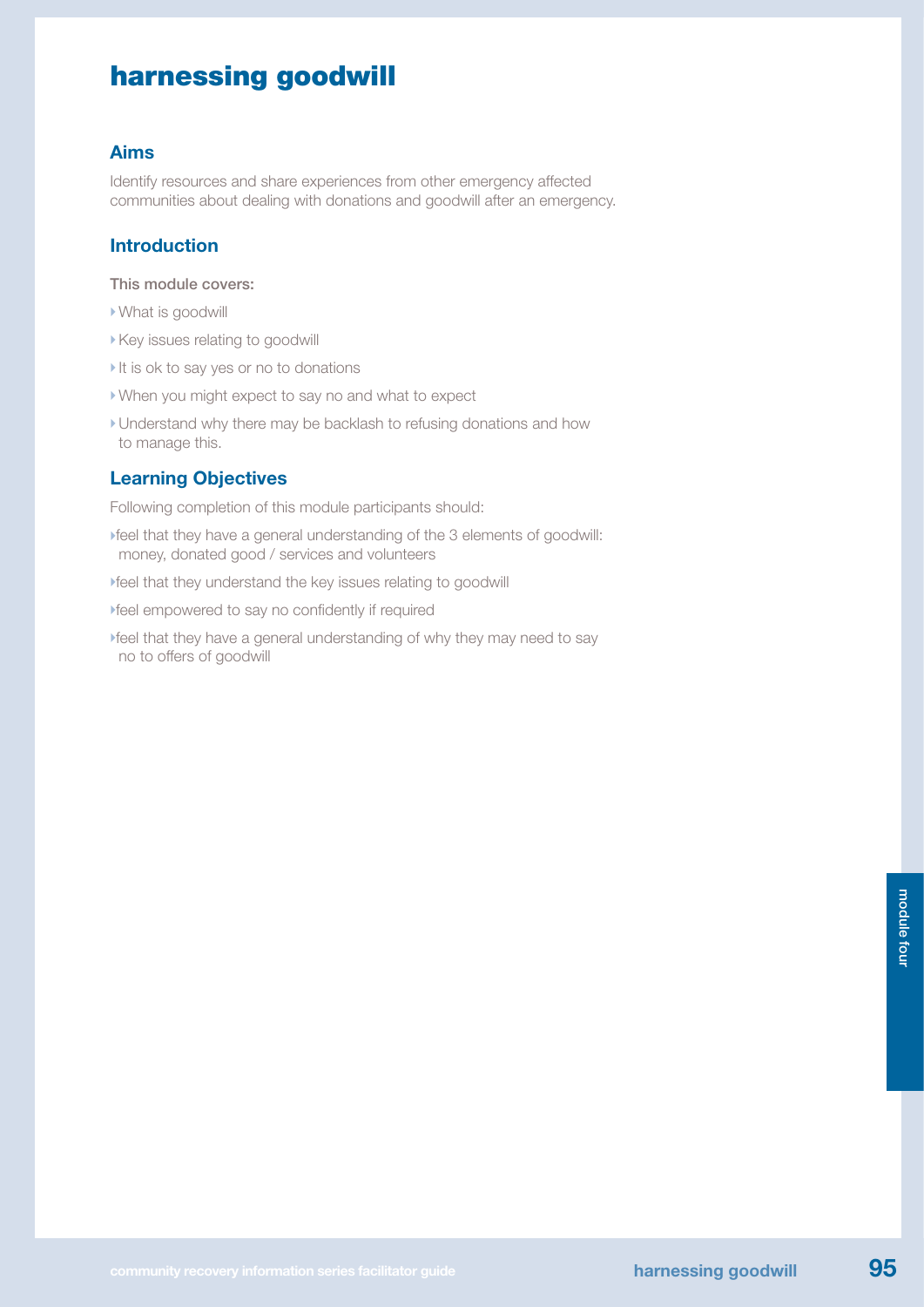# **Key Messages**

The Key Messages are the most important points in the modules for participants to take away. If discussion during the session moves away from the module content, these are the points you should try to focus on rather than trying to get back to the schedule. It may be more important for the group to discuss a certain topic than it is to cover all the module content.

- There are 3 elements to goodwill: donated goods and services, money and volunteers
- `Donated goods and services need to be relevant to the needs of disaster affected people
- It's ok to say no to donations if they are not relevant.

The following information outlines goodwill, issues relating to goodwill and how people might manage these in a recovery environment.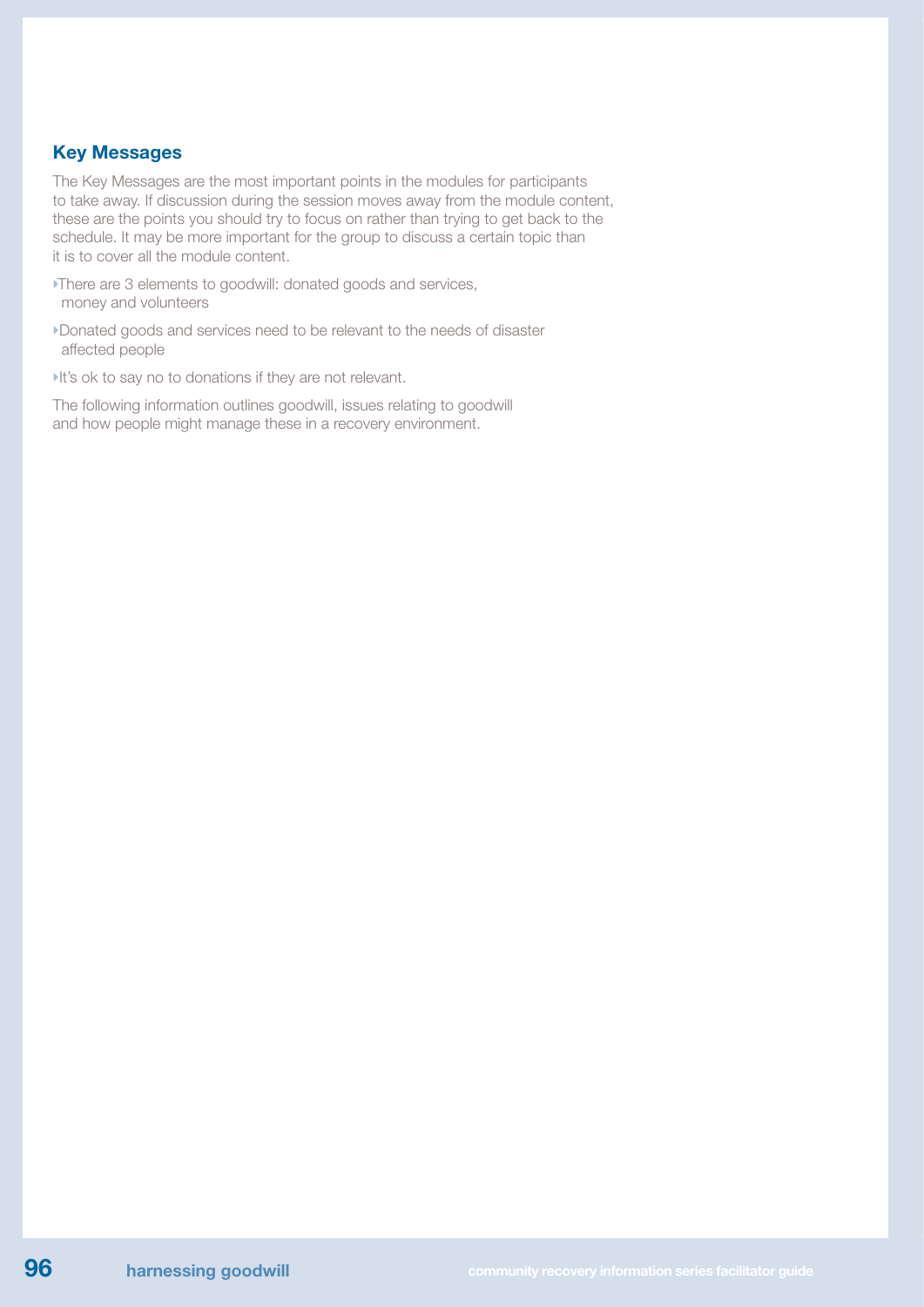# **suggested schedule**

The order in which the workshop should run is at the discretion of the facilitator. It is suggested that the workshop follow a schedule based on the order in which the information is laid out in this guide. However, should the group have a particular area of interest or would like to spend more time on a particular area the schedule does not need to be strictly adhered to.

We suggest, where possible, discussing the components with a key representative of the group before running the session. This will help ensure the needs and expectations of participants are met.

# **Topic Area 1: What is goodwill?**

This Topic Area outlines the three elements of goodwill: money, volunteers and donated goods and services.

| <b>Time</b> | <b>Basic outline</b><br>(see background reading for more information)                                                                                                                                                                                                                                                                                                                                                                                                                                                                                                                                                                                                                                                                                                                                                                                                                                                                                                                                                                                                                                                                                                                                                                                                                                                                                                                                                        | <b>Resources</b><br>needed      | <b>Related activity</b>         |
|-------------|------------------------------------------------------------------------------------------------------------------------------------------------------------------------------------------------------------------------------------------------------------------------------------------------------------------------------------------------------------------------------------------------------------------------------------------------------------------------------------------------------------------------------------------------------------------------------------------------------------------------------------------------------------------------------------------------------------------------------------------------------------------------------------------------------------------------------------------------------------------------------------------------------------------------------------------------------------------------------------------------------------------------------------------------------------------------------------------------------------------------------------------------------------------------------------------------------------------------------------------------------------------------------------------------------------------------------------------------------------------------------------------------------------------------------|---------------------------------|---------------------------------|
| 10 minutes  | When an emergency occurs, people offer assistance<br>to support those affected.<br>Motivations for goodwill<br>The public is strongly impacted by news stories about<br>disasters. The media is powerful in invoking profound<br>feelings and connections to people affected by<br>emergencies. It has been suggested this may be<br>to the stage that viewers/listeners begin to feel like<br>survivors themselves <sup>1</sup> . The intensity of this experience<br>pushes people into wanting to do something, which<br>is often around donating goods.<br>Offers of help from the community need to be<br>channelled in a way that does not have a negative<br>impact on the response or the recovery from an event.<br>Broadly, goodwill can be donations of money or goods,<br>loans of equipment, and donations of time and labour.<br>These actions can be broken down into 3 areas that<br>form the goodwill triangle: volunteers, donated goods<br>and services, and money.<br>Donated Goods & Services/Material Aid<br>Donated goods or material aid is the provision<br>of goods that may have been destroyed or made<br>inaccessible by an emergency event. Material aid<br>typically includes sanitary items and toiletries, bedding,<br>clothing, furniture, personal items and other necessary<br>items. These donations may be requested or they may<br>be unsolicited donations or supplies.<br>continued | Diagram of<br>Goodwill Triangle | Activity 1<br><b>Activity 2</b> |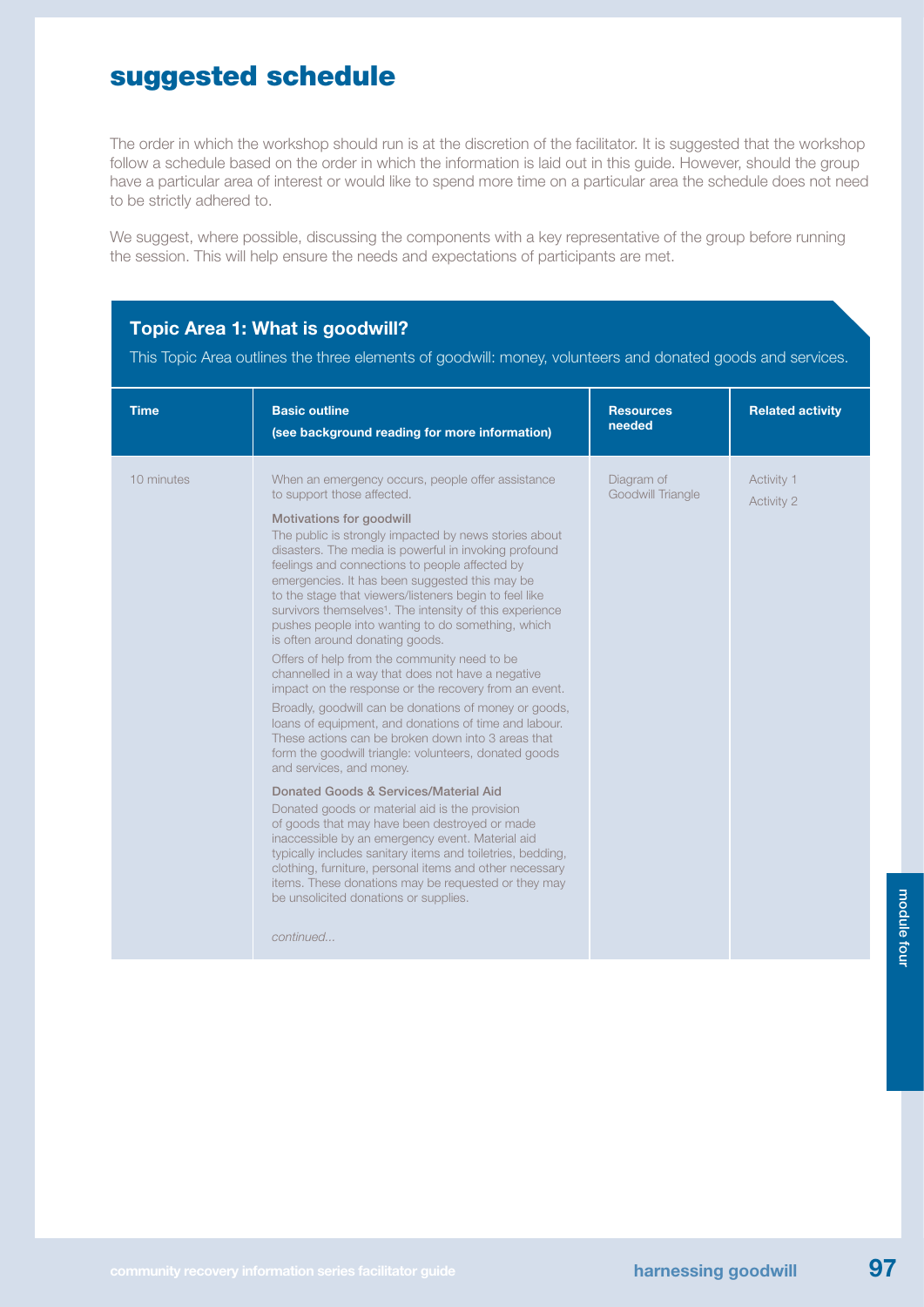| <b>Time</b> | <b>Basic outline</b><br>(see background reading for more information)                                                                                                                                                                                                                                                                                                                                                                                                                                                                                                                                                                                                                                                                                                                                                                                                                                                                                                                                                                                                                                                                                                                                                                                                                                                                                                                                                                                                                                                                                                                                                                                                                                                                                                                                                                                                                                                                                                                                                                                                                                                                                   | <b>Resources</b><br>needed | <b>Related activity</b> |
|-------------|---------------------------------------------------------------------------------------------------------------------------------------------------------------------------------------------------------------------------------------------------------------------------------------------------------------------------------------------------------------------------------------------------------------------------------------------------------------------------------------------------------------------------------------------------------------------------------------------------------------------------------------------------------------------------------------------------------------------------------------------------------------------------------------------------------------------------------------------------------------------------------------------------------------------------------------------------------------------------------------------------------------------------------------------------------------------------------------------------------------------------------------------------------------------------------------------------------------------------------------------------------------------------------------------------------------------------------------------------------------------------------------------------------------------------------------------------------------------------------------------------------------------------------------------------------------------------------------------------------------------------------------------------------------------------------------------------------------------------------------------------------------------------------------------------------------------------------------------------------------------------------------------------------------------------------------------------------------------------------------------------------------------------------------------------------------------------------------------------------------------------------------------------------|----------------------------|-------------------------|
|             | <b>Volunteers</b><br>Motivations for volunteering<br>The desire to volunteer usually comes in the first week<br>of the disaster, which coincides with the peak media<br>coverage of disasters <sup>2</sup> . The need for volunteers,<br>including spontaneous volunteers, to support<br>long-term community recovery can continue long<br>after the media coverage has dissipated and the offers<br>of help have dwindled. The nature of volunteering<br>is changing. While many people are still content<br>to follow the traditional path of joining an organisation,<br>there is a trend towards shorter term, cause<br>related commitment <sup>3</sup> .<br>Volunteering can be:<br>$\bullet$ Formal<br>• Spontaneous<br>• Casual.<br>There are 5 types of spontaneous volunteers:<br>• Returnees: survivors of the incident<br>• The Anxious: those looking to be empowered<br>through action<br>• Helpers: people who are altruistically motivated<br>• Curious: people whose motivation is driven<br>by wanting to know more about the emergency<br>and see volunteering as a vehicle for this<br>• Exploiters: opportunistic individuals looking<br>to gain recognition or, at worst, access to vulnerable<br>individuals to exert power in any number of ways <sup>4</sup> .<br>Money<br>Experience suggests financial donations are preferable<br>to other types of donations such as material goods.<br>Cash ensures that money can be directed back<br>into the local economy and allows purchases<br>to be made that meet the actual needs of people.<br>This message should be reiterated through media<br>and communications channels.<br>In addition to cash donations from individuals and<br>companies, philanthropic grants may also be helpful<br>in supporting communities recovering from an<br>emergency. There are many philanthropic organisations<br>that have experience in working with communities who<br>have been affected by emergencies. As with all other<br>forms of goodwill, it is important that any philanthropic<br>grants meet the needs of emergency affected<br>communities rather than being donor driven. |                            |                         |
|             |                                                                                                                                                                                                                                                                                                                                                                                                                                                                                                                                                                                                                                                                                                                                                                                                                                                                                                                                                                                                                                                                                                                                                                                                                                                                                                                                                                                                                                                                                                                                                                                                                                                                                                                                                                                                                                                                                                                                                                                                                                                                                                                                                         |                            |                         |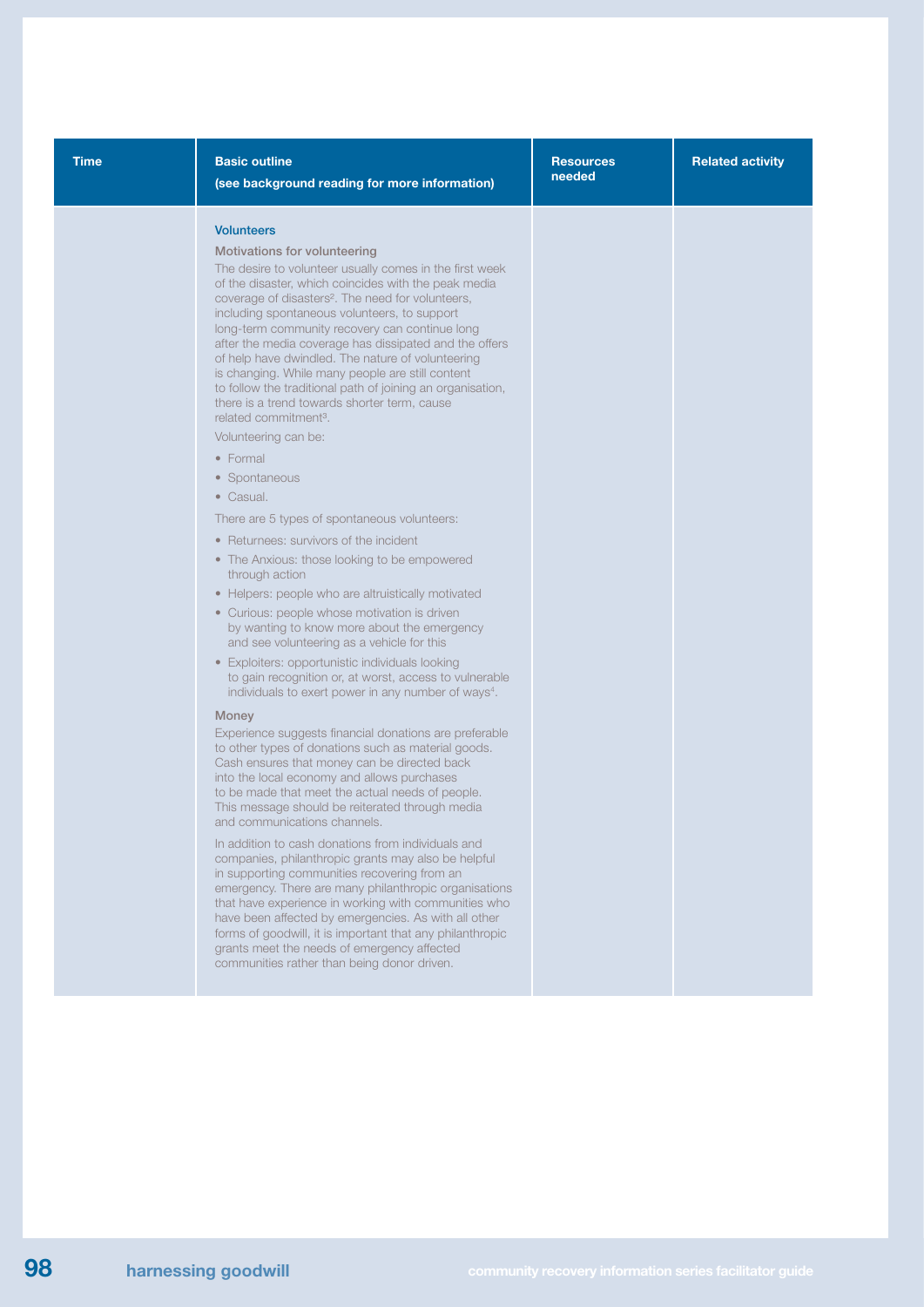# **Topic Area 2: Key issues relating to goodwill**

This Topic Area outlines the key issues that people face after disasters in relation to donations of goods, services time and money.

| <b>Time</b> | <b>Basic outline</b>                                                                                                                                                                                                                                                                                                                                                                                                                                                                                                                                                                                                                                                                                                                                                                                                                                                                                                                                                                                                                                                                                                                                                                                                                                                                                                                                                                                                                                                                                                                                                                                                                                                                                                                                                                                                                                                                                                                                                                                                                                                                                                                                                                                                                                                                                                                                                                                                                                                                                                                                                                                                                                                                                                                                                                                                                                            | <b>Related activity</b>                |
|-------------|-----------------------------------------------------------------------------------------------------------------------------------------------------------------------------------------------------------------------------------------------------------------------------------------------------------------------------------------------------------------------------------------------------------------------------------------------------------------------------------------------------------------------------------------------------------------------------------------------------------------------------------------------------------------------------------------------------------------------------------------------------------------------------------------------------------------------------------------------------------------------------------------------------------------------------------------------------------------------------------------------------------------------------------------------------------------------------------------------------------------------------------------------------------------------------------------------------------------------------------------------------------------------------------------------------------------------------------------------------------------------------------------------------------------------------------------------------------------------------------------------------------------------------------------------------------------------------------------------------------------------------------------------------------------------------------------------------------------------------------------------------------------------------------------------------------------------------------------------------------------------------------------------------------------------------------------------------------------------------------------------------------------------------------------------------------------------------------------------------------------------------------------------------------------------------------------------------------------------------------------------------------------------------------------------------------------------------------------------------------------------------------------------------------------------------------------------------------------------------------------------------------------------------------------------------------------------------------------------------------------------------------------------------------------------------------------------------------------------------------------------------------------------------------------------------------------------------------------------------------------|----------------------------------------|
|             |                                                                                                                                                                                                                                                                                                                                                                                                                                                                                                                                                                                                                                                                                                                                                                                                                                                                                                                                                                                                                                                                                                                                                                                                                                                                                                                                                                                                                                                                                                                                                                                                                                                                                                                                                                                                                                                                                                                                                                                                                                                                                                                                                                                                                                                                                                                                                                                                                                                                                                                                                                                                                                                                                                                                                                                                                                                                 |                                        |
| 20 minutes  | (see background reading for more information)<br>Key issues relating to donated goods and services<br>1. Management of material aid<br>Administration and storage of these goods can incur a significant cost<br>and considerable effort can also be required to avoid offending the donors.<br>Managing these goods and services can divert resources away from supporting<br>disaster affected people.<br>2. Quality/usefulness of material aid<br>One concern about the donation of goods and services is the quality<br>and usefulness of these goods. Additionally, the cost attached to receiving,<br>sorting, distributing and storing them and, in the case of loaned goods,<br>the cost of making good or returning them to the owners can place a significant<br>burden on resources.<br>3. Impact of material aid on the local economy<br>Material aid may have a direct impact on the local economy through the loss<br>of income for local businesses. Supply of donated goods can interfere with<br>the rebuilding and sustainability of local businesses as there may be no need<br>to buy anything locally. Uncontrolled and ongoing donations can create<br>expectations and dependency in some disaster affected people.<br>4. Impact of material aid on recipients<br>• Those who donate goods after events are inclined to view disaster<br>affected people as helpless individuals unable to make decisions.<br>• This myth needs to be countered as the reality is very different.<br>• Disaster affected people are rarely helpless; although they may be in shock<br>initially they still have opinions, expectations, the ability to make decisions<br>and be self determining.<br>• If donated goods are useful, thoughtful and well times they may have<br>a positive impact.<br>5. Divisions within community<br>In some cases material aid creates or amplifies divisions within an emergency<br>affected community. Considering issues of equality and transparency in donation<br>distribution is important.<br>6. Maintaining the Dignity of the Affected community<br>Like in everyday life, most people are often uncomfortable in receiving charity.<br>Donated goods can compromise their dignity by making people feel obliged<br>to accept the goods, often variable quality and appropriateness. It also takes<br>away choice for people seeking regain control of their lives.<br>Key issues relating to volunteering<br>• Spontaneous volunteers can greatly impact recovery both positively<br>and negatively.<br>• Be aware that the management of spontaneous volunteers, including<br>managing their expectations, workload, health and safety, ensuring<br>their work is meaningful and helpful to impacted communities, is a big task.<br>• However, just because there are people wanting to volunteer does not | Activity 3<br>Activity 4<br>Activity 5 |
|             | mean that this offer will be useful <sup>5</sup> .<br>• Additionally the motives for volunteering can be complex including anxiety,<br>curiosity and exploitation <sup>6</sup> .                                                                                                                                                                                                                                                                                                                                                                                                                                                                                                                                                                                                                                                                                                                                                                                                                                                                                                                                                                                                                                                                                                                                                                                                                                                                                                                                                                                                                                                                                                                                                                                                                                                                                                                                                                                                                                                                                                                                                                                                                                                                                                                                                                                                                                                                                                                                                                                                                                                                                                                                                                                                                                                                                |                                        |
|             |                                                                                                                                                                                                                                                                                                                                                                                                                                                                                                                                                                                                                                                                                                                                                                                                                                                                                                                                                                                                                                                                                                                                                                                                                                                                                                                                                                                                                                                                                                                                                                                                                                                                                                                                                                                                                                                                                                                                                                                                                                                                                                                                                                                                                                                                                                                                                                                                                                                                                                                                                                                                                                                                                                                                                                                                                                                                 |                                        |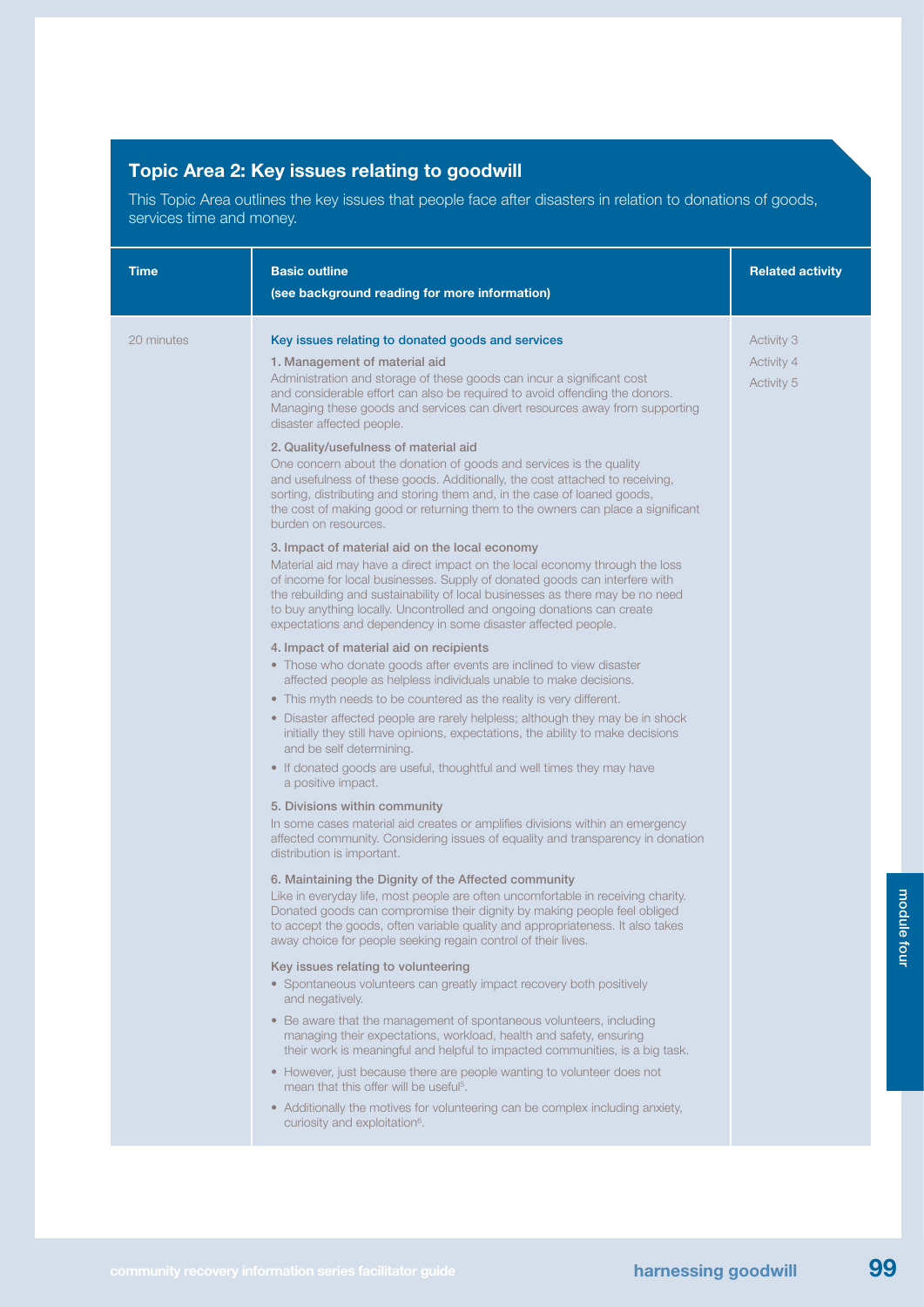# **Topic Area 3: It is ok to say YES or NO. When might you say no.**

This Topic Area outlines the reasons why it is Ok to say no to unsolicited donations.

| <b>Time</b>   | <b>Basic outline</b><br>(see background reading for more information)                                                                                                                                                                                                                                                                                                                                                                                                                                                                                                                                                                                                                                                                                                                                                                                                                                                                                                                                                                                                                                                                                                | <b>Resources</b><br>needed                                                                   | <b>Related activity</b> |
|---------------|----------------------------------------------------------------------------------------------------------------------------------------------------------------------------------------------------------------------------------------------------------------------------------------------------------------------------------------------------------------------------------------------------------------------------------------------------------------------------------------------------------------------------------------------------------------------------------------------------------------------------------------------------------------------------------------------------------------------------------------------------------------------------------------------------------------------------------------------------------------------------------------------------------------------------------------------------------------------------------------------------------------------------------------------------------------------------------------------------------------------------------------------------------------------|----------------------------------------------------------------------------------------------|-------------------------|
| 10-15 minutes | • Personal recovery requires disaster affected people<br>to be resilient, resourceful and confident.<br>• To reach this stage people need to feel in control<br>of what is happening in their lives. As a disaster<br>affected person, to be given to, without any real<br>choice, does not encourage any of those skills.<br>• Unsolicited or excessive, unneeded or unusable<br>donated goods are mostly likely to be the kind<br>of donations that disaster affected people want<br>to say no to.<br>• Some reasons to say yes to offers of goodwill<br>include:<br>if there is a community identified need for money,<br>donated goods or volunteers<br>if there is capacity to manage the goodwill,<br>remembering that is may be a large task<br>if the offers of goodwill complement rather than<br>hinder local recovery<br>• Some reasons to say no to offers of goodwill<br>include:<br>not having the capacity to manage offers<br>of donated goods or volunteers<br>if the offers of goodwill do not meet the needs<br>of the emergency affected community<br>if the negative consequences of the donated<br>goodwill will outweigh the positive effects | Figure 10<br>Flow of unsolicited<br>donations<br>Figure 11<br>Flow of solicited<br>donations | Activity 5              |

# **Topic Area 4: Tips & Tricks for harnessing goodwill**

This Topic Area outlines a few tips for how people can handle goodwill.

| <b>Time</b> | <b>Basic outline</b><br>(see background reading for more information)                                                                             | <b>Resources</b><br>needed | <b>Related activity</b> |
|-------------|---------------------------------------------------------------------------------------------------------------------------------------------------|----------------------------|-------------------------|
| 5 minutes   | • Use the media<br>• Have a coordinated approach<br>• Be honest<br>• It's ok to say no to offers of assistance<br>• Explain why you are saying no | Pens/Textas<br>Paper       | <b>Brainstorm</b>       |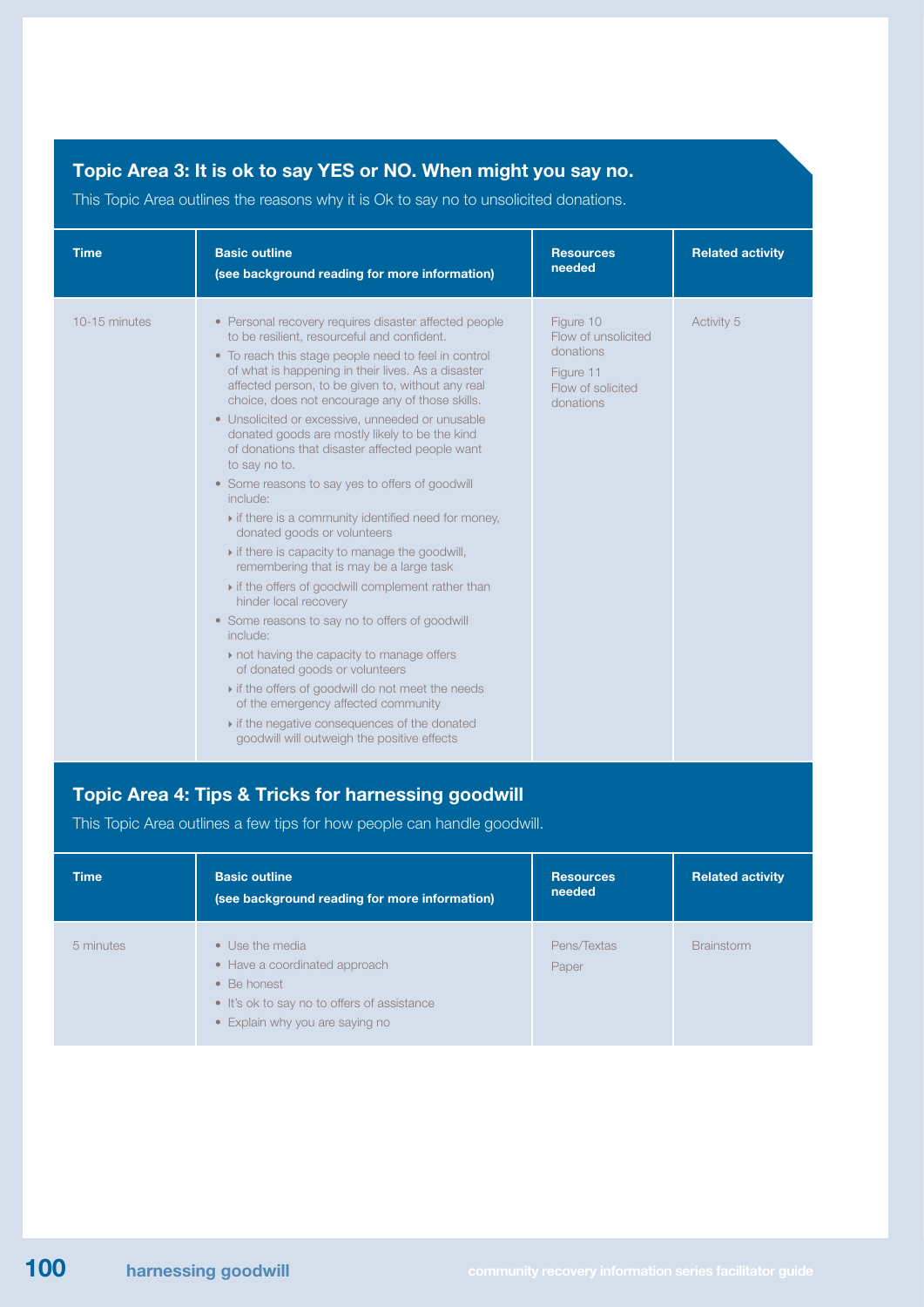# **List of Activities**

| <b>Time</b>       | <b>Outline</b>                                                                                                                                                                                                                                                                                                                                                                                                                                     | <b>Activity Instructions</b>                                                                                                                                                                                                                                                                                                                                                                                                                                                                                                   | <b>Resources</b>                                               | <b>Relevant</b><br><b>Topic Area</b> |
|-------------------|----------------------------------------------------------------------------------------------------------------------------------------------------------------------------------------------------------------------------------------------------------------------------------------------------------------------------------------------------------------------------------------------------------------------------------------------------|--------------------------------------------------------------------------------------------------------------------------------------------------------------------------------------------------------------------------------------------------------------------------------------------------------------------------------------------------------------------------------------------------------------------------------------------------------------------------------------------------------------------------------|----------------------------------------------------------------|--------------------------------------|
| <b>Activity 1</b> |                                                                                                                                                                                                                                                                                                                                                                                                                                                    |                                                                                                                                                                                                                                                                                                                                                                                                                                                                                                                                |                                                                |                                      |
| 20 minutes        | The purpose of this<br>activity is to familiarise<br>participants with the<br><b>National Guidelines</b><br>for managing donated<br>goods.                                                                                                                                                                                                                                                                                                         | Give each participant a copy of the National<br>Guidelines for managing donated goods and<br>give them a few minutes to look through.                                                                                                                                                                                                                                                                                                                                                                                          | National<br>Guidelines<br>for<br>managing<br>donated<br>goods. | Topic Area 1                         |
| <b>Activity 2</b> |                                                                                                                                                                                                                                                                                                                                                                                                                                                    |                                                                                                                                                                                                                                                                                                                                                                                                                                                                                                                                |                                                                |                                      |
| 20 minutes        | This activity highlights<br>the many different<br>motivations for offering<br>assistance.<br>Some motivations are<br>helpful to people and<br>communities affected<br>by emergencies.<br>Others are not.<br>There are a range of<br>expectations when<br>offering assistance.<br>It is important when<br>accepting assistance<br>that the motivations<br>are helpful and in line<br>with community need<br>and that expectations<br>can be managed | Break the group into three smaller groups.<br>Give each group one scenario from<br>Scenarios 4, 5 or 6.<br>Questions the group need to consider:<br>• What might the motivation be?<br>• What might the expectations be?<br>• What might need to be considered<br>when accepting these offers?<br>• What will be the impact on the local<br>community (positive and negative)?<br>Give the group 10 minutes to discuss in their<br>groups then ask them to report back to the<br>larger group on their scenarios (10 minutes). | Scenario 4<br>Scenario 5<br>Scenario 6<br>Pens/Textas<br>Paper | Topic Area 1                         |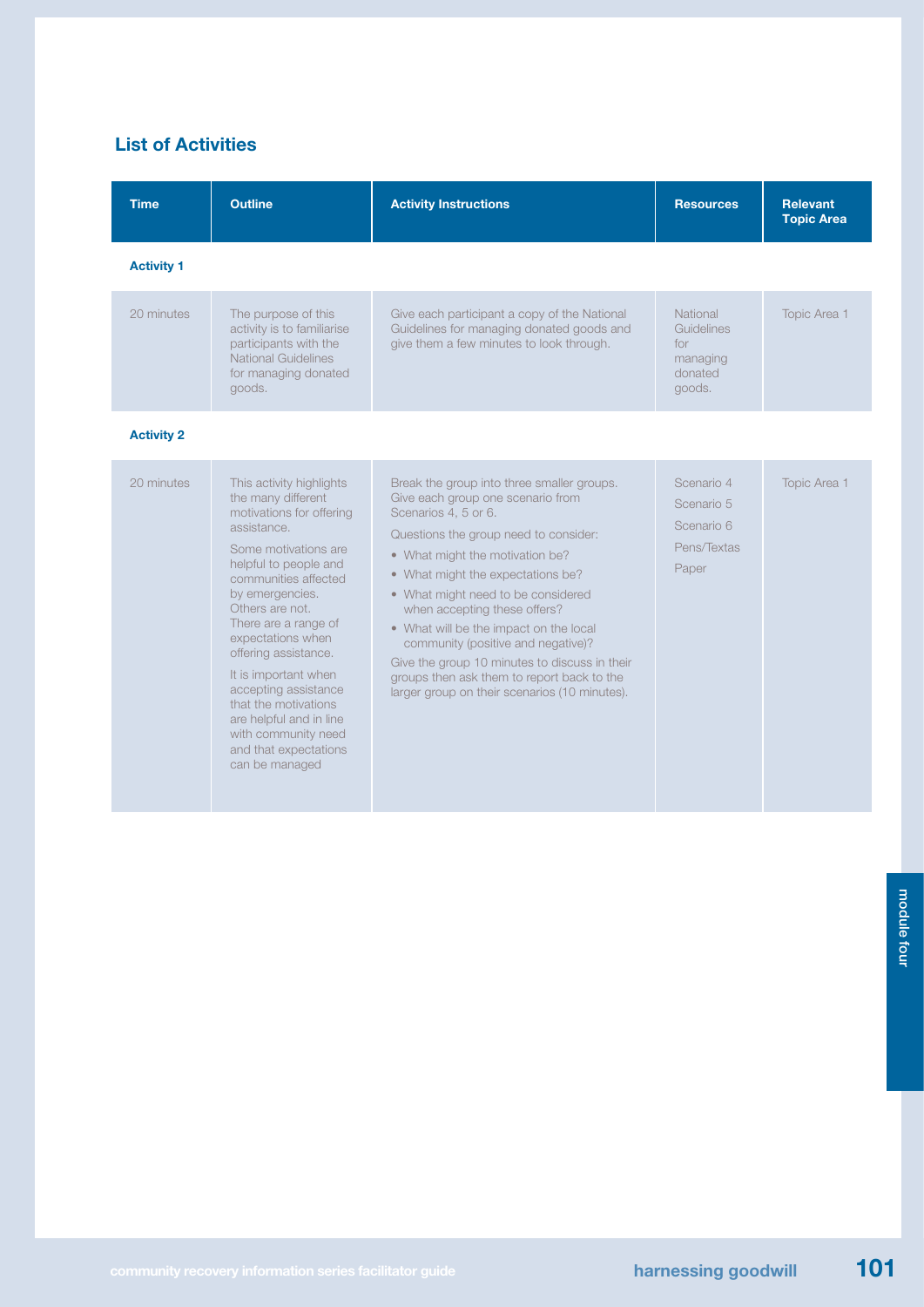| <b>Time</b>       | <b>Outline</b>                                                                                                                                                                                                                                                           | <b>Activity Instructions</b>                                                                                                                                                                                                                                                                                                                                                                                                                                                                                                                                                                                                                                                                                                                                                                                                                                                                                                                                                                                                                                                                                                                                                                                                                                                                                                                                                                                                                                                                                                                                                           | <b>Resources</b>                                               | <b>Relevant</b><br><b>Topic Area</b> |
|-------------------|--------------------------------------------------------------------------------------------------------------------------------------------------------------------------------------------------------------------------------------------------------------------------|----------------------------------------------------------------------------------------------------------------------------------------------------------------------------------------------------------------------------------------------------------------------------------------------------------------------------------------------------------------------------------------------------------------------------------------------------------------------------------------------------------------------------------------------------------------------------------------------------------------------------------------------------------------------------------------------------------------------------------------------------------------------------------------------------------------------------------------------------------------------------------------------------------------------------------------------------------------------------------------------------------------------------------------------------------------------------------------------------------------------------------------------------------------------------------------------------------------------------------------------------------------------------------------------------------------------------------------------------------------------------------------------------------------------------------------------------------------------------------------------------------------------------------------------------------------------------------------|----------------------------------------------------------------|--------------------------------------|
| <b>Activity 3</b> |                                                                                                                                                                                                                                                                          |                                                                                                                                                                                                                                                                                                                                                                                                                                                                                                                                                                                                                                                                                                                                                                                                                                                                                                                                                                                                                                                                                                                                                                                                                                                                                                                                                                                                                                                                                                                                                                                        |                                                                |                                      |
| 30 minutes        | This activity provides<br>a range of scenarios<br>and asks participants<br>to think about the<br>positive and negatives<br>risks involved related<br>to each scenario. The<br>activity also prompts<br>participants to think<br>about how they may<br>mange these issues | Break the group into up to six small groups<br>or pairs. Depending on the size of your<br>group distribute the six scenarios among<br>the groups.<br>Ask the group to read the scenario and<br>discuss the risks involved in the scenario and<br>what key issues will they need to consider<br>before accepting or refusing the donation.<br>The following points may be helpful for<br>you as the facilitator to guide the group's<br>discussion or provide them with ideas<br>to initiate discussion.<br>Scenario 4:<br>• Low risk generally<br>• Be sure to check reporting requirements<br>- may be minimal<br>• It is going to be divisive as to who/which<br>group in your community gets the money<br>Scenario 5:<br>• How to manage all the clothes<br>• May not be suitable/wanted/needed<br>• Will it undercut local business<br>• The school may go to the press<br>Scenario 6:<br>• Positive: could provide machines<br>for people who cannot afford them<br>• Equity: how do you decide who gets<br>the new washing machines? Will this<br>be a divisive issue?<br>• Impact on the local economy<br>• Managing PR expectations<br>• Media following the donation<br>- will this create more offers<br>• Are people able to store the washing<br>machine?<br>Scenario 7:<br>$\bullet$ Is it needed?<br>• How much will it cost to refill?<br>• How much water does it provide?<br>• How many times will it need to be refilled?<br>• Can you get some agreement as to how<br>long it can be loaned for?<br>- To assist with planning<br>• Can a local contact be assigned? | National<br>Guidelines<br>for<br>managing<br>donated<br>goods. | Topic Area 1                         |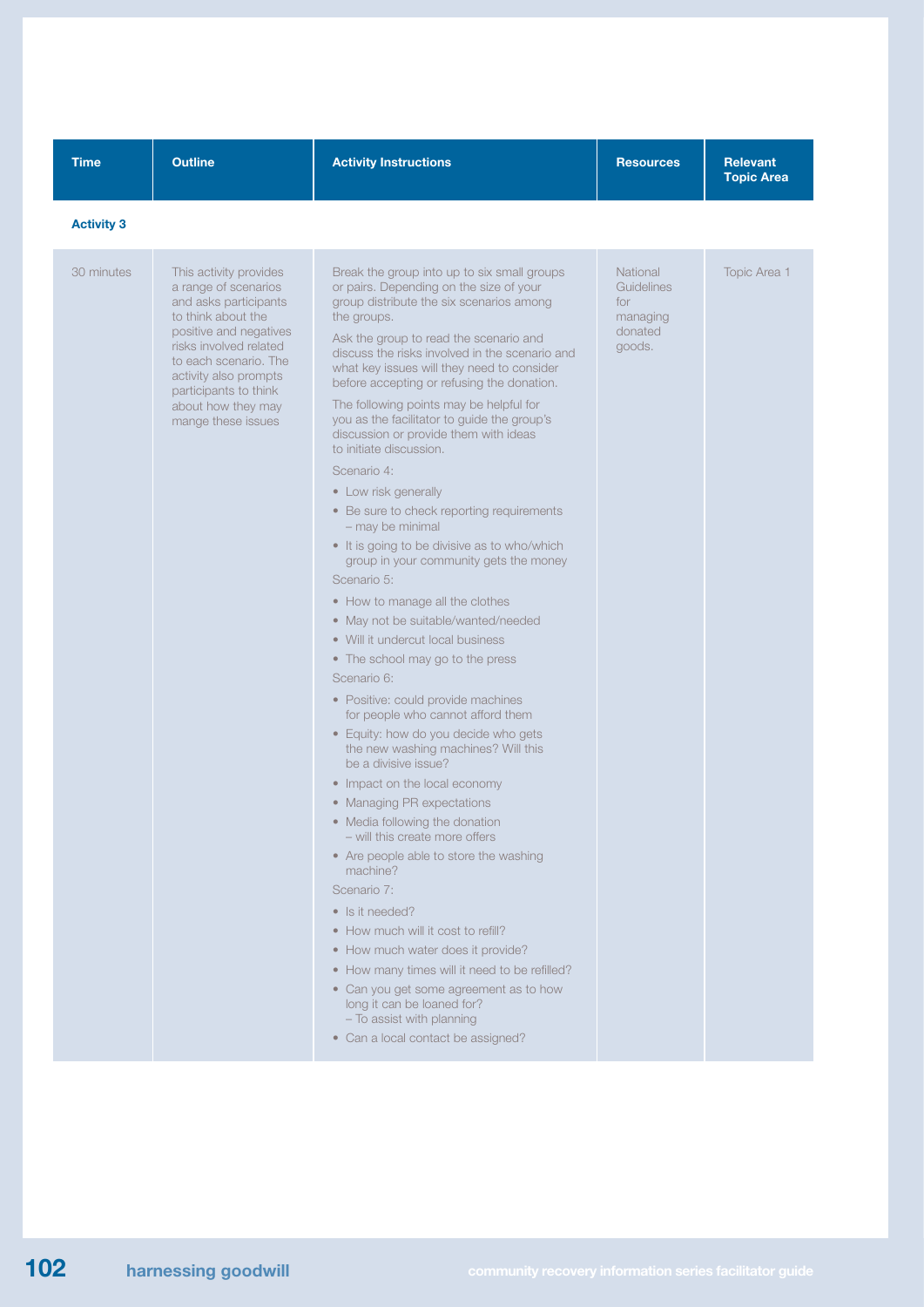| <b>Time</b>                   | <b>Outline</b>                                                                                                                                                                                                                                                           | <b>Activity Instructions</b>                                                                                                                                                                                                                                                                                                                                                                                                                                      | <b>Resources</b>                                            | <b>Relevant</b><br><b>Topic Area</b> |
|-------------------------------|--------------------------------------------------------------------------------------------------------------------------------------------------------------------------------------------------------------------------------------------------------------------------|-------------------------------------------------------------------------------------------------------------------------------------------------------------------------------------------------------------------------------------------------------------------------------------------------------------------------------------------------------------------------------------------------------------------------------------------------------------------|-------------------------------------------------------------|--------------------------------------|
| <b>Activity 3 (continued)</b> |                                                                                                                                                                                                                                                                          |                                                                                                                                                                                                                                                                                                                                                                                                                                                                   |                                                             |                                      |
| 30 minutes                    | This activity provides<br>a range of scenarios<br>and asks participants<br>to think about the<br>positive and negatives<br>risks involved related<br>to each scenario. The<br>activity also prompts<br>participants to think<br>about how they may<br>mange these issues | Scenario 8:<br>• Do you want it?<br>• Can you guarantee who the donated good<br>will go to?<br>• It is ok to go back to the donors to discuss<br>how to proceed<br>Scenario 9:<br>• Equity: how will you deal with equity<br>issues? Will you have criteria?<br>• It is right for the town?<br>• Will it undercut the local economy?<br>• Is it helpful?<br>• Can you renegotiate the number<br>of vouchers or the amounts?<br>• How long are the vouchers valid? | National<br>Guidelines<br>for managing<br>donated<br>goods. | Topic Area 1                         |
| <b>Activity 4</b>             |                                                                                                                                                                                                                                                                          |                                                                                                                                                                                                                                                                                                                                                                                                                                                                   |                                                             |                                      |
| 20 minutes                    | This activity asks<br>participants to look<br>at a case study<br>discuss the positive<br>and negative aspects<br>of the donated goods<br>offered.                                                                                                                        | Break the group into up to two groups.<br>Give each group one of the case studies.<br>Ask the groups to read the Case Studies<br>and discuss:<br>• What was the offer?<br>• What did they do?<br>• What were they positive and negative<br>aspects?<br>• What was the outcome?                                                                                                                                                                                    | Case<br>Study 1<br>Case<br>Study 2<br>Pens/Textas<br>Paper  | <b>Topic Area</b><br>2, 3            |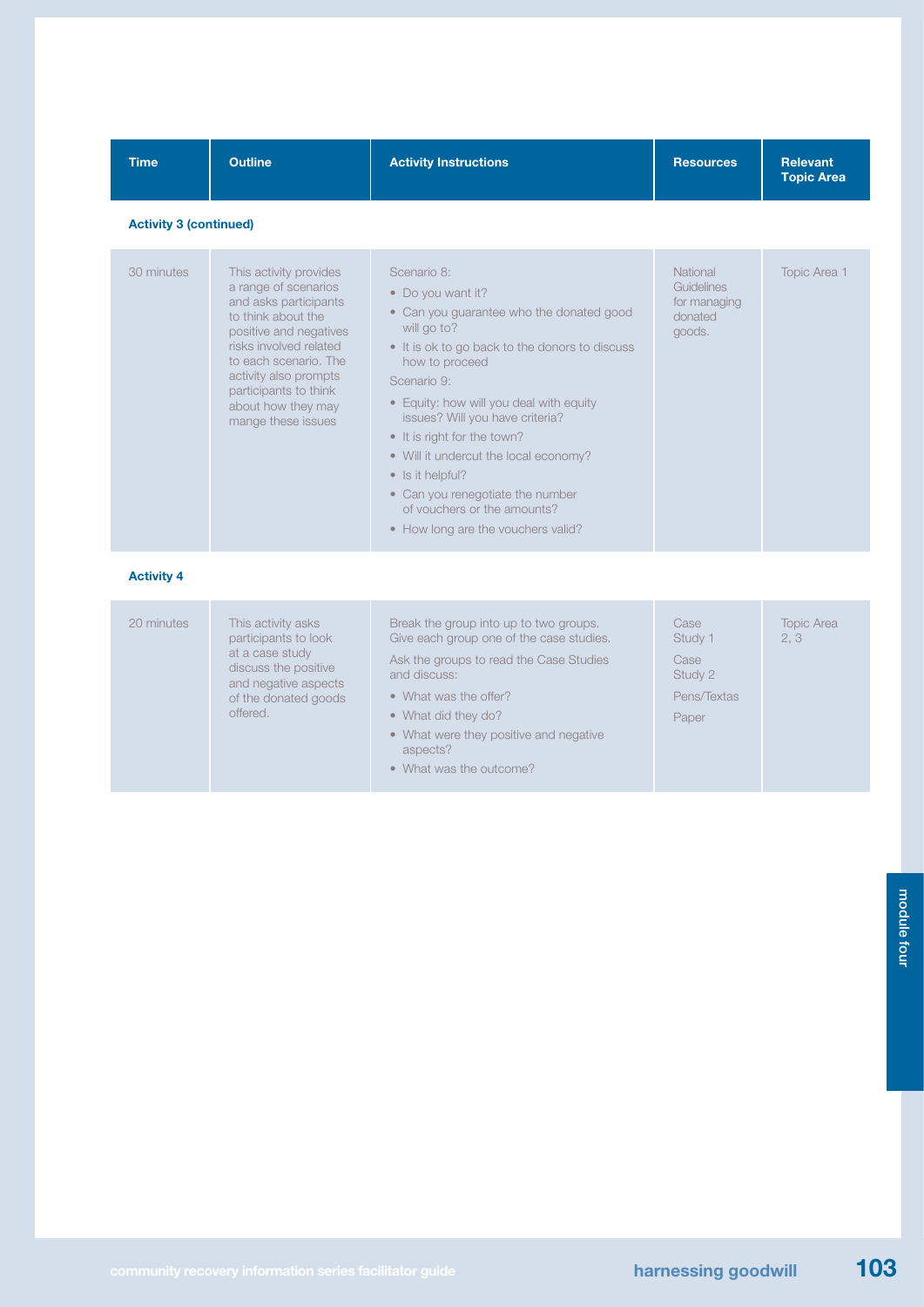| <b>Time</b>       | <b>Outline</b>                                                                                                                                                                                                                                                                                                                                       | <b>Activity Instructions</b>                                                                                                                                                                                                                                                                                                                                                                                                                                                                                         | <b>Resources</b>                                                                   | <b>Relevant</b><br><b>Topic Area</b> |
|-------------------|------------------------------------------------------------------------------------------------------------------------------------------------------------------------------------------------------------------------------------------------------------------------------------------------------------------------------------------------------|----------------------------------------------------------------------------------------------------------------------------------------------------------------------------------------------------------------------------------------------------------------------------------------------------------------------------------------------------------------------------------------------------------------------------------------------------------------------------------------------------------------------|------------------------------------------------------------------------------------|--------------------------------------|
| <b>Activity 5</b> |                                                                                                                                                                                                                                                                                                                                                      |                                                                                                                                                                                                                                                                                                                                                                                                                                                                                                                      |                                                                                    |                                      |
| 20 minutes        | This activity provides<br>participants with the<br>opportunity to decide<br>whether or not they<br>will accept an offer<br>of donated goods.<br>After they have made<br>a decision the groups<br>are given further<br>information about<br>the offer and are then<br>required to determine<br>how they will<br>manage the resulting<br>circumstance. | Break the group into up to two groups.<br>Give each group one of the scenarios.<br>Only give each group Part One of each<br>scenario.<br>Ask the group to read the scenario and<br>discuss the offer. The group must decide<br>whether they accept for decline the offer.<br>Once the group has decided what to<br>do hand out Part Two of the scenario<br>based on their decision.<br>What will the group do based on this<br>new information?<br>Bring the two groups back together<br>to discuss their scenarios. | Scenario 10<br>(Pt.1 & 8 & 2)<br>Scenario 11<br>(Pt.1 & 2)<br>Pens/Textas<br>Paper | Topic Area 3                         |

#### **Discussion Questions**

|--|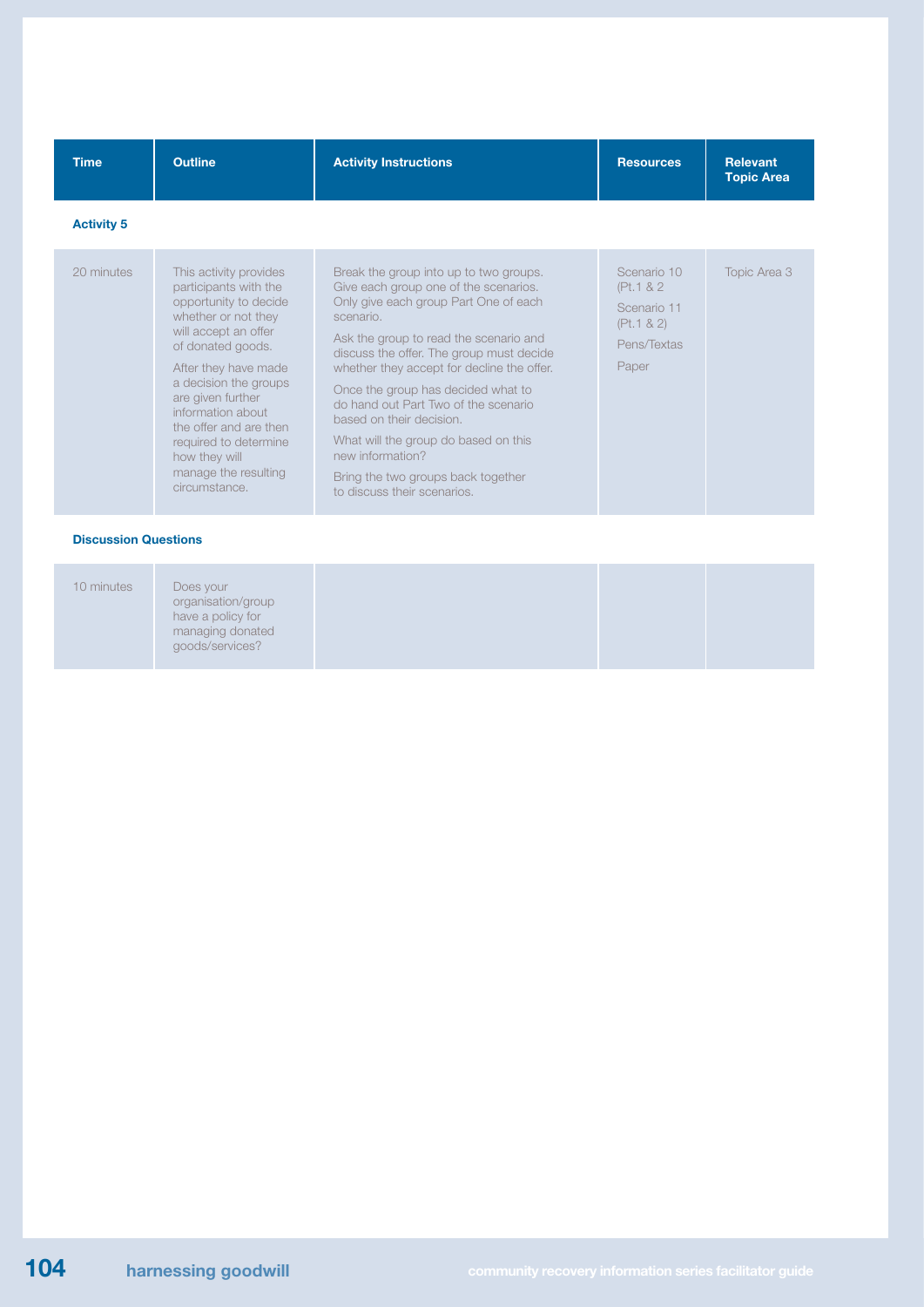### **background reading**

#### **Topic Area 1. What is Goodwill?**

When a disaster occurs, people volunteer their assistance to support those affected. Broadly, this assistance can be donations of money or goods, loans of equipment, and donations of time and labour. In the academic literature, these actions are described as emergent behaviour, convergent behaviour and, in the case of volunteers themselves, spontaneous behaviour<sup>7</sup>. These actions can be broken down into 3 areas that form the goodwill triangle: volunteers, goods, and money.



Offers of help from the community need to be channelled in a way that does not have a negative impact on the response or the recovery from an event. Any approach needs to also recognise that donated goods and spontaneous volunteers may not be used, or that specific skills may be called for if they are used<sup>8</sup>.

#### Motivations for Goodwill

The public is strongly impacted by news stories about disasters. The media is powerful in invoking profound feelings and connections to people impacted the disaster. It has been suggested this may be to the stage that viewers/listeners begin to feel like survivors themselves<sup>9</sup>. The intensity of this experience pushes people into wanting to do something, which is often around donating goods or time or money. This relieves some of the guilt about watching the disaster unfold and being helpless to either stop it or assist.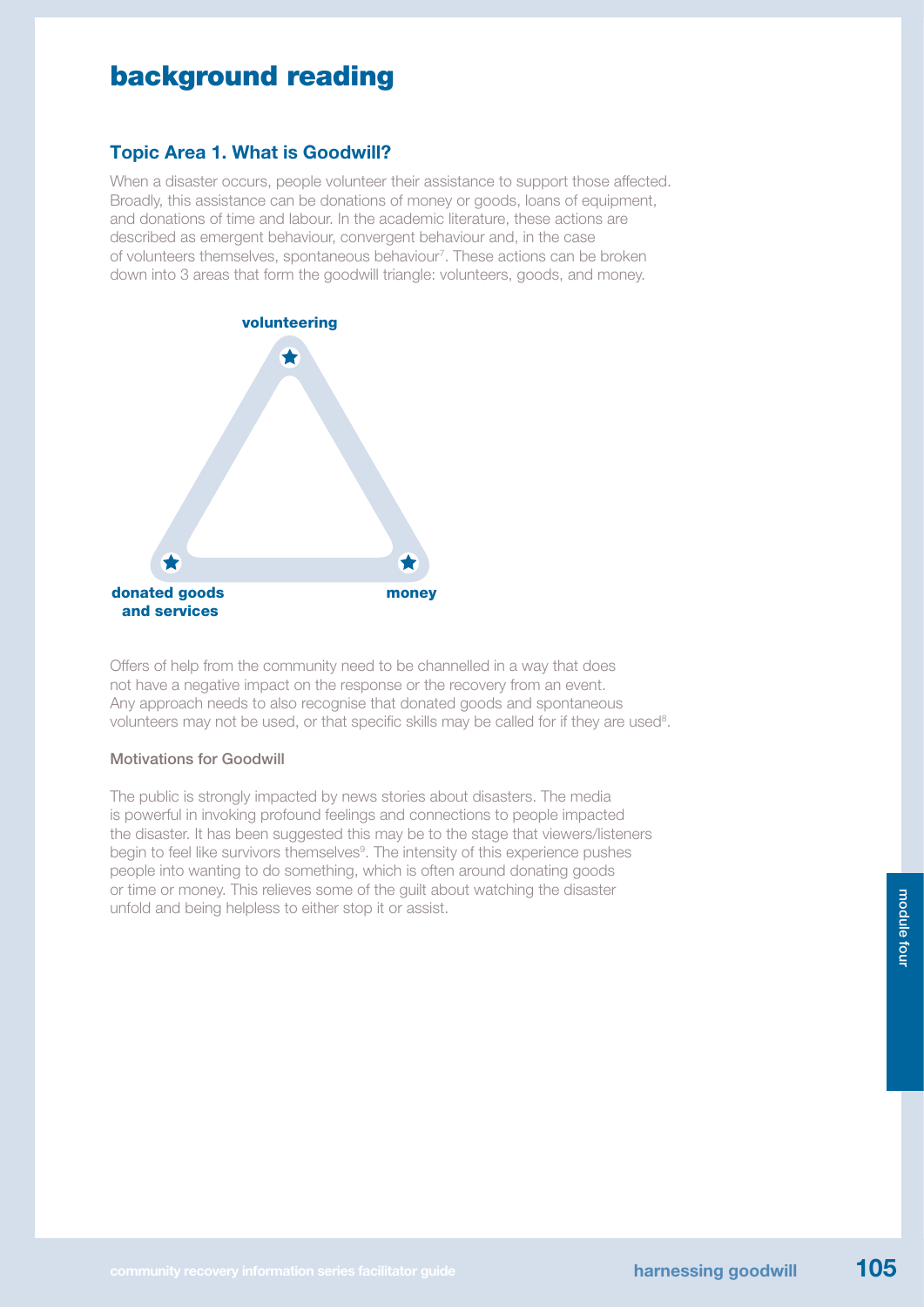#### Donated Goods and Services

Donated goods or material aid is the provision of goods that may have been destroyed or made inaccessible by the disaster. Material aid typically includes sanitary items and toiletries, bedding, clothing, furniture, personal items and other necessary items. They may be requested or they may be unsolicited donations or supplies.

Goods owned by donors carry stronger connections (for the donor). Money may seem impersonal, particularly as much of it happens through credit card donations. Therefore there is some attraction in donating goods. However it is likely that the main focus of this activity is to relieve the feelings of the donor, not look after the needs of the recipient.

Donations of unsolicited goods can take on a life of its own and public figures such as politicians and community leaders, disaster spokespersons, recovery staff and volunteers often find it very difficult to say 'no'. Much of the effort expended can be about finding ways to keep the donors happy and has very little to do with the needs of the recipients. Research conducted by the Attorney General's Department and the Government of South Australia into the management of donated goods found that recipients had strong concerns about donated goods and commented that they felt the pressure to be grateful for even very substandard goods. Second hand clothing is very rarely seen as a useful donation by people affected by emergencies but these items are usually the bulk of what is donated.

Donated goods may also come from corporate donors in the form of new goods or vouchers.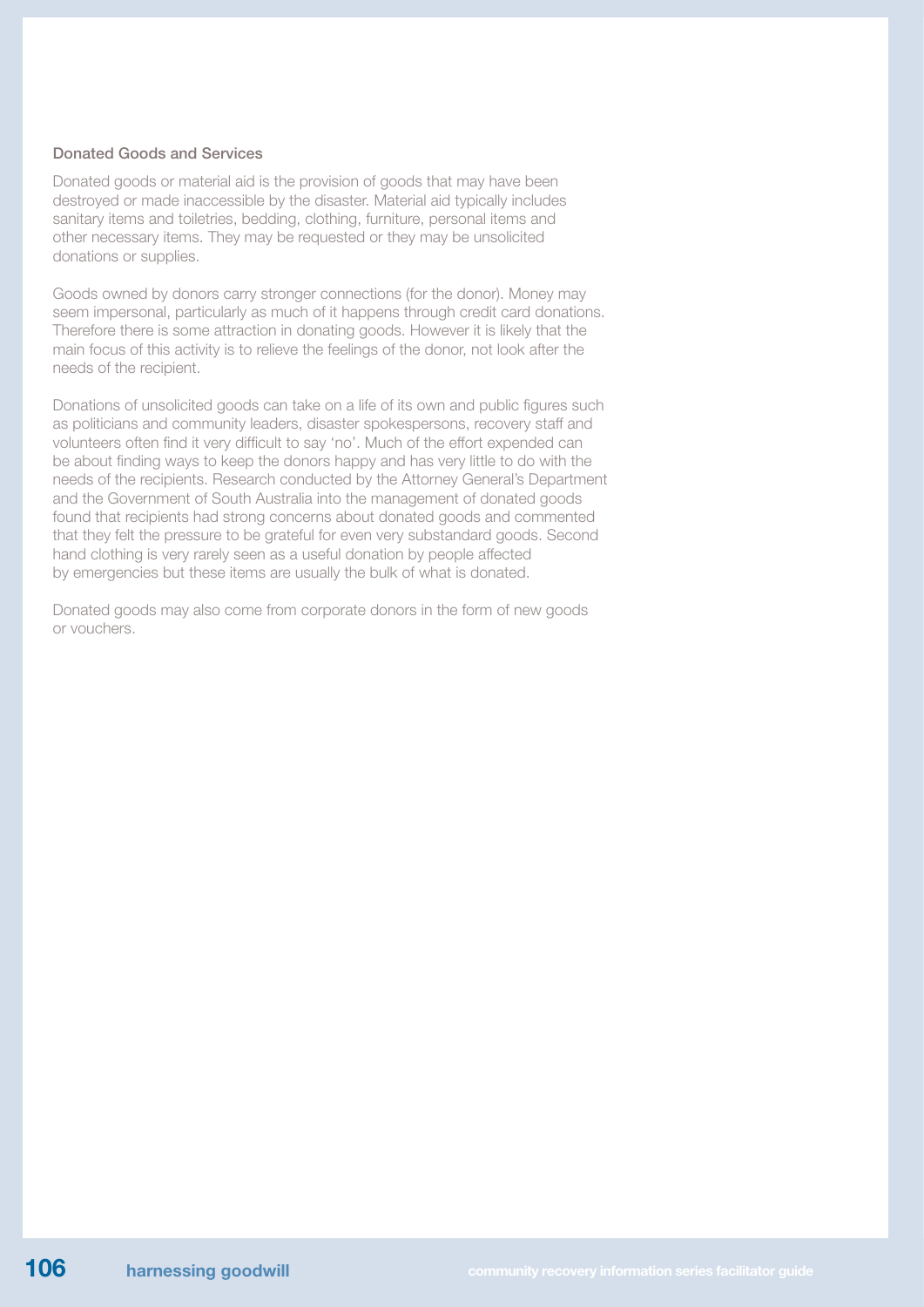#### **Volunteers**

#### Motivations for volunteering

The desire to volunteer usually comes in the first week of the event, which coincides with the peak media coverage of emergencies<sup>10</sup>. The need for volunteers, including spontaneous volunteers, to aid in long-term community recovery can continue long after the media coverage has dissipated and the offers of help have dwindled. The nature of volunteering is changing. While many people are still content to follow the traditional path of joining an organisation, there is a trend towards shorter term commitment<sup>11</sup>.

#### Types of volunteering

Volunteering can be 'formal', that is through organisations, or 'informal', which is not through organisations. Volunteering is very much associated with a desire to contribute to society, co-operative altruism, and reciprocity (Oppenheimer and Warburton 2000)<sup>12</sup>, though there can be other motivations. Spontaneous volunteering is a phenomenon that is increasingly part of the emergency landscape<sup>13</sup>.

'Spontaneous volunteers' are those who seek to contribute on impulse—people who offer assistance following an emergency and who are not previously affiliated with recognised volunteer agencies and may or may not have relevant training, skills or experience<sup>14,15</sup>. Spontaneous volunteers can be individuals, or groups and agencies, who seek to contribute assistance but are unaffiliated with the existing official emergency management response and recovery system.

Three primary spontaneous volunteer sub-groups often referred to in literature are:

- ` professional: skilled and trained but previously unaffiliated—usually from outside the emergency area
- ` spontaneous within affected area: usually motivated by community ownership —unaffiliated and may be unskilled and/or untrained
- ` spontaneous out of area: converging on the scene from outside the community —unaffiliated and may be unskilled and/or untrained16.

Research identifies five types of spontaneous volunteers, distinguished by their motivations:

- ▶ Returnees: survivors of the incident
- $\triangleright$  The Anxious: those looking to be empowered through action
- ` Helpers: people who are altruistically motivated
- ` Curious: people whose motivation is driven by wanting to know more about the emergency and see volunteering as a vehicle for this
- ` Exploiters: opportunistic individuals looking to gain recognition or, at worst, access to vulnerable individuals to exert power in any number of ways<sup>17</sup>.

Effective management of spontaneous volunteers is based on the principal that those affected by the emergency are the first priority. Offers of assistance can be productive, but can also overwhelm response and recovery agencies attempting to assist people affected by emergencies. One of the most important tools is a clear and agreed communications strategy. Messages put out through the media play a key role in managing spontaneous volunteers<sup>18</sup>.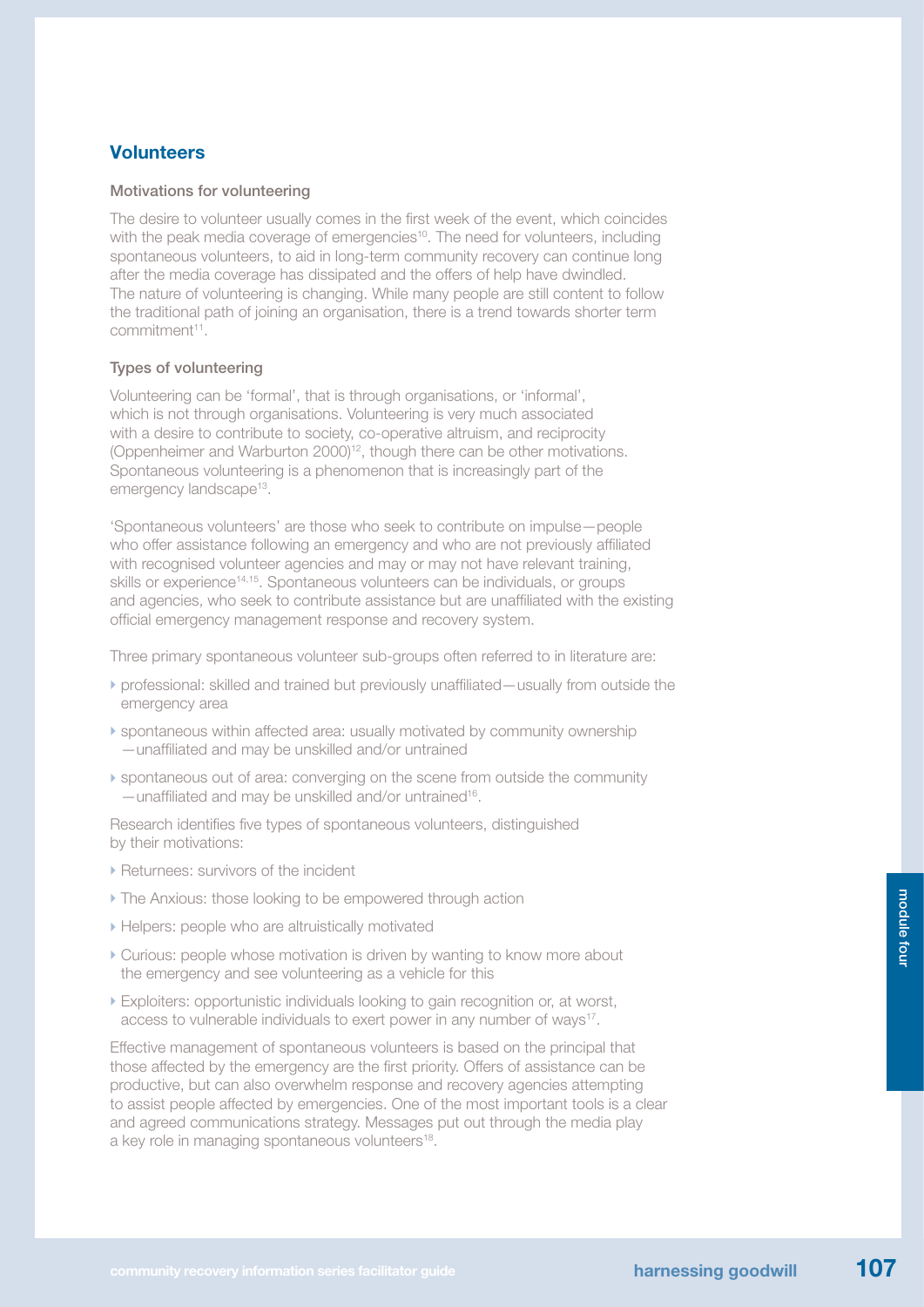Finding volunteers when they are needed to assist with the huge task of sorting, distributing and ongoing management of donations can sometimes be relatively simple because 'spontaneous volunteers' 'converge' and want to be helpful. However, just because there are people wanting to volunteer does not mean that they are all useful. During the interviews conducted for the Management of Donated Goods report, one volunteer organiser has commented that she had far more volunteers than were needed to do the work and spent much of her time trying to find meaningful things for them to do. Additionally the motives for volunteering can be complex including anxiety, curiosity and exploitation<sup>19</sup>.

#### **Money**

Experience suggests financial donations are preferable to other types of donations such as material goods. Cash ensures that money can be directed back into the local economy and allows purchases to be made that meet the actual needs of people. This message should be reiterated through media and communications channels.

Unsolicited donations of goods, while well intended, should be discouraged<sup>20</sup>. People who want to help may not be in a position to make a financial donation. Providing alternative suggestions about turning goods into money (e.g. garage sales) and donating the money seems to be one way forward but only works when people are willing to put time and effort into such activities $21$ .

A successful recovery process identifies the needs of the emergency affected people and communities as early as possible after the event. Where existing arrangements are unable to meet the identified needs a range of options need to be explored. It may be possible to create lists of likely requirements and negotiate with corporate donors to assist in provision of these goods, by prior arrangements. Another option may be through targeted appeals. There is legislation that pertains to financial appeals, and most states have predefined appeal plans as part of their emergency planning. The distribution of financial aid can be complex, and can have both positive and negative effects.

#### Corporate Donors

There have been three distinct groups of corporate donors identified following emergencies:

- $\triangleright$  The first and largest group are companies who recognise the impact of emergency events and feel because they are in a position to do something, they should do so. They are not looking for recognition, they just want to assist.
- A second group seem motivated to gain some marketing advantage and want to know exactly how items are going to be used. They can be insistent on things being done the way they want. In the past, sometimes these companies' goods have been politely declined as needs could either not be matched or the expectations from the company were not useful for the ongoing recovery process.
- If The third group, which is much smaller, may usually have excess items they wish to get rid of and consider this is a good opportunity as it also provides tax incentives. These donations are only useful when they match need<sup>22</sup>.

'In-kind donations should be based on demand, and not on what companies can supply.'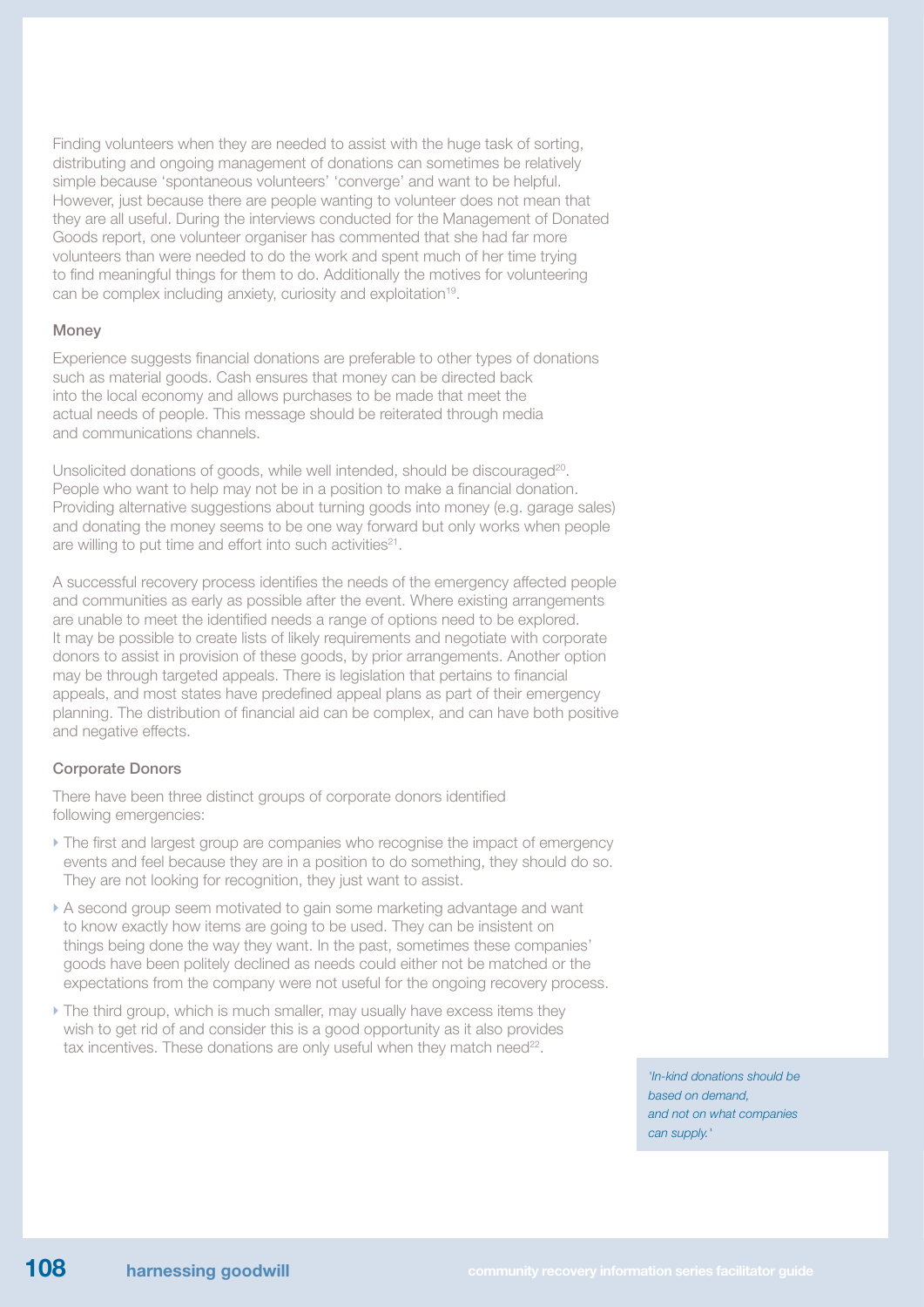#### **Topic Area 2. Key issues relating to goodwill**

#### Management

It is important to recognise that the effective management of goodwill requires significant effort.

#### Donated goods and services

One of the main issues with material aid donations is the management of unsolicited donated goods. Often a large proportion of unsolicited donated goods are unusable or inappropriate for recipients' needs. Administration and storage of these goods can be a significant cost and considerable effort can also be required to avoid offending the donors. This diverts resources away from supporting emergency affected people. Despite this, recovery managers are often required to put significant efforts into administration of these goods i.e. unpacking, sorting, storing and distribution<sup>23</sup>. Disposal of remaining goods at the end of recovery programs also requires major effort.

The work of sorting, distributing etc takes large amounts of time away from assisting those recovering. Large numbers of staff and volunteers have to be recruited to sort, organise, distribute and maintain these donations. An example of this is managing donated clothes "Clothing usually comes in small quantities, making it hard to distribute effectively. When it comes in a semi truck, it takes 20 people three whole days to unload, sort and prepare<sup>25</sup>."

Considerations for material aid include:

- $\triangleright$  sorting requires suitable personnel, space and transport
- ` extra accommodation and meals may need to be provided for volunteers in an area where accommodation and food is possibly quite scarce and competes with needs of survivors
- ` there are NGOs, churches and private enterprises that have the expertise to manage donated good
- ` the administration of the goods takes time away from working with survivors as organisers are heavily committed to the personnel undertaking these tasks
- ` storage and organising facilities are required immediately, the facility often needs to be immense, and can be very costly
- ` receiving organisations often carry the cost of transporting to the storage area either by paying the actual costs or by spending time to source suitable transport and drivers.

#### **Money**

Managing and donating money is complex and has a number of legal ramifications. States and territories have pre-determined appeal plans as part of their emergency management planning. If organisations or community groups are in a position where they are managing donated income (and this is outside their normal business), they should seek legal advice.

There have been a significant number of lessons learned from previous emergencies regarding the management and distribution of donated money, and many of these lessons are documented in publicly available appeal and evaluation reports.

The National Guidelines for Managing Donated Goods states that there should never be a need for a general appeal for donated goods as this encourages donations of items that are unsuitable, unusable and in quantities that are often unmanageable<sup>24</sup>.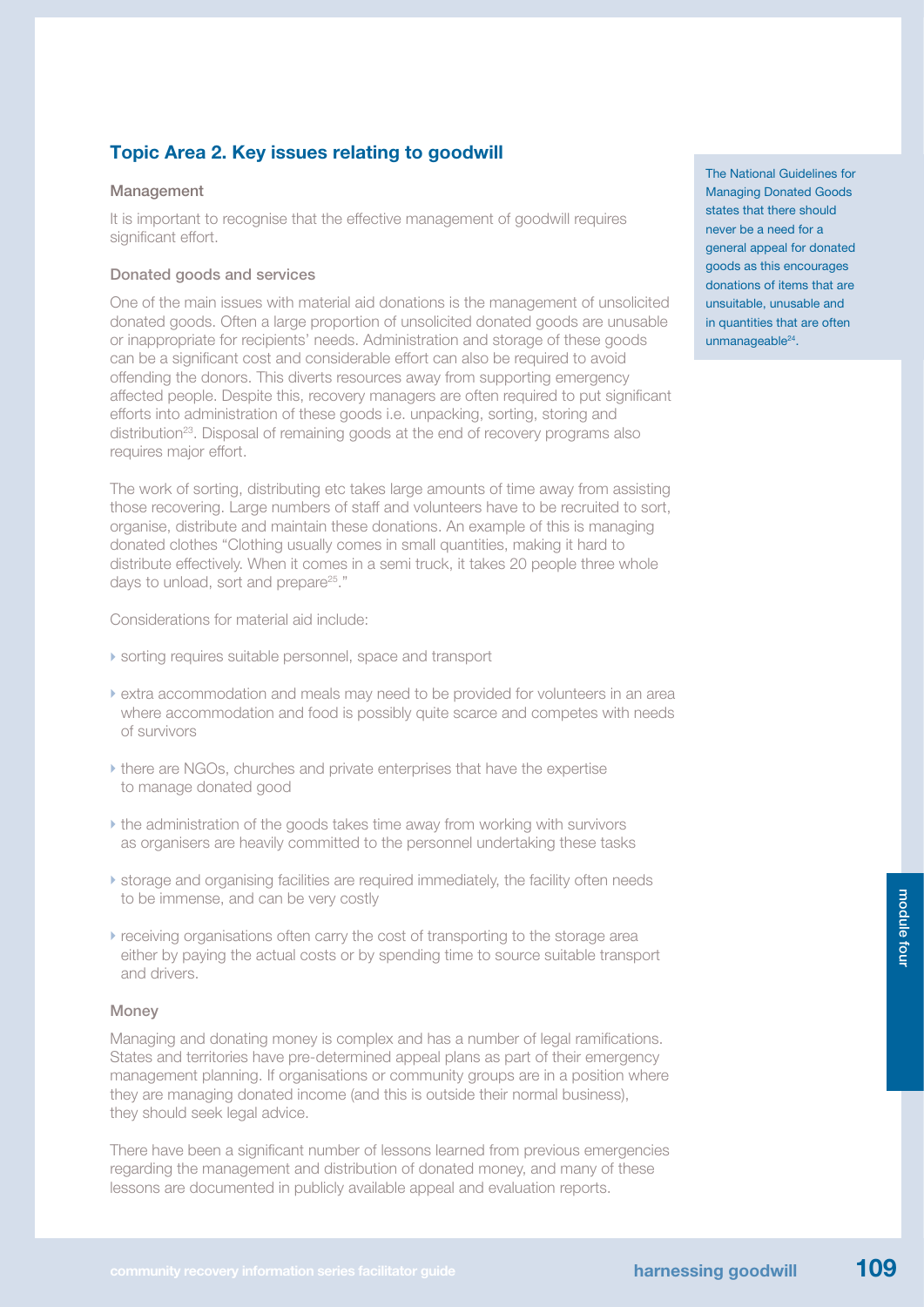#### Volunteers

Managing spontaneous volunteers after an emergency requires immense effort. The Spontaneous Volunteer Management Kit is available as a resource to support people and organisations managing volunteers after emergencies.

#### **Quality/usefulness**

#### Donated goods and services

One concern about the donation of goods and services is the quality and usefulness of these goods—together with the cost attached to receiving, sorting, distributing and storing them and, in the case of loaned goods, the cost of making good or returning them to the owners.

One of the biggest issues is used and soiled clothing. Most people seem to agree that there is only a limited amount of used clothing that is worth having; usually a fraction of what is actually received. Much of what is received is in very poor condition and really only usable as cleaning rags. Organisers also report that many items that are donated are completely inappropriate for the circumstances, for example winter coats sent to tropical areas $26$ .

#### **Money**

It is important that money distributed through cash grants or 'gifts' is well targeted and promotes resilience and self efficacy in emergency affected people.

#### Managing Volunteers

While spontaneous volunteers are a valuable resource and can assist community recovery they should only be used when they are required. Spontaneous volunteers are most effective and useful when they are well suited to the role that they will undertake. Following an emergency, potential volunteers should only be used if they have the relevant skills and experience required for the position available28.

#### **Impact on local economy**

#### Donated Goods and services

Material aid may have a direct impact on the local economy through the loss of income for local businesses. Supply of donated goods can interfere with the rebuilding and sustainability of local businesses as there may be no need to buy anything locally. Uncontrolled and ongoing donation can create expectations and dependency in some emergency affected people.

In addition, having a proportion of the population dependent on donations can drag down the recovery process for the whole community.

#### **Money**

Local economic recovery is supported when local residents are able to spend their money to get supplies and services within their area. Local economies are often significantly weakened by emergencies. If goods are purchased locally, the local economy is boosted. In addition, people may be able to get what they really need quicker<sup>30</sup> than if it is coming from outside the area.

The final report by the Salvation Army, following the Eyre Peninsula Bushfires in 2005 stated:

'It was exasperating for the deployed personnel and volunteers to continually unload household goods in extremely poor condition, clothing suitable only as rags, and other goods that were inappropriate (too many bicycles and too many baby prams/strollers and all in poor condition) when they were acutely aware of the desperate need of victims who had literally lost everything<sup>27</sup>.'

'If goods can be made locally, maintained locally and bought locally, they should be. Imports depress the local market and raise expectations which can't be met in the future.'

Sue Faulkner in her article A Kindness that can have Devastating Effects<sup>29</sup>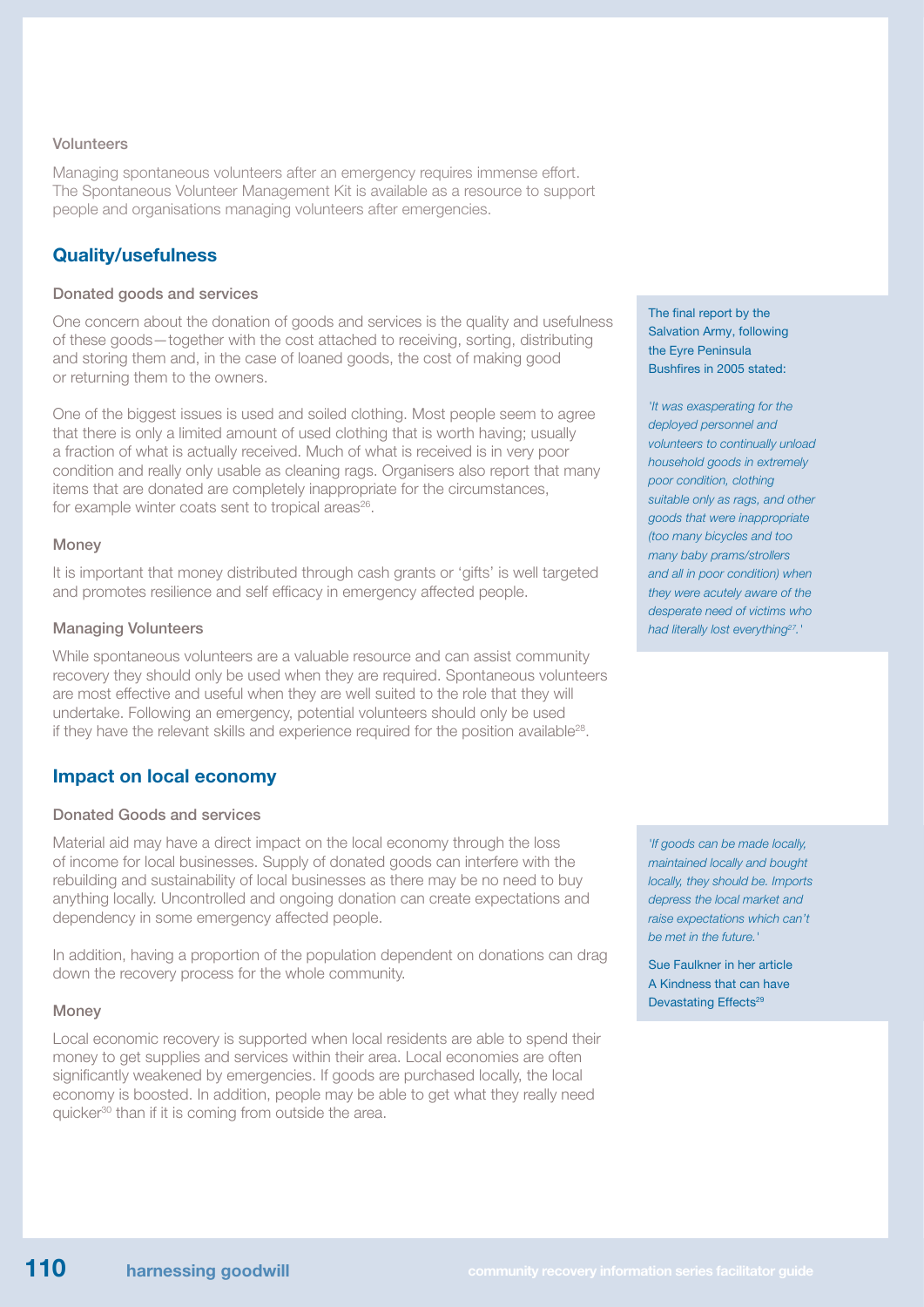#### Managing Volunteers

In some cases, spontaneous volunteers may have specialist skills, such as a trade that may be useful. However, it is important that these people do not take work that may be available from local businesses that may need the work. If volunteers are used for work that local businesses have the capacity to provide this may further impact their livelihoods that have already been affected by the emergency.

#### **Impact on recipients**

#### Donated Goods and Services: Negative Impacts

Personal recovery requires emergency affected people to be resilient, resourceful and confident. To reach this stage people need to feel in control of what is happening in their lives.

Those who donate goods after events are inclined to view emergency affected people as helpless individuals unable to make decisions. This myth needs to be destroyed as the reality is very different. Emergency affected people are rarely helpless; although they may be in shock initially they still have opinions, expectations, and the ability to make decisions and be self determining.

"There are also mistaken assumptions or myths that disaster victims are helpless; that they would accept any form of assistance (no matter how undignified or insulting);" writes Alan McLean in his article Problems and Solutions. This myth is very familiar in Australia<sup>31</sup>. It is not uncommon following emergencies to encounter an attitude that 'if you have nothing you will be happy with anything, irrespective of its quality.' It is important that this misconception is dispelled. Being clear, honest and transparent about what is and is not needed is important.

From the perspective of the operational relief organisers and those affected by the emergency events, donated goods are rarely of much value to the recovery process.

#### Donated Goods and Services: Positive Impacts

Not all donated goods and services have a negative impact on people affected by emergencies. Recipients have strongly expressed gratitude for the support and caring of the public in assisting them after their trauma. What appears to be most important is the thoughtfulness that goes with the donations, concern expressed through providing helpful items, and care in making and giving items that require time from the donors. The latter items are particularly treasured and give encouragement and support for many years<sup>34</sup>.

The uplifting effect of the knowledge and demonstrated evidence that people are thinking of them and trying to help is a positive side to donations which cannot be underestimated. This comes through strongly when people donate goods with thoughtfulness.

#### A survivor of the Port Lincoln bushfires said:

'I did feel overwhelmed by the amount people were giving us (and often strongly did not want) but felt we should always accept and be grateful because we were grateful for their generosity and caring, if not the goods…I felt also that we were often expected to be grateful and even "lucky" as a couple of people said out of misquided kindness<sup>32</sup>.'

'The generosity of people was hugely important in our recovery but I personally did not want 'stuff'... So I think the key is to be given encouragement and choice<sup>33</sup>.'

A Canberra bushfire survivor commented:

'Some of our most treasured items are the ones that were made, with love, by complete strangers<sup>35</sup>.'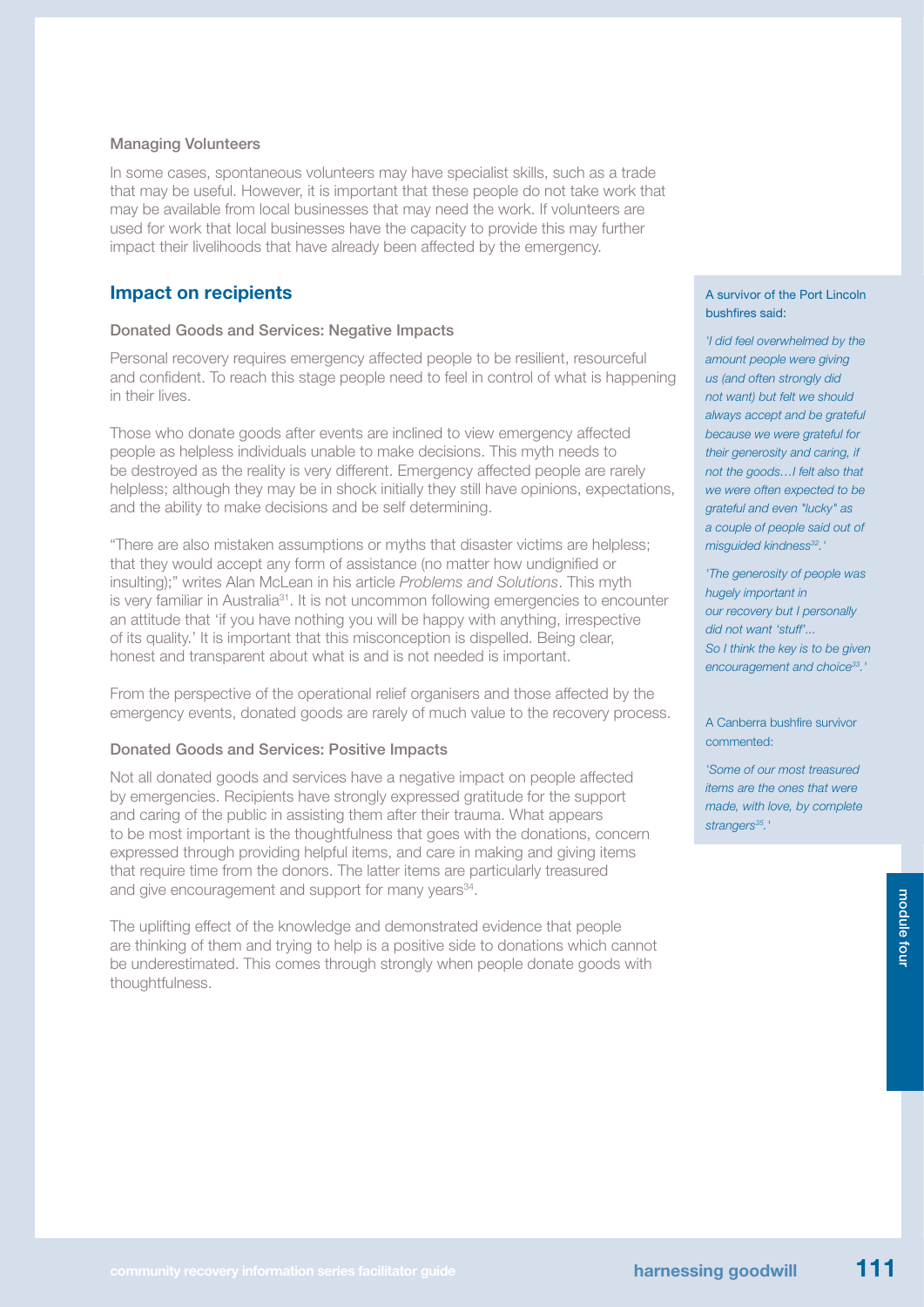For recovery to be successful, all activities need to be focussed towards supporting resilience and self efficacy. Issues to note include:

- ` recipients feel they have limited control and limited choice because of the way donations are imposed upon them
- ` donation of poor quality items is perceived as disrespectful, even sometimes insulting, and may put survivors back into the "victim" role
- ` donations that are handmade and perceived as being given with thoughtful consideration are very valuable
- $\blacktriangleright$  the empathy of the donor is important to the recipient
- ` some caring donations can have a long-term positive impact on the life of the survivor and support the recovery process immensely.

#### **Money**

#### Negative effects

While financial donations are the preferred method of goodwill, if not managed well there is potential for negative issues to arise.

It is important to be considered when establishing cash grant or 'gift' criteria, as this can be divisive within an emergency affected community. Transparency is important to mitigating divisions and myths around grants. If managed poorly, cash grants can create dependencies or unrealistic expectations in some recipients.

#### Positive effects

There are many positive elements to goodwill being received in the form of financial donations. By distributing cash grants and funding for community projects, people who have been affected by emergencies can be self-determining when prioritising and addressing their own needs. Additionally the money can be used to stimulate local economic recovery.

#### Managing Volunteers

#### Positive

Spontaneous volunteers are a valuable and flexible resource. They should be seen as a ready workforce that is available to free up existing volunteers and staff in the response to an emergency or supporting in recovery. Spontaneous volunteers may be highly skilled and have crucial local knowledge and trust of the community<sup>36</sup>.

#### **Negative**

Potential spontaneous volunteers will have a variety of skills and these skills may not be appropriate to the work available to them<sup>37</sup>. In addition, if spontaneous volunteers are not managed effectively it may become overwhelming for volunteer coordinators and recovery workers. A volunteer organiser who participated in the Management of Donated Goods research project commented that she had far more volunteers than were needed to do the work and she spent much of her time trying to find meaningful things for them to do. Volunteers may also become frustrated if they are not managed effectively, this has the potential to lead to future disengagement with mainstream volunteering<sup>38</sup>.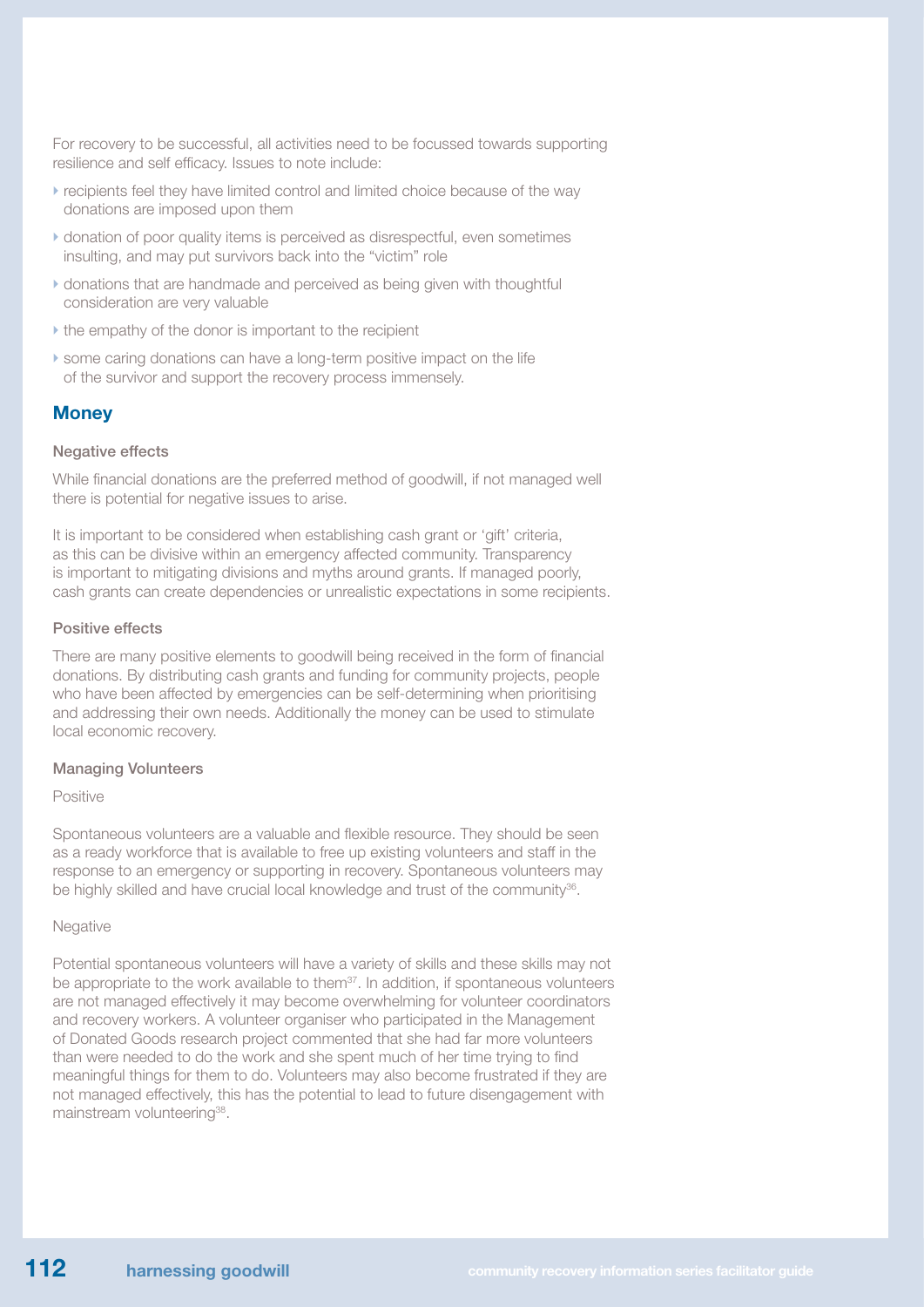#### The media

There is an opportunity for the media to play a positive role by delivering appropriate goodwill messages.

#### Donated Goods and Services

The media have a crucial role to play regarding donations of goods and services. By having clear, proactive messaging, much of the difficulty of managing donated goods can be mitigated. It is important that all people speaking to the media are consistent in their messaging. Proactive messaging can be helpful rather than reacting after goods have been donated. The National Guidelines for Managing Donated Goods states that there should never be a need for a general appeal for donated goods as this encourages donations of items that are unsuitable, unusable and in quantities that are often unmanageable.

#### **Money**

Promotion through the media is a key way to promote requests for financial donations. The media can also be a helpful vehicle to promote financial assistance available to affected people.

#### Managing Volunteers

Messaging through the media is a good way to encourage volunteering and to promote key messages such as where to register. Research conducted by Cottrell found that over 80% of people are prompted to volunteer by media coverage during the first week following the emergency<sup>39</sup>. This coincides with the peak in media coverage of the emergency events<sup>40</sup>.

#### **Topic Area 3. It is ok to say yes or no. When might you say no.**

The management of goodwill following an emergency can be costly, both in time and money. The dedication of significant resources is required if goodwill is to be managed effectively.

Goodwill, be it in the form of donated goods and services, volunteers or money can have both positive and negative effects. For goodwill to have a positive effect, it needs to:

- ` meet the needs of affected people
- ` have the needs and wants of recipients rather than donors as the paramount consideration
- ` reinforce or support the resilience and autonomy of emergency affected people
- $\blacktriangleright$  be timely
- ` not be "done to", forced or imposed on people affected by emergencies

It is ok to say no to offers of goodwill. Examples of when a community or leader might say no to offers of goodwill include:

- ` when the offer does not meet the needs of the people affected by the emergency
- $\blacktriangleright$  when the offer is not timely
- ` when there is no (or limited) capacity to manage the offer
- ` when the donor needs are overwhelming, unreasonable or incompatible with the needs of those affected by the emergency.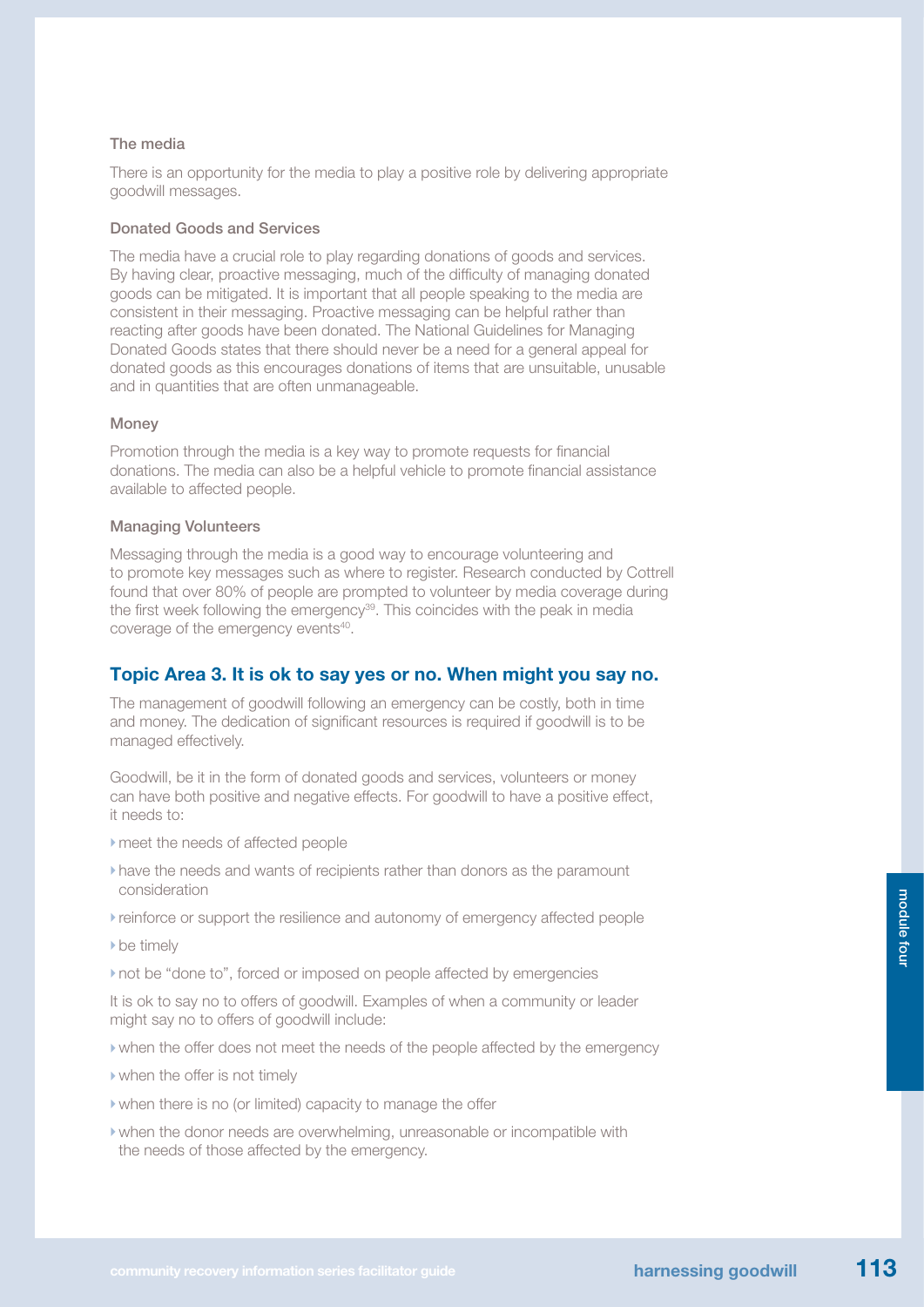### **Flow of unsolicited donated goods**

Figure 10 – Flow of Unsolicited Donations (National Guidelines for managing donated goods)

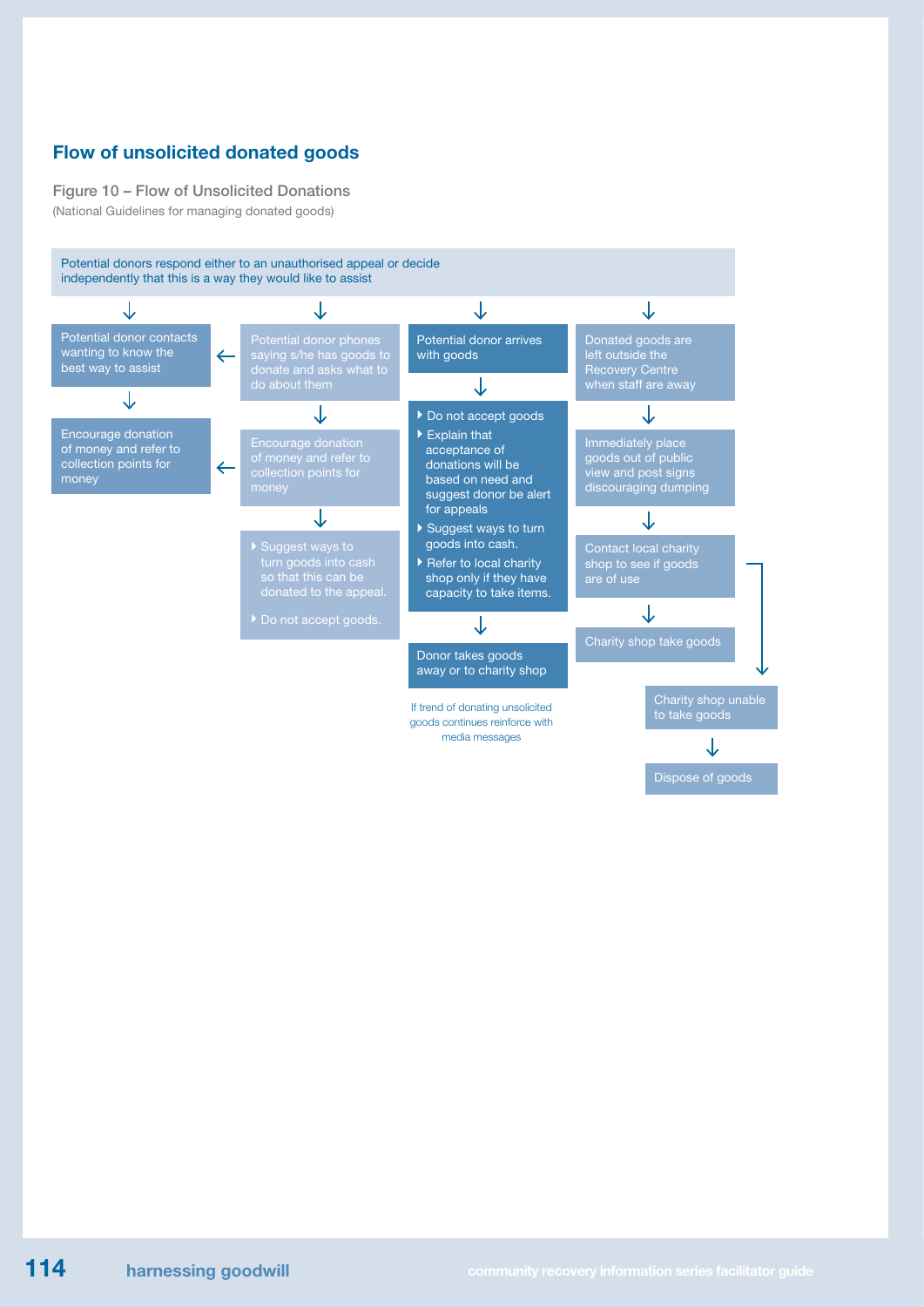#### **Flow of solicited donated goods**

#### Figure 11 – Flow of Solicited Donations

Source: National Guidelines for managing donated goods

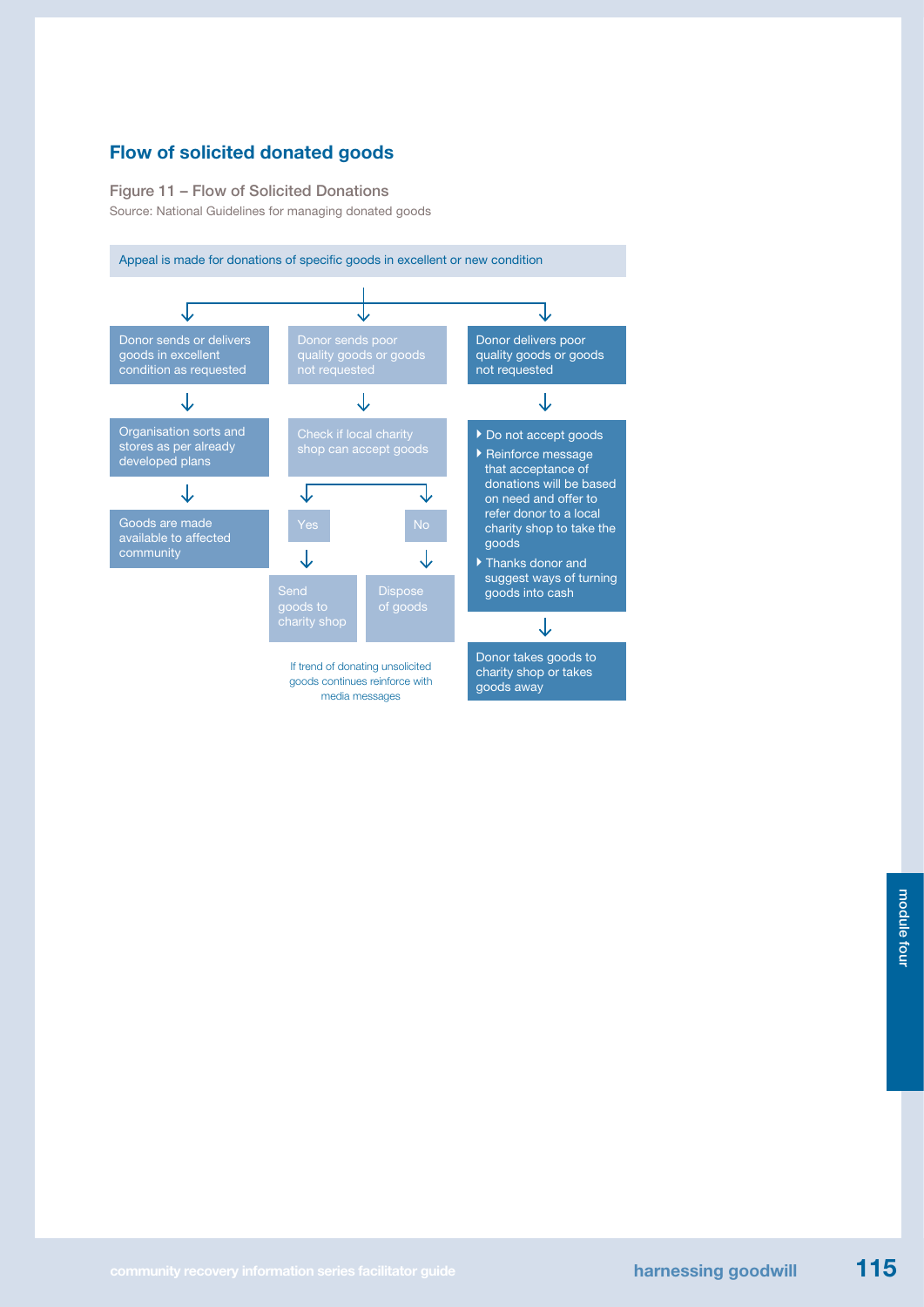#### **Topic Area 4. Tips & tricks for harnessing goodwill**

- ` Use the media: The media can be an effective way to either encourage or discourage donations of goodwill. Make sure that the spokesperson to the media is well briefed on both the current needs of the community and the consequences of unsolicited goodwill. It is important that the spokesperson can speak about these issues clearly, confidently and positively. It is important that all people speaking to the media are consistent in their messaging. Proactive messaging through the media can help mitigate some of the challenges of managing goodwill.
- ` Have a coordinated approach: Ensure that there is an appointed lead for the different components of goodwill (e.g. an organisation, team or committee that agrees to manage all spontaneous volunteers). Make sure that all players in recovery understand who is doing what and are consistent in key messages and how to direct offers. It is not helpful to pass a potential donor around from one person or organisation to another with different messaging. For example, if there has been a decision that no donated goods will be accepted, everyone should be promoting the same message.
- ` Be honest: Be clear and transparent about where donated goods and money will be going from the beginning so that donors have a choice about whether to proceed with their donation. Also be clear and transparent about whether there is a need for volunteers.
- It's ok to say no to offers of assistance: there are lots of good reasons to say no to offers of goodwill. It is important to be clear, honest and polite when declining offers of goodwill.
- If The timing of assistance is important: It's ok to go back to donors to ask if they could provide their offer at a later time. For example, if a company wants to donate white goods, but it's unclear how many items will be needed, if it will impact the local economy negatively, and if there will be storage issues, ask the donor if they would be willing to hold onto their offer for some time and for you to come back to them. Be clear about why you're asking for more time to make a decision, and the issues that you need to sort out.
- ` Explain why you are saying no: Declining an offer of assistance can be part of a broader education about goodwill after emergency events. Be clear, honest, consistent and transparent about why you are saying no to an offer.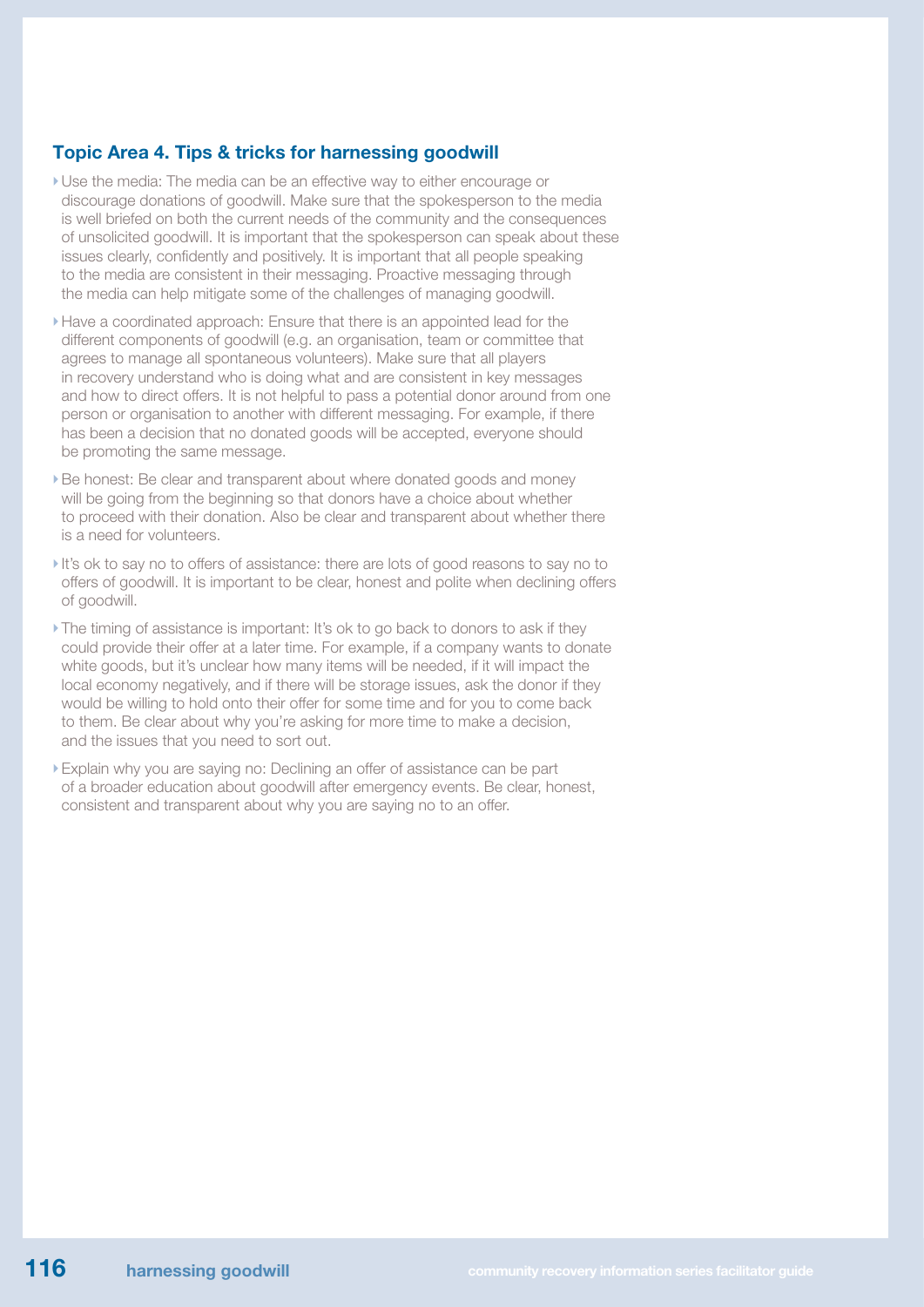### **module four appendix**

#### **further reading**

Attorney General's Department, 2010, Management of Donated Goods Following a Disaster

Attorney General's Department, 2011, National Guidelines for the management of donated goods

Australian Emergency Management Institute, Community Recovery Handbook 2

Cole, P, 2010, Management of Donated Goods Following a Disaster

Cottrell, A (2010) Research Report: A survey of spontaneous volunteers, Australian Red Cross & James Cook University.

Department of Families, Housing, Community Services and Indigenous Affairs,

(2010) Spontaneous Volunteer Management: Resource Kit

Department of Human Services, Victoria, 2011, Emergency Relief Handbook: A planning guide

#### **notes**

- 1 Attorney General's Department, 2010,Management of Donated Goods Following a Disaster
- 2 Department of Families, Housing, Community Services and Indigenous Affairs (2010) Spontaneous Volunteer Management: Resource Kit.
- 3 Department of Families, Housing, Community Services and Indigenous Affairs (2010) Spontaneous Volunteer Management: source Kit.
- 4 Department of Families, Housing, Community Services and Indigenous Affairs and Australian Red Cross, (2010) Spontaneous Volunteer Management: Resource Kit.
- 5 Attorney General's Department, 2010, Management of Donated Goods Following a Disaster
- 6 Attorney General's Department, 2010, Management of Donated Goods Following a Disaster
- 7 Cottrell, A (2010) Research Report: A survey of spontaneous volunteers, Australian Red Cross & James Cook University.
- 8 Department of Families, Housing, Community Services and Indigenous Affairs (2010) Spontaneous Volunteer Management: Resource Kit.
- 9 Attorney General's Department, 2010, Management of Donated Goods Following a Disaster
- 10 Department of Families, Housing, Community Services and Indigenous Affairs, (2010) Spontaneous Volunteer Management: Resource Kit.
- 11 Department of Families, Housing, Community Services and Indigenous Affairs (2010) Spontaneous Volunteer Management: Resource Kit.
- 12 Department of Families, Housing, Community Services and Indigenous Affairs, (2010) Spontaneous Volunteer Management: Resource Kit.
- 13 Department of Families, Housing, Community Services and Indigenous Affairs (2010) Spontaneous Volunteer Management: Resource Kit.
- 14 Definition based on a definition published in T.E. Drabek and D.A. McEntire, 'Emergent phenomena and the sociology of disaster: lessons, trends and opportunities from the research literature', Disaster Prevention and Management, July 2003.
- 15 Department of Families, Housing, Community Services and Indigenous Affairs, (2010) Spontaneous Volunteer Management: Resource Kit.
- 16 Department of Families, Housing, Community Services and Indigenous Affairs (2010) Spontaneous Volunteer Management: Resource Kit.
- 17 Department of Families, Housing, Community Services and Indigenous Affairs, (2010) Spontaneous Volunteer Management: Resource Kit.
- 18 Department of Families, Housing, Community Services and Indigenous Affairs (2010) Spontaneous Volunteer Management: Resource Kit.
- 19 Attorney General's Department, 2010, Management of Donated Goods Following a Disaster
- 20 Department of Human Services, Victoria, 2011, Emergency Relief Handbook: A planning guide
- 21 Attorney General's Department, 2010, Management of Donated Goods Following a Disaster
- 22 Attorney General's Department, 2010, Management of Donated Goods Following a Disaster
- 23 Attorney General's Department, 2010, Management of Donated Goods Following a Disaster
- 24 Department of Families, Housing, Community Services and Indigenous Affairs (2010) Spontaneous Volunteer Management: Resource Kit.
- 25 Attorney General's Department, 2010, Management of Donated Goods Following a Disaster
- 26 Attorney General's Department, 2010, Management of Donated Goods Following a Disaster
- 27 Attorney General's Department, 2010, Management of Donated Goods Following a Disaster
- 28 Department of Families, Housing, Community Services and Indigenous Affairs (2010) Spontaneous Volunteer Management: Resource Kit.
- 29 Attorney General's Department, 2010, Management of Donated Goods Following a Disaster
- 30 Attorney General's Department, 2010, Management of Donated Goods Following a Disaster
- 31 Attorney General's Department, 2010, Management of Donated Goods Following a Disaster
- 32 Attorney General's Department, 2010, Management of Donated Goods Following a Disaster
- 33 Attorney General's Department, 2010, Management of Donated Goods Following a Disaster
- 34 Attorney General's Department, 2010 Management of Donated Goods Following a Disaster
- 35 Attorney General's Department, 2010, Management of Donated Goods Following a Disaster
- 36 Department of Families, Housing, Community Services and Indigenous Affairs, (2010) Spontaneous Volunteer Management: Resource Kit.
- 37 Department of Families, Housing, Community Services and Indigenous Affairs, (2010) Spontaneous Volunteer Management: Resource Kit.
- 38 Attorney General's Department, 2010, Management of Donated Goods Following a Disaster
- 39 Cottrell, A, 2010, A survey of spontaneous volunteers.
- 40 Cottrell, A, 2010, A survey of spontaneous volunteers.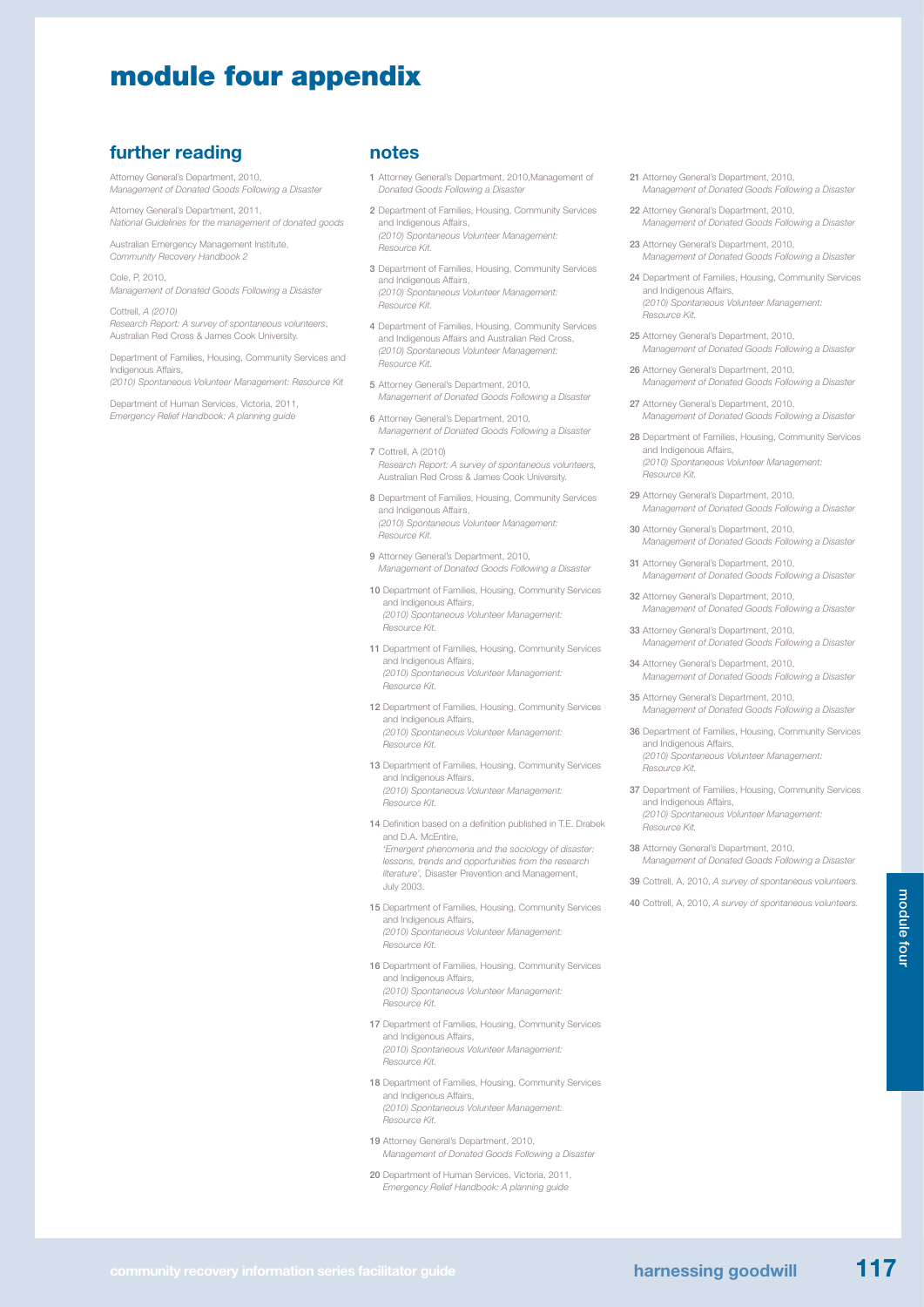### **harnessing goodwill community recovery information series facilitator guide**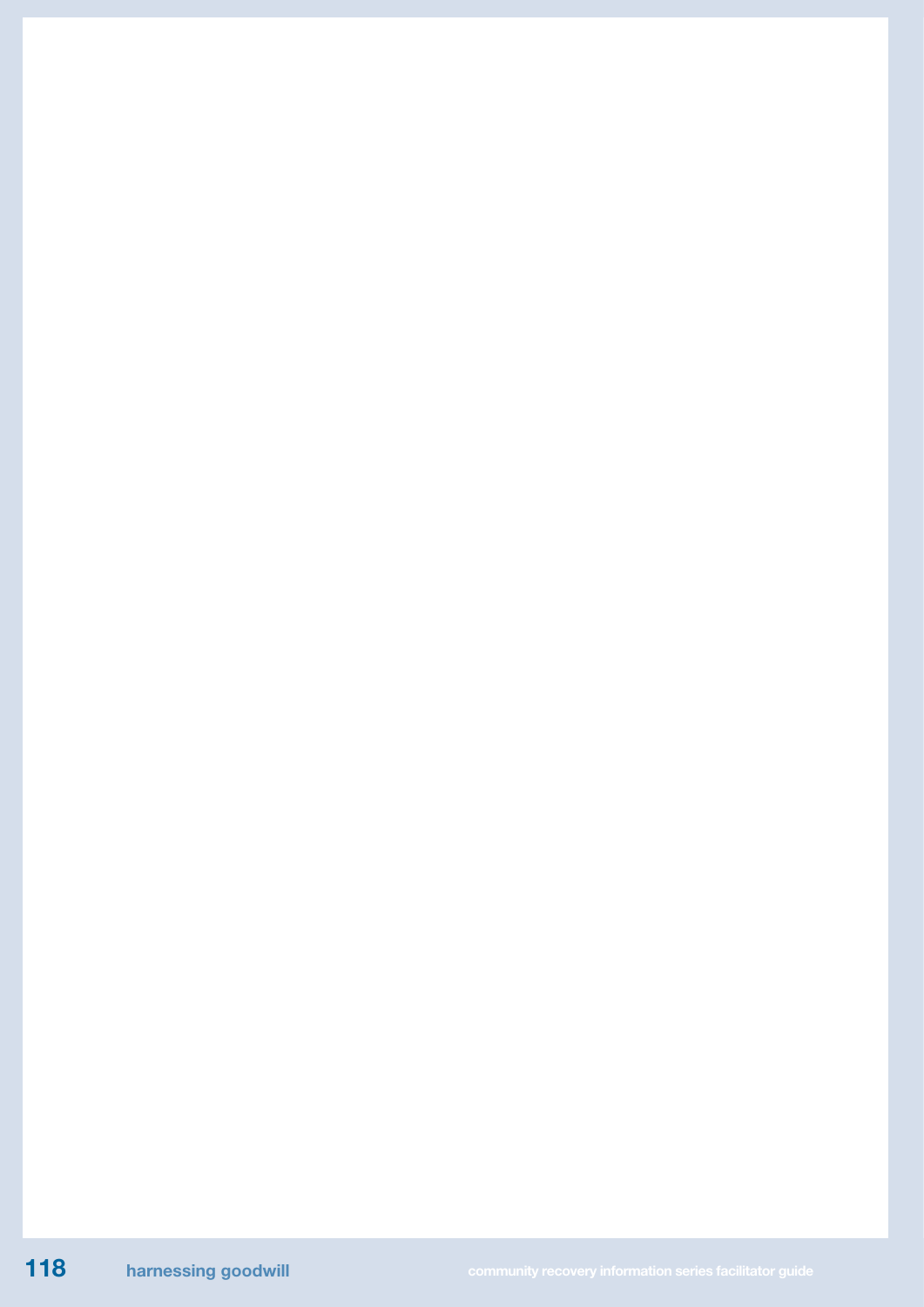# appendix

| Glossary                                              | 119 |
|-------------------------------------------------------|-----|
| Index of Figures & Tables                             | 123 |
| Case Studies                                          | 145 |
| Session Planning Template Example                     | 155 |
| Sign In for Community Recovery<br>Information Session | 157 |
| Content Change Form                                   | 159 |
| <b>Activity Change Form</b>                           | 161 |
| <b>Stress</b>                                         | 163 |
| Applying the national principles                      | 165 |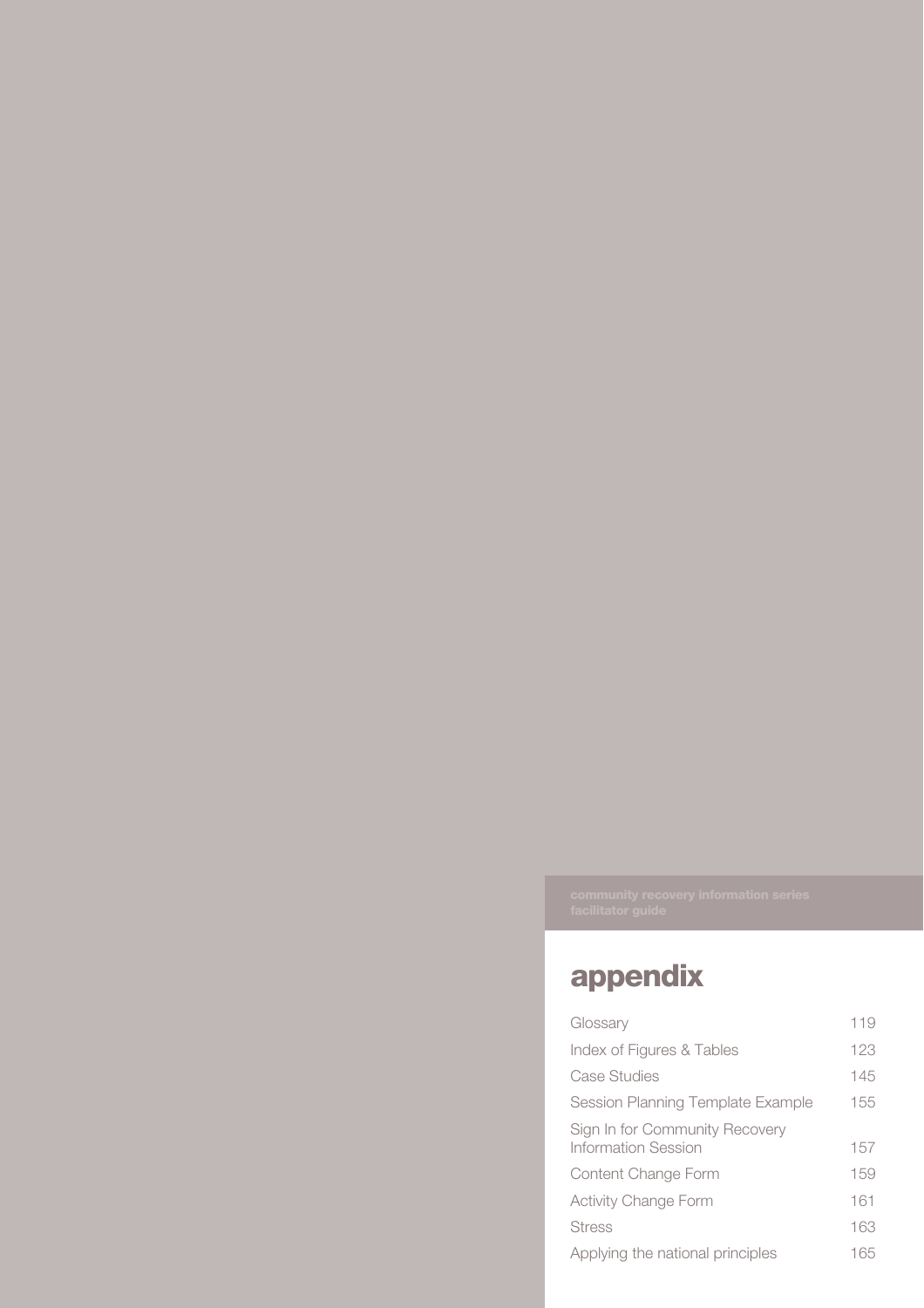### **glossary**

#### **Community**

A group of people who live together in an environment, or who share common cultural, religious or other social characteristics. For example, those who belong to the same ethnic group; to the same church; work as farmers; or those who are volunteers in the same organization<sup>1</sup>.

#### **Disaster**

An unforeseen and often sudden event of natural or human origin that causes widespread damage, destruction and human suffering. A disaster overwhelms local capacity, necessitating a request for external assistance at a national or international level2 .

#### Empowerment

Gaining control of the decisions that impact one's life, as an individual or as a group. This is mainly achieved by setting up structures that allow people to regain control over some aspects of life, a feeling of belonging and of being useful.

#### **Mitigation**

Sustained actions taken to reduce or eliminate long-term risk to people and property from hazards and their effects<sup>3</sup>.

#### Preparedness

Ensures that people are ready for a disaster and will respond to it effectively; it includes steps taken to decide what to do if essential services break down, developing a plan for contingencies; and practicing that plan<sup>4</sup>.

#### Psychological

Something that is mental in origin – the study of the human mind. It may characterise an event, process or phenomenon arising in the individual's mind or directed at an individual's mind<sup>5</sup>.

#### Psychosocial

Refers to the dynamic relationship between the psychological and social dimension of a person, where the one influences the other. The psychological dimension includes the internal, emotional and thought processes of a person – his or her feelings and reactions. The social dimension includes relationships, family and community networks, social values and cultural practices.

#### Psychosocial support

Refers to the actions that address the psychosocial needs of individuals and of communities, taking into consideration psychological, social and cultural aspects of well-being<sup>7</sup>.

#### Psychosocial well-being

The positive state of being when an individual, family or community thrives. It is influenced by the interplay of human capacity (psychological and physical), social ecology and culture and values.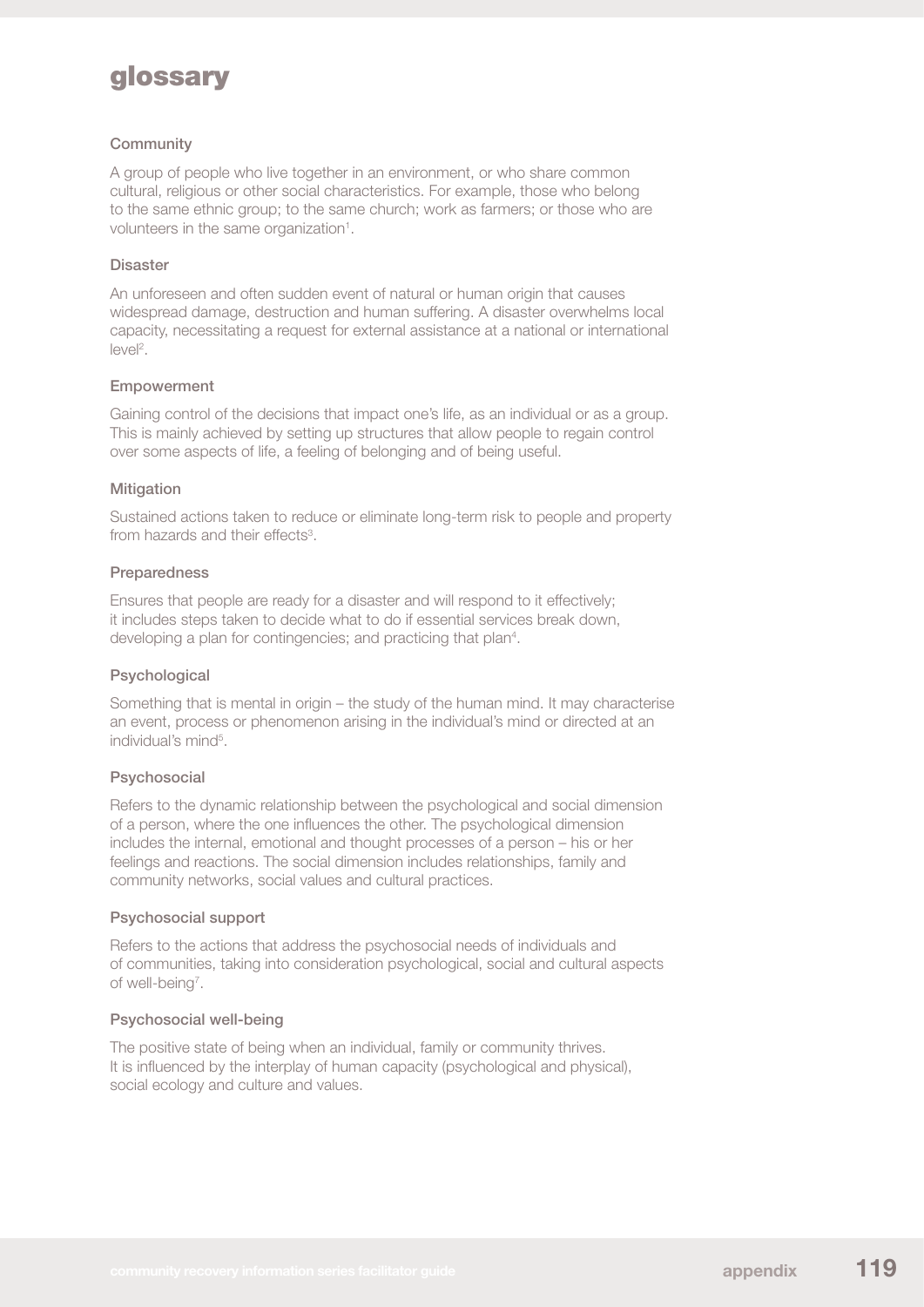#### The Psychosocial Working Group

The membership of the Psychosocial Working Group comprises five academic partners (Centre for International Health Studies, Queen Margaret University College, Edinburgh; Columbia University, Program on Forced Migration & Health; Harvard Program on Refugee Trauma; Solomon Asch Centre for the Study of Ethnopolitical Conflict and University of Oxford, Refugees Studies Centre) and five humanitarian agencies (Christian Children's Fund; International Rescue Committee, Program for Children Affected by Armed Conflict; Medecins Sans Frontieres - Holland; Mercy Corps and Save the Children Federation). The work of the group has been supported by a grant from the Andrew Mellon Foundation. Further details at: www.forcedmigration.org/psychosocial and www.qmuc.ac.uk/cihs

#### Recovery communications

Refers to the practice of sending, gathering, managing and evaluating information in the recovery stage following an emergency<sup>8</sup>.

#### Resilience

A person's ability to cope with challenges and difficulties, and to recover quickly. Often described as the ability to 'bounce back'<sup>9</sup>.

#### Response

Activities that address the immediate and short-term effects of an emergency or disaster. Response activities include immediate action to save lives, protect property, meet basic human needs and restore water, sewer, and other essential services<sup>10</sup>.

#### Risk

The probability of the occurrence of an event or condition<sup>11</sup>.

#### Social

Relations between people<sup>12</sup>.

#### **Stress**

A normal response to a physical or emotional challenge which occurs when demands are out of balance with resources for coping. At one end of the scale, stress represents those challenges which excite us. At the other end, stress represents situations where individuals are unable to meet the demands upon them, and ultimately suffer physical or psychological breakdown<sup>13</sup>.

#### **Stressor**

A stressor is any change, be it positive or negative, which triggers a stress response. Stressors may be external or internal. External stressors are conflicts, changes of jobs, poor health, loss, lack of food, noise, uncomfortable temperatures, lack of personal space/privacy etc. Internal stressors include thoughts, feelings, reactions, pain, hunger, thirst etc.

#### **Trauma**

Used commonly to describe either a physical injury or a psychological injury caused by some extreme emotional assault. Definitions of what constitutes a trauma are subjective and culture bound<sup>14</sup>.

#### Vulnerability

The measure of capacity to weather, resist or recover from the impacts of hazards in the long as well as short term<sup>15</sup>.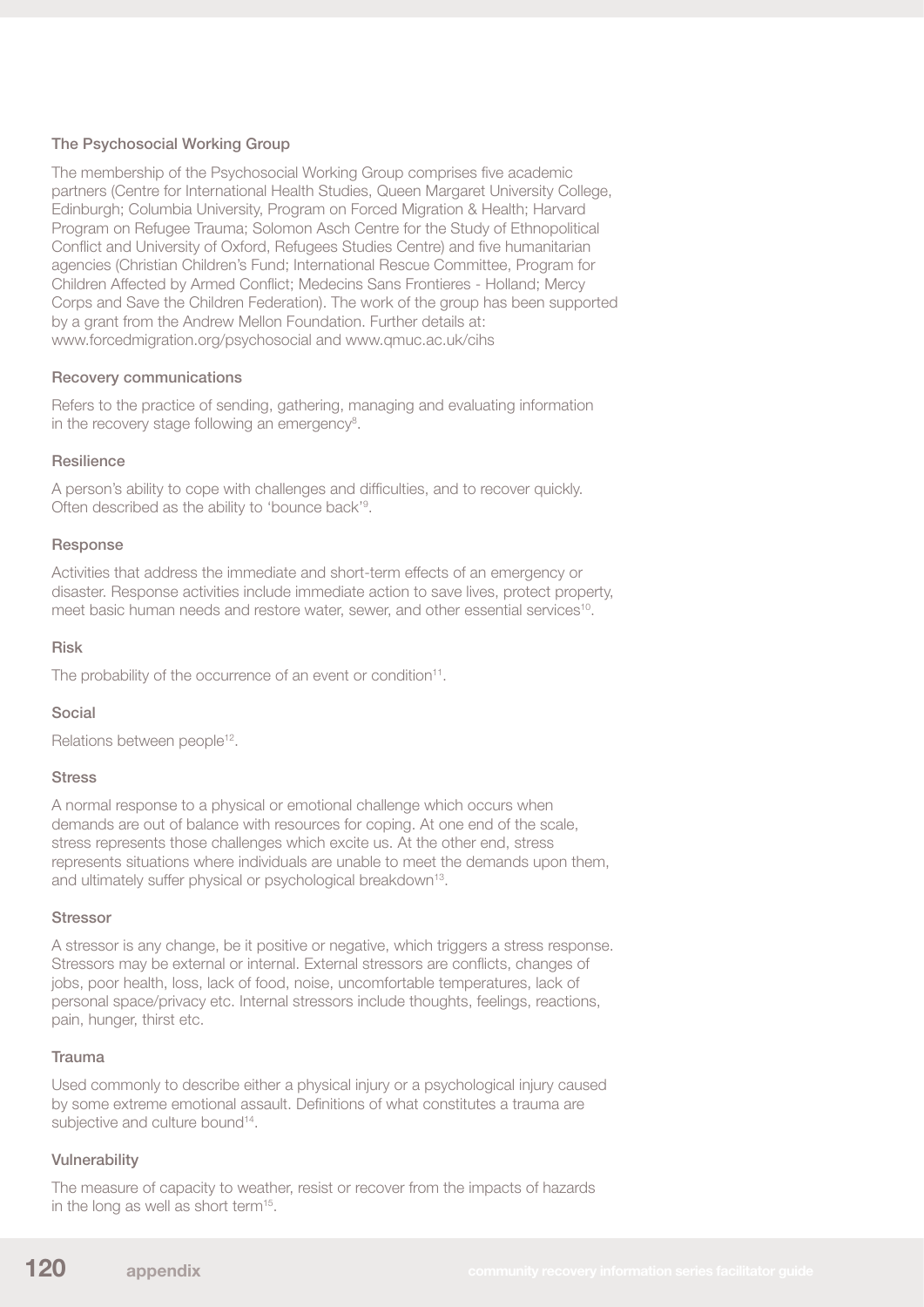#### **notes**

- 1 International Federation of Red Cross and Red Crescent, 2008, Psycho-social handbook
- 2 International Federation of Red Cross and Red Crescent, 2008, Psycho-social handbook
- 3 Public Entity Risk Institute, 2005, Holistic Disaster Recovery, Public Entity Risk Institute, Fairfax Virginia
- 4 Public Entity Risk Institute, 2005, Holistic Disaster Recovery, Public Entity Risk Institute, Fairfax Virginia
- 5 International Federation of Red Cross and Red Crescent, 2009, Community-based psychosocial support Participant's Book
- 6 International Federation of Red Cross and Red Crescent, 2008, Psycho-social handbook
- 7 International Federation of Red Cross and Red Crescent, 2008, Psycho-social handbook
- 8 Australian Red Cross, 2011, Communicating in Recovery
- 9 International Federation of Red Cross and Red Crescent, 2008, Psycho-social handbook
- 10 Public Entity Risk Institute, 2005, Holistic Disaster Recovery, Public Entity Risk Institute, Fairfax Virginia
- 11 Public Entity Risk Institute, 2005, Holistic Disaster Recovery, Public Entity Risk Institute, Fairfax Virginia
- 12 International Federation of Red Cross and Red Crescent, 2009, Community-based psychosocial support Participant's Book
- 13 International Federation of Red Cross and Red Crescent, 2008, Psycho-social handbook
- 14 International Federation of Red Cross and Red Crescent, 2008, Community-based psychosocial support Participant's Book
- 15 Public Entity Risk Institute, 2005, Holistic Disaster Recovery, Public Entity Risk Institute, Fairfax Virginia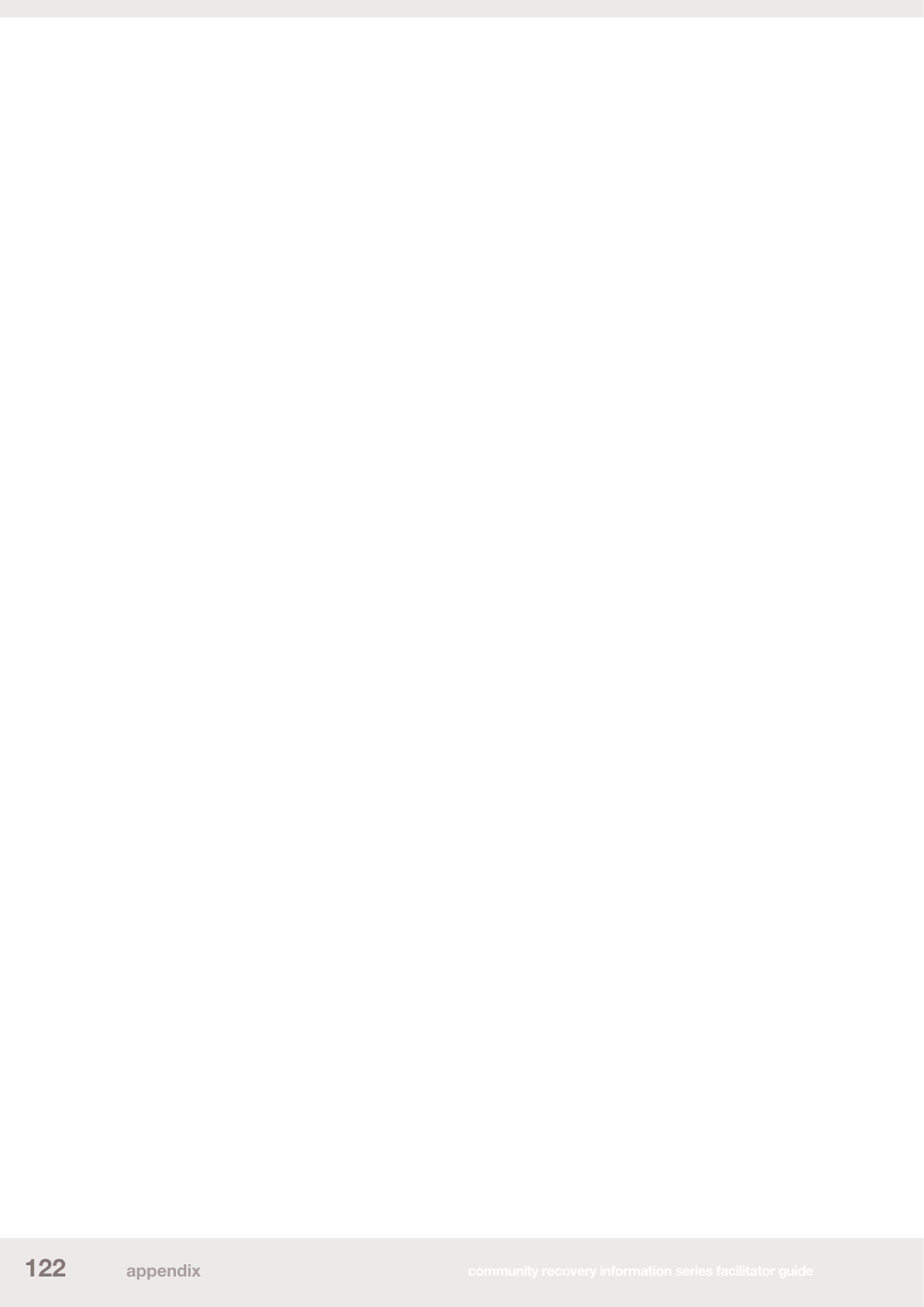### **figure 1: programs and activities supporting disaster prevention (mitigation), preparedness, response and recovery**

#### **Preparation & mitigation activities** Risk magement Legislation **Regulation** Land use controls Enforcement Community development

#### **Recovery & mitigation**

Community action

**Preparedness, mitigation & response**

**Preparedness, mitigation, response & recovery** Planning **Preparedness** Community awareness **Training Exercising Finance** 

**Response activities** Firefighting Rescue **Sandbagging Searches Decontamination** 

Community safety Community action

Relief centres

#### **Recovery activites**

Whole-of-community short, medium and long-term for four environments

- ▶ social: individual & community
- } built
- ▶ economic & financial } natural
	-

Note: Some terminology may differ across states/territories and nationally.

Australian Emergency Management Institute, Community Recovery Handbook 2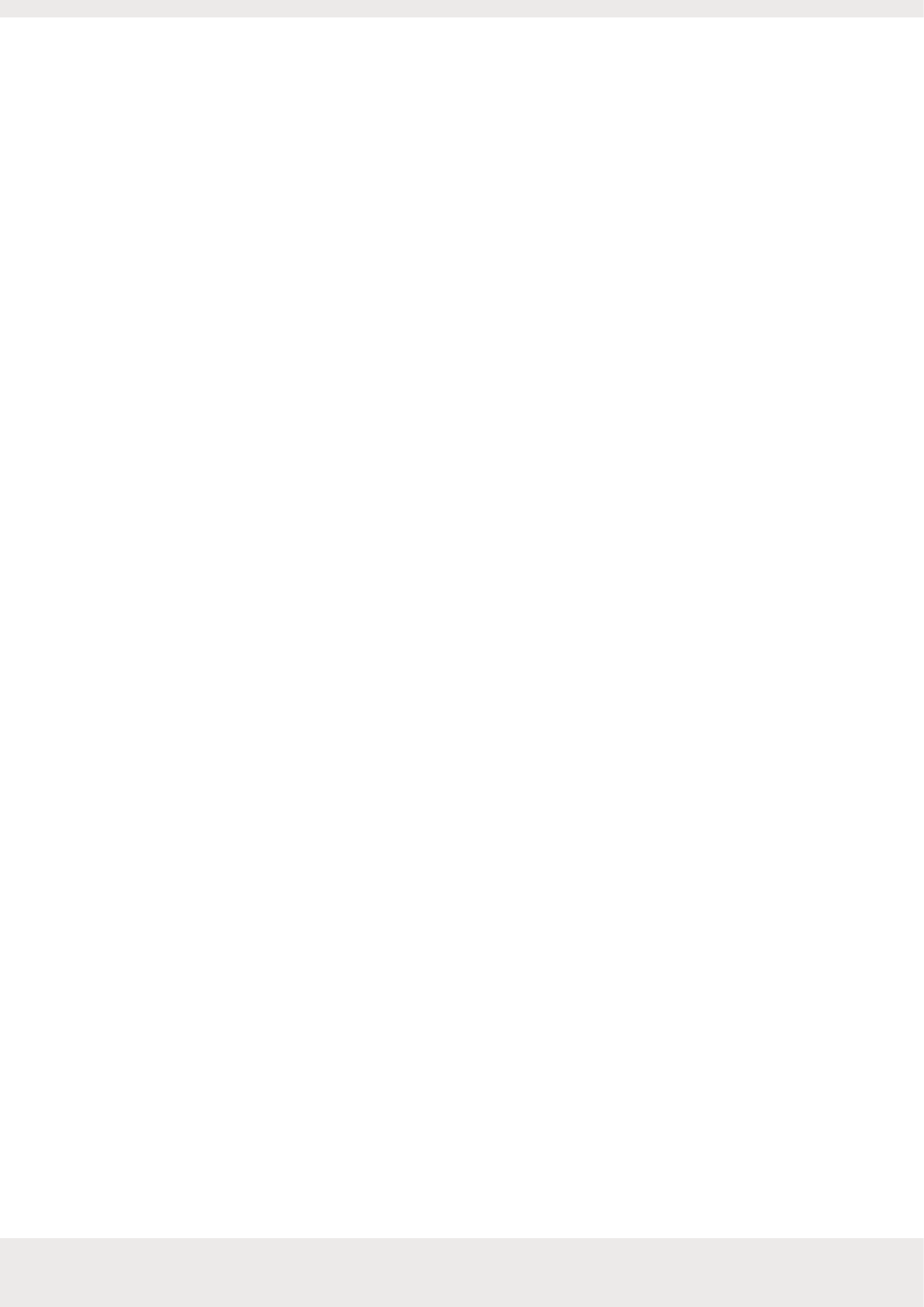**figure 2: effect of disaster on ongoing community development and interface with relief and recovery**



Australian Emergency Management Institute, Community Recovery Handbook 2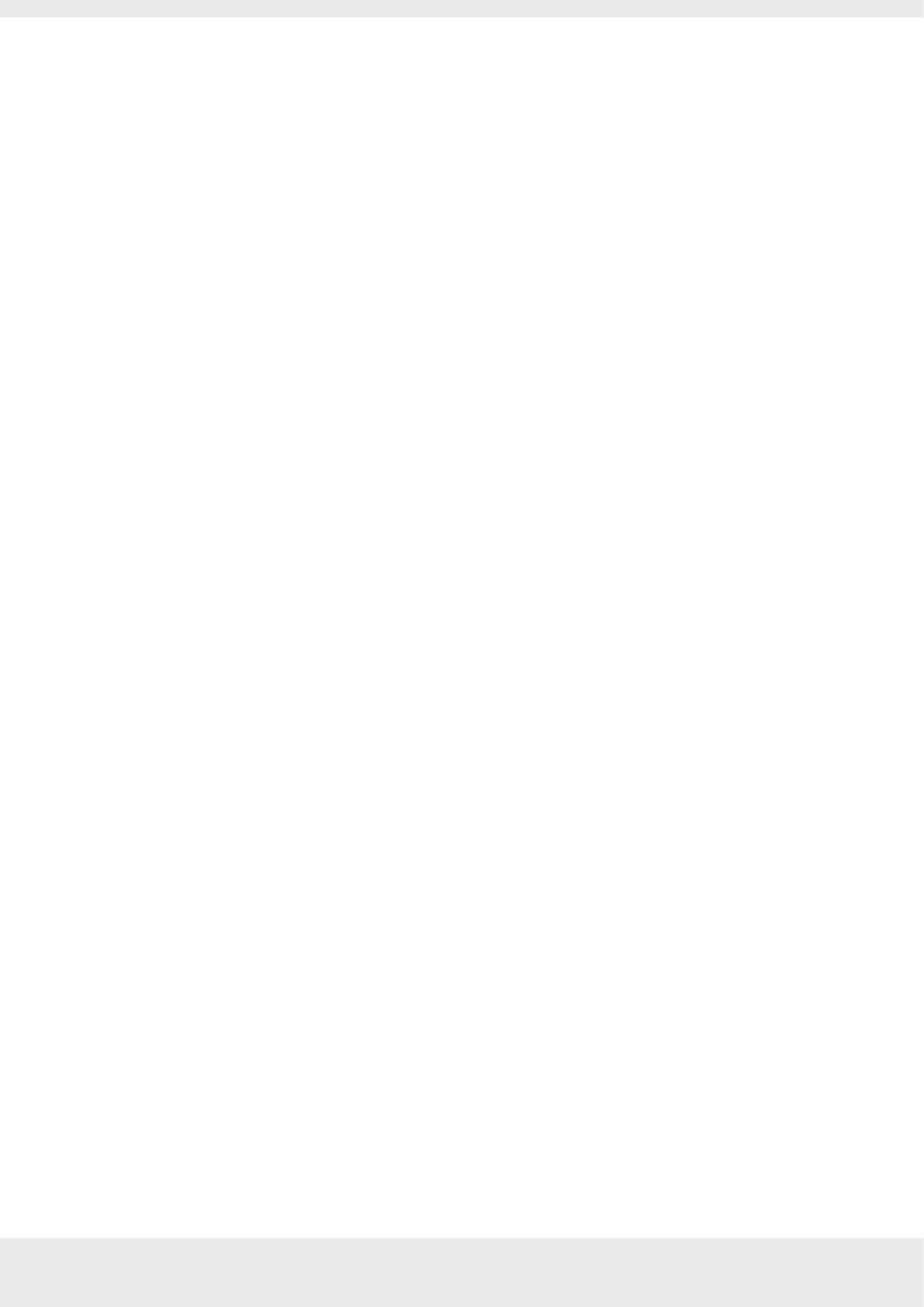### **figure 3: the national principles for disaster recovery**

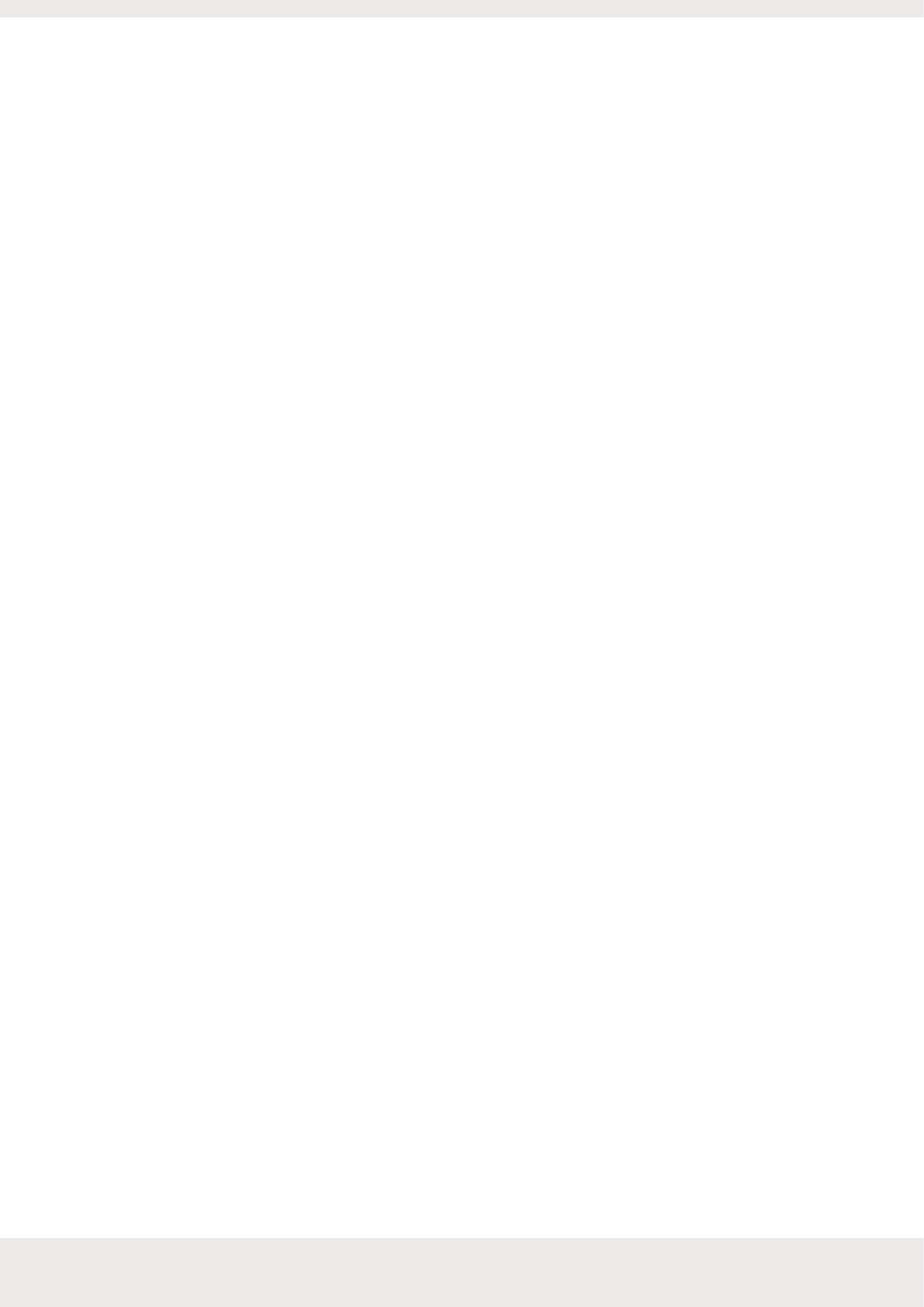### **figure 4: the multi-layered aspects of community**

### **locality/neighbourhood and or common interest group**

**family/household**

**individual**

Australian Emergency Management Institute, Community Recovery Handbook 2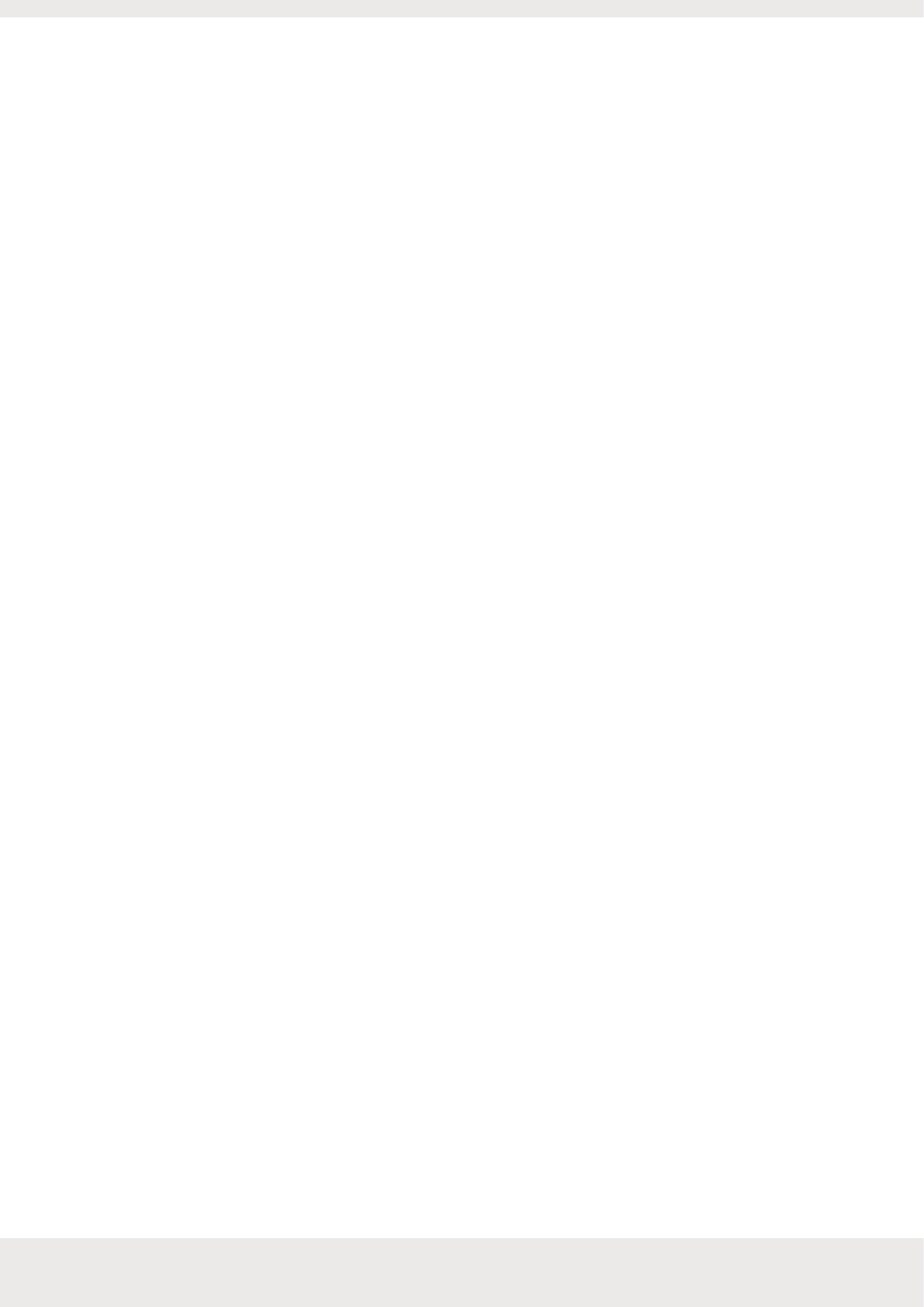**figure 5: the four environments – integral aspects of community recovery (the 'propeller' model)**



Australian Emergency Management Institute, Community Recovery Handbook 2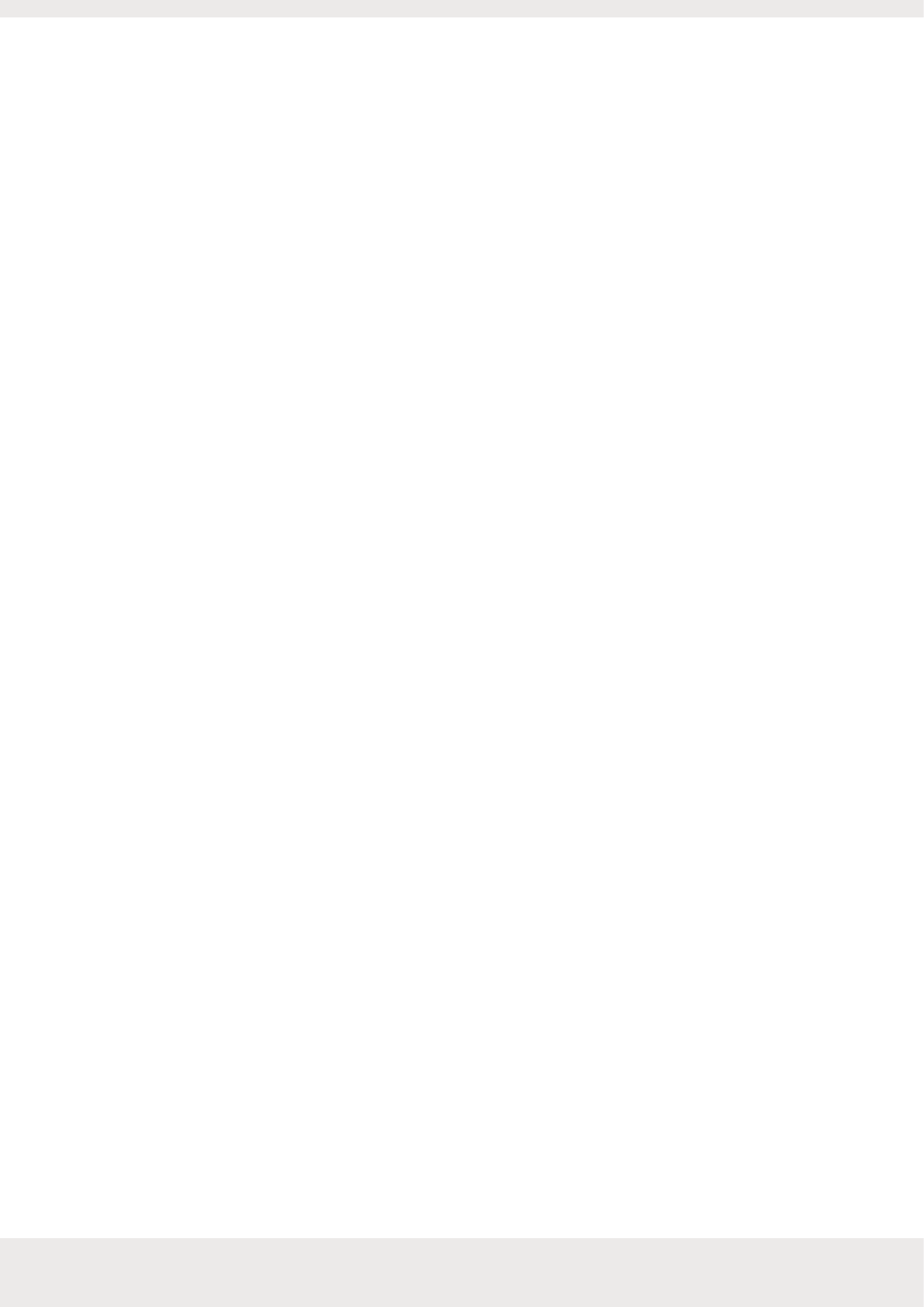### **figure 6: australian red cross recovery model**



Australia Red Cross, National Emergency Services Program Statement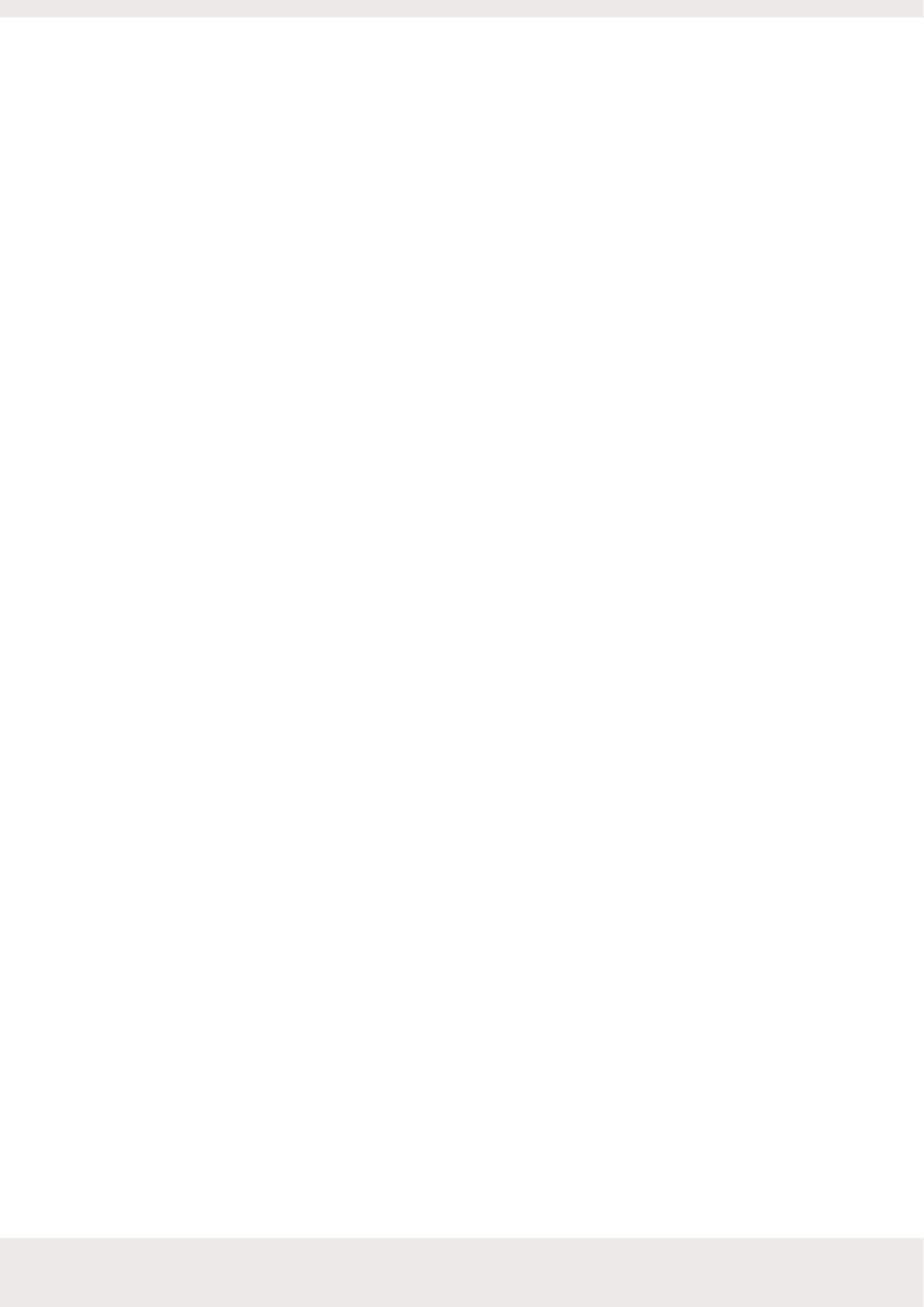## **figure 7: prototypical patterns over time**

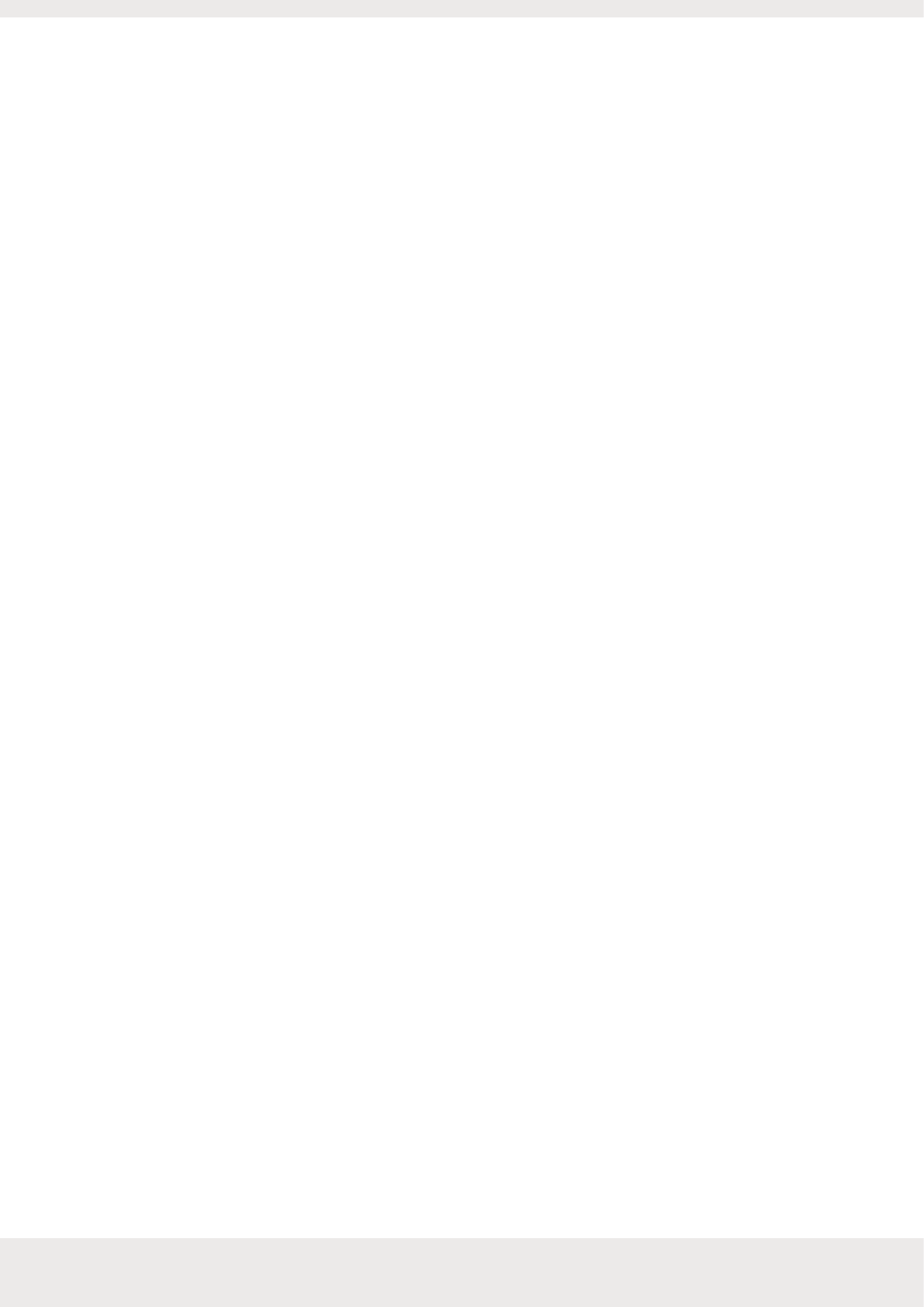### **figure 8: different phases that individuals and communities might experience post-disaster**



Australia Red Cross, National Emergency Services Program Statement adapted from Cohen and Ahern 1980 and DeWolfe 2000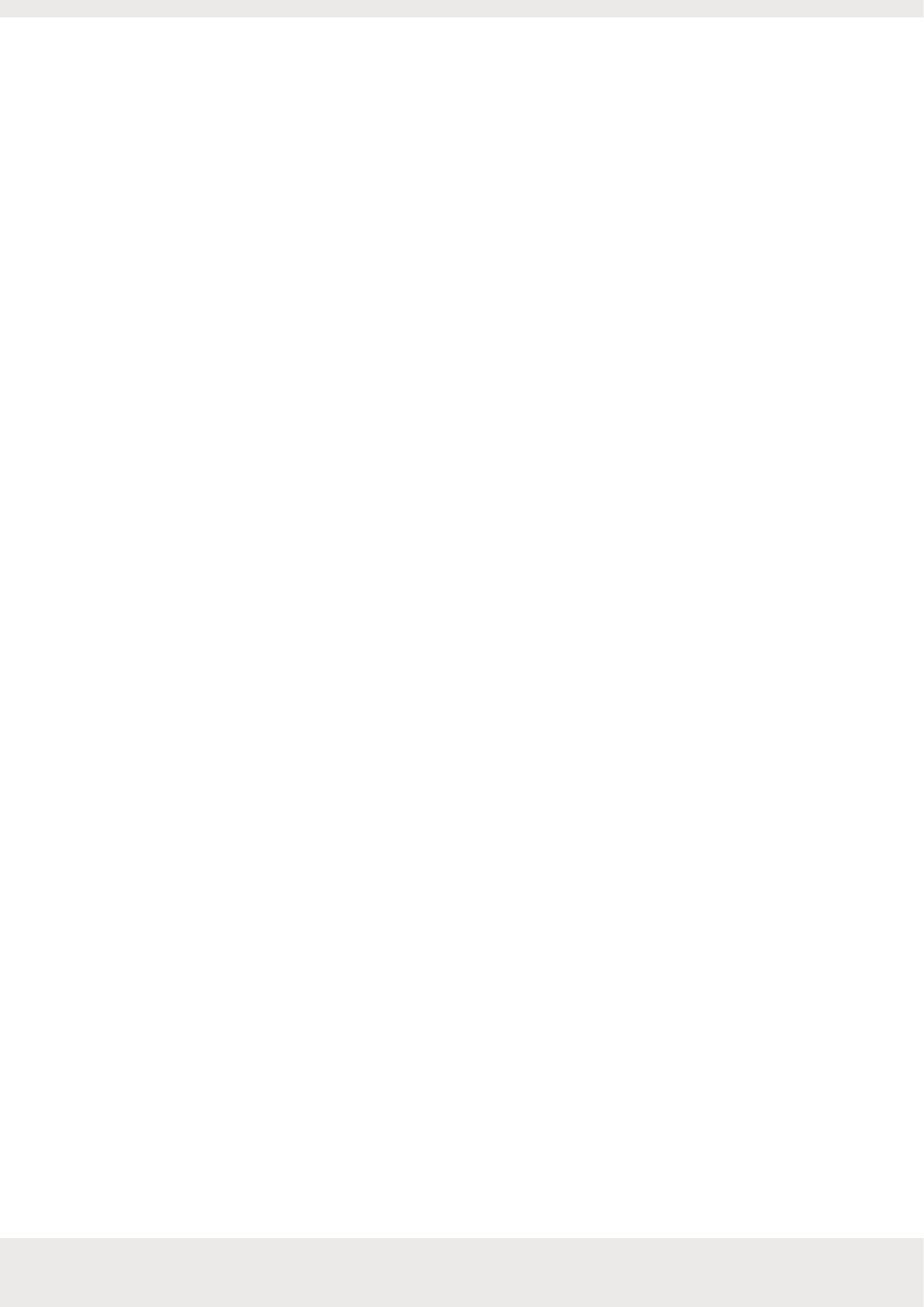## **figure 9: summary of WHO predictions of the prevalence of psychosocial problems after an emergency**

| <b>Psychosocial problem</b>                                                                         | Before emergency -<br>12 month prevalence | After emergency -<br>12 month prevalence                 |
|-----------------------------------------------------------------------------------------------------|-------------------------------------------|----------------------------------------------------------|
| Severe mental disorder (such as psychosis, severe<br>depression, severe disabling anxiety disorder) | $2 - 3%$                                  | $3 - 4%$                                                 |
| Mild or moderate mental disorder (such as mild and<br>moderate depression or anxiety                | 10%                                       | 20% (reduces to 15%)<br>with natural recovery)           |
| Moderate or severe psychological/social distress (no<br>formal disorder but severe distress)        | No estimate                               | Large percentage<br>(reduces due to natural<br>recovery) |
| Mild psychological/social distress                                                                  | No estimate                               | Small percentage<br>(increases over time)                |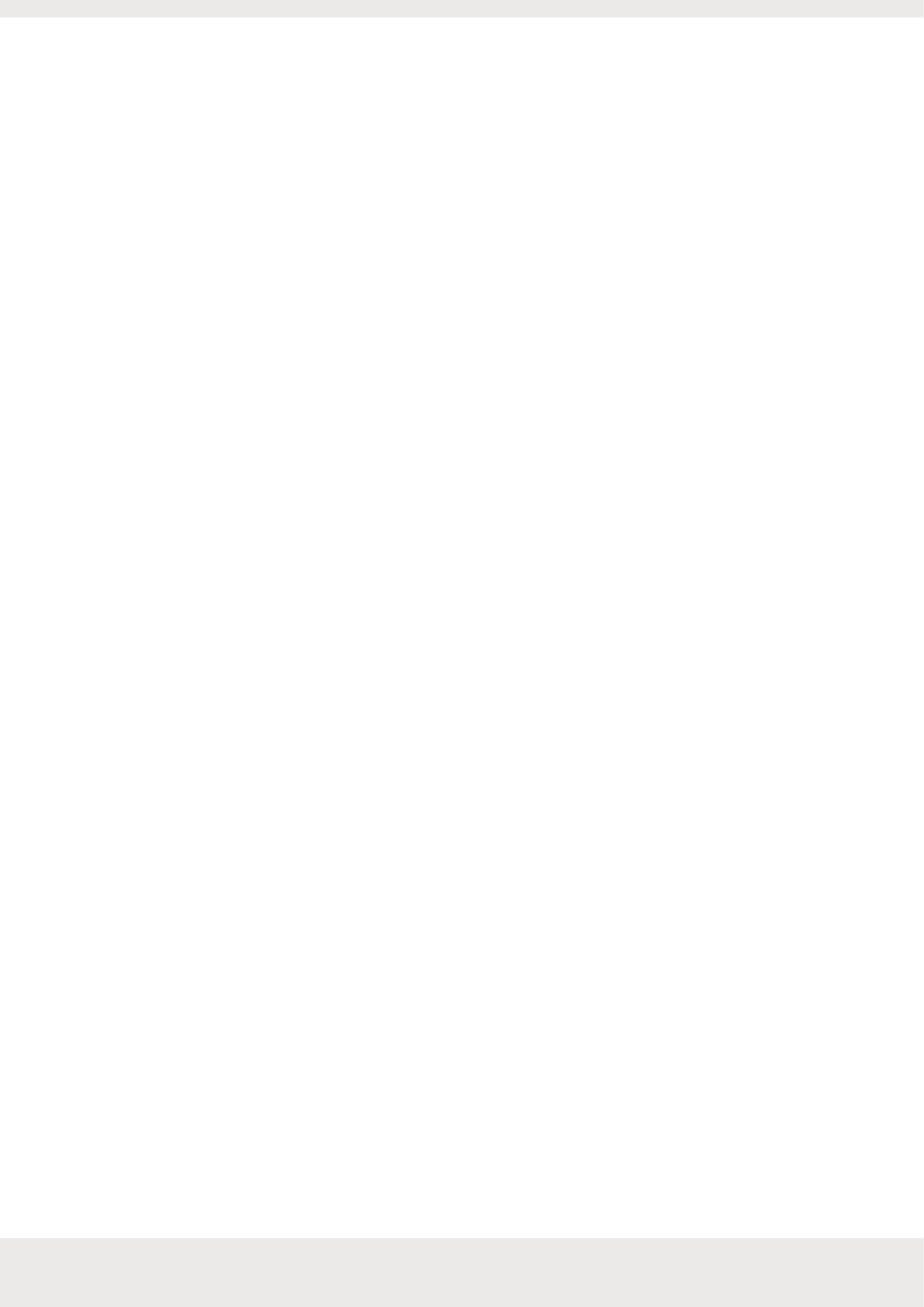## **goodwill triangle**

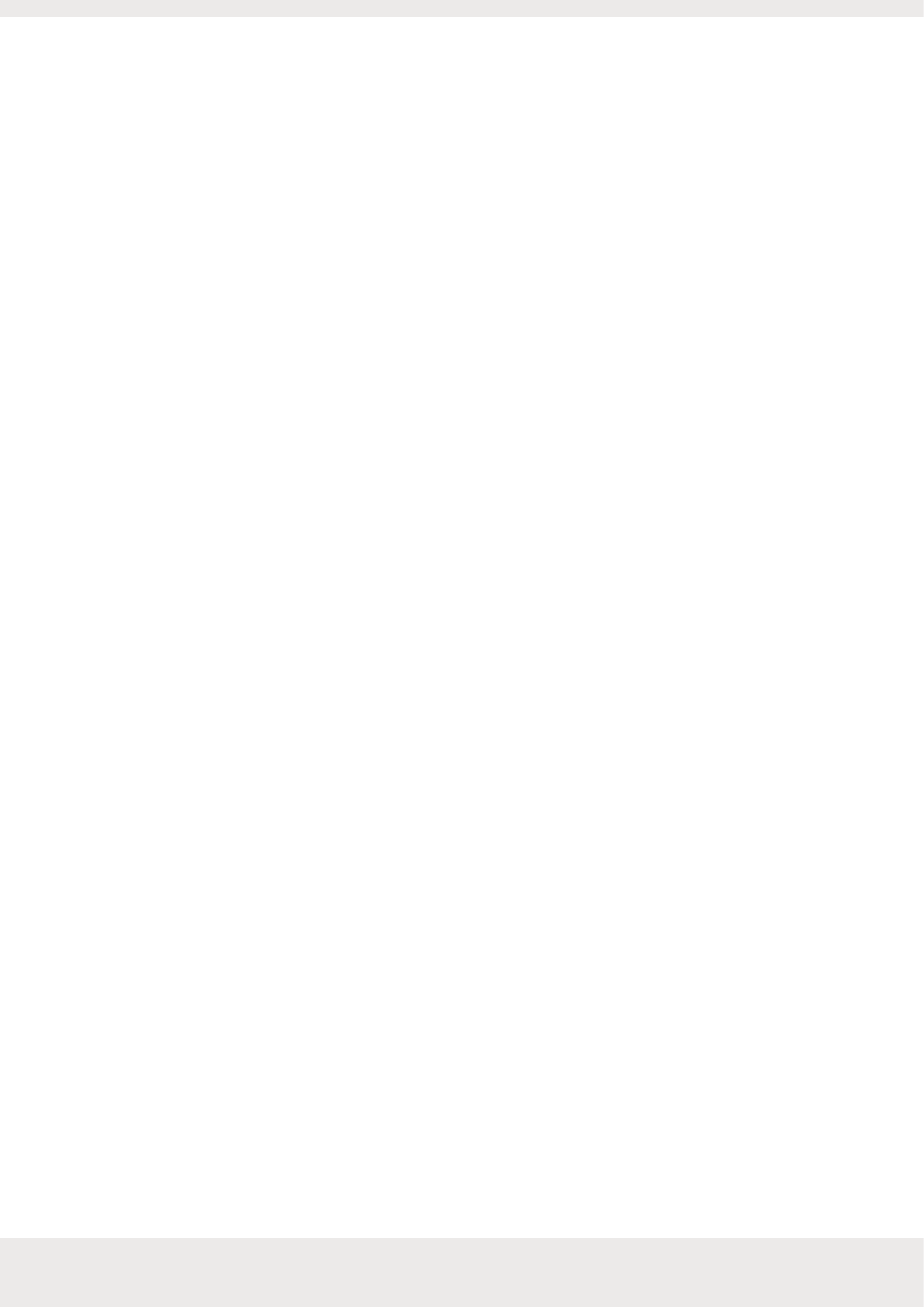### **community capitals**

Communities are complex entities and disasters have an impact on all aspects of a community. A community's resilience and ability to 'bounce back' after a disaster will affect the length of the recovery process.

The following lists the variety of assets in a community which are affected by disasters:

- ` human capital: examples include labour power, health, social wellbeing, nutritional status, education, skills and knowledge
- ` social capital: examples include those stocks of social trust, interconnectedness, norms, and social and economic networks that people can draw upon to solve common problems and support community functioning—social capital is mediated through networks and group membership (formal and informal)
- ` physical capital: examples include houses, vehicles, equipment, infrastructure, information technology, communications, livestock, assets, etc
- ` natural capital: examples include access to land, water, wildlife, flora, forest
- ` financial capital: examples include savings, tradeable commodities, access to regular income, insurance, net access to credit
- ` political capital: examples include individual/group/community ability to influence policy and the processes of government—political capital is underpinned by the mutual communication between government and citizens, which allows citizens to participate in the formulation of policy and the provision of government services (ILO & FAO 2009).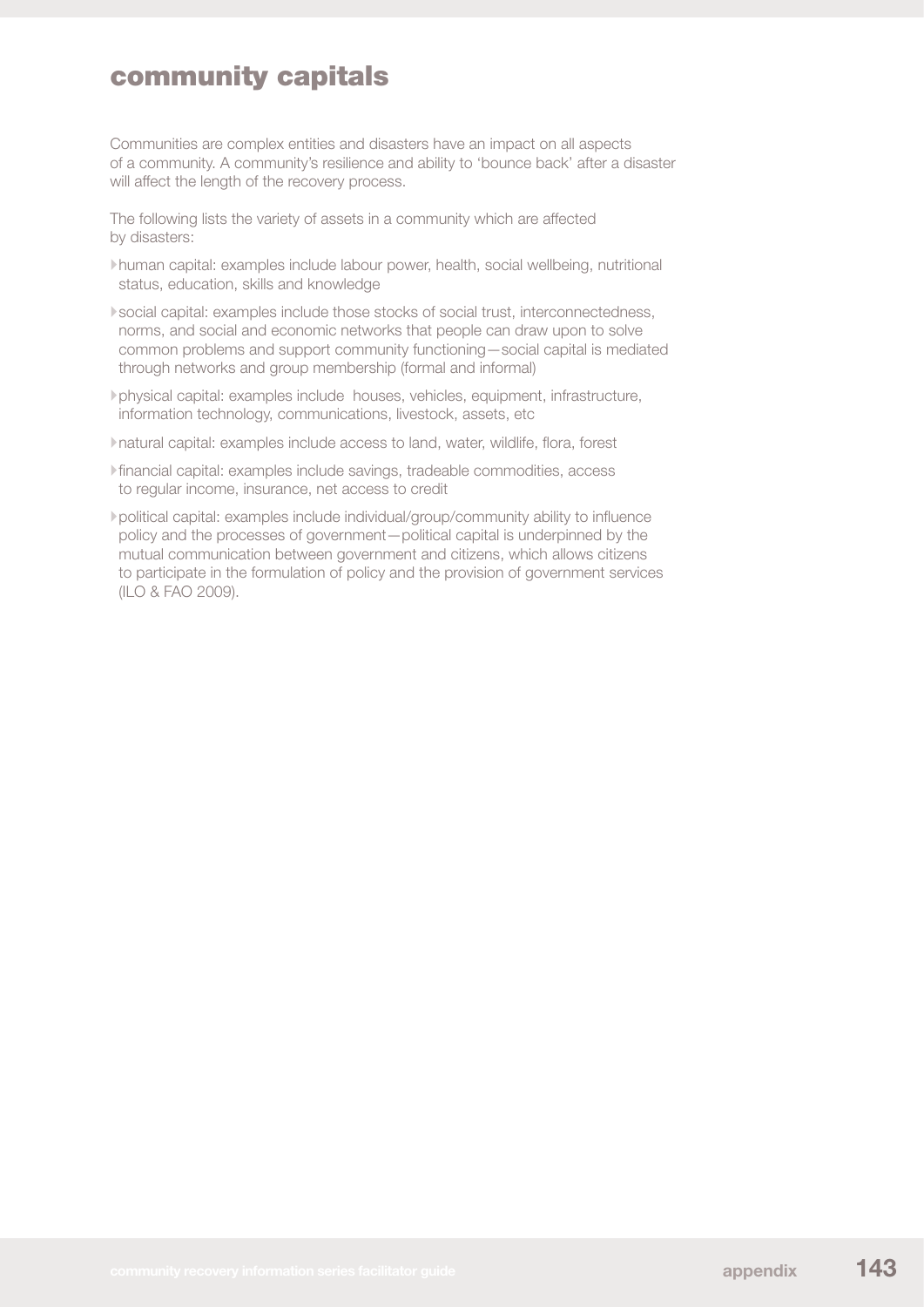**appendix community recovery information series facilitator guide**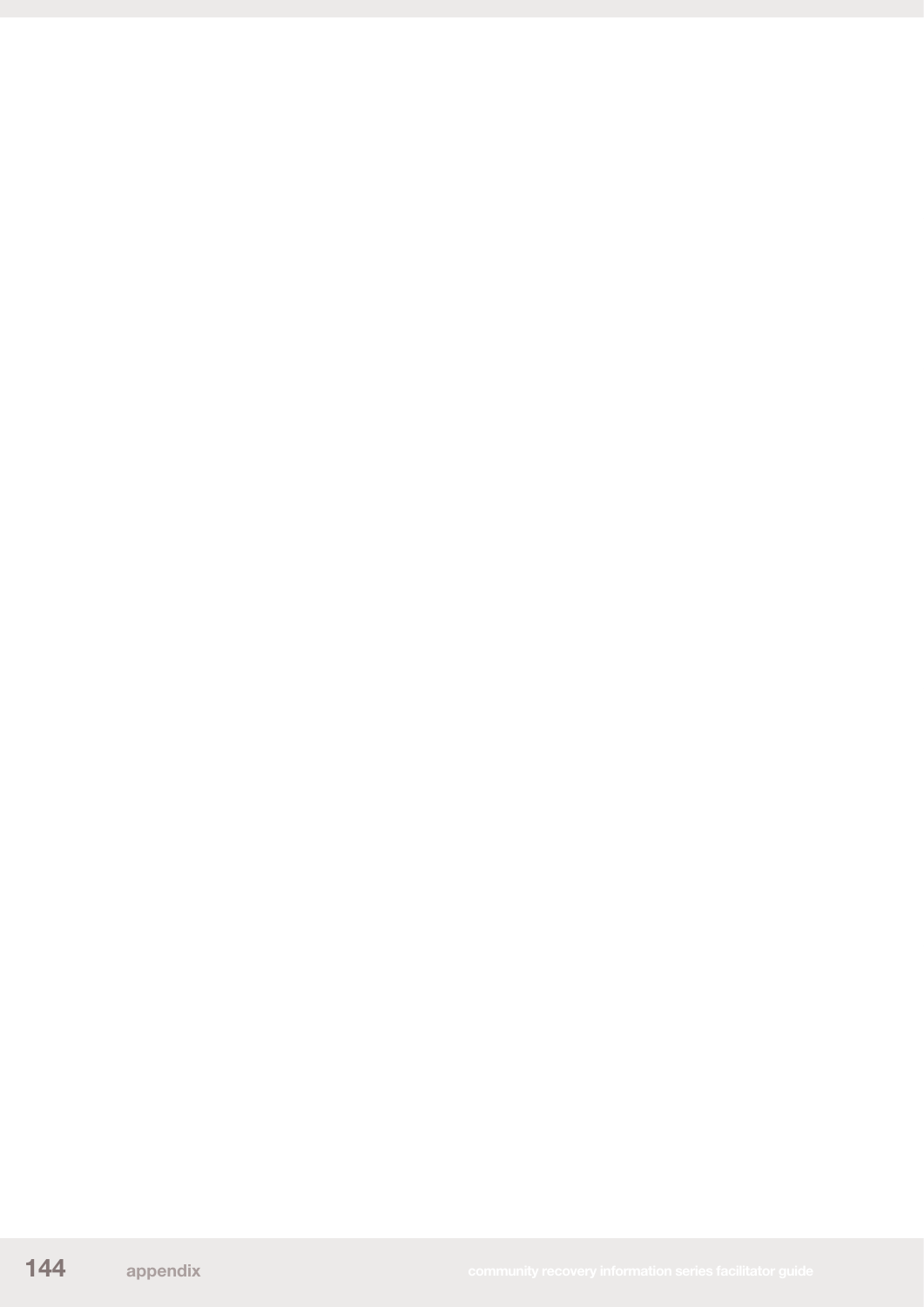### **scenarios & case studies**

### Facilitator Note

In preparation for your session the scenarios and ease studies will need to be printed and cut out.

### **scenario 1**

Mary is concerned about her husband, Bill, following a bushfire that affected their community and damaged their home. Bill is refusing to talk to her about how he is feeling, telling her that he is fine even though he seems quite stressed and upset.

### **scenario 2**

Susan's community, including her family's home, has been heavily impacted by a flood. Susan has become very involved in her community's recovery. Susan has taken charge of managing the material donations centre and is also attending the daily community meetings. Susan often provides the morning or afternoon tea for the meetings.

Susan's three children used to walk to the local school however, they are temporarily attending school in another town an hour away so Susan drives them their each day. Susan is aware that many of the other parents in her community are struggling. So she often offers to look after her friends children also so that her friends can have some time to deal with all paperwork and appointments they have.

### **scenario 3**

John's property was significantly affected by a cyclone. He employs a number of workers on his banana plantation and knows that these people will need work in the coming weeks as they too have been affected by the cyclone and will need the income. Despite this, John knows he has a lot to do before he will be ready to provide work for his staff and he is worried that he won't be able to. John can't seem to figure out where to start, there has been significant damage to the banana crop as well as to the infrastructure on the property. John feels it is all important and is trying to do as much as he can as quick as possible.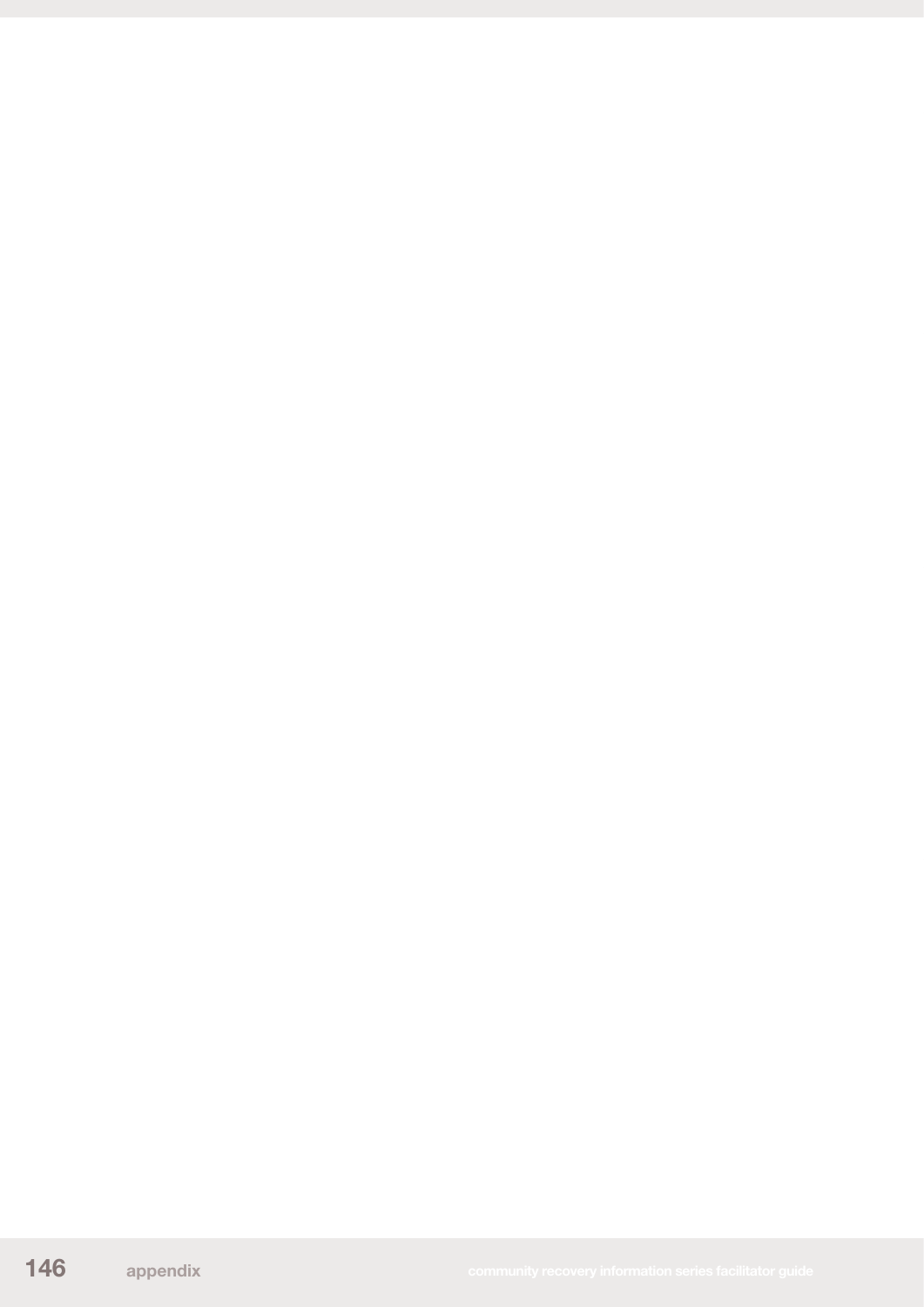### **scenario 4**

It is three days after a cyclone has affected your community and a group of people have arrived on a bus wishing to provide assistance. They seem reasonable self contained and have food, equipment etc. They have indicated that they belong to a religious group but are not clear on which religion they are associated with. They would like to officer counselling services and meditation sessions. The group has mentioned that they are planning on staying in the community for 3 or 4 months to help.

### **scenario 5**

A peak body for electricians has contacted your community three months after a bushfire has destroyed and damaged a significant number of homes. They would like to offer their assistance but don't want to hinder the work of local tradespeople by taking away their work. They can send teams of qualified, registered electricians to your town every weekend for the next 8 weeks. These people will have all their own equipment and insurance and will be volunteers. These tradespeople will all be from out of town.

### **scenario 6**

It is day five following a flood in your community and a group of eight childcare workers have arrived at the recovery centre in 2 cars. They are concerned that children's needs may be being overlooked in the recovery centre and as parents return to their homes. They would like to offer child care services and entertainment and activities for children.

They are all from out of town. They all have relevant checks for working with children. None of them have ever worked in a post emergency environment before.

They have brought lots of children's activity equipment with them.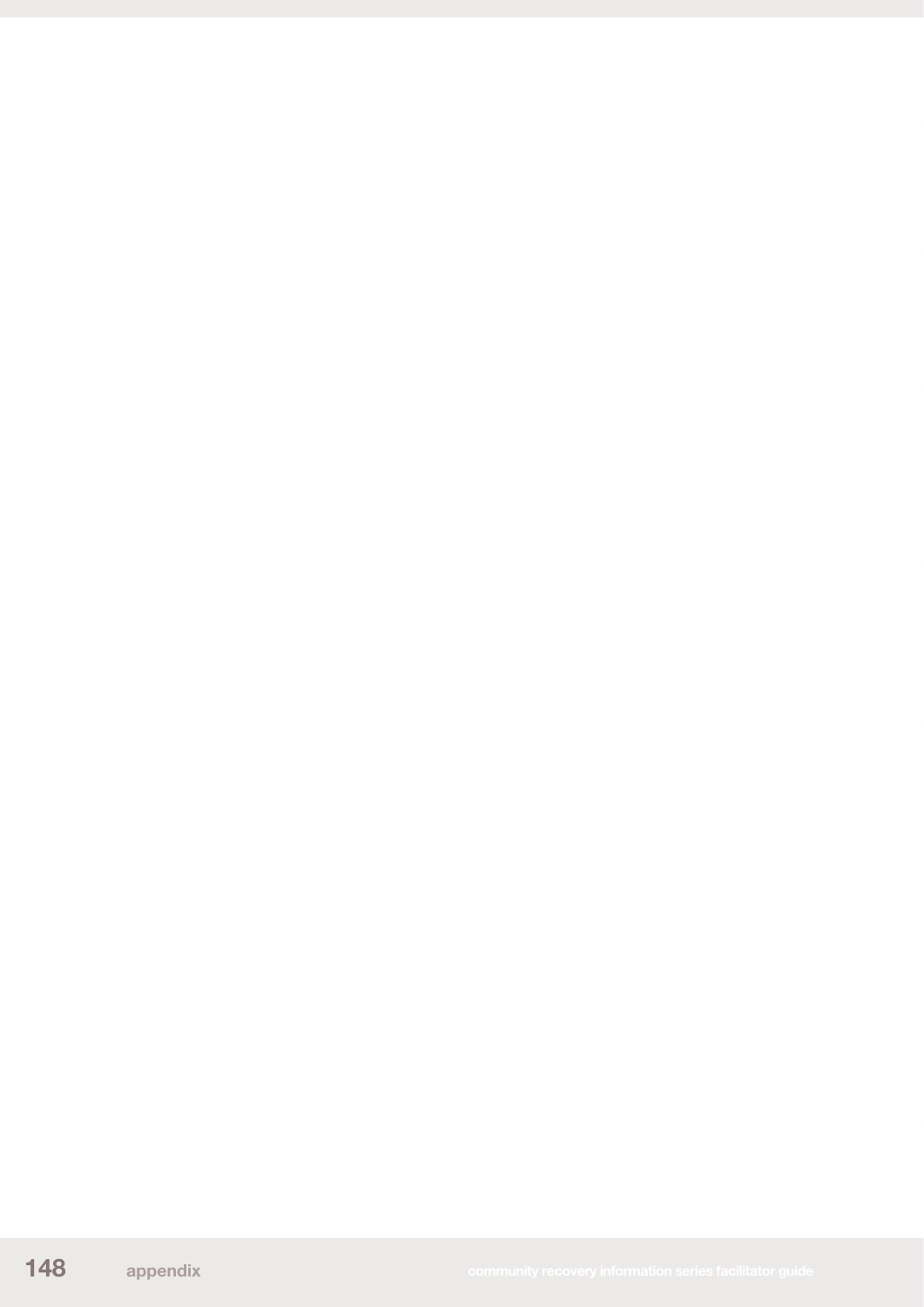### **scenario 7**

Donation of \$10,000 to help the communities recovery from a 'Probus'/club from a sister city.

### **scenario 8**

A truck arrives full of clothes donated from a collection from high profile school in another city.

### **scenario 9**

A high profile white goods company has offered 100 washing machines. You know at least 500 families in your town need new washing machines. They want to deliver the new washing machines next week and cover it in the press.

### **scenario 10**

A high profile white goods company has offered 100 washing machines. You know at least 500 families in your town need new washing machines. They want to deliver the new washing machines next week and cover it in the press.

### **scenario 10**

It is week six after a bushfire, many people affected by the bushfire are living locally in temporary accommodation and it is autumn. A sewing group from across the country has heard about the event and has sewed 12 quilts, and think they can sew another in the next 12 months. They would like to donate them to families with small children and older people living alone.

### **scenario 10**

A large, well known department store has offered gift vouchers of \$200. They are 10,000 houses that have been damaged in your town. The department store is happy for the criteria for receiving the vouchers to be determined locally. The nearest department store is two hours away. There will be some media coverage around this offer.

 $>\hspace{-2.1mm}\times$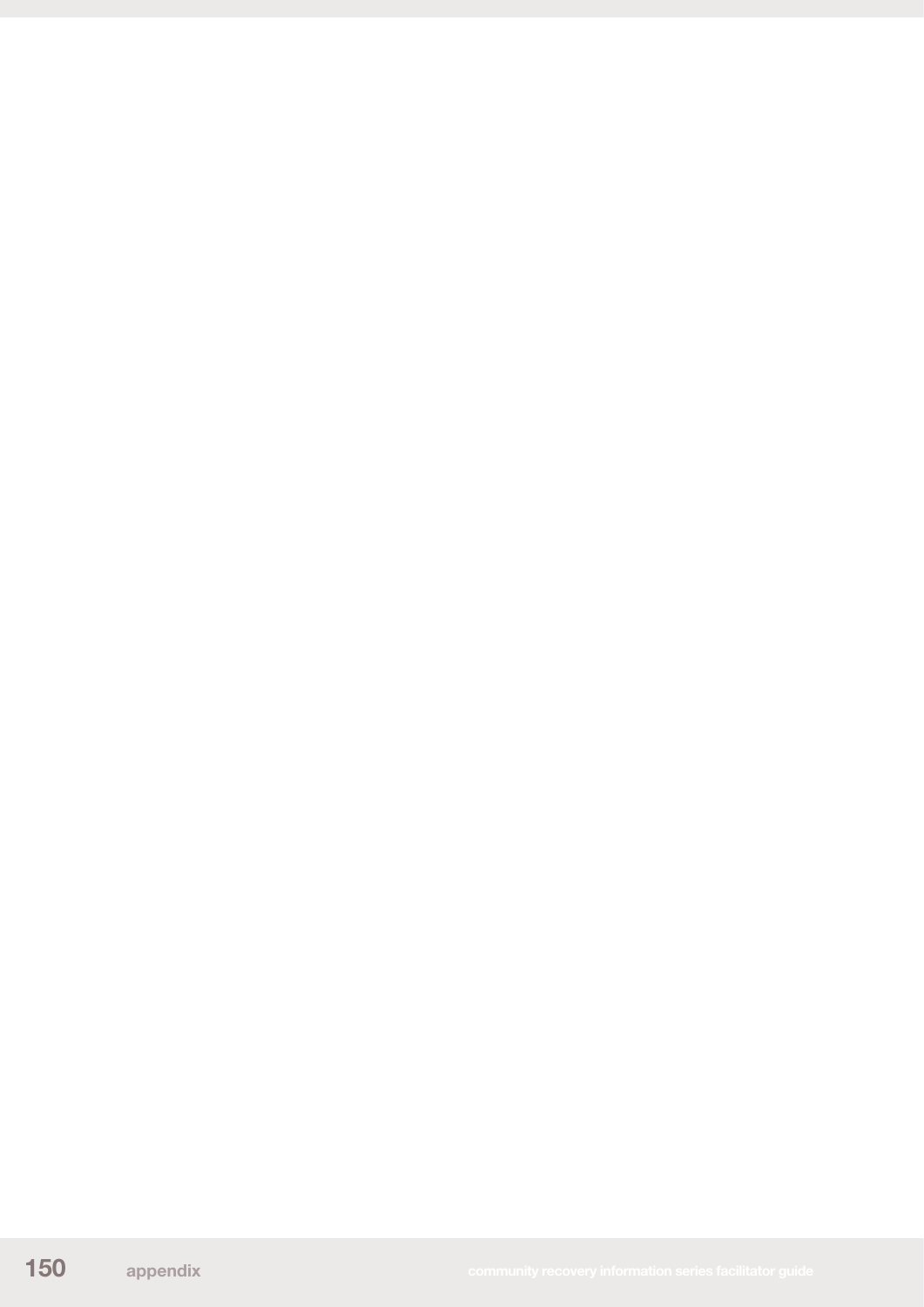### **scenario 13: part one**

You are coordinating community dinners three times a week to encourage people in your community to get together, catch up and exchange information. The feedback from the community members has been very positive. The dinners are popular and increasingly well attended. There is no specific budget for this activity and you are currently looking at how to sustain these events for the next 3 months. A well known and popular ice-cream company contacts you to offer you a range of their stock. The quantities they offer you are enough for dessert at the events for the next two months.

What do you say?

### **scenario 13: part two say YES**

The company representative is thrilled when you call and tell you how excited they are to be working with you. They are happy to finalise the details the following week, but would like to send their CEO and a cameraman to get the PR ball rolling the next day. You agree, and help arrange photo opportunities with community members. The next week, a major newspaper picks up the story and it is widely publicised. The company representative calls to confirm the details. It is only then that she informs you:

`The only product they will be giving you is their failed unpopular Apricot Soy Delight

The product is 4 weeks away from the use by date

`You will need to arrange transport

All the stock will need to be sent in one lot. You do not have any adequate storage facility.

What do you do?

### **scenario 13: part two say NO**

The company representative is quite abrupt with you when you call to say "Thanks but we are not in a position to accept your offer".

The following week, you receive a call from a major newspaper. They tell you they are running a story to say your town in refusing to accept offers of assistance despite people being in great need. They say they have spoken to the ice-cream company, and ask if you would like to comment. What do you do?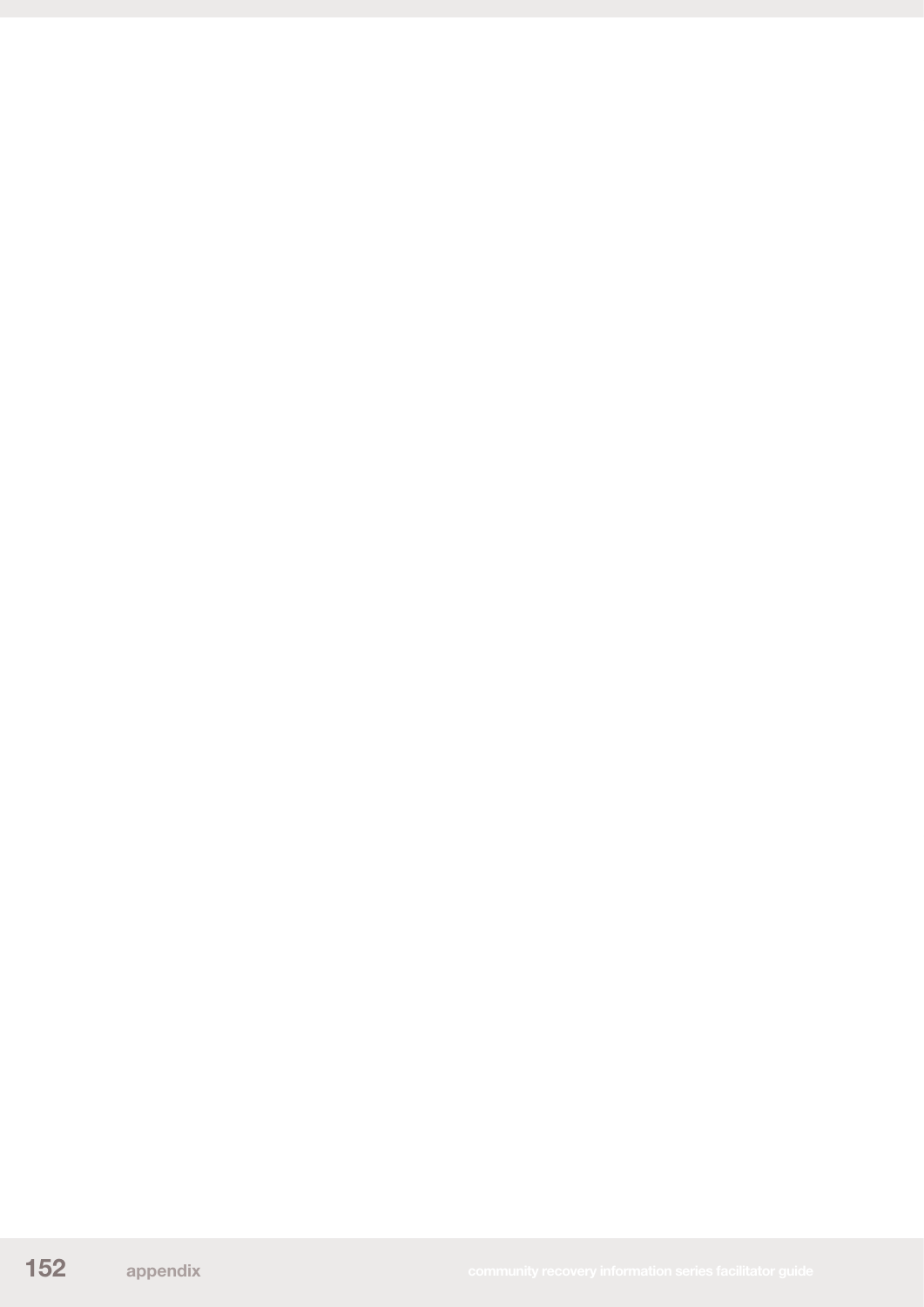### **case study 1: bras to the Pacific**

A Pacific Island community with a sister city in Australia sustained damage to houses after an emergency. In many cases, families lost all of their clothing. One woman was interviewed saying she was distressed because she had nothing to change into, including underwear. The women of the sister city in Australia empathised with this woman and worked hard to lobby department and chain stores to donate new underwear and they would organise to have it sent to the affected town. This was successful, hundreds of bras and underpants were shipped.

As it turned out, the underwear was unsuitable (sizes, fabrics, cultural norms around styles), but not wanting to appear ungrateful, a community leader from the affected town made sure a big thank you, including letters of thanks, certificates and photos were sent back to Australia. So happy and motivated by the positive feedback the women in Australia coordinated regular shipments of the stock to be sent. The community now feels unable to say "stop" so the stock is using up a large part of the emergency relief warehouse in the affected community.

### **case study 2: breast milk for Haiti**

A lactation consultant in the United States heard that babies in Haiti may be in need of donated breast milk. The consultant made sure to put the word out for donated breast milk through her online database of about 1,000 and classes. This spread through a number of breast feeding advocates and a prominent breast feeding Association issues a press release with an "urgent call" for breast milk for orphaned and premature babies in Haiti.

The group arranged for donation and transport of around 14 litres of breast milk, enough feed a newborn for a couple of weeks, to the U.S. Navy ship Comfort, the hospital ship parked off the coast of Haiti. The ship is equipped with a neonatal intensive care unit and freezer space.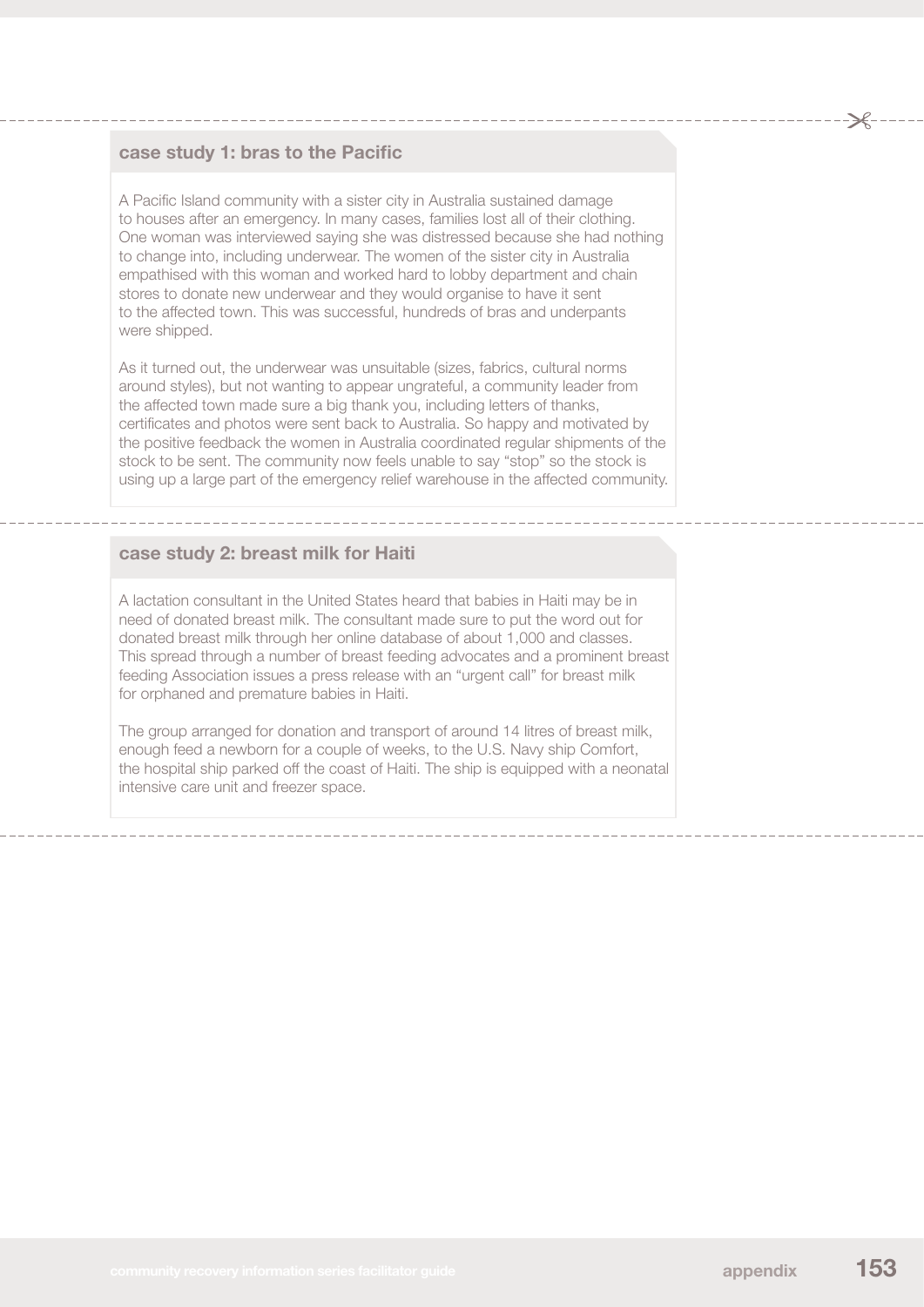

## **session planning template** `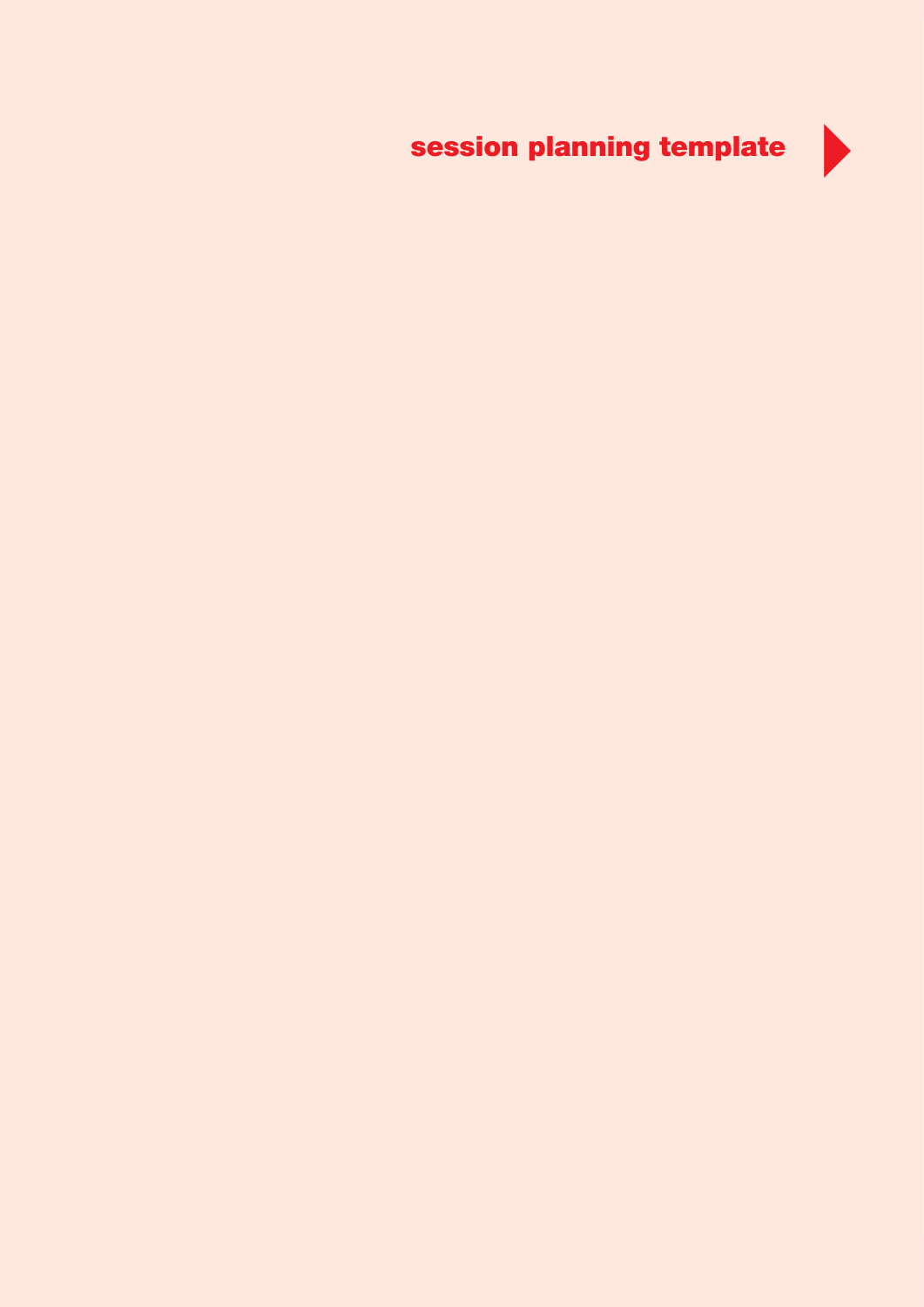|                           | Time            |  |  |  |  |                           |
|---------------------------|-----------------|--|--|--|--|---------------------------|
|                           | Resources       |  |  |  |  | <b>Total Session Time</b> |
|                           | <b>Activity</b> |  |  |  |  |                           |
|                           | <b>Notes</b>    |  |  |  |  |                           |
| session planning template | Session         |  |  |  |  |                           |
|                           | Module          |  |  |  |  |                           |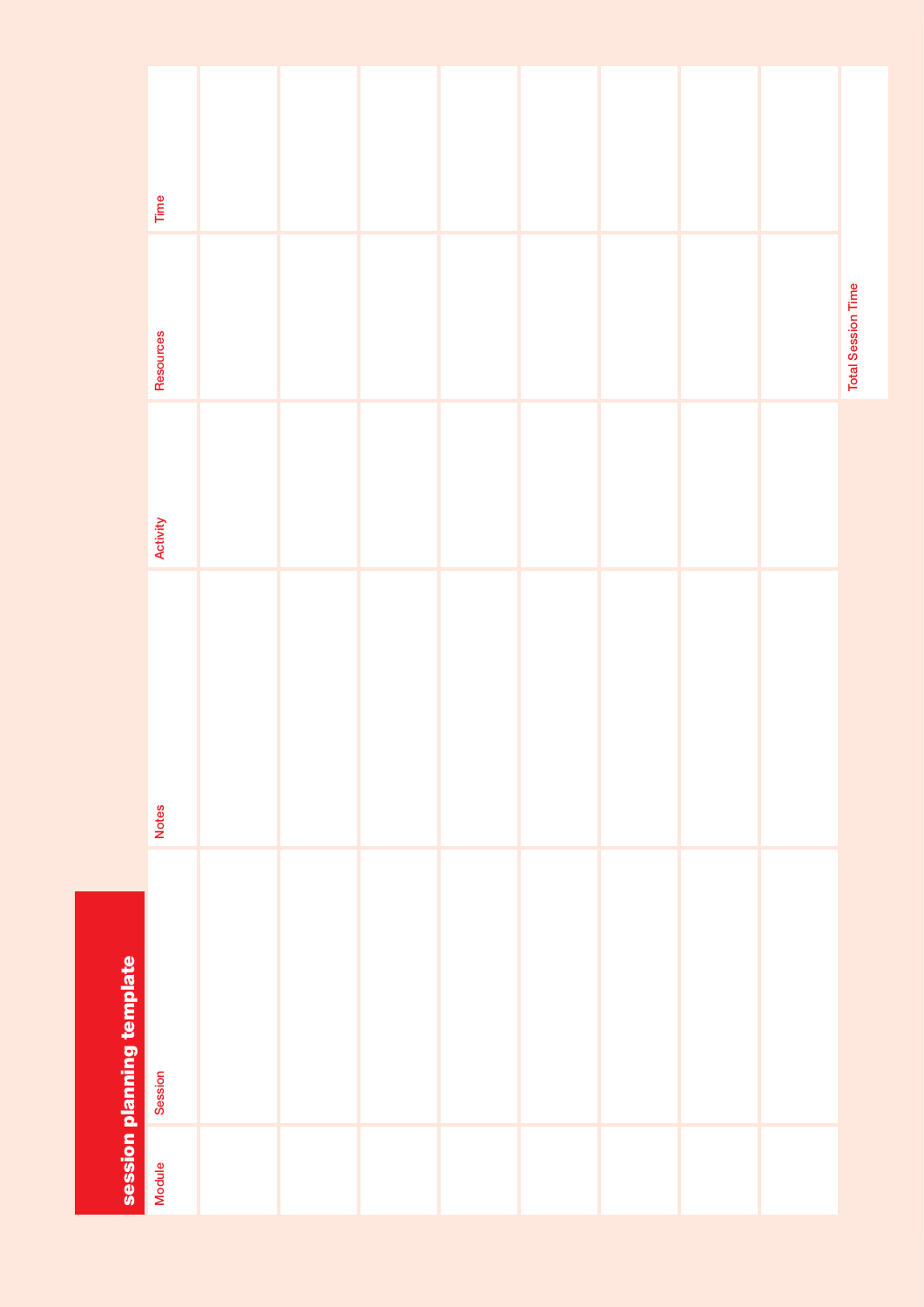| sign in for community recovery  |  |
|---------------------------------|--|
| <b>information session form</b> |  |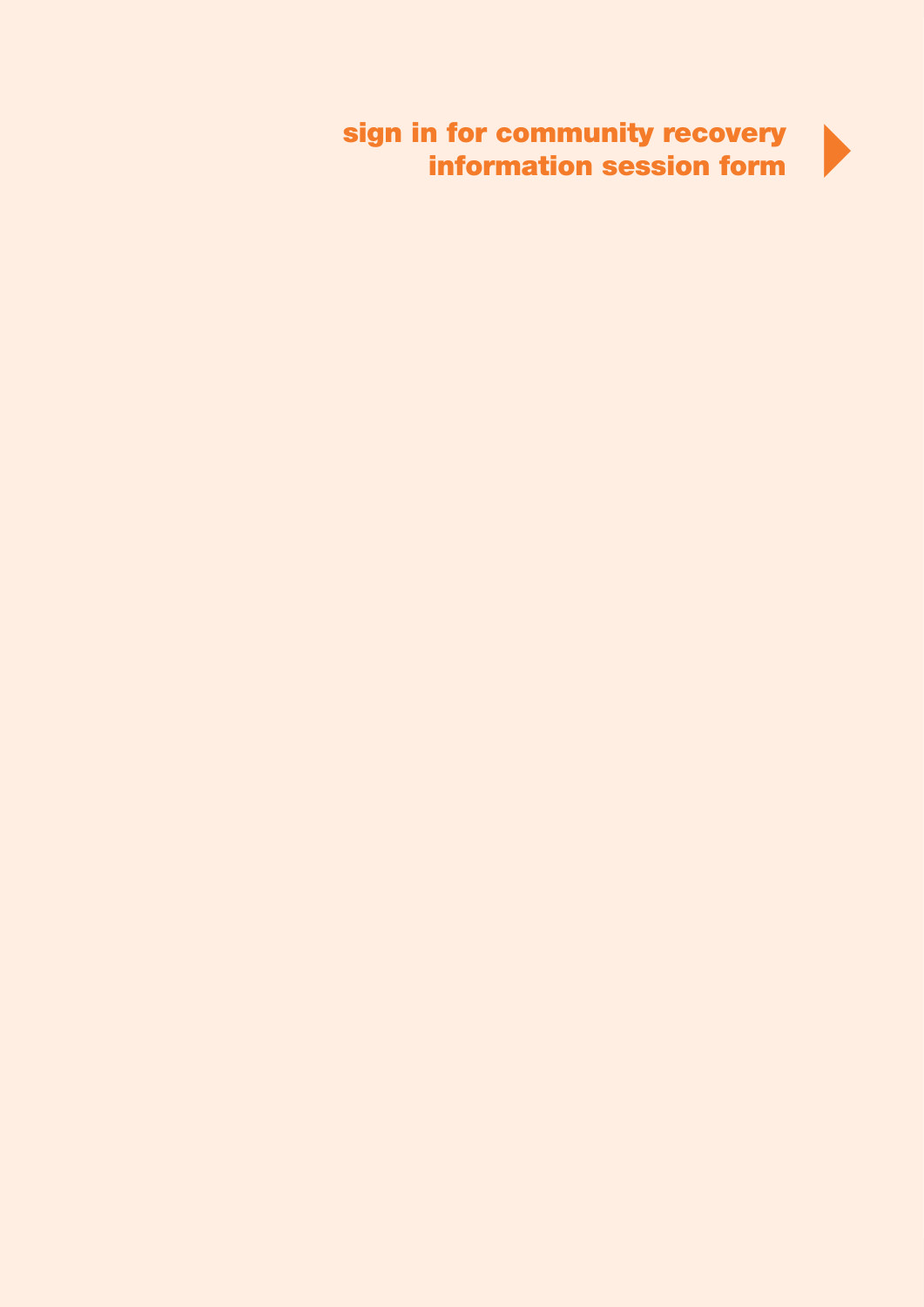|                                                       |           | event         |        |                             |
|-------------------------------------------------------|-----------|---------------|--------|-----------------------------|
|                                                       |           | location      |        | <b>Australian Red Cross</b> |
|                                                       |           | date          |        |                             |
| sign in for community recovery<br>information session |           |               |        |                             |
| first name                                            | last name | email address | suburb | phone number (optional)     |
|                                                       |           |               |        |                             |
|                                                       |           |               |        |                             |
|                                                       |           |               |        |                             |
|                                                       |           |               |        |                             |
|                                                       |           |               |        |                             |
|                                                       |           |               |        |                             |
|                                                       |           |               |        |                             |
|                                                       |           |               |        |                             |
|                                                       |           |               |        |                             |
|                                                       |           |               |        |                             |
|                                                       |           |               |        |                             |
|                                                       |           |               |        |                             |
|                                                       |           |               |        |                             |
|                                                       |           |               |        |                             |
|                                                       |           |               |        |                             |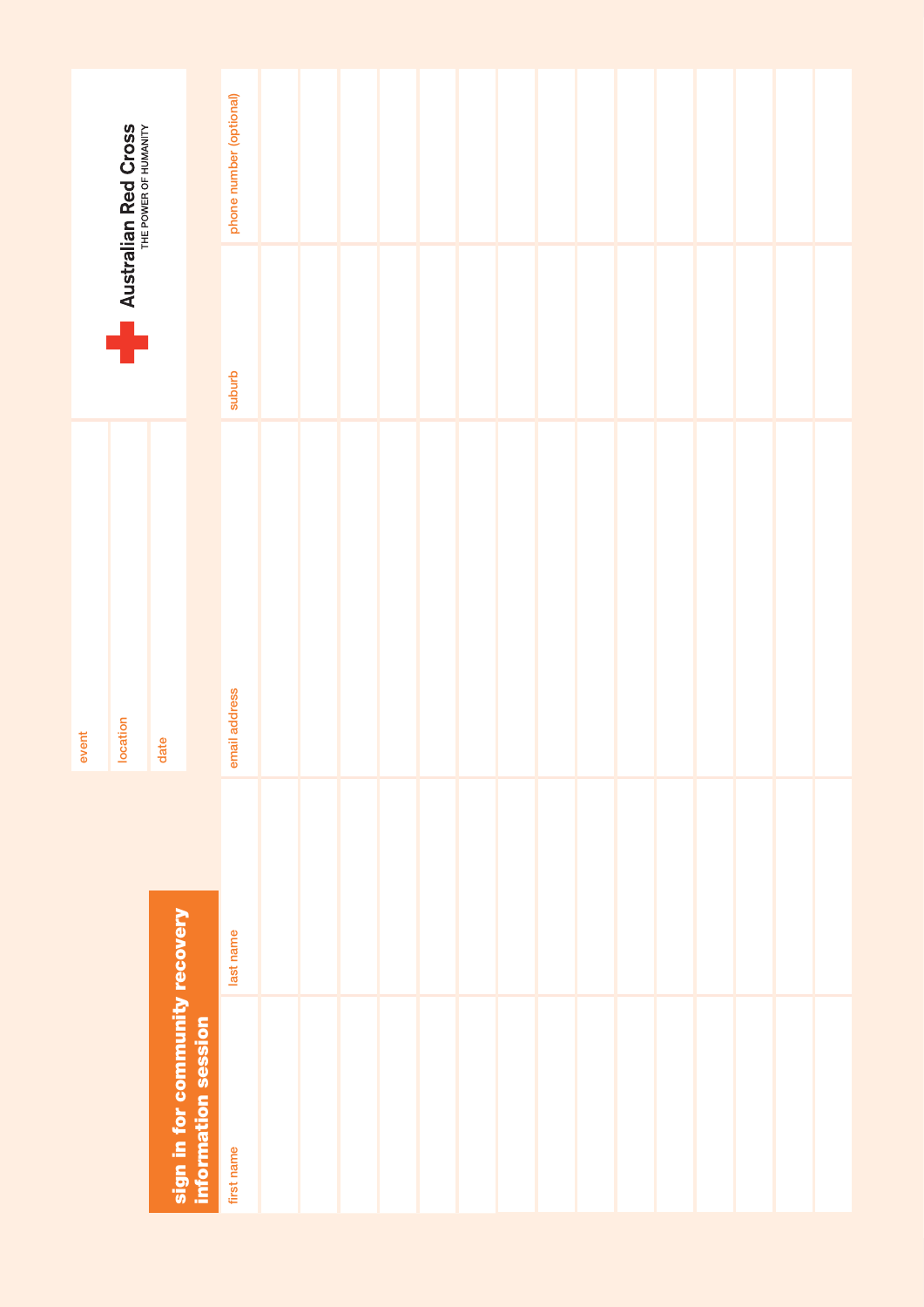

# **content change form** `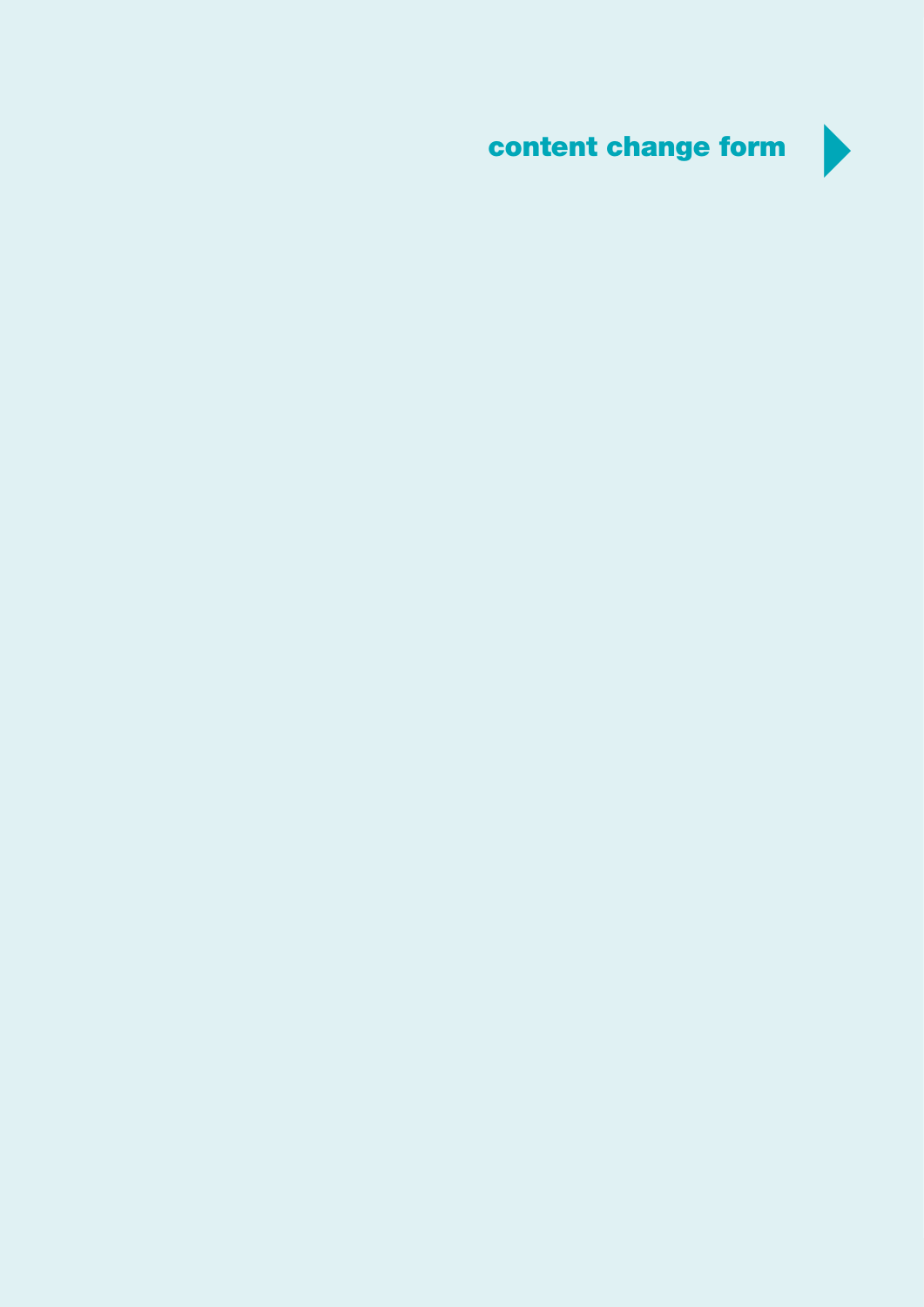| content change form |  |  |
|---------------------|--|--|

| phone<br>email<br>topic area<br>$\overline{2}$<br>$3 \t 4$<br>$\overline{\mathbf{5}}$<br>1.<br>module one<br>module two<br><b>Common</b><br>module three | name |  | state |  |
|----------------------------------------------------------------------------------------------------------------------------------------------------------|------|--|-------|--|
|                                                                                                                                                          |      |  |       |  |
|                                                                                                                                                          |      |  |       |  |
|                                                                                                                                                          |      |  |       |  |
|                                                                                                                                                          |      |  |       |  |
|                                                                                                                                                          |      |  |       |  |
|                                                                                                                                                          |      |  |       |  |
| module four<br><b>Contract Contract</b><br>$\mathcal{L}^{\text{max}}$                                                                                    |      |  |       |  |

page number

insert sentence/paragraph etc in question

what do you recommend this be changed to? why should this be changed?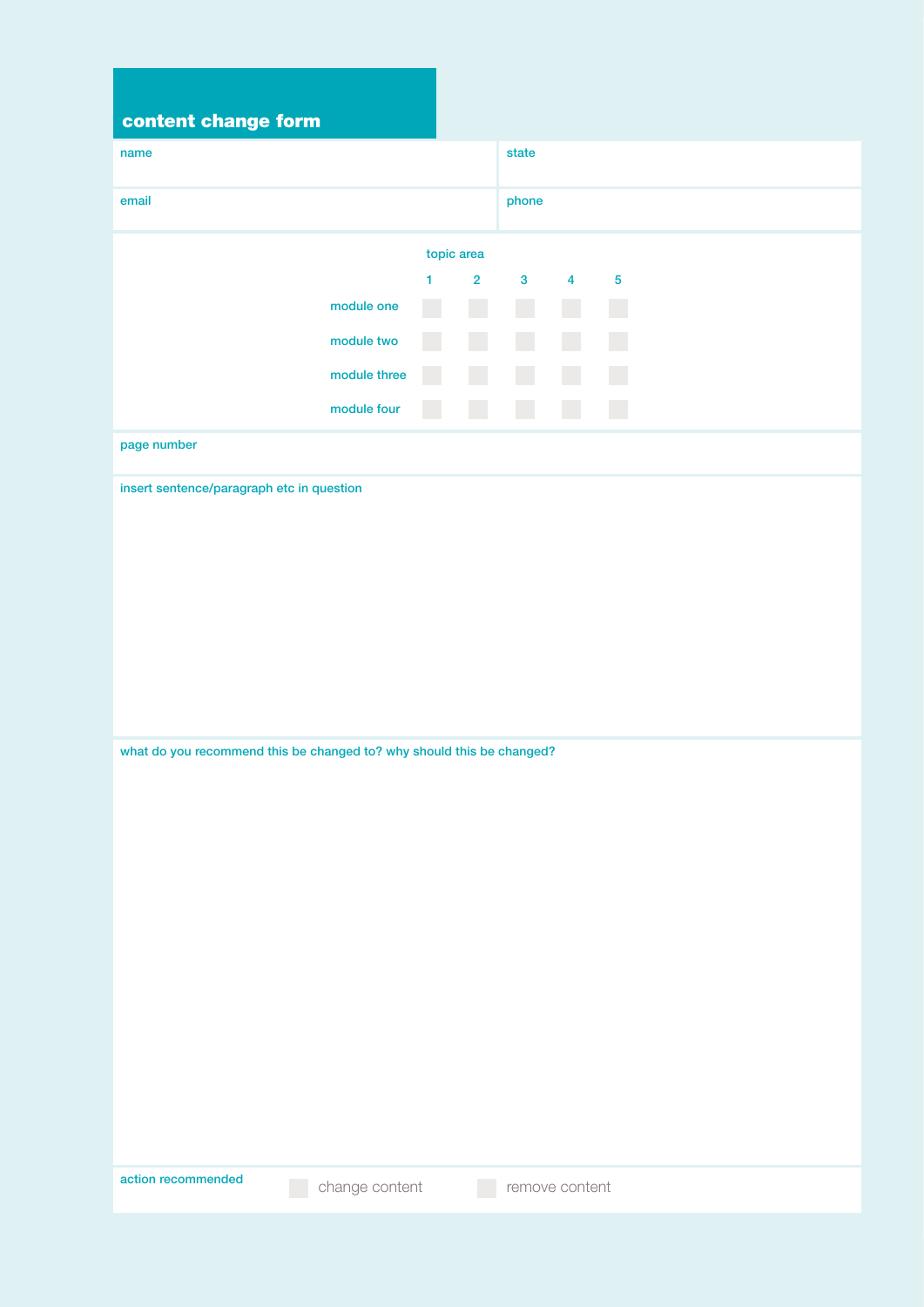

## **activity change form** `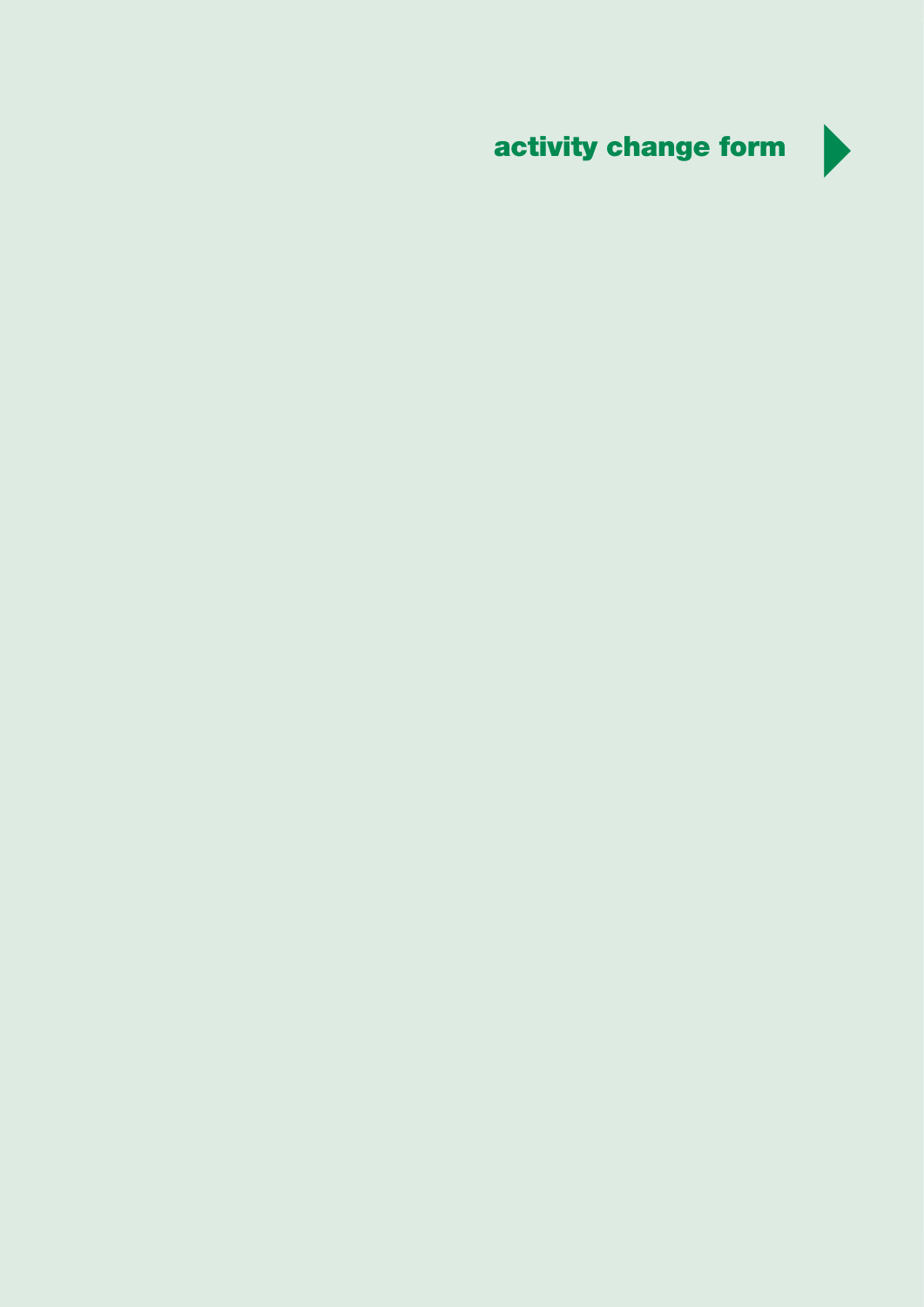| activity change form                                                  |              |                             |                             |                             |                             |                |
|-----------------------------------------------------------------------|--------------|-----------------------------|-----------------------------|-----------------------------|-----------------------------|----------------|
| name                                                                  |              |                             |                             | state                       |                             |                |
| email                                                                 |              |                             |                             | phone                       |                             |                |
|                                                                       |              | topic area                  |                             |                             |                             |                |
|                                                                       | $\mathbf{1}$ |                             | $\overline{2}$              | $\mathbf{3}$                | $\overline{\mathbf{4}}$     | $\overline{5}$ |
|                                                                       | module one   | и.                          | M.                          | $\mathbb{R}^2$              | L.                          | r.             |
|                                                                       | module two   | n.                          | r.                          | $\mathbb{R}^2$              | $\mathcal{L}$               |                |
|                                                                       | module three | $\mathcal{L}_{\mathcal{A}}$ |                             | $\mathbb{R}^2$              |                             |                |
|                                                                       | module four  | $\mathbb{R}^2$              | $\mathcal{L}_{\mathcal{A}}$ | $\mathcal{L}_{\mathcal{A}}$ | $\mathcal{L}_{\mathcal{A}}$ | $\mathcal{L}$  |
| page number                                                           |              |                             |                             |                             |                             |                |
| insert sentence/paragraph etc in question                             |              |                             |                             |                             |                             |                |
|                                                                       |              |                             |                             |                             |                             |                |
|                                                                       |              |                             |                             |                             |                             |                |
|                                                                       |              |                             |                             |                             |                             |                |
|                                                                       |              |                             |                             |                             |                             |                |
|                                                                       |              |                             |                             |                             |                             |                |
|                                                                       |              |                             |                             |                             |                             |                |
|                                                                       |              |                             |                             |                             |                             |                |
|                                                                       |              |                             |                             |                             |                             |                |
| what do you recommend this be changed to? why should this be changed? |              |                             |                             |                             |                             |                |
|                                                                       |              |                             |                             |                             |                             |                |
|                                                                       |              |                             |                             |                             |                             |                |
|                                                                       |              |                             |                             |                             |                             |                |
|                                                                       |              |                             |                             |                             |                             |                |
|                                                                       |              |                             |                             |                             |                             |                |
|                                                                       |              |                             |                             |                             |                             |                |
|                                                                       |              |                             |                             |                             |                             |                |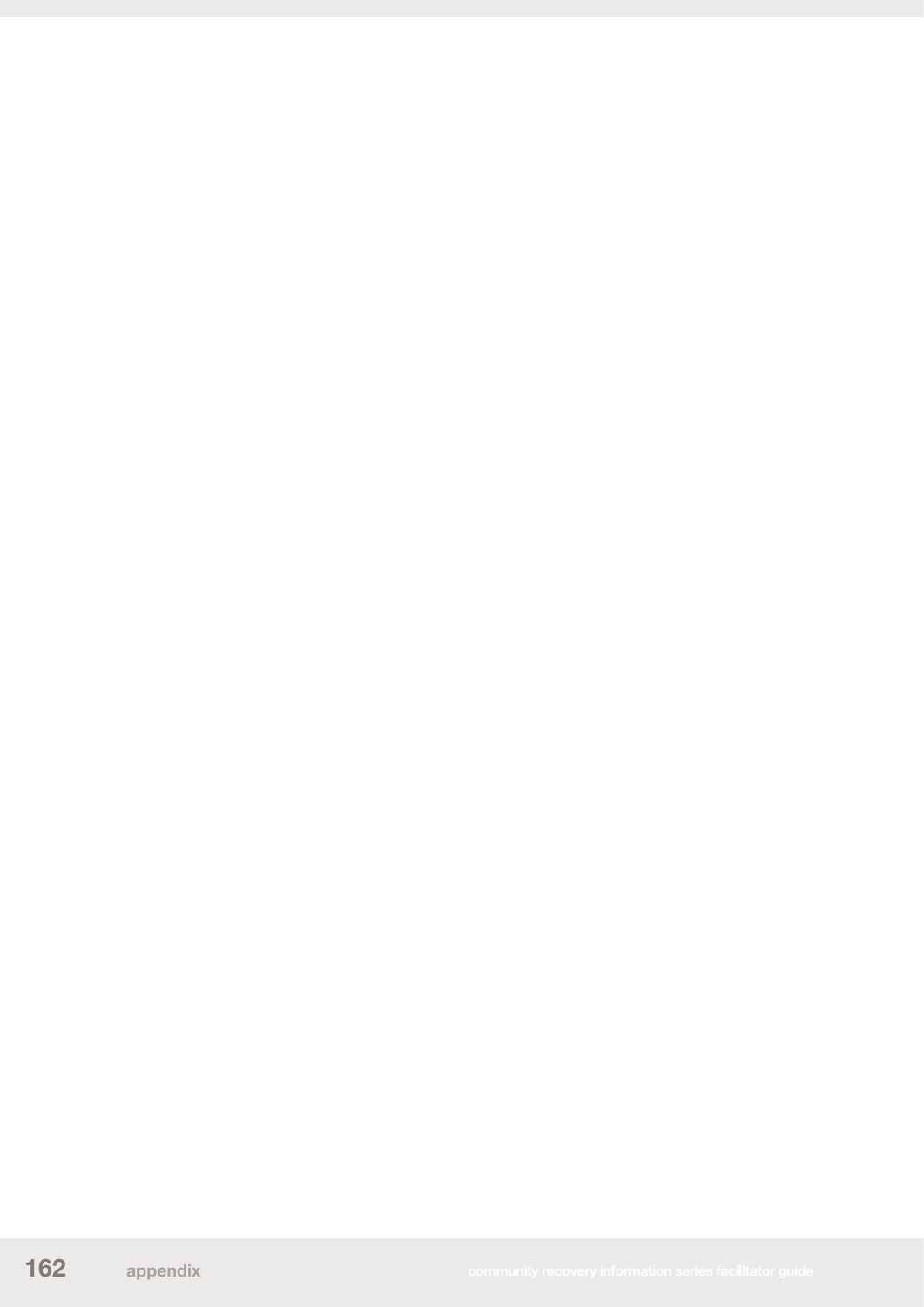## **stress**

Adapted from Gordon, R – Information and advice about stress, trauma, and psychological first aid

### **General Stress**

Stress is the body's natural way of getting the energy to work outside the normal comfort zone. The longer a person is under stress, the more time they store tension in the mind and body. Being under stress for any length of time leads to typical reactions. There are the normal signs of the rebound from the "high" they have been experiencing.

The general symptoms of stress are described below:

### Physical

Dizzy, sweating, pale, trembling, palpitations, jumpy, nausea, diarrhoea, headache or other aches and pains, loss of appetite, increased dire for stimulants, sugar, alcohol, tobacco, coffee. Bodily tension, fatigue and tightness in muscles. Weak feelings, tiredness, loss of energy and enthusiasm. Sleepy but cannot sleep, disturbed sleep, dreams and nightmares.

### Behavioural

Apathy, restless, "black" humour, sleep disturbance, increased alcohol, tobacco, caffeine, changed behavioural patterns or habits exercise, eating, sex) slurred or confused speech.

### Mental

Poor memory, organization, planning, decision making. Can't concentrate or remember details, low attention span. Confusion, misunderstanding. Forget names, lose track of thoughts. Trouble thinking clearly. Can't stop thinking about the worries all the time. Keep thinking about bad times in the past. Not speaking clearly, slurring words.

### Emotional

Excitement, high spirits, cynicism, frustration, depression, vulnerable, suspiciousness. Inappropriate emotions eg. Laughter, jokes. Feel detached from things, don't care anymore. Irritable, bad tempered, impatient and restless, unable to relax or keep still. Feeling overwhelmed, everything seems too hard or difficult. Tearful at times for no reason. Easily upset or hurt, oversensitive to what other do and say. Insecure and wanting to stay in familiar places with routines. Feeling very emotional, waves of anger or worry that are nor reasonable.

### Social

Excessive talking about the event or need of support, distrust, misunderstandings and conflict in close personal relationships. Feel others are to blame and get things all out of proportion. Can't feel happiness, enjoyment or affection for loved ones. Changed relationships with those close to you. Don't want to be with family or friends or always need to be around them. Have to talk about it all the time. Feel that others don't understand or don't seem to care.

### Existential/Spiritual

Disillusionment, loss of interest, wonder what the point of it all, question values and philosophy of liked, cynicism. Moody, gloomy, feeling sad and hopeless as though it will never end.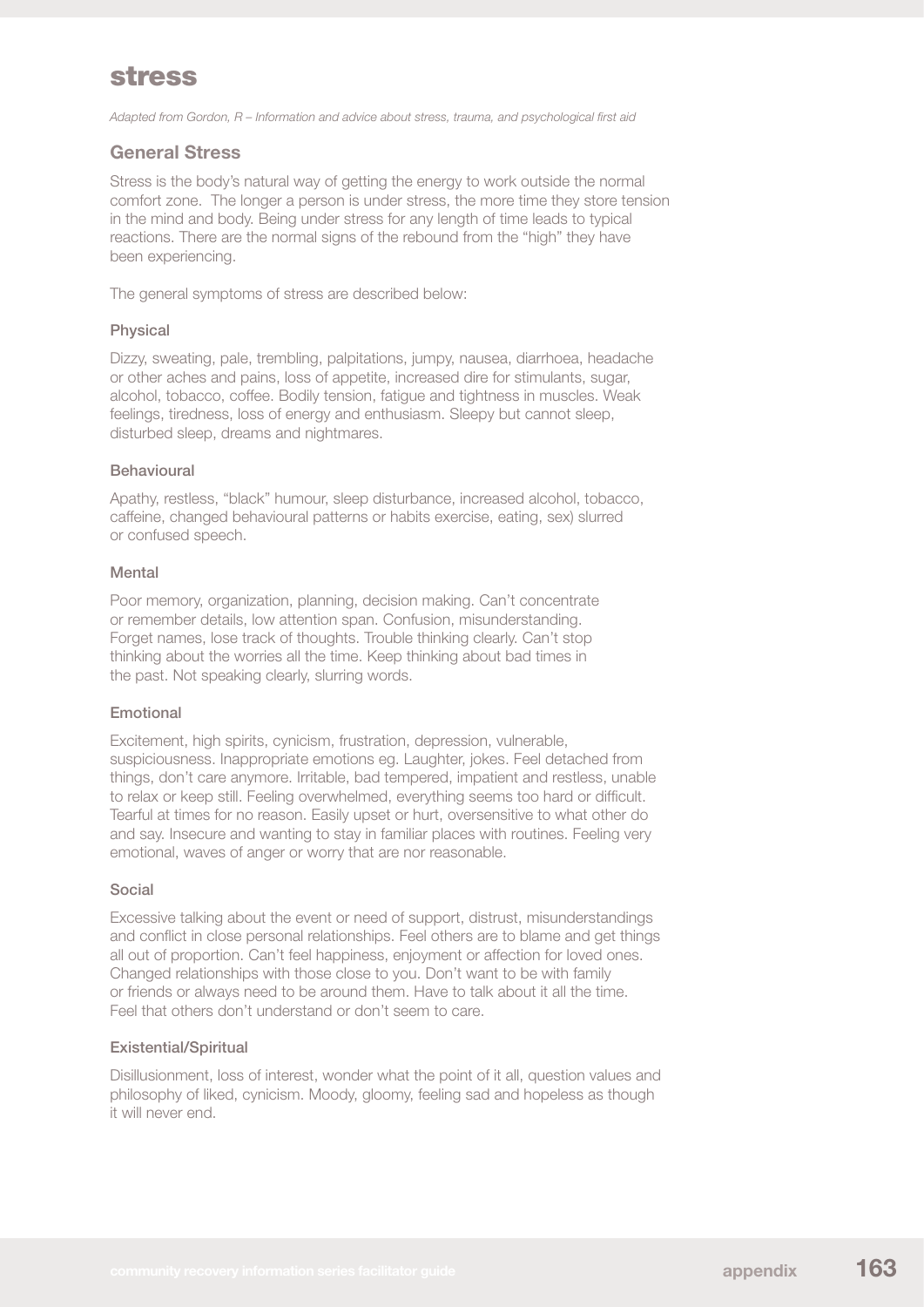**appendix community recovery information series facilitator guide**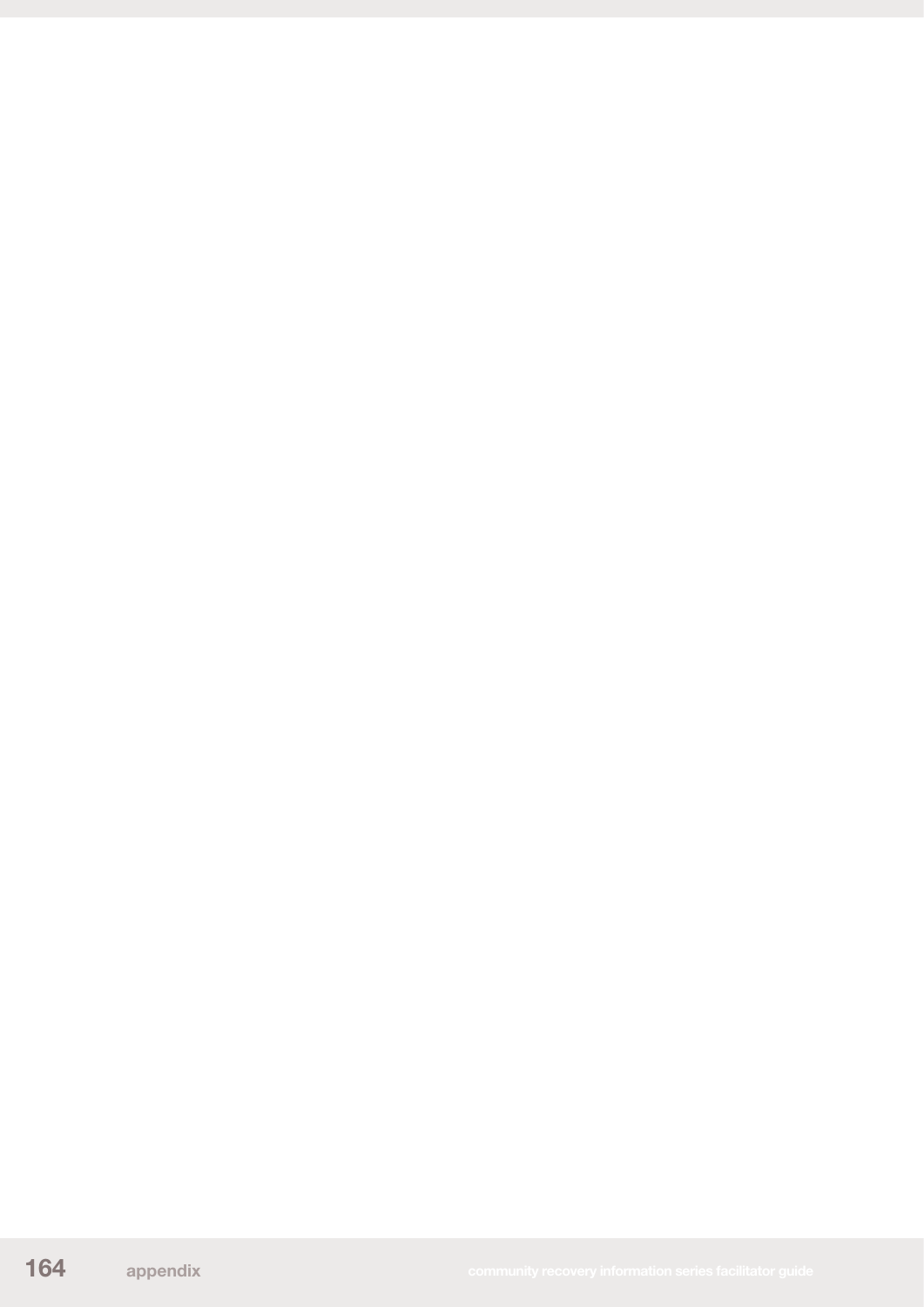## **applying the national principles**

### **Understanding the context**

Successful recovery is based on an understanding of the community context. Recovery should:

` appreciate the risks faced by communities;

- ` acknowledge existing strengths and capacity, including past experiences;
- ` be culturally sensitive and free from discrimination;
- ` recognise and respect differences; and
- ` support those who may be more vulnerable; such as people with disabilities, the elderly, children and those directly affected.

### Recognising complexity

- Successful recovery acknowledges the complex and dynamic nature of emergencies and communities. Recovery should recognise that:
- ` information on impacts is limited at first and changes over time;
- ` affected individuals and communities have diverse needs, wants and expectations, which are immediate and evolve rapidly;
- ` quick action to address immediate needs is both crucial and expected;
- ` disasters lead to a range of effects and impacts that require a variety of approaches; they can also leave long-term legacies;
- ` conflicting knowledge, values and priorities among individuals, communities and organisations may create tensions;
- ` emergencies create stressful environments where grief or blame may also affect those involved;
- ` the achievement of recovery is often long and challenging; and
- ` existing community knowledge and values may challenge the assumptions of those outside the community.

### Using community-led approaches

Successful recovery is responsive and flexible, engaging communities and empowering them to move forward. Recovery should:

- ` centre on the community, to enable those affected by a disaster to actively participate in their own recovery;
- ` seek to address the needs of all affected communities;
- ` allow individuals, families and communities to manage their own recovery;
- ` consider the values, culture and priorities of all affected communities;
- ` use and develop community knowledge, leadership and resilience;
- ` recognise that communities may choose different paths to recovery;
- ` ensure that the specific and changing needs of affected communities are met with flexible and adaptable policies, plans, and services; and
- ` build strong partnerships between communities and those involved in the recovery process.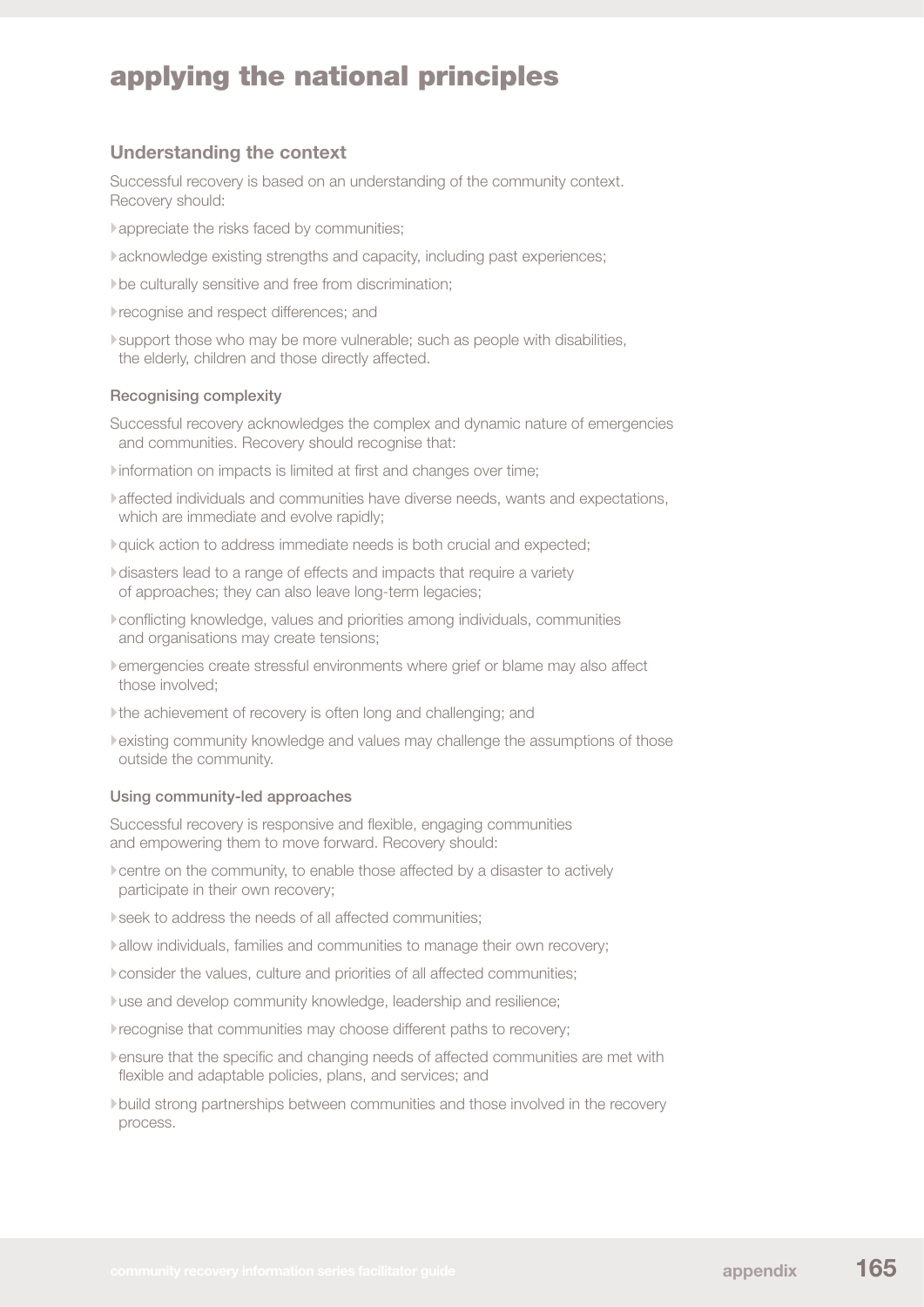### Ensuring coordination of all activities

Successful recovery requires a planned, coordinated and adaptive approach based on continuing assessment of impacts and needs. Recovery should:

- ` be guided by those with experience and expertise, using skilled and trusted leadership;
- ` reflect well-developed planning and information gathering;
- ` demonstrate an understanding of the roles, responsibilities and authority of other organisations and coordinate across agencies to ensure minimal service disruption;
- ` be part of an emergency management approach that integrates with response and contributes to future prevention and preparedness;
- ` be inclusive, using relationships created before and after the emergency;
- ` have clearly articulated and shared goals based on desired outcomes;
- ` have clear decision-making and reporting structures;
- ` be flexible, take into account changes in community needs or stakeholder expectations;
- ` incorporate the planned introduction to and transition from recovery-specific actions and services; and
- ` focus on all dimensions; seeking to collaborate and reconcile different interests and time frames.

#### Employing effective communication

Successful recovery is built on effective communication with affected communities and other stakeholders. Recovery should:

- ` ensure that all communication is relevant, timely, clear, accurate, targeted, credible and consistent;
- ` recognise that communication with a community should be two-way, and that input and feedback should be sought and considered over an extended time;
- ` ensure that information is accessible to audiences in diverse situations, addresses a variety of communication needs, and is provided through a range of media and channels;
- ` establish mechanisms for coordinated and consistent communication with all organisations and individuals; and
- ` repeat key recovery messages because information is more likely to reach community members when they are receptive.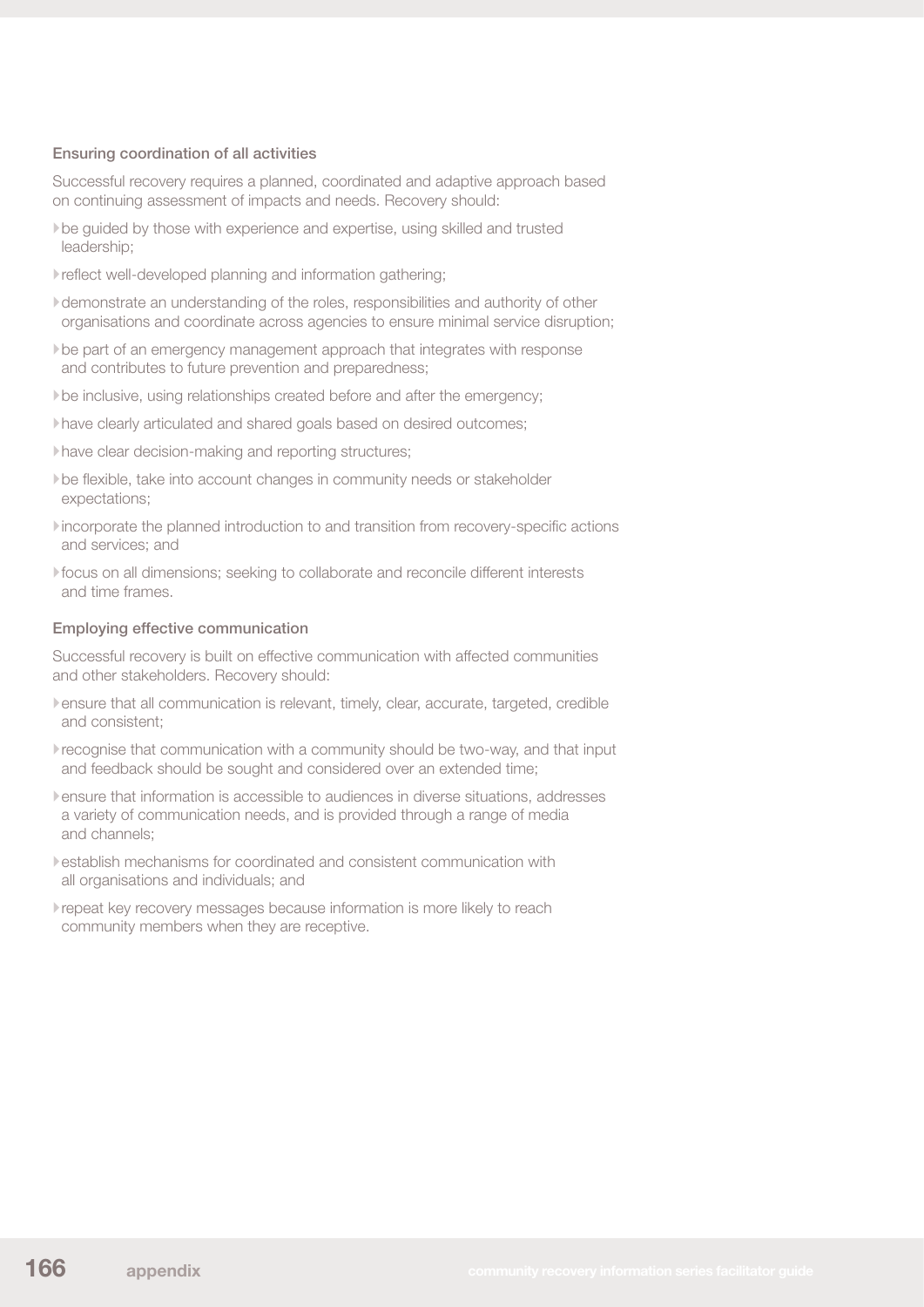### Acknowledging and building capacity

Successful recovery recognises, supports and builds on community, individual and organisational capacity. Recovery should:

- **Lassess gaps between existing and required capability and capacity;**
- ` support the development of self-reliance;
- ` quickly identify and mobilise community skills and resources;
- ` acknowledge that existing resources will be stretched, and that additional resources may be required;
- ` recognise that resources can be provided by a range of stakeholders;
- ` understand that additional resources may only be available for a limited period, and that sustainability may need to be addressed;
- ` provide opportunities to share, transfer and develop knowledge, skills and training;
- ` understand when and how to disengage; and
- ` develop networks and partnerships (CDSMAC 2009).